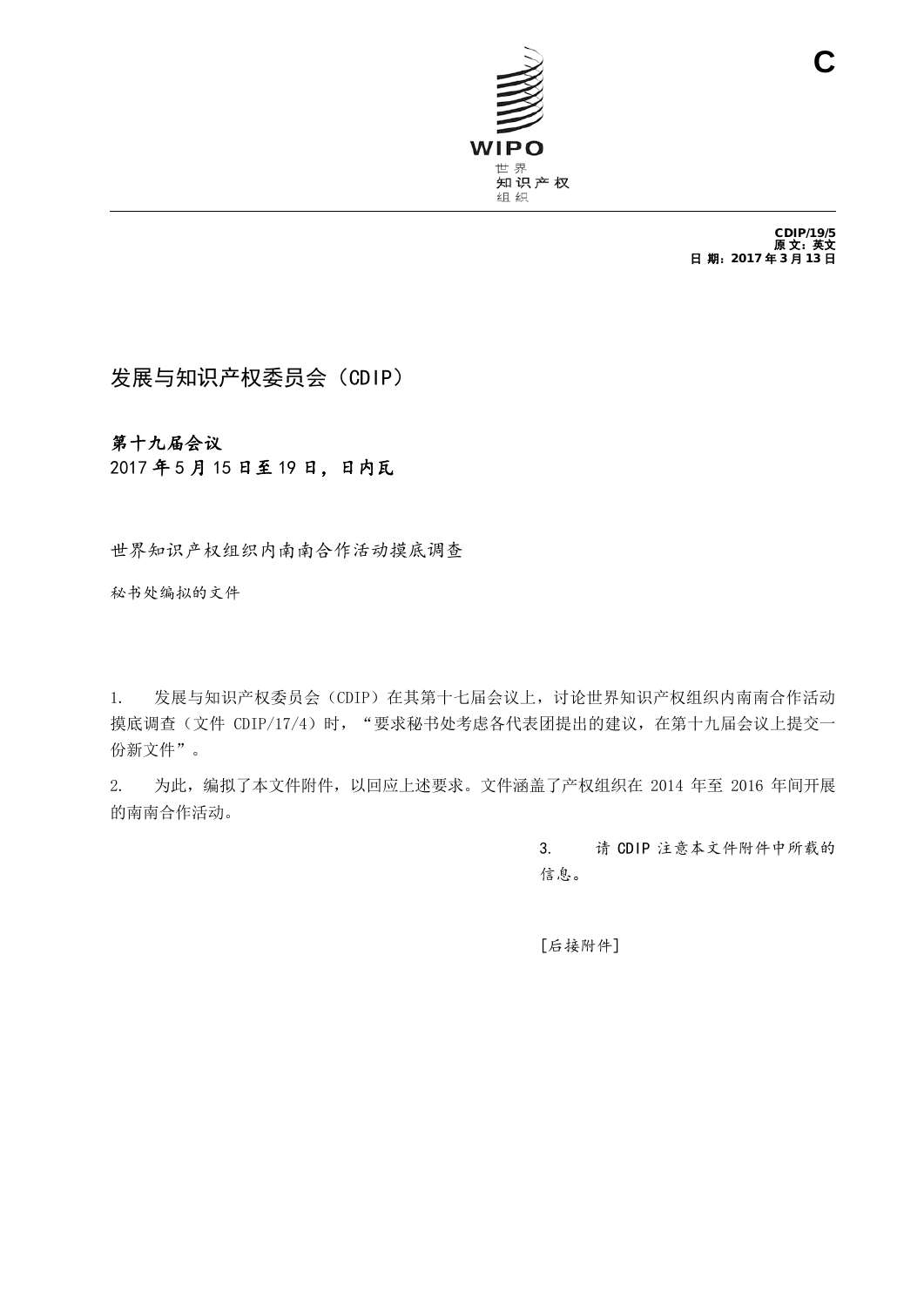#### 一、导 言

-

2

1. 编拟本文件,是为了向成员国概述秘书处在南南合作的背景下,于 2014 年至 2016 年间开展的 知识产权相关活动。本文件是 2016 年 4 月 11 日至 15 日召开的发展与知识产权委员会(CDIP)第十七 届会议上提交成员国的摸底调查(文件 CDIP17/4)的跟进。

2. 《联合国支持南南合作的业务准则框架》为南南合作给出了业务定义,即"两个或多个发展中 国家通过交流知识、技能、资源和技术专长,并通过区域和区域之间的合作行动,包括建立由各国政 府、区域组织、民间社会、学术界和私营部门参加的伙伴关系,从而实现其单独或集体发展的过程。 南南合作不是对南北合作的替代,而是对南北合作的补充。"

3. 同样,在内罗毕举行的联合国南南合作高级别会议(2009 年 12 月)重申:"南南合作是南方人 民和国家的共同事业,源于共同经历和共同情感,建立在共同目标和团结一致的基础上,而且除其他 外,依循不附带任何条件的尊重国家主权和自主的原则。南南合作不应被视为官方发展援助。南南合 作是一种基于团结一致的平等伙伴关系。"<sup>[2](#page-1-0)</sup>

4. 根据联合国系统内对南南合作的定义,以及成员国在 CDIP 第十七届会议上的意见, 秘书处审查 并确定了与发展相关的活动,这些活动能促进发展中国家和最不发达国家间互利的知识和经验交流, 并且为经济、技术、社会和文化发展而推动创新、创造和对知识产权体系的有效使用。

5. 本文件附录所载的摸底调查内含产权组织开展的活动列表,其中受益国和提供国均为发展中国 家或最不发达国家,参加活动的所有或大部分发言人或专家也来自发展中国家或最不发达国家。

6. 未纳入本摸底调查的活动是: (a)在日内瓦WIPO总部举办的; (b)涉及经济转型期国家的 [3](#page-1-1); (c) 由发达国家资助,包括发达国家信托基金资助的;(d)仅一个国家参与的(国内参会者和发言人出席的 国家活动)。

7. 本报告结合了文件 CDIP17/4 中的信息,包括截至 2015 年 10 月 31 日的 2014/15 两年期内开展 的活动数据和支出信息。其中还提供了 2015 年剩余时间和 2016 年整年的数据,因此覆盖了 2014 年至 2016 年三年的时间。

8. 本文件增加了所提供的信息,以期提供更为详细的关于活动类型或性质的信息,尤其是通过增 加活动的相关知识产权领域,以及基于参与国的区域范围(如适用)。

9. 开展本摸底调查, 使用了 WIPO 知识产权技术援助数据库 (IP-TAD), 作为产权组织开展的活动 的数据来源。

<sup>1</sup> 《联合国支持南南合作的业务准则框架》这一秘书长的说明,响应了联合检查组为联合国系统提出的对南南合 作业务定义的要求。

联合国大会, 第六十四届会议, 议程项目 58(b), A/RES/64/222, 2010 年 2 月 23 日, 第 3 页。

<span id="page-1-1"></span><span id="page-1-0"></span>WIPO 认可的"发展活动"的宽泛定义可见于文件 WO/PBC/24/17 的附件二: "经修订的会计用'发展支出'定 义"。该文件认为发展活动是那些由 WIPO 供资并"向发展中国家和最不发达国家提供……且没有向发达国家提供类似 支出时"的活动。该文件还指出"根据过去的做法,经济处于转型期的国家就计划和预算来说被纳入此列"。然而, 制订联合国关于南南合作的各项原则旨在解决发展中国家和最不发达国家之间的合作问题。根据这些原则,此项摸底 工作中调查和报告的活动特别关注这类国家。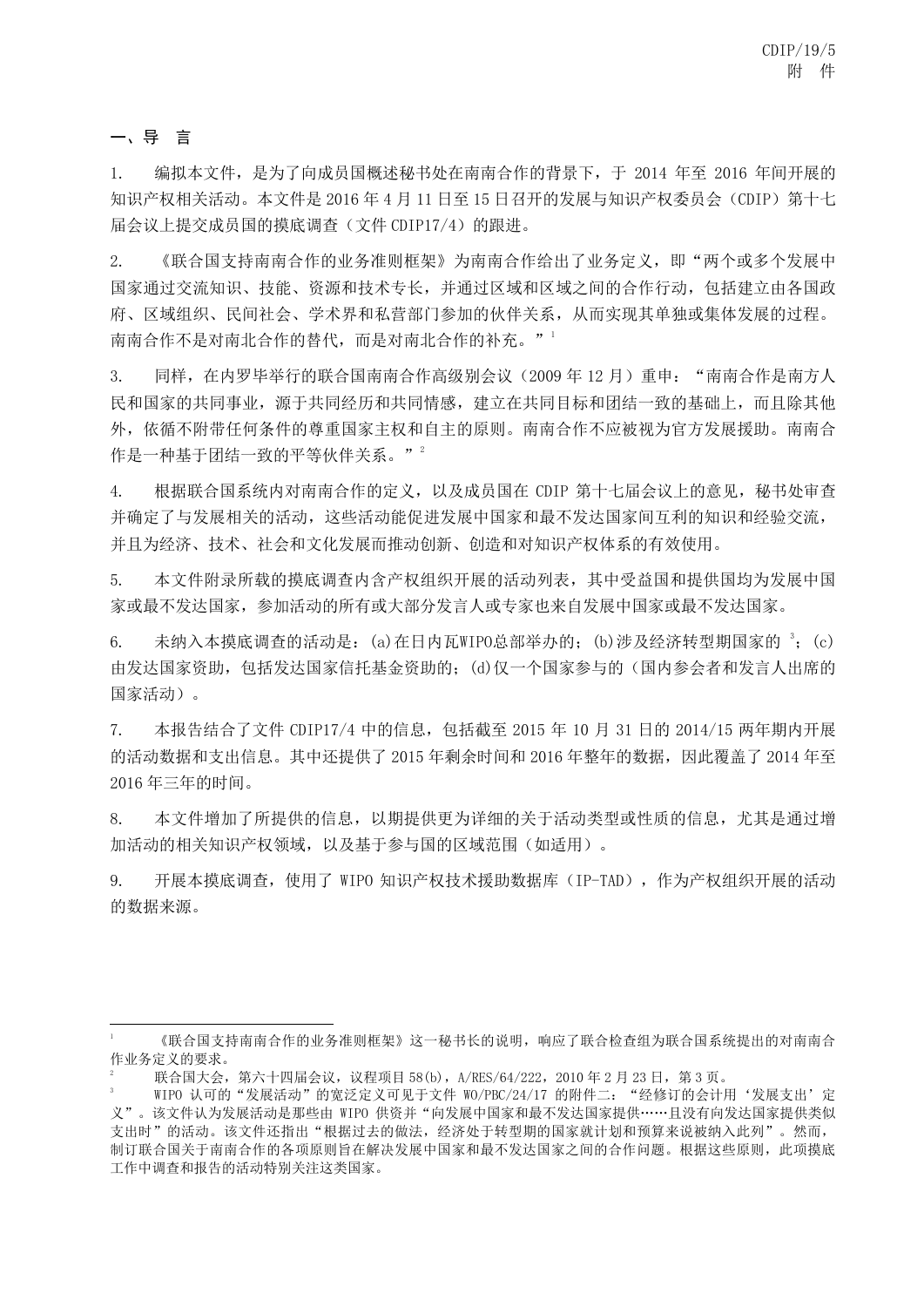#### 二、关于南南活动的摸底工作

10. 根据联合国的定义、成员国评论和意见,以及 WIPO 的任务授权,本摸底工作确定了可被视为南 南合作的活动,并进行了归类。在 2014 年至 2016 年三年中,总共确定了一百四十八(148)个活动。

11. 本文件所载的所有活动都是应成员国要求开展的,并符合南南合作的条件。依照本摸底工作的 目的,活动被划分为九个类型的技术援助。在每个类型下,活动进一步按时间顺序排列。

12. 附录中所载的列表提供了对活动按类型或性质进行的归类,如下:

- 知识产权论坛——政策对话
- 国家知识产权战略与政策
- 知识产权法律框架的发展
- 知识产权行政管理的意识与培训
- 树立尊重知识产权的风尚
- 高等教育
- 知识产权管理培训
- 知识产权管理的自动化系统
- 特定经济/生产行业的知识产权政策和项目
- 全球注册体系
- 13. 此外,对于附录中所列的每项活动都提供了下列信息:
	- 名称
	- 时间安排
	- 知识产权领域
	- 目标
	- 预期成果
	- 地点/场所/东道国
	- 受益国
	- 地区
	- 参会人数
	- 使用的语言
	- 费用

14. 需要回顾的是,联合国联合检查组建议"联合国系统各组织的立法和理事机构应请其行政首长 从核心预算资源中拨出具体份额(不少于 0.5%)的经费,用以在与方案国家协商下促进开展各自主管 范围内的南南合作"。

15. 在 2014/15 两年期内,用于开展南南合作活动的总支出达 480.8 万瑞郎。其中 416.6 万瑞郎来 自经常预算,64.2 万瑞郎来自 WIPO 管理并运营的信托基金。这占该两年期内非人事支出总额的 2.1%,包括信托基金的支出。

16. 至于 2016 年,南南合作活动的支出达 137.6 万瑞郎。其中 114.9 万瑞郎来自经常预算,22.7 万 瑞郎来自 WIPO 管理并运营的信托基金。这占两年期内非人事支出总额的 1.2%,包括信托基金的 支出。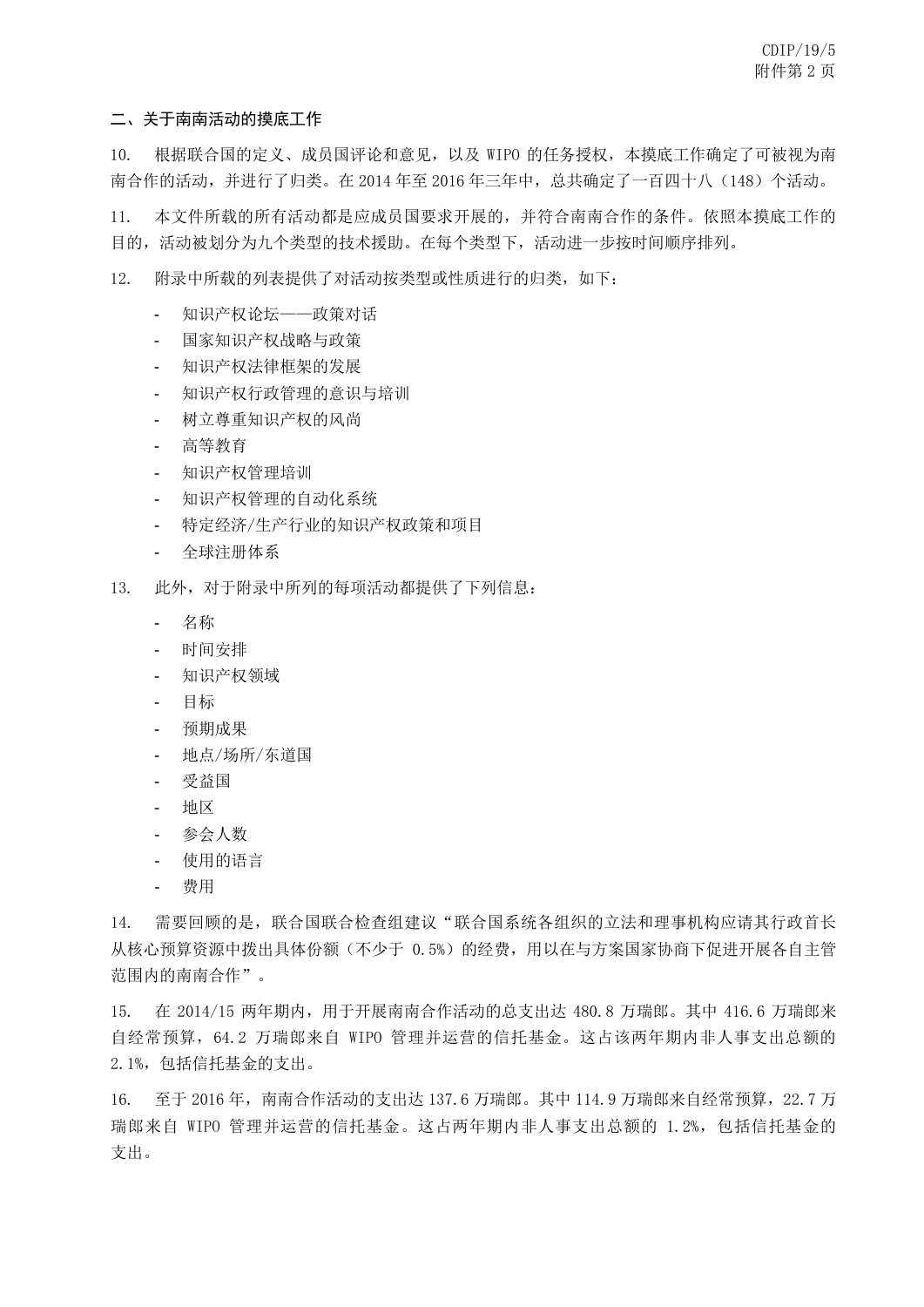17. 本文件附录所载的信息也可以在南南知识产权技术援助网站 http://www.wipo.int/sscip/tad 上找到。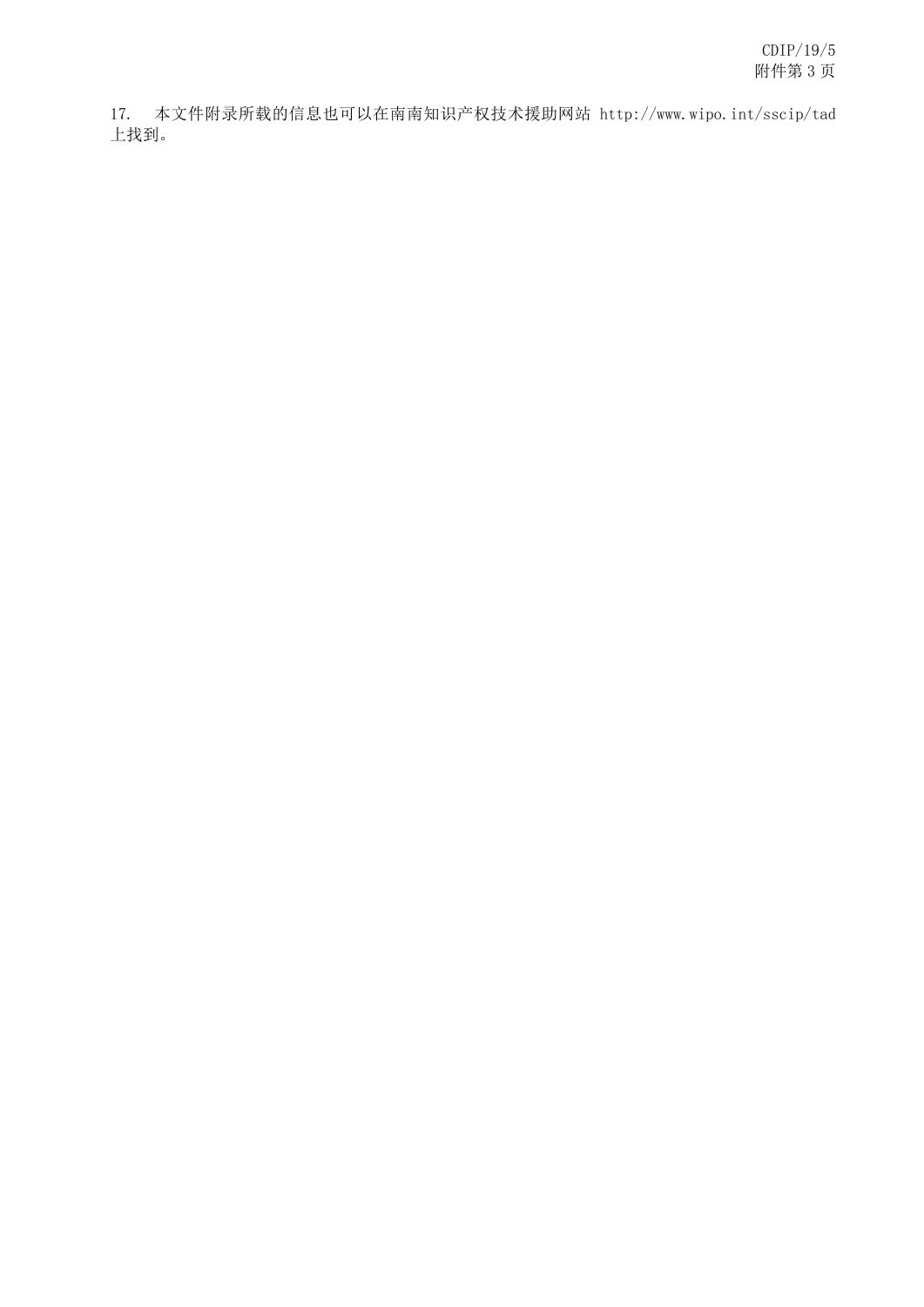#### 三、缩略语表

| <b>AIPN</b>      | 高级工业产权网络               |
|------------------|------------------------|
| AN2PI            | 尼日尔国家工业产权与创新推动局        |
| A <sub>0</sub>   | 原产地名称                  |
| APEC             | 亚洲太平洋经济合作组织            |
| ARIPO            | 非洲地区知识产权组织             |
| ASEAN            | 东南亚国家联盟                |
| ASPEC            | 东盟专利审查合作项目             |
| <b>ASPIT</b>     | 塞内加尔工业产权与创新技术局         |
| AT               | 适当技术                   |
| <b>BEG</b>       | 业务专家组                  |
| CARICOM          | 加勒比共同体                 |
| CARIFORUM        | 非洲、加勒比和太平洋国家集团         |
| <b>CEDA</b>      | 加勒比出口发展机构              |
| CCD              | Espacenet 和共同引证文献      |
| <b>CLMV</b>      | 柬埔寨、老挝人民民主共和国、缅甸及越南四国  |
| <b>CIPC</b>      | 公司和知识产权委员会             |
| CM <sub>O</sub>  | 集体管理组织                 |
| <b>CNPI</b>      | 塞内加尔知识产权国家中心           |
| <b>CTCN</b>      | 气候技术中心和网络              |
| DIP              | 泰国知识产权局                |
| EDMS             | 电子文档管理系统               |
| EGP <sub>0</sub> | 埃及专利局                  |
| ENAPID           | 知识产权、创新与发展学术会议         |
| EPA              | 经济伙伴关系协定               |
|                  | FIT/ROK-IP 信托基金/韩国工业产权 |
| GI               | 地理标志                   |
| HIPOC            | 知识产权局局长会议              |
| <b>IBEPI</b>     | 伊比利亚——美洲知识产权计划         |
| <b>IDB</b>       | 美洲开发银行                 |
| <b>IPAS</b>      | 工业产权自动化系统              |
| <b>IPEA</b>      | 国际初步审查单位               |
| <b>IPC</b>       | 国际专利分类                 |
| <b>IPOS</b>      | 新加坡知识产权局               |
| IMPI             | 墨西哥工业产权局               |
| <b>INDECOPI</b>  | 秘鲁国家竞争和知识产权保护局         |
| <b>INPI</b>      | 巴西国家知识产权局              |
| <b>IPOPHL</b>    | 菲律宾知识产权局               |
| <b>ISA</b>       | 国际检索单位                 |
| ITS <sub>0</sub> | 创新与技术支持办公室             |
| <b>JAMPRO</b>    | 牙买加投资贸易促进署             |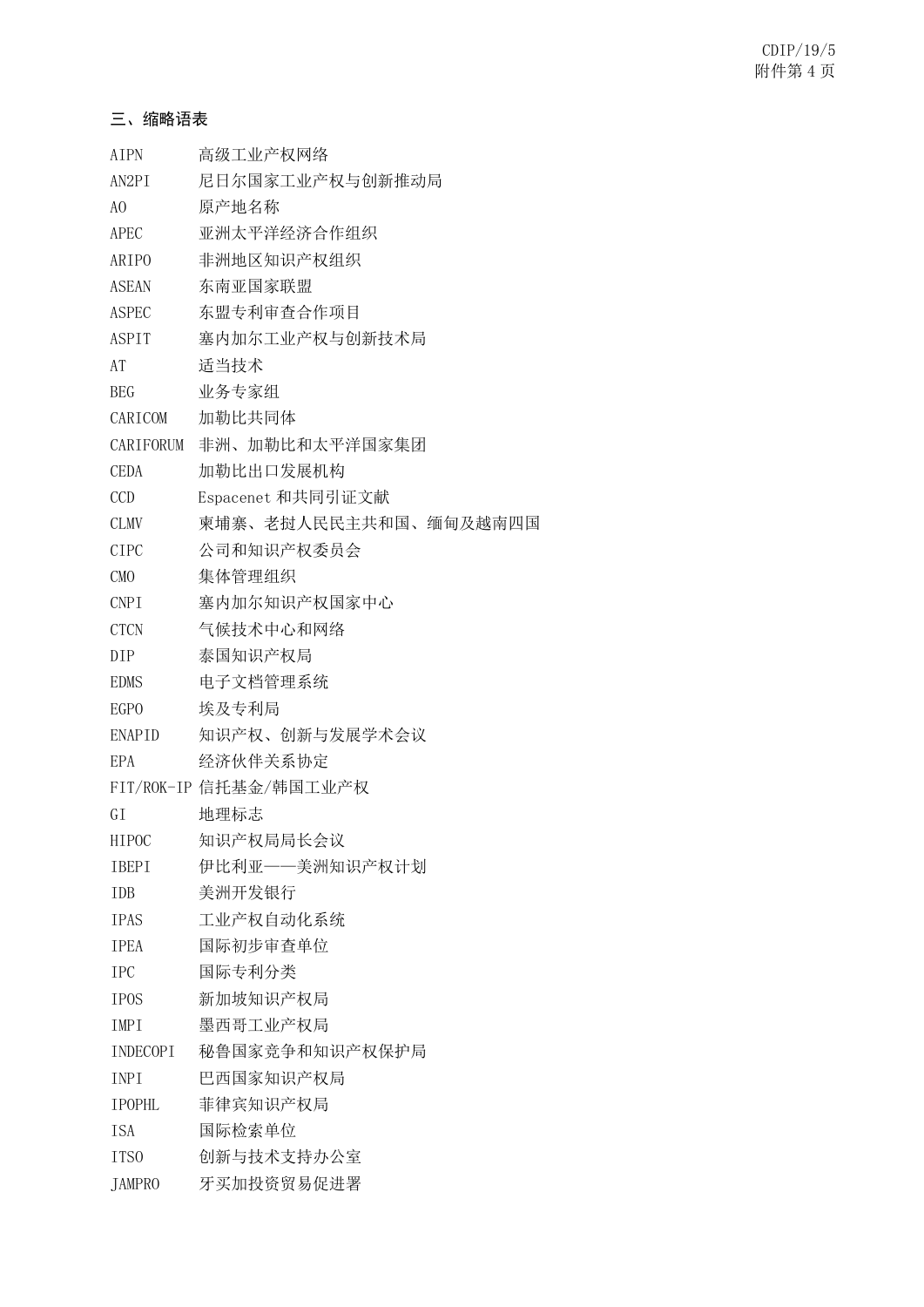| JIP <sub>0</sub>              | 牙买加知识产权局       |
|-------------------------------|----------------|
| <b>KCC</b>                    | 韩国版权委员会        |
| <b>KIPA</b>                   | 韩国发明促进协会       |
| <b>KIPO</b>                   | 大韩民国特许厅        |
| <b>LDC</b>                    | 最不发达国家         |
| <b>MCST</b>                   | 大韩民国文化体育观光部    |
| <b>NIPS</b>                   | 国家知识产权战略       |
| <b>NDE</b>                    | 指定的国家实体        |
| <b>OAPT</b>                   | 非洲知识产权组织       |
| OCPI                          | 古巴工业产权局        |
| <b>OECS</b>                   | 东加勒比国家组织       |
| OLP                           | 与原产地有关的产品和品牌   |
| 0 <sub>T</sub> P <sub>L</sub> | 科特迪瓦知识产权局      |
| <b>ONAPT</b>                  | 多米尼加共和国国家工业产权局 |
| <b>ONDA</b>                   | 阿尔及利亚国家版权及相关权局 |
| OMPIC                         | 摩洛哥工商产权局       |
| PCT                           | 专利合作条约         |
| <b>SAARC</b>                  | 南亚区域合作联盟       |
| <b>SADC</b>                   | 南部非洲发展共同体      |
| <b>SIECA</b>                  | 中美洲经济一体化秘书处    |
| <b>TISC</b>                   | 技术与创新支持中心      |
| T <sub>T</sub> O              | 技术转让办公室的建立和运行  |
| <b>WCC</b>                    | 版权网络           |
| WSO                           | WIPO 新加坡办事处    |
|                               |                |

[后接英文附录]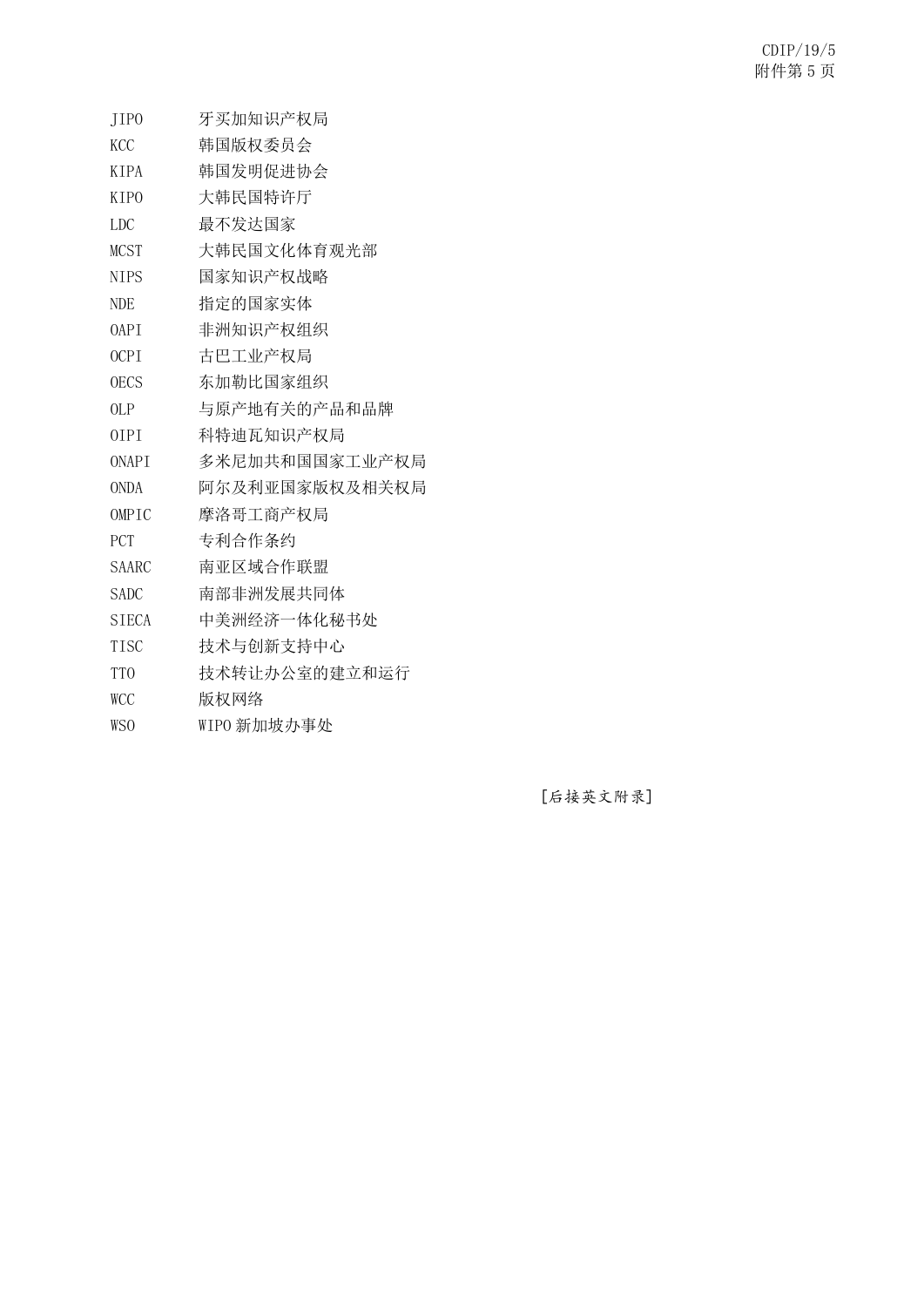### **IP FORUM-POLICY DIALOGUE**

| 1.                          |                                                                    |
|-----------------------------|--------------------------------------------------------------------|
| Activity:                   | Regional Seminar on Utilization of IP to Develop and Disseminate   |
|                             | Appropriate Technology & APEC Workshop on Appropriate              |
|                             | Technology*                                                        |
| Date:                       | 02/07/2014 to 04/07/2014                                           |
| IP Field:                   | Patents                                                            |
| Objective:                  | To exchange views on IP issues related to development of           |
|                             | Appropriate Technology, share national experiences on utilizing    |
|                             | AT's for community based development, define the role of IP        |
|                             | offices in promoting AT's, and identify ways to overcome           |
|                             | challenges in dissemination and commercialization of AT's.         |
| <b>Expected Results:</b>    | Enhanced access to, and use of, IP information by IP institutions  |
|                             | and the public to promote innovation and creativity                |
| <b>Host Country:</b>        | Republic of Korea                                                  |
| <b>Beneficiary Country:</b> | Bangladesh, Cambodia, Ghana, India, Indonesia, Iran (Islamic       |
|                             | Republic of), Laos People's Democratic Republic, Malaysia,         |
|                             | Mongolia, Pakistan, Philippines, Republic of Korea, Sri Lanka,     |
|                             | Thailand, Viet Nam, Zambia                                         |
| Region(s):                  | Asia and the Pacific, Africa                                       |
| No. of Participants:        | 18                                                                 |
| Language:                   | English, Korean                                                    |
| Cost:                       | CHF. 60,498.00                                                     |
| <b>WIPO Contribution:</b>   | CHF. 15,000.00                                                     |
| FIT Korea:                  | CHF. 45,498.00                                                     |
| 2.                          |                                                                    |
| Activity:                   | Regional Workshop on IP as a Policy Tool for Development           |
| Date:                       | 21/10/2014 to 23/10/2014                                           |
| IP Field:                   | Intellectual property                                              |
| Objective:                  | To enhance the knowledge about the methodology and process of      |
|                             | formulating and implementing national IP Strategies, review policy |
|                             | issues to be addressed by and the possible elements to be          |
|                             | incorporated in such policies, taking into account the existing    |
|                             | national developmental objectives and goals, discuss the           |
|                             | implementation of such strategies to achieve tangible results and  |
|                             | generate developmental impacts.                                    |
|                             |                                                                    |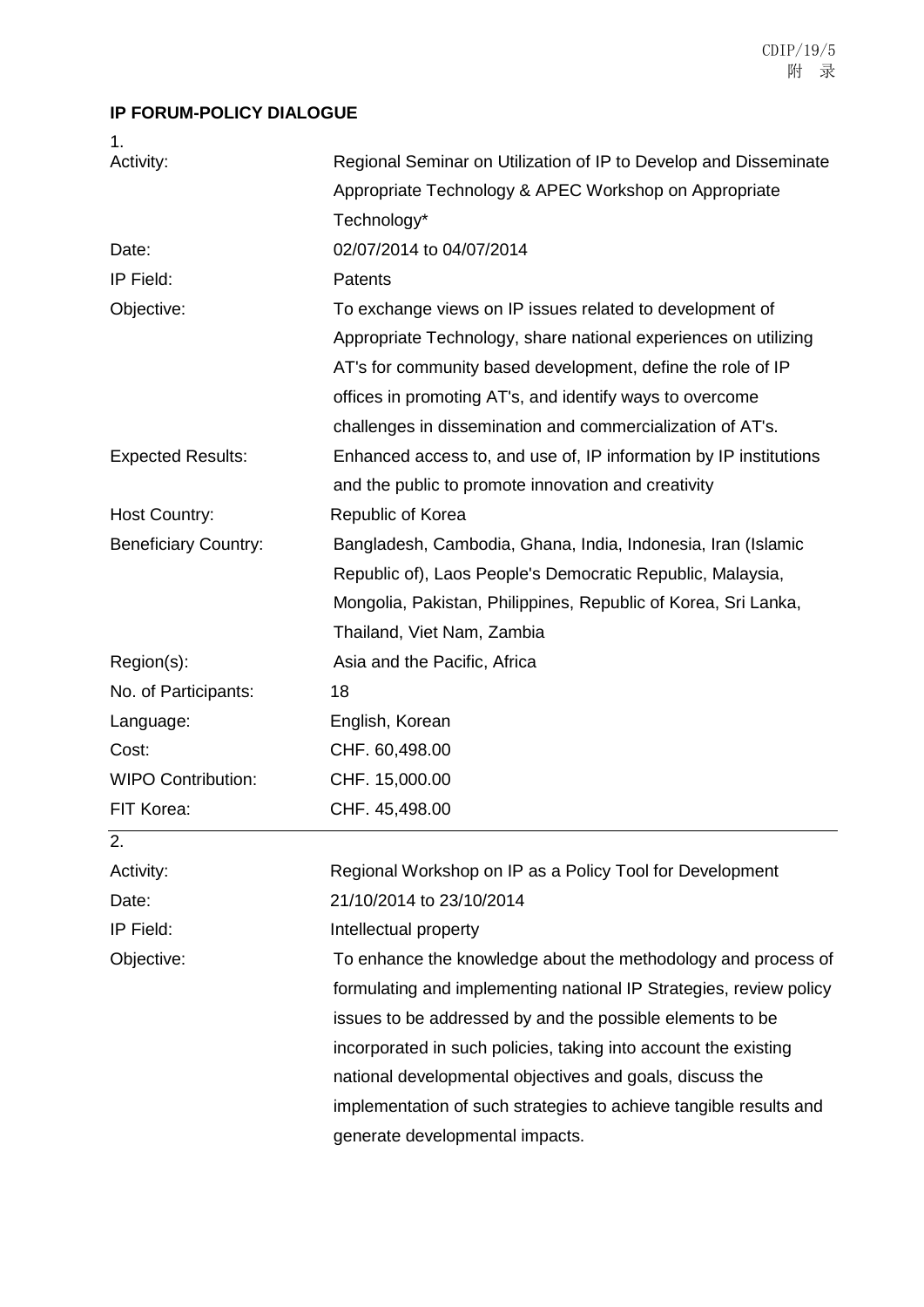| <b>Expected Results:</b>      | National innovation and IP strategies and plans consistent with<br>national development objectives                                                                                                                                                                                                                                                                                                                   |  |  |
|-------------------------------|----------------------------------------------------------------------------------------------------------------------------------------------------------------------------------------------------------------------------------------------------------------------------------------------------------------------------------------------------------------------------------------------------------------------|--|--|
| <b>Host Country:</b>          | Republic of Korea                                                                                                                                                                                                                                                                                                                                                                                                    |  |  |
| <b>Beneficiary Countries:</b> | Bangladesh, Brunei Darussalam, China, India, Iran (Islamic<br>Republic of) Laos People's Democratic Republic, Iran (Islamic<br>Republic of), Malaysia, Mongolia, Nepal, Pakistan, Republic of<br>Korea, Sri Lanka, Thailand, Tonga, East Timor                                                                                                                                                                       |  |  |
| Region(s):                    | Asia and the Pacific                                                                                                                                                                                                                                                                                                                                                                                                 |  |  |
| No. of Participants:          | 18                                                                                                                                                                                                                                                                                                                                                                                                                   |  |  |
| Language:                     | English                                                                                                                                                                                                                                                                                                                                                                                                              |  |  |
| Cost:                         | CHF. 61,435.00                                                                                                                                                                                                                                                                                                                                                                                                       |  |  |
| 3.                            |                                                                                                                                                                                                                                                                                                                                                                                                                      |  |  |
| Activity:                     | Sub-Regional Workshop on the Patent System                                                                                                                                                                                                                                                                                                                                                                           |  |  |
| Date:                         | 20/11/2014 to 21/11/2014                                                                                                                                                                                                                                                                                                                                                                                             |  |  |
| IP Field:                     | <b>Patents</b>                                                                                                                                                                                                                                                                                                                                                                                                       |  |  |
| Objective:                    | To cover the scope of the patent system, the evolution of the<br>patent legal framework in the Latin American Region, including the<br>way those legal texts incorporate different policy issues, with a<br>particular focus on flexibilities and the links between different<br>policies such as patent policy and innovation, industrial and health.<br>Also the long standing influence of multilateral treaties. |  |  |
| <b>Expected Results:</b>      | Enhanced human resource capacities able to deal with the broad<br>range of requirements for the effective use of IP for development<br>in developing countries, LDC and countries with economies in<br>transition                                                                                                                                                                                                    |  |  |
| <b>Host Country:</b>          | Panama                                                                                                                                                                                                                                                                                                                                                                                                               |  |  |
| <b>Beneficiary Countries:</b> | Chile, Colombia, Costa Rica, Dominican Republic, Ecuador, El<br>Salvador, Guatemala, Honduras, Mexico, Nicaragua, Panama,<br>Peru                                                                                                                                                                                                                                                                                    |  |  |
| Region(s):                    | Latin America                                                                                                                                                                                                                                                                                                                                                                                                        |  |  |
| No. of Participants:          | 12                                                                                                                                                                                                                                                                                                                                                                                                                   |  |  |
| Language:                     | English, Spanish                                                                                                                                                                                                                                                                                                                                                                                                     |  |  |
| Cost:                         | CHF. 29,490.0                                                                                                                                                                                                                                                                                                                                                                                                        |  |  |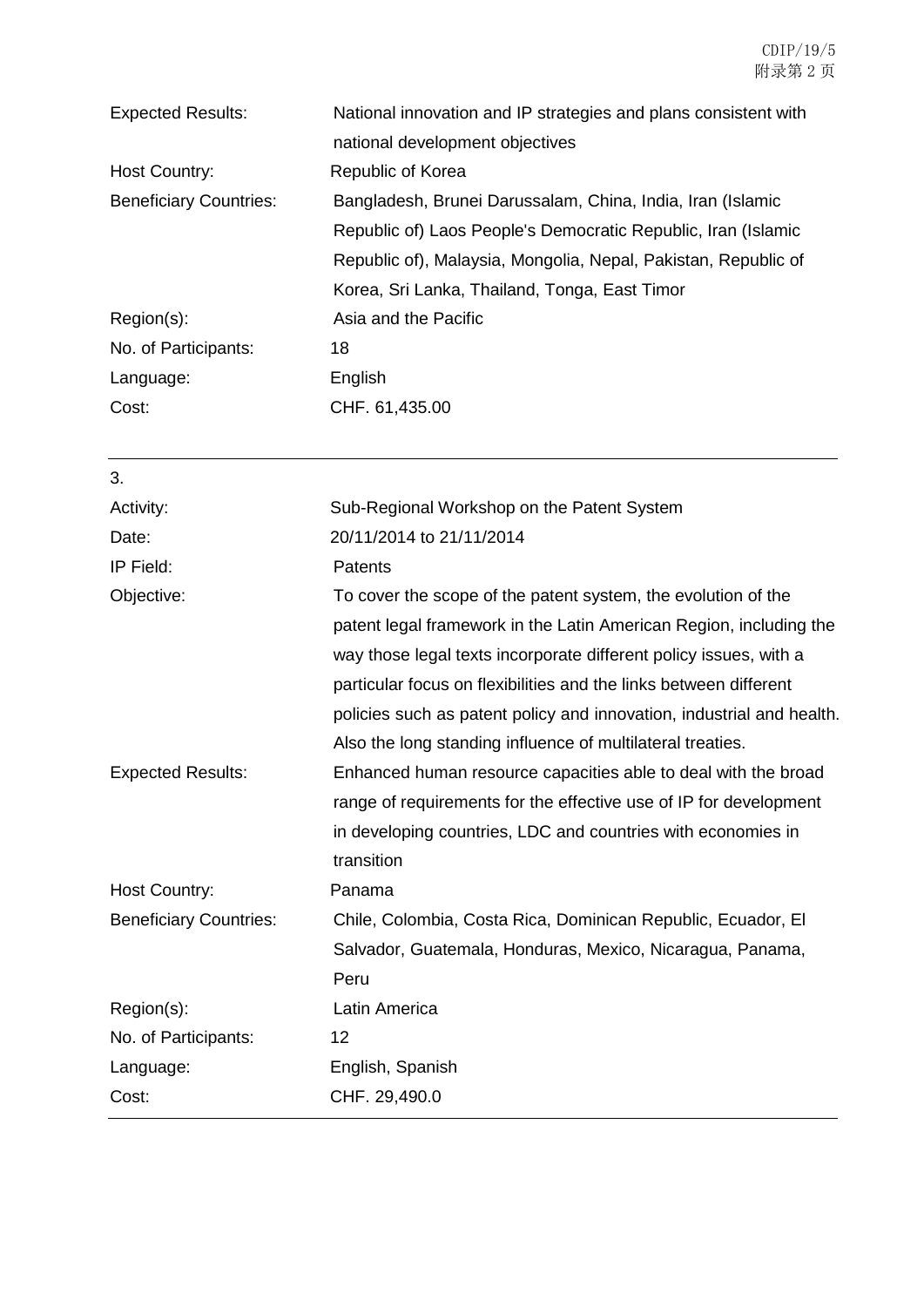| 4.                            |                                                                    |
|-------------------------------|--------------------------------------------------------------------|
| Activity:                     | WIPO Preparatory Meeting of Heads of Intellectual Property         |
|                               | <b>Offices of Caribbean Countries</b>                              |
| Date:                         | 23/02/2015 to 24/02/2015                                           |
| IP Field:                     | <b>Intellectual Property</b>                                       |
| Objective:                    | To discuss the status of IP in their country and share best        |
|                               | practices so as to formulate new strategies and for WIPO to        |
|                               | present work done thus far in the region and ways in which it can  |
|                               | assist in developing the IP system in the region.                  |
| <b>Expected Results:</b>      | Strengthened cooperation mechanisms and programs tailored to       |
|                               | the needs of developing countries and LDCs                         |
| <b>Host Country:</b>          | Jamaica                                                            |
| <b>Beneficiary Countries:</b> | Antigua and Barbuda, Bahamas, Barbados, Belize, Dominica,          |
|                               | Grenada, Guyana, Haiti, Jamaica, Saint Kitts and Nevis, Saint      |
|                               | Lucia, Saint Vincent and the Grenadines, Suriname, Trinidad and    |
|                               | Tobago                                                             |
| Region(s):                    | Caribbean                                                          |
| No. of Participants:          | 16                                                                 |
| Language:                     | English                                                            |
| Cost:                         | CHF. 60,870.00                                                     |
| 5.                            |                                                                    |
|                               |                                                                    |
| Activity:                     | Inter-Regional Expert Meeting on South-South and Triangular        |
|                               | Cooperation for Access to Information and Knowledge, Innovation    |
|                               |                                                                    |
| Date:                         | <b>Support and Technology Transfer</b><br>05/05/2015 to 06/05/2015 |
| IP Field:                     | <b>Industrial Property</b>                                         |
| Objective:                    | To provide opportunity for experts from the Latin America region   |
|                               | to exchange knowledge and best practices in the field of IP and    |
|                               | technology transfer management and to discuss experiences in       |
|                               | the establishment of public-private partnerships in the region     |
| <b>Expected Results:</b>      | Enhanced access to, and use of, IP information by IP institutions  |
|                               | and the public to promote innovation and creativity                |
| Host Country:                 | Peru                                                               |
| <b>Beneficiary Countries:</b> | Morocco, Peru, Brazil, Mozambique, Philippines, Mauritius,         |
|                               | Bangladesh, China; Algeria, Chile, Mexico, Cuba, Ghana, South      |
|                               | Africa, Colombia, Egypt                                            |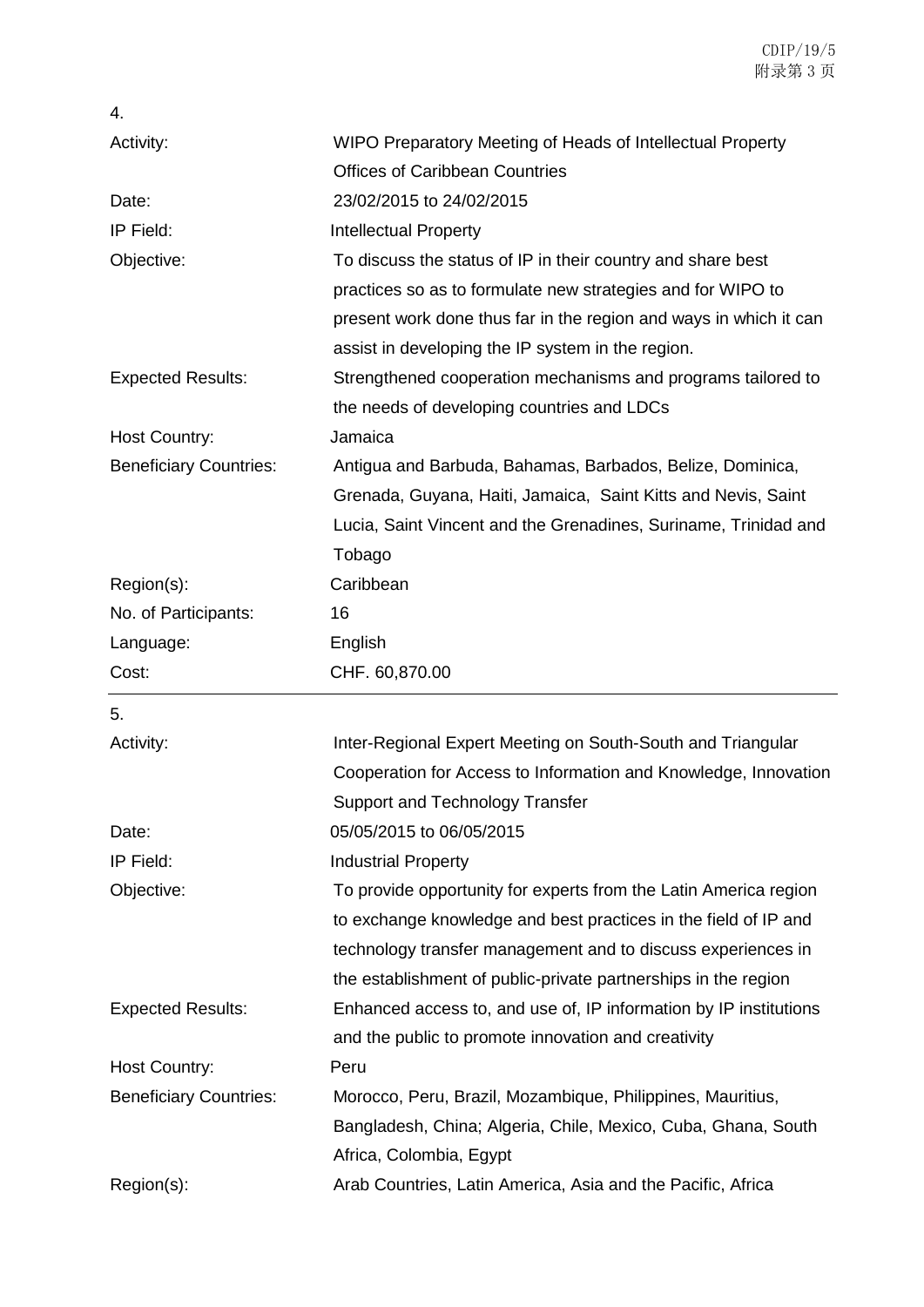| No. of Participants:          | 61                                                                 |
|-------------------------------|--------------------------------------------------------------------|
| Language:                     | English, Spanish                                                   |
| Cost:                         | CHF. 101,590.00                                                    |
| 6.                            |                                                                    |
| Activity:                     | WIPO study visit for Palestinian officials from the Intellectual   |
|                               | Property Rights Directorate to the Moroccan Industrial Property    |
|                               | Directorate (OMPIC)                                                |
| Date:                         | 25/05/2015 to 29/05/2015                                           |
| IP Field:                     | <b>Industrial Property</b>                                         |
| Objective:                    | To learn about the working methods of the said office as well as   |
|                               | Moroccan experience in the management of IP portfolio, closely     |
|                               | examine the structure of the IP Office, learn about the experience |
|                               | gained in the establishment and the sustainment of a TISC project. |
| <b>Expected Results:</b>      | Enhanced human resource capacities able to deal with the broad     |
|                               | range of requirements for the effective use of IP for development  |
|                               | in developing countries, LDC and countries with economies in       |
|                               | transition                                                         |
| Host Country:                 | Morocco                                                            |
| <b>Beneficiary Countries:</b> | Palestine, Morocco                                                 |
| Region(s):                    | <b>Arab Countries</b>                                              |
| No. of Participants:          | 3                                                                  |
| Language:                     | Arabic, French                                                     |
| Cost:                         | CHF. 7,566.00                                                      |
| 7.                            |                                                                    |
| Activity:                     | IV Central American Ministerial Meeting on IP: Establishment       |
|                               | of Sub-Regional Cooperation Programs to Promote the Use of         |
|                               | the IP System as a Development Tool with Social Inclusion          |
| Date:                         | 03/08/2015 to 06/08/2015                                           |
| IP Field:                     | <b>Intellectual Property</b>                                       |
| Objective:                    | To maintain and strengthen the high - level dialogue               |
|                               | established during the previous Ministerial Meetings held in       |
|                               | Guatemala, El Salvador and Costa Rica, and to review the           |
|                               | results achieved according to the commitments made at              |
|                               | previous process for the establishment of regional synergies of    |
|                               | support and collaboration.                                         |
| <b>Expected Results:</b>      | National innovation and IP strategies and plans consistent         |
|                               | with national development objectives                               |

CDIP/19/5 附录第 4 页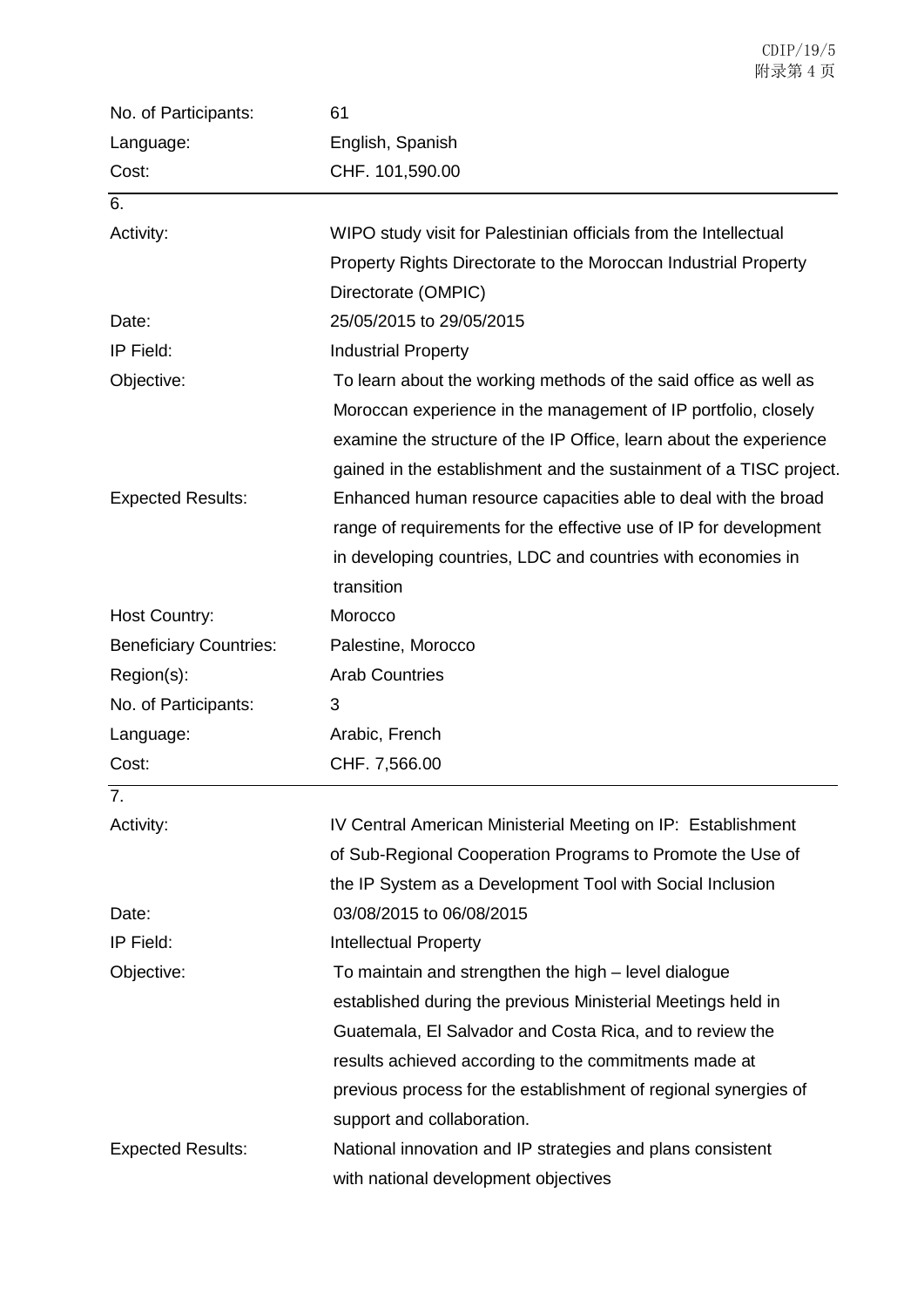| Host Country:                 | Nicaragua                                                            |
|-------------------------------|----------------------------------------------------------------------|
| <b>Beneficiary Countries:</b> | Costa Rica, Panama, Nicaragua, Honduras, Guatemala,                  |
|                               | El Salvador, Dominican Republic                                      |
| Region(s):                    | Latin America                                                        |
| No. of Participants:          | 26                                                                   |
| Language:                     | Spanish, English                                                     |
| Cost:                         | CHF. 78,864.00                                                       |
| 8.                            |                                                                      |
| Activity:                     | The Second Heads of IP Office Conference (HIPOC) for Countries       |
|                               | in South Asia Pacific and Southeast Asia Pacific followed by 5th     |
|                               | Global Forum on IP                                                   |
| Date:                         | 24/08/2015 to 26/08/2015                                             |
| IP Field:                     | <b>Industrial Property</b>                                           |
| Objective:                    | To build relationship between the DGs and with WIPO and offer        |
|                               | executive level learning platform, changing paradigms shifting       |
|                               | focus from an internal to external viewpoint. To ensure the heads    |
|                               | understand the way the IP office fits within the IP ecosystem and    |
|                               | the role it plays in fostering innovation                            |
| <b>Expected Results:</b>      | Enhanced human resource capacities able to deal with the broad       |
|                               | range of requirements for the effective use of IP for development in |
|                               | developing countries, LDC and countries with economies in            |
|                               | transition                                                           |
| Host Country:                 | Singapore                                                            |
| <b>Beneficiary Countries:</b> | Afghanistan, Bangladesh, Bhutan, Brunei Darussalam, Cambodia,        |
|                               | India, Indonesia, Laos People's Democratic Republic, Malaysia,       |
|                               | Maldives, Nepal, Pakistan, Philippines, Singapore, Sri Lanka,        |
|                               | Thailand, Vietnam                                                    |
| Region(s):                    | Asia and the Pacific                                                 |
| No. of Participants:          | 18                                                                   |
| Language:                     | English                                                              |
| Cost:                         | CHF. 90,150.00                                                       |
|                               |                                                                      |
| 9.                            |                                                                      |

| Activity: | Symposium to commemorate the XV Anniversary of the |
|-----------|----------------------------------------------------|
|           | Decision 486 of the Andean Community               |
| Date:     | 26/08/2015 to 28/08/2015                           |
| IP Field: | <b>Industrial Property</b>                         |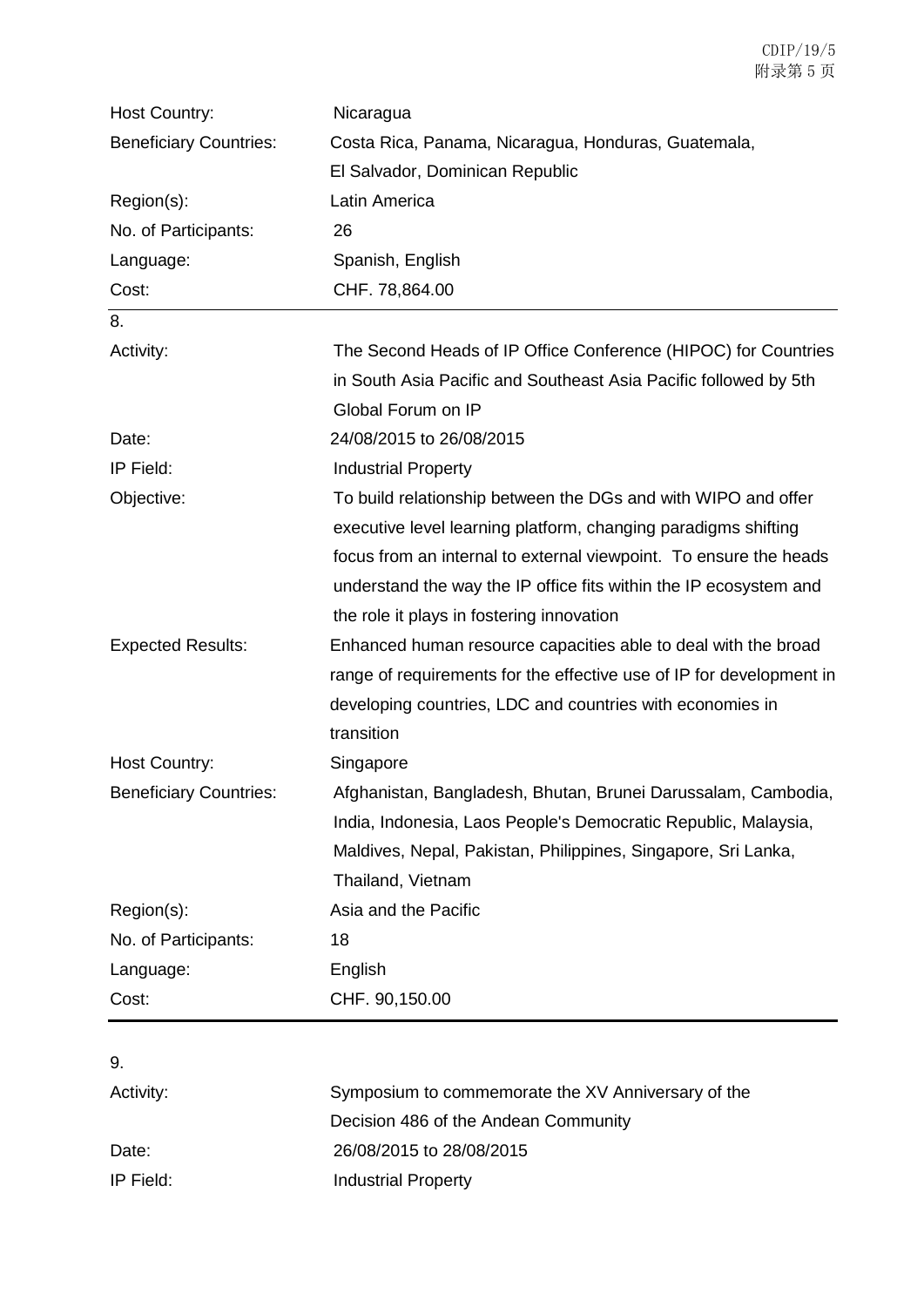| Objective:                                                                     | To reflect on relevant issues concerning the legal instrument    |
|--------------------------------------------------------------------------------|------------------------------------------------------------------|
|                                                                                | after fifteen years of its promulgation, in particular how the   |
|                                                                                | Decision 486 has been applied in the Andean institutions have    |
|                                                                                | played a central role in the implementation of the Decision; how |
|                                                                                | this coordination can be improved; as well as discussions on     |
|                                                                                | different models and experiences at international level.         |
| <b>Expected Results:</b>                                                       | Strengthened cooperation mechanisms and programs<br>tailored     |
| to the needs of developing countries and LDCs                                  |                                                                  |
| <b>Host Country:</b>                                                           | Colombia                                                         |
| <b>Beneficiary Countries:</b>                                                  | Bolivia, Ecuador, Perú, Colombia                                 |
| Region(s):                                                                     | Latin America                                                    |
| No. of Participants:                                                           | 3                                                                |
| Language:                                                                      | Spanish                                                          |
| Cost:                                                                          | CHF. 13,262.00                                                   |
| 10.                                                                            |                                                                  |
| Activity:                                                                      | a) Inter-regional Meeting for Heads of Copyright Offices in      |
|                                                                                | Lusophone Developing Countries and b)                            |
|                                                                                | Information Meeting on the Copyright Regime in Brazil            |
| Date:                                                                          | 01/03/2016 to 03/03/2016                                         |
| IP Field:                                                                      | Copyright                                                        |
| Objective:                                                                     | To update on latest developments in the field of copyright and   |
| exchange of experiences among<br>related rights, to provide a platform for the |                                                                  |
| offices and as such                                                            | promote south/south and triangular cooperation; discuss          |
|                                                                                | the state of development of the copyrights regimes in the        |
|                                                                                | participating countries, and identify needs that may be          |
|                                                                                | subject of development cooperation activities with WIPO          |
| <b>Expected Results:</b>                                                       | Enhanced human resource capacities able to deal with<br>the      |
|                                                                                | broad range of requirements for the effective use of IP for      |
|                                                                                | development in developing countries, LDC and countries with      |
|                                                                                | economies in transition                                          |
| Host Country:                                                                  | <b>Brazil</b>                                                    |
| <b>Beneficiary Countries:</b>                                                  | Angola, Sao Tome and Principe, Mozambique, Guinea-               |
|                                                                                | Bissau, Equatorial Guinea, Cape Verde, Brazil                    |
| Region(s):                                                                     | Africa, Latin America                                            |
| No. of Participants:                                                           | 14                                                               |
| Language:                                                                      | English, Portuguese                                              |
| Cost:                                                                          | CHF. 82,874.00                                                   |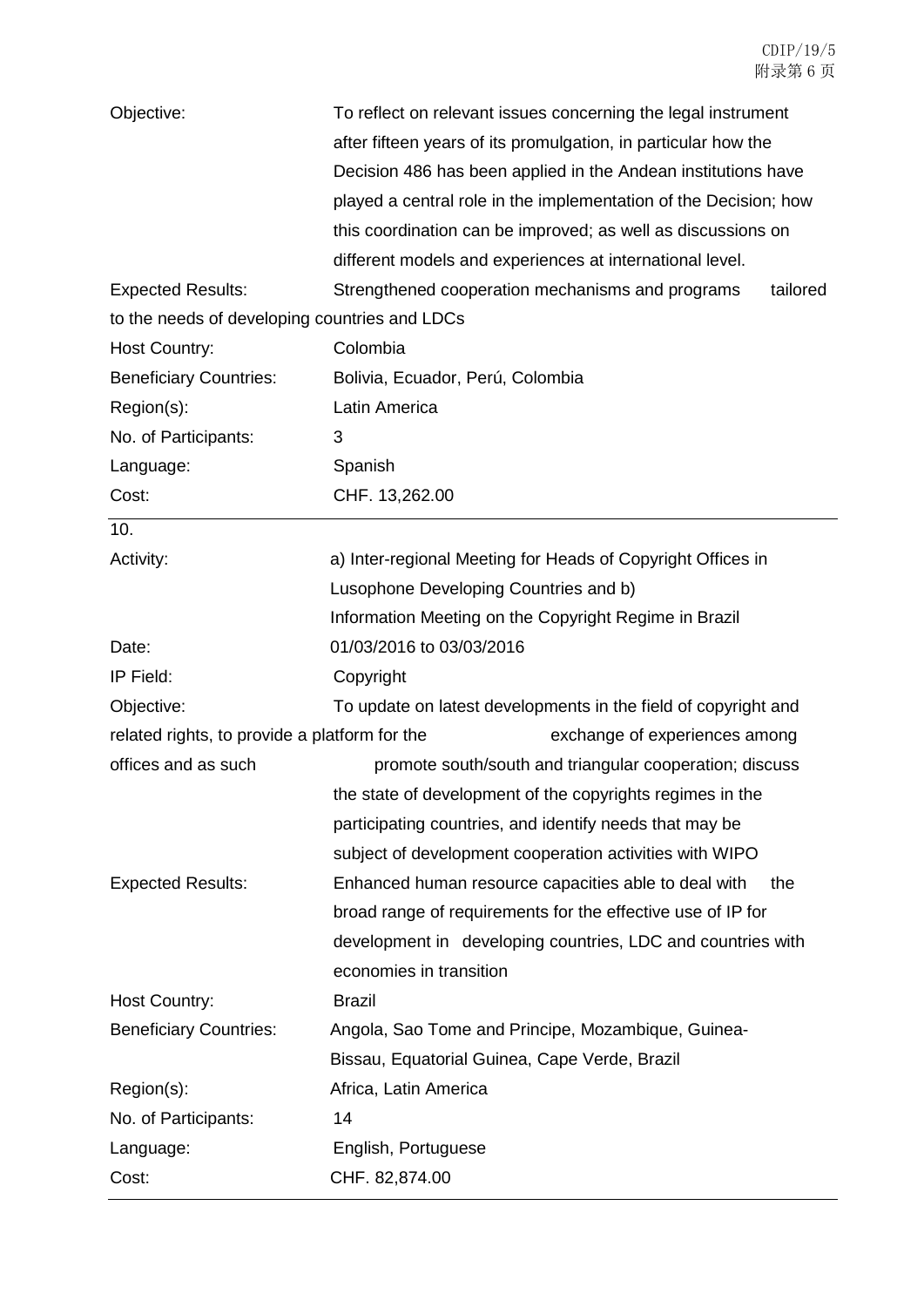| 11.                           |                                                                 |
|-------------------------------|-----------------------------------------------------------------|
| Activity:                     | Study Visit to Thailand by a Delegation from Laos               |
| Date:                         | 25/05/2016 to 26/05/2016                                        |
| IP Field:                     | Copyright                                                       |
| Objective:                    | To learn the experience if the Department of Intellectual       |
|                               | Property, Ministry of Commerce, Government of Thailand in       |
|                               | addressing copyright matters, including copyright recordation   |
|                               | and deposit, and to build awareness and capacity in the area of |
|                               | copyright and relatives rights.                                 |
| <b>Expected Results:</b>      | Enhanced technical and knowledge infrastructure for IP Offices  |
|                               | and other IP institutions leading to better services (cheaper,  |
|                               | faster, higher quality) to their stakeholders                   |
| <b>Host Country:</b>          | Thailand                                                        |
| <b>Beneficiary Countries:</b> | Thailand, Laos Peoples Democratic                               |
| Region(s):                    | Asia Pacific                                                    |
| No. of Participants:          | 5                                                               |
| Language:                     | English                                                         |
| Cost:                         | CHF. 5,372.00                                                   |
| 12.                           |                                                                 |
| Activity:                     | XXXIV Regional Workshop for Industrial Property Offices of      |
|                               | Latin America**                                                 |
| Date:                         | 04/07/2016 to 08/07/2016                                        |
| IP Field:                     | Trademark/Geographical Indications                              |
| Objective:                    | To promote the exchange of experiences among officials of       |
|                               | national IP offices in selected topics focused on the           |
|                               | establishment of mechanisms of collaboration among IP offices   |
|                               | in relation with the management of trademarks and the           |
|                               | designations of origin.                                         |
| <b>Expected Results:</b>      | Enhanced technical and knowledge infrastructure for IP Offices  |
|                               | and other IP institutions leading to better services (cheaper,  |
|                               | faster, higher quality) to their stakeholders                   |
| Host Country:                 | <b>Brazil</b>                                                   |
| <b>Beneficiary Countries:</b> | Argentina, Venezuela, Uruguay, Peru, Paraguay, Panama,          |
|                               | Nicaragua, Mexico, Honduras, Guatemala, El Salvador,            |
|                               | Dominican Republic, Cuba, Costa Rica, Colombia, Chile, Brazil,  |
|                               | <b>Bolivia</b>                                                  |
| Region(s):                    | Latin America                                                   |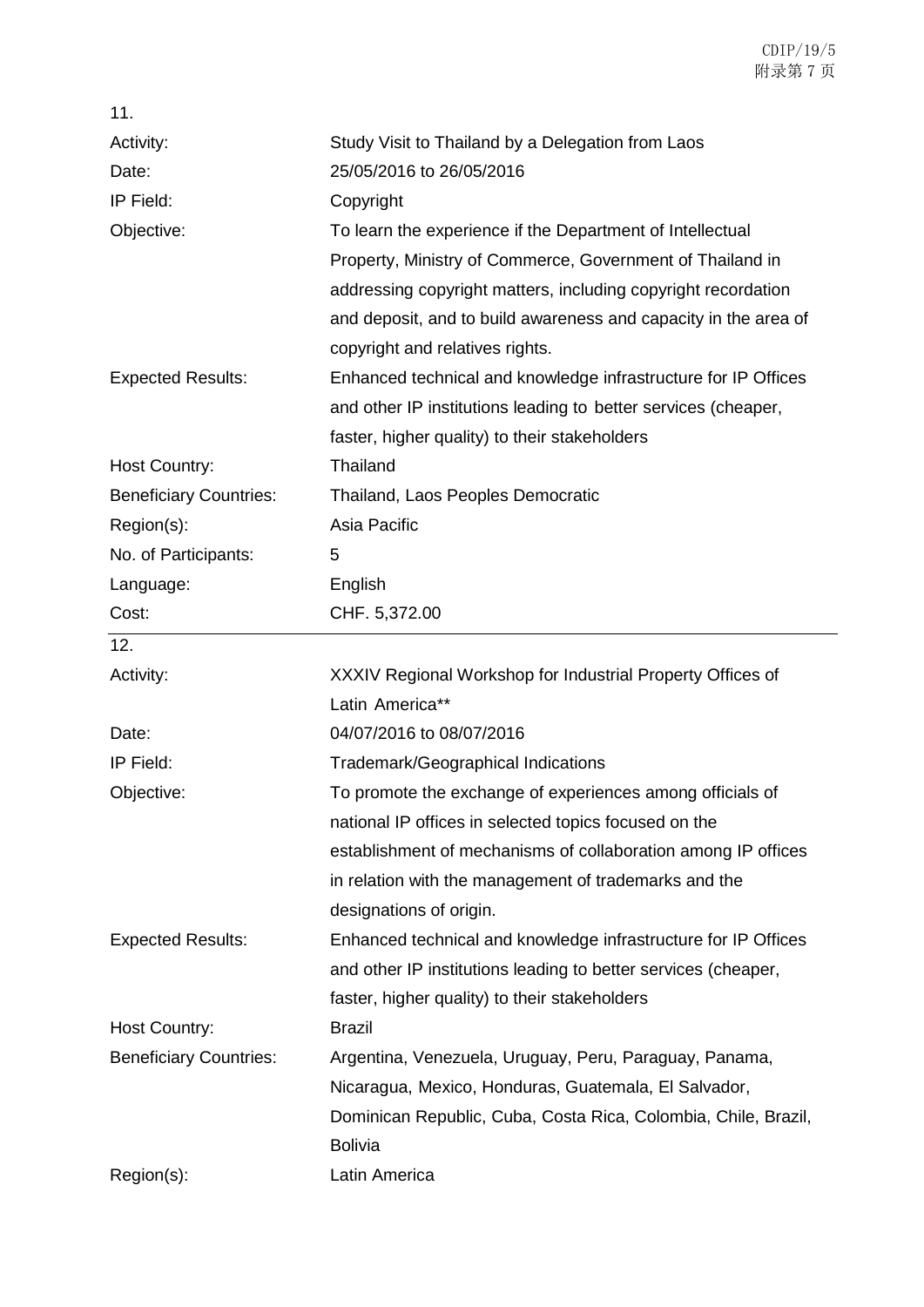| No. of Participants:          | 19                                                                 |
|-------------------------------|--------------------------------------------------------------------|
| Language:                     | Spanish, Portuguese                                                |
| Cost:                         | CHF. 60,726.00                                                     |
| <b>WIPO Contribution:</b>     | CHF. 30,363.00                                                     |
| FIT Brazil:                   | CHF. 30,363.00                                                     |
| 13.                           |                                                                    |
| Activity:                     | III Seminar on Geographical Indications and Collective             |
|                               | Trademarks, in Florianópolis (Brazil)**                            |
| Date:                         | 31/08/2016 to 02/09/2016                                           |
| IP Field:                     | Trademarks/Geographical Indications                                |
| Objective:                    | To promote a debate about the economic and social gains that       |
|                               | GIs and Collective Trademarks might bring to national              |
|                               | development as a whole.                                            |
| <b>Expected Results:</b>      | Enhanced access to, and use of, IP information by IP               |
|                               | institutions and the public to promote innovation and creativity   |
| Host Country:                 | <b>Brazil</b>                                                      |
| <b>Beneficiary Countries:</b> | Brazil, Peru, Mexico, Honduras                                     |
| Region(s):                    | Latin America                                                      |
| No. of Participants:          | 4                                                                  |
| Language:                     | Spanish, Portuguese                                                |
| Cost:                         | CHF. 10,420.00                                                     |
| <b>WIPO Contribution:</b>     | CHF. 984.00                                                        |
| FIT Brazil:                   | CHF. 9,436.00                                                      |
| 14.                           |                                                                    |
| Activity:                     | WIPO-South-South Cooperation Regional Workshop on                  |
|                               | Marrakesh Treaty Implementation, Buenos Aires                      |
| Date:                         | 18/10/2016 to 19/10/2016                                           |
| IP Field:                     | Copyright                                                          |
| Objective:                    | To discuss and share best practices on the production and          |
|                               | distribution of accessible books among the participating           |
|                               | countries, including the role of libraries, and to discuss a work- |
|                               | plan with practical measures for the effective implementation      |
|                               | on the Marrakesh treaty                                            |
| <b>Expected Results:</b>      | Enhanced human resource capacities able to deal with the broad     |
|                               | range of requirements for the effective use of IP for development  |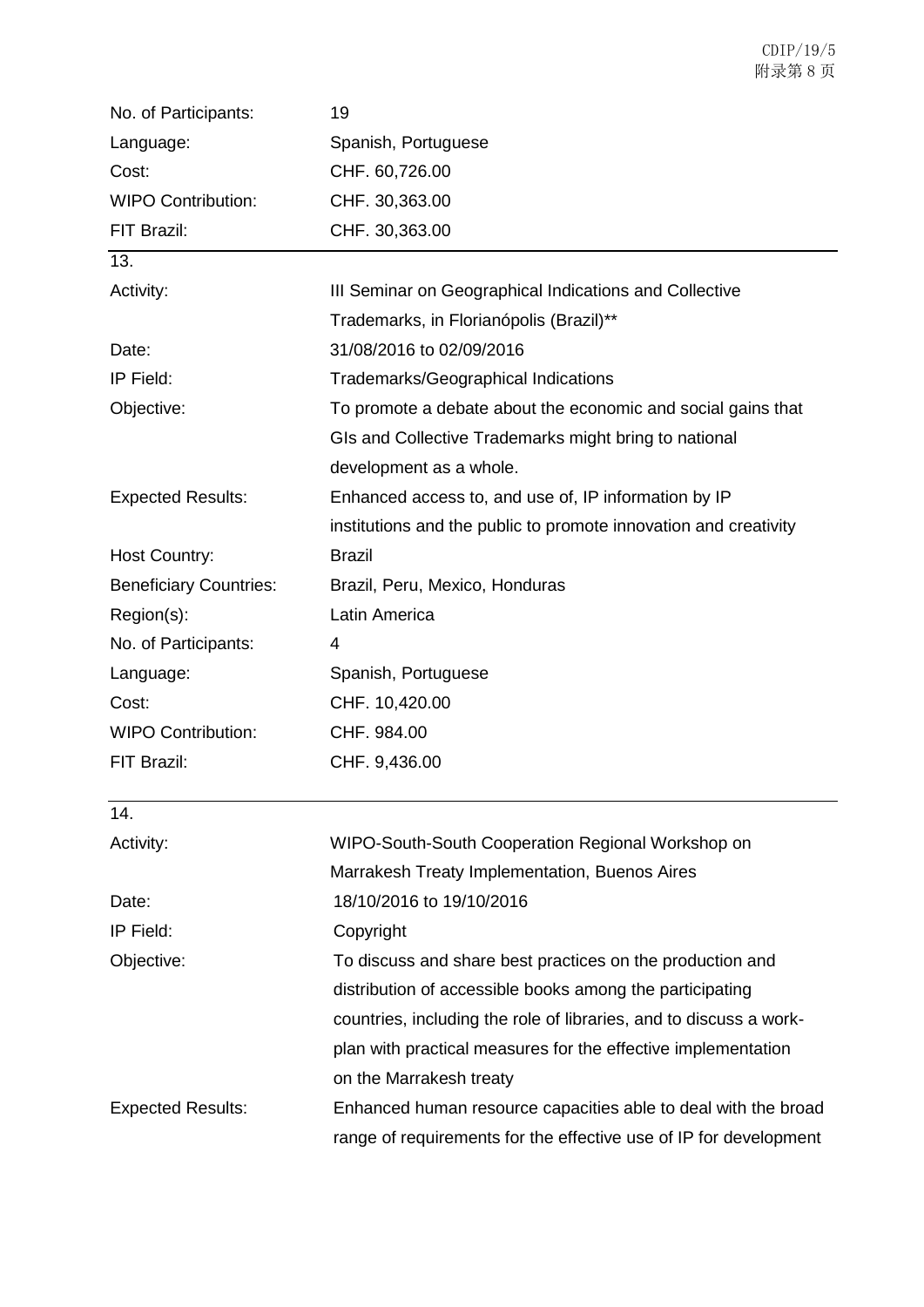#### CDIP/19/5 附录第 9 页

|                               | in developing countries, LDC and countries with economies in |
|-------------------------------|--------------------------------------------------------------|
|                               | transition                                                   |
| <b>Host Country:</b>          | Argentina                                                    |
| <b>Beneficiary Countries:</b> | Argentina, Brazil, Chile, Paraguay, Uruguay                  |
| Region(s):                    | Latin America                                                |
| No. of Participants:          | 13                                                           |
| Language:                     | Spanish, English                                             |
| Cost:                         | CHF: 32,060.00                                               |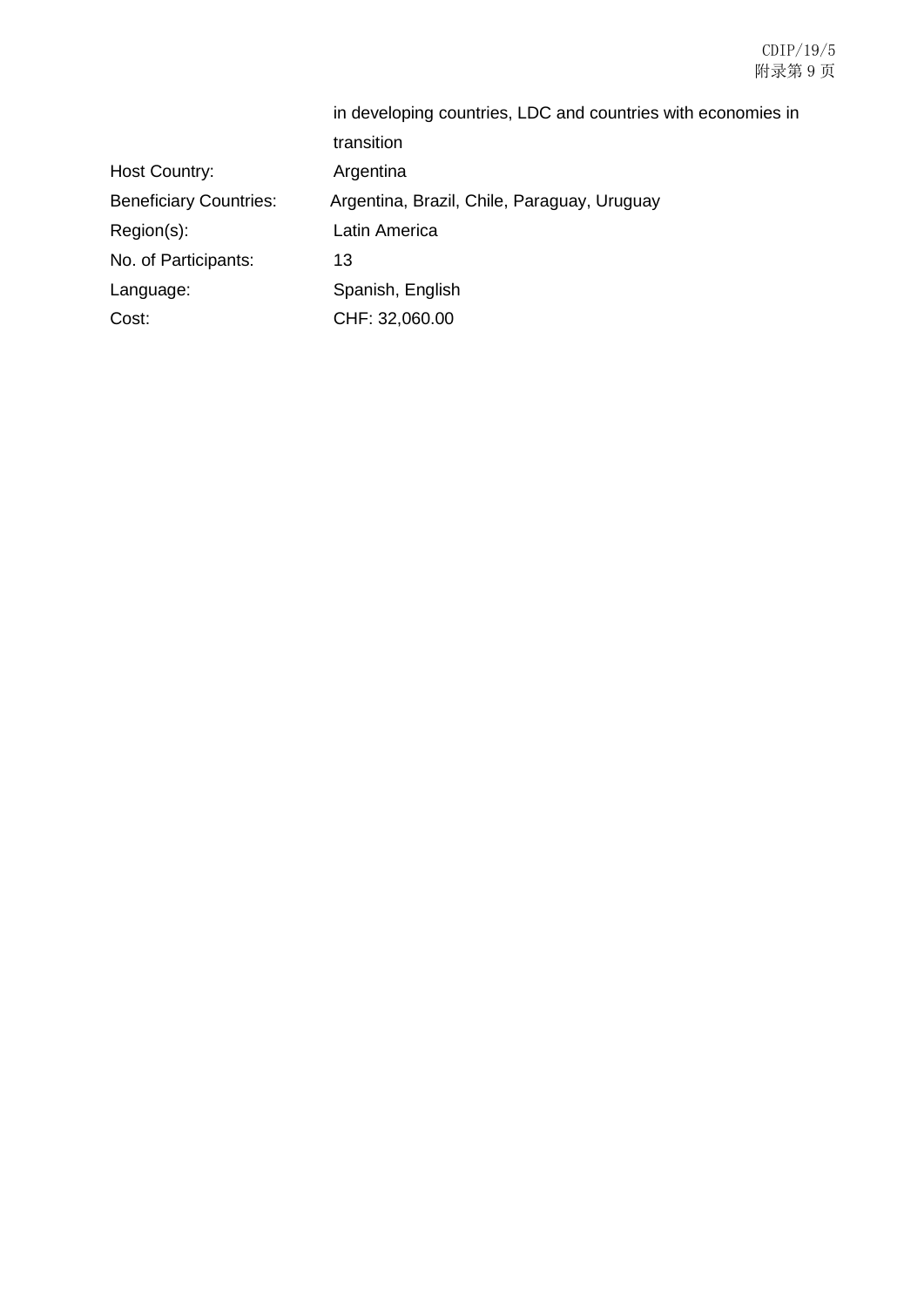### **NATIONAL IP STRATEGIES AND POLICIES**

| 15.                           |                                                                       |
|-------------------------------|-----------------------------------------------------------------------|
| Activity:                     | Elaboration Project of a national plan of innovation and intellectual |
|                               | property in Niger                                                     |
| Date:                         | 04/08/2014 to 09/08/2014                                              |
| IP Field:                     | <b>Industrial Property</b>                                            |
| Objective:                    | To organize a multidisciplinary mission in Niamey in order to carry   |
|                               | out an audit to offer, on the long run, a national strategy           |
|                               | development of intellectual property for an efficient development     |
|                               | of the economic, social and cultural politics of Niger.               |
| <b>Expected Results:</b>      | National innovation and IP strategies and plans consistent with       |
|                               | national development objectives                                       |
| <b>Host Country:</b>          | Niger                                                                 |
| <b>Beneficiary Countries:</b> | Burkina Faso, Cameroon, Niger                                         |
| Region(s):                    | Africa                                                                |
| No. of Participants:          | 3                                                                     |
| Language:                     | French                                                                |
| Cost:                         | CHF. 32,261.00                                                        |
|                               |                                                                       |
| 16.                           |                                                                       |
| Activity:                     | Development of the ASEAN IPR Strategic Plan for 2016-2025             |
| Date:                         | 26/08/2014 to 31/12/2014                                              |
| IP Field:                     | <b>Industrial Property</b>                                            |
| Objective:                    | To formulate a new IPR Strategic Plan for ASEAN, aligned with         |
|                               | and complementary to the vision and goals under the ASEAN             |
|                               | Economic Community 2025.                                              |
| <b>Expected Results:</b>      | National innovation and IP strategies and plans consistent with       |
|                               | national development objectives                                       |
| Host Country:                 | Republic of Korea                                                     |
| <b>Beneficiary Countries:</b> | Brunei Darussalam, Cambodia, Indonesia, Lao People's                  |
|                               | Democratic Republic, Malaysia, Myanmar, Philippines, Republic         |
|                               | of Korea, Singapore, Thailand, Viet Nam                               |
| Region(s):                    | Asia and the Pacific                                                  |
| No. of Participants:          | 11                                                                    |
| Language:                     | English                                                               |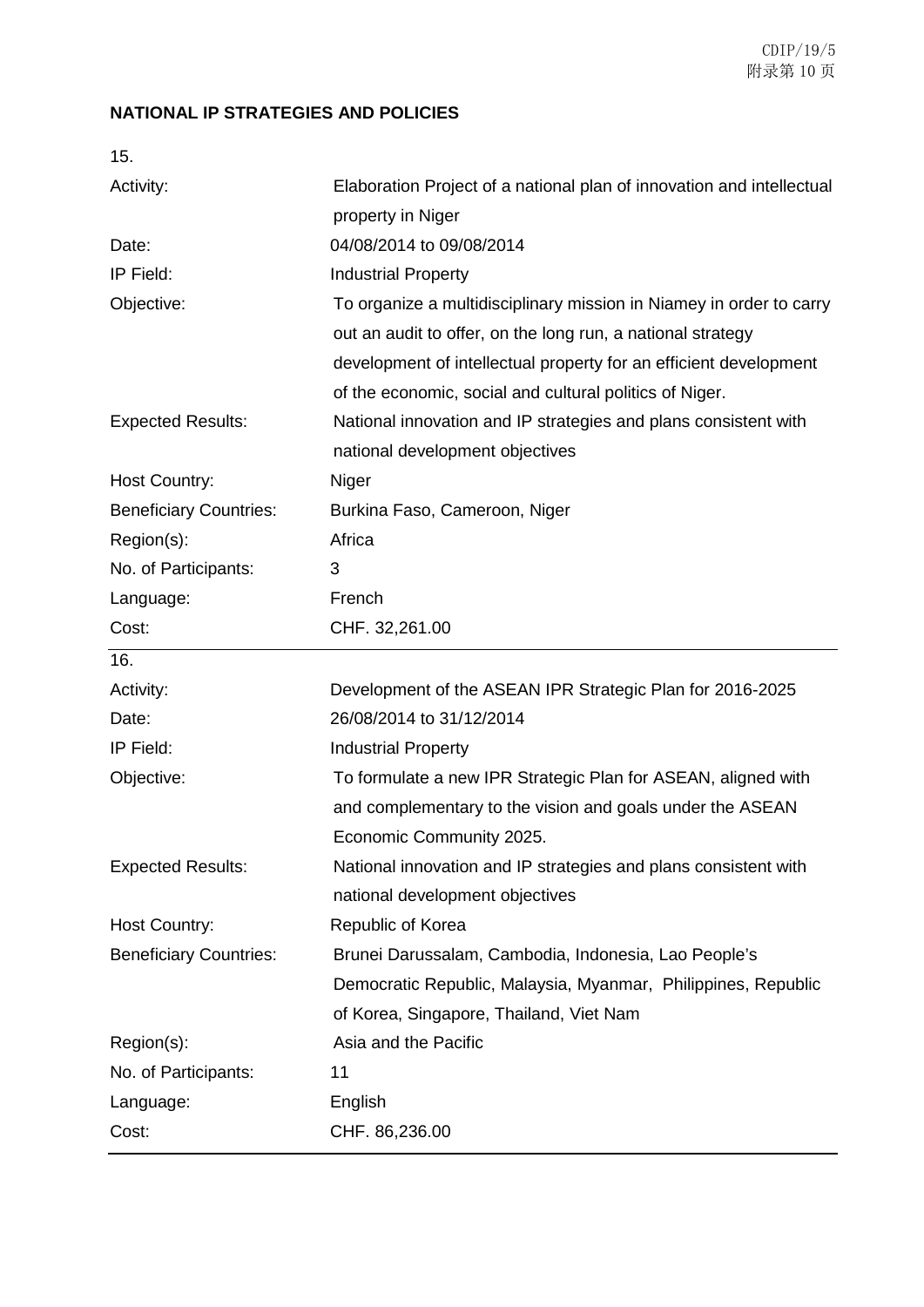| 17.                           |                                                                     |
|-------------------------------|---------------------------------------------------------------------|
| Activity:                     | Central American meeting of experts to create a sub-regional        |
|                               | network of TISC                                                     |
| Date:                         | 30/09/2014 to 01/10/2014                                            |
| IP Field:                     | <b>Patents</b>                                                      |
| Objective:                    | To discuss and agree a draft proposal for the establishment of a    |
|                               | Sub Regional TISC network taking into account the evaluation of     |
|                               | the national TISC network functioning up to date                    |
| <b>Expected Results:</b>      | To discuss and agree a draft proposal for the establishment of a    |
|                               | Sub Regional TISC network taking into account the evaluation of     |
|                               | the national TISC network functioning up to date                    |
| <b>Host Country:</b>          | Honduras                                                            |
| <b>Beneficiary Countries:</b> | Costa Rica, Dominican Republic, El Salvador, Guatemala,             |
|                               | Honduras, Nicaragua, Panama                                         |
| Region(s):                    | Latin America                                                       |
| No. of Participants:          | 14                                                                  |
| Language:                     | Spanish                                                             |
| Cost:                         | CHF. 27,830.00                                                      |
|                               |                                                                     |
| 18.                           |                                                                     |
| Activity:                     | Sub Regional Seminar on the valuation of research and               |
|                               | development (R&D), technological innovation and intellectual        |
|                               | property for the Members of the Organization of Islamic             |
|                               | Cooperation                                                         |
| Date:                         | 24/10/2014 to 25/10/2014                                            |
| IP Field:                     | <b>Industrial Property</b>                                          |
| Objective:                    | This seminar is part of the cooperation with the Islamic conference |
|                               | and follows the discussions of the Arab bureau outside the          |
|                               | International Seminar on the Politics of Industrial property.       |
| <b>Expected Results:</b>      | National innovation and IP strategies and plans consistent with     |
|                               | national development objectives                                     |
| <b>Host Country:</b>          | Morocco                                                             |
| <b>Beneficiary Countries:</b> | Algeria, Egypt, Jordan, Morocco, Oman, Saudi Arabia, Tunisia        |
| Region(s):                    | <b>Arab Countries</b>                                               |
| No. of Participants:          | 6                                                                   |
| Language:                     | Arabic, English, French                                             |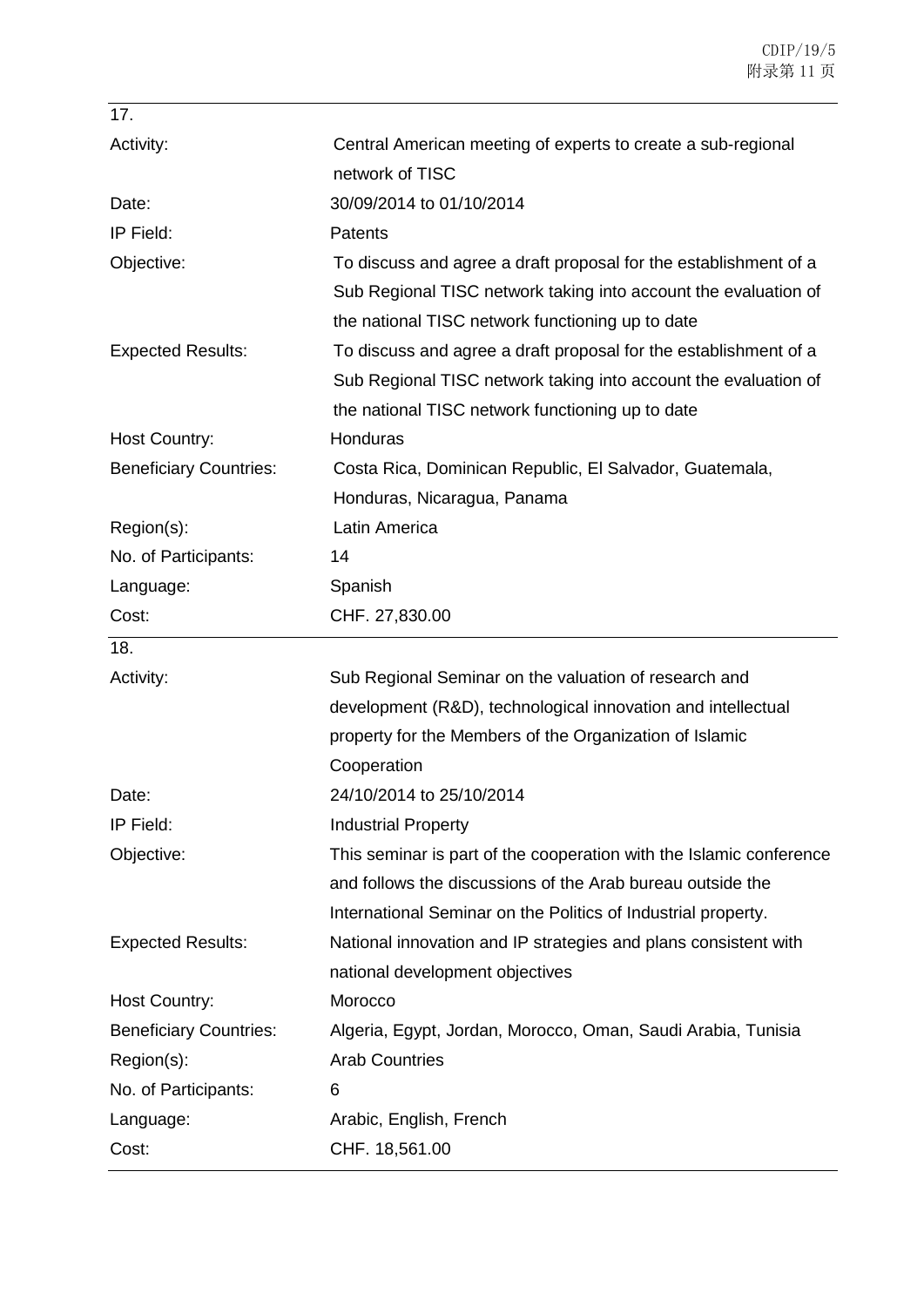| 19.                           |                                                                                                                                                                                                                                                             |
|-------------------------------|-------------------------------------------------------------------------------------------------------------------------------------------------------------------------------------------------------------------------------------------------------------|
| Activity:                     | Regional Seminar on Formulation and Implementation of National<br>IP Policy*                                                                                                                                                                                |
| Date:                         | 09/06/2015 to 11/06/2015                                                                                                                                                                                                                                    |
| IP Field:                     | <b>Intellectual Property</b>                                                                                                                                                                                                                                |
| Objective:                    | To share KIPO's experience in formulating and implementing IP<br>Policy, review the challenges which developing countries face in<br>IP policy and discuss appropriate methodologies for formulating<br>and implementing IP Policy in Developing Countries. |
| <b>Expected Results:</b>      | National innovation and IP strategies and plans consistent with<br>national development objectives                                                                                                                                                          |
| Host Country:                 | Republic of Korea                                                                                                                                                                                                                                           |
| <b>Beneficiary Countries:</b> | Brazil, Cambodia, Cameroon, Dominican Republic, Egypt,<br>Gambia, Ghana, India, Mexico, Mongolia, Myanmar, Paraguay,<br>Philippines, Republic of Korea, Saudi Arabia, United Arab<br>Emirates, Viet Nam, Zambia, Zimbabwe                                   |
| Region(s):                    | Latin America, Africa, Arab Countries, Asia and Pacific                                                                                                                                                                                                     |
| No. of Participants:          | 20                                                                                                                                                                                                                                                          |
| Language:                     | English                                                                                                                                                                                                                                                     |
| Cost:                         | CHF. 68,411.00                                                                                                                                                                                                                                              |
| <b>WIPO Contribution:</b>     | CHF. 5,500.00                                                                                                                                                                                                                                               |
| FIT Korea:                    | CHF. 62,911.00                                                                                                                                                                                                                                              |
| 20.                           |                                                                                                                                                                                                                                                             |
| Activity:                     | Study visit to the Cuban Industrial Property Office (OCPI)                                                                                                                                                                                                  |
| Date:                         | 19/11/2015 to 12/04/2015                                                                                                                                                                                                                                    |
| IP Field:                     | <b>Industrial Property</b>                                                                                                                                                                                                                                  |
| Objective:                    | To get strategic vision of the different aspects related to<br>trademarks registration in Cuba and on policy aspects of the<br>strategic use of the patent system and information technology.                                                               |
| <b>Expected Results:</b>      | Enhanced access to, and use of, IP information by IP<br>institutions and the public to promote innovation and<br>creativity                                                                                                                                 |
| Host Country:                 | Cuba                                                                                                                                                                                                                                                        |
| <b>Beneficiary Countries:</b> | Cuba, Costa Rica                                                                                                                                                                                                                                            |
| Region(s):                    | Latin America                                                                                                                                                                                                                                               |
|                               |                                                                                                                                                                                                                                                             |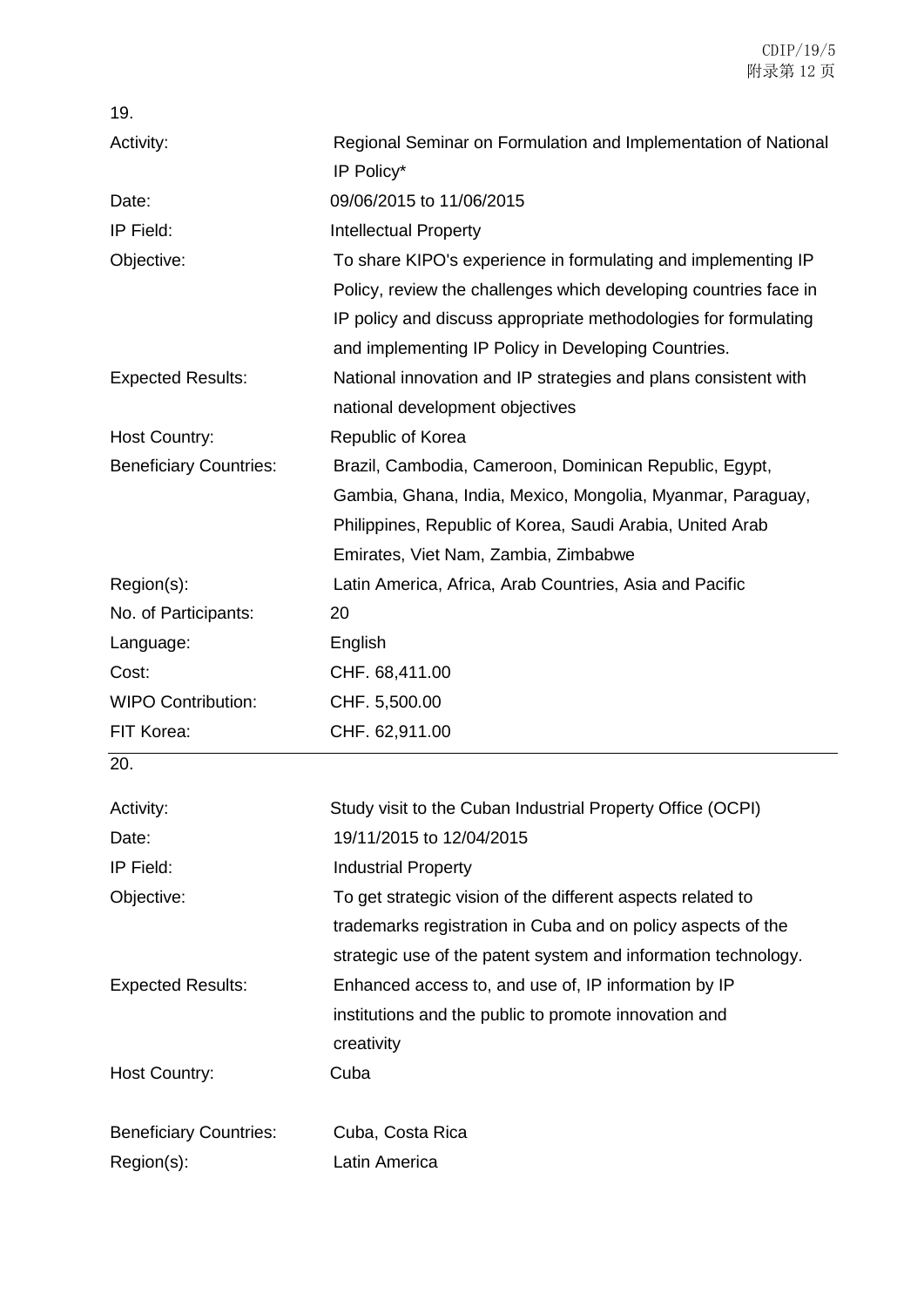| No. of Participants:          | 2                                                                 |
|-------------------------------|-------------------------------------------------------------------|
| Language:                     | Spanish                                                           |
| Cost:                         | CHF. 3,542.00                                                     |
| 21.                           |                                                                   |
| Activity:                     | Sub-Regional Workshop on Effective Implementation of              |
|                               | Intellectual Property Development Plans Through Project-Based     |
|                               | Approach and Results-Based Management                             |
| Date:                         | 23/11/2015 to 26/11/2015                                          |
| IP Field:                     | <b>Intellectual Property</b>                                      |
| Objective:                    | To enhance the knowledge and skills in effective implementation   |
|                               | of IP development plans by using projects based approach and      |
|                               | results based management and apply the learned concepts and       |
|                               | capacity in the implementation of the ASEAN IP Strategic plan     |
| <b>Expected Results:</b>      | Enhanced human resource capacities able to deal with the broad    |
|                               | range of requirements for the effective use of IP for development |
|                               | in developing countries, LDC and countries with economies in      |
|                               | transition                                                        |
| Host Country:                 | Republic of Korea                                                 |
| <b>Beneficiary Countries:</b> | Brunei Darussalam, Cambodia, Indonesia, Lao People's              |
|                               | Democratic Republic, Malaysia, Myanmar, Philippines, Singapore,   |
|                               | Thailand, Viet Nam, Republic of Korea                             |
| Region(s):                    | Asia and the Pacific                                              |
| No. of Participants:          | 22                                                                |
| Language:                     | English                                                           |
| Cost:                         | CHF. 103,173.00                                                   |
| 22.                           |                                                                   |
| Activity:                     | Study Visit by Paraguay Delegation to INDECOPI                    |
| Date:                         | 09/12/2015 to 12/11/2015                                          |
| IP Field:                     | Patents                                                           |
| Objective:                    | To share the knowledge gained by INDECOPI for the                 |
|                               | organization and execution of their IPAS project and promote      |
|                               | future collaboration between the two offices in this regard       |
| <b>Expected Results:</b>      | Enhanced technical and knowledge infrastructure for IP            |
|                               | Offices and other IP institutions leading to better services      |
|                               | (cheaper, faster, higher quality) to their stakeholders           |
| Host Country:                 | Peru                                                              |
| <b>Beneficiary Countries:</b> | Paraguay, Peru                                                    |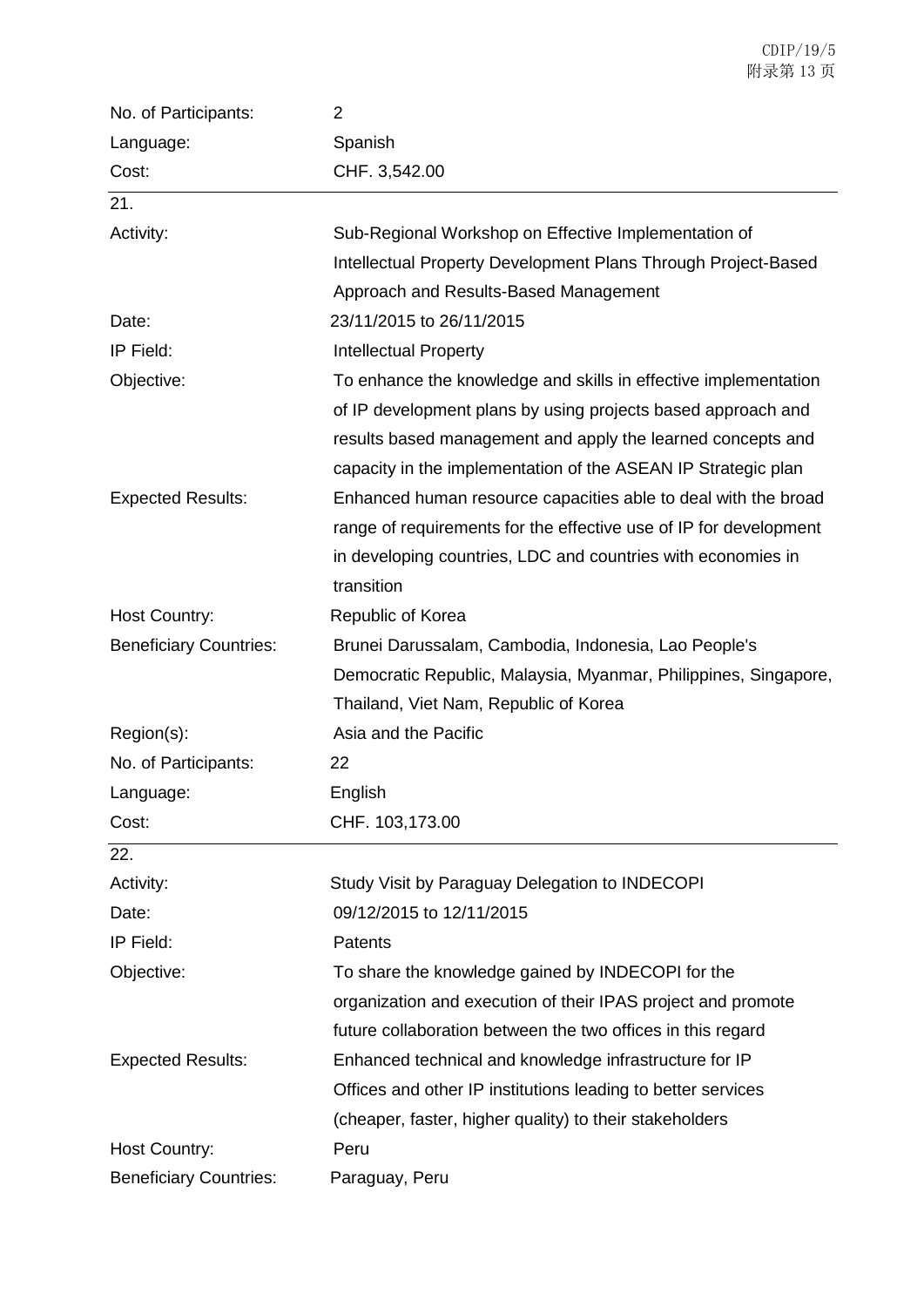| Region(s):                    | Latin America                                                  |
|-------------------------------|----------------------------------------------------------------|
| No. of Participants:          | 4 WIPO Regional                                                |
| Language:                     | Spanish, English                                               |
| Cost:                         | CHF. 5,380.00                                                  |
| 23.                           |                                                                |
| Activity:                     | Study Visit on Technology and Innovation support Centers       |
|                               | (TISC) for selected Arab countries                             |
| Date:                         | 14/12/2015 to 15/12/2015                                       |
| IP Field:                     | Patents                                                        |
| Objective:                    | To provide an opportunity to learn about the best practices in |
|                               | the establishment and the implementation of a TISC National    |
|                               | Network. To enable to benefit from the successful experience   |
|                               | of OMPIC as the national coordinator of the Moroccan TISC      |
|                               | network in the establishment and development of this           |
|                               | network.                                                       |
| <b>Expected Results:</b>      | Enhanced human resource capacities able to deal with the       |
|                               | broad range of requirements for the effective use of IP for    |
|                               | development in developing countries, LDC and countries with    |
|                               | economies in transition                                        |
| <b>Host Country:</b>          | Morocco                                                        |
| <b>Beneficiary Countries:</b> | Djibouti, Egypt, Palestine, Saudi Arabia, Oman, Morocco,       |
|                               | Mauritania, Jordan.                                            |
| Region(s):                    | <b>Arab Countries</b>                                          |
| No. of Participants:          | 16                                                             |
| Language:                     | English, Arabic                                                |
| Cost:                         | CHF. 28,007.00                                                 |
| 24.                           |                                                                |
| Activity:                     | Study Visit on Indonesian Delegation on Formulation of NIPS    |
|                               | for Building Effective IP Ecosystem & Consultation Meetings    |
|                               | with KIPO and KIPA*                                            |
| Date:                         | 21/12/2015 to 24/12/2015                                       |
| IP Field:                     | <b>Intellectual Property</b>                                   |
| Objective:                    | To increase the understanding of policy – makers from          |
|                               | the public and private sectors from developing countries       |
|                               | who are involved in the crafting of a national IP strategy     |

CDIP/19/5 附录第 14 页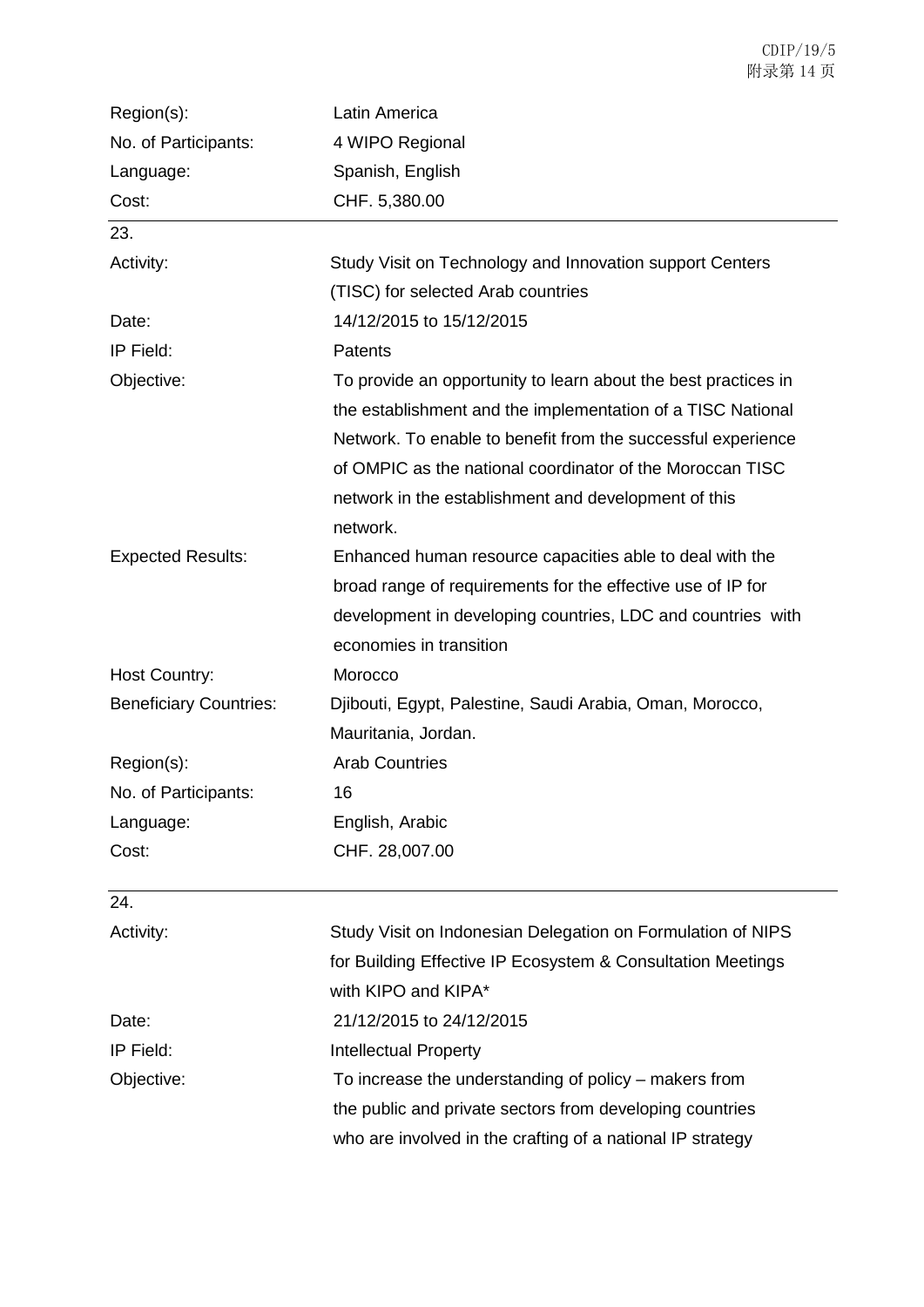|                               | to plan and implement more effectively its IP strategy and |
|-------------------------------|------------------------------------------------------------|
|                               | enhance their Knowledge to promote the domestic            |
|                               | innovation through better access to patent literature.     |
|                               | Finally, to provide firsthand knowledge and observe how    |
|                               | Korea's economy, through its key industries, has become    |
|                               | $IP$ – intensive.                                          |
| <b>Expected Results:</b>      | National innovation and IP strategies and plans            |
|                               | consistent with national development objectives            |
| Host Country:                 | Republic of Korea                                          |
| <b>Beneficiary Countries:</b> | Indonesia, Republic of Korea                               |
| Region(s):                    | Asia and the Pacific                                       |
| No. of Participants:          | 12                                                         |
| Language:                     | English                                                    |
| Cost:                         | CHF. 47,164.00                                             |
| <b>WIPO Contribution:</b>     | CHF. 3,000.00                                              |
| FIT Korea:                    | CHF. 44, 164.00                                            |
|                               |                                                            |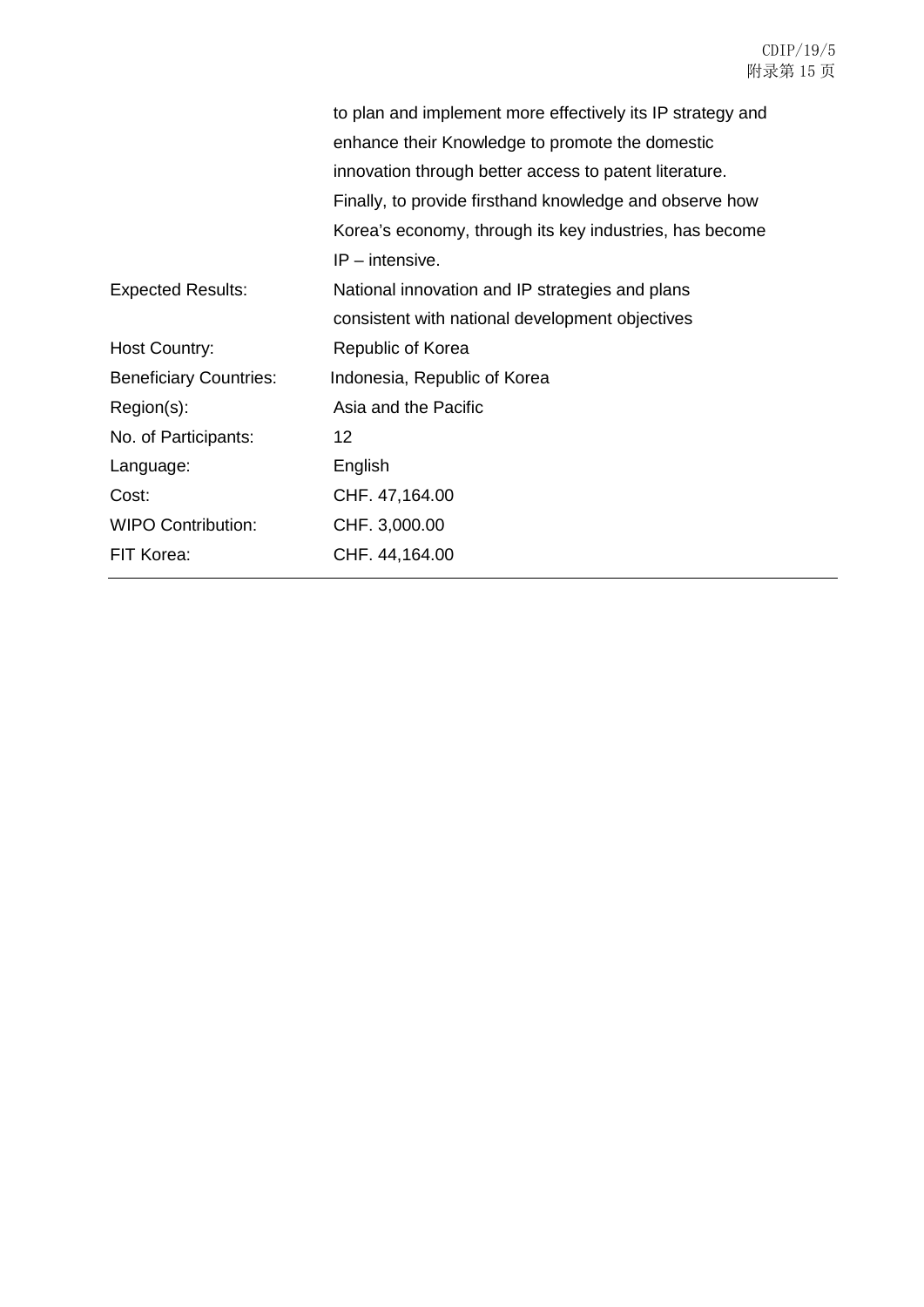### **DEVELOPMENT OF A LEGAL IP FRAMEWORK**

25.

| Activity:                     | Sub-Regional meeting of high level for parliamentarians          |
|-------------------------------|------------------------------------------------------------------|
| Date:                         | 09/06/2014 to 11/06/2014                                         |
| IP Field:                     | <b>Intellectual Property</b>                                     |
| Objective:                    | To strengthen the raising of awareness of the legislators in the |
|                               | process of the Law review to update or comply with a treaty to   |
|                               | which the Member State wishes to adhere.                         |
| <b>Expected Results:</b>      | Tailored and balanced IP legislative, regulatory and policy      |
|                               | frameworks                                                       |
| <b>Host Country:</b>          | Togo                                                             |
| <b>Beneficiary Countries:</b> | Benin, Burkina Faso, Togo, Senegal, Niger, Mauritania,           |
|                               | Mali, Guinea-Bissau, Guinea, Equatorial Guinea, Djibouti,        |
|                               | Ivory Coast, Congo, Comoros, Chad, Central African               |
|                               | Republic, Cameroon                                               |
| Region(s):                    | Africa                                                           |
| No. of Participants:          | 34                                                               |
| Language:                     | French                                                           |
| Cost:                         | CHF. 107,488.00                                                  |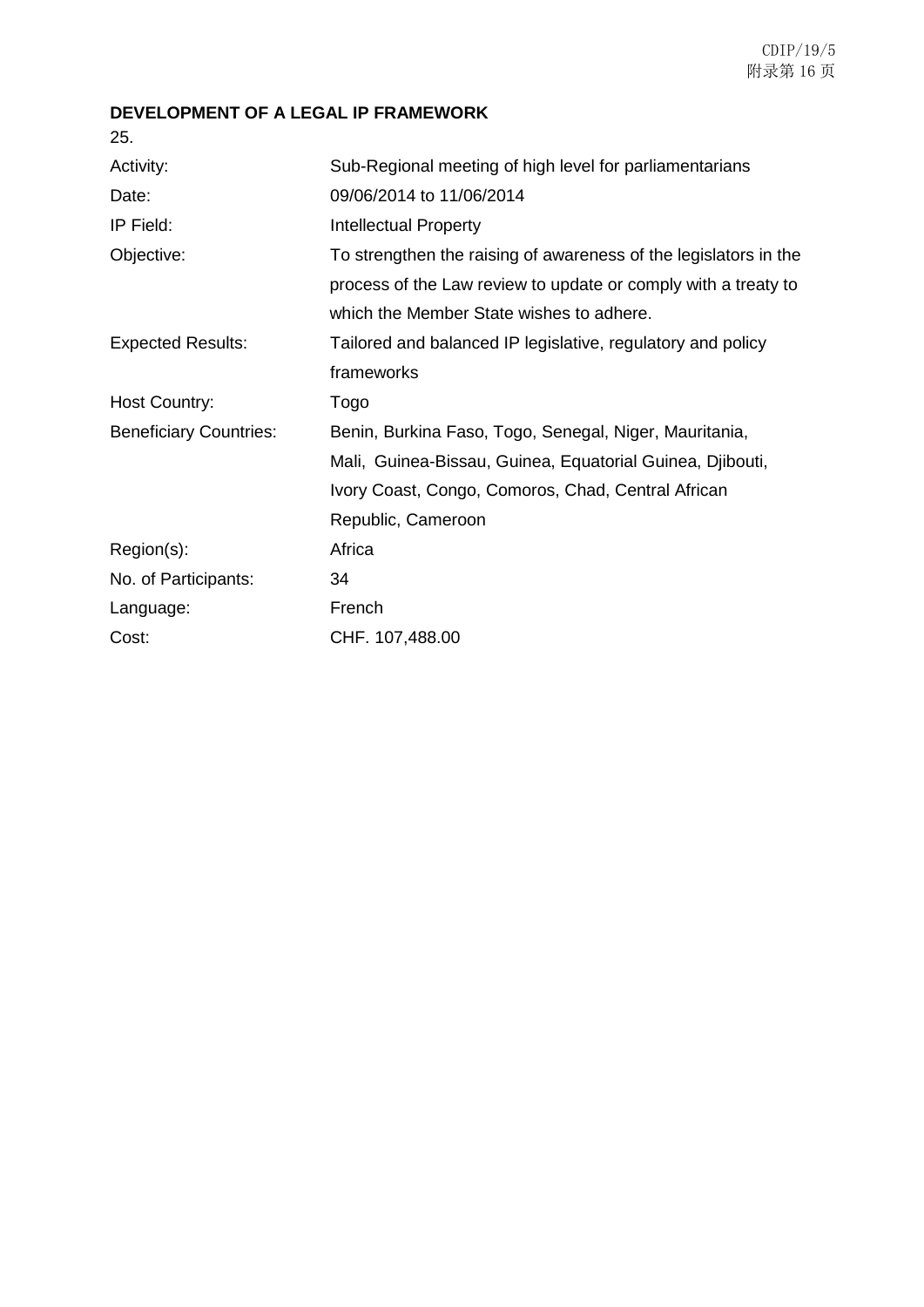## **AWARENESS AND TRAINING ON GENERAL IP ADMINISTRATION**

26.

| Activity:                     | Workshop on Patent Law and Examination*                                                                                                                                                                                                                                                                                                        |
|-------------------------------|------------------------------------------------------------------------------------------------------------------------------------------------------------------------------------------------------------------------------------------------------------------------------------------------------------------------------------------------|
| Date:                         | 04/03/2014 to 13/03/2014                                                                                                                                                                                                                                                                                                                       |
| IP Field:                     | <b>Patents</b>                                                                                                                                                                                                                                                                                                                                 |
| Objective:                    | To enhance the knowledge of patent examiners of the principles<br>of patent law and patent examination procedures, increase their<br>skills in actual examination of patent applications 108 and provide<br>an opportunity for open discussions with fellow examiners who<br>may have different views and approaches to innovation of patents. |
| <b>Expected Results:</b>      | Enhanced access to, and use of, IP information by IP institutions<br>and the public to promote innovation and creativity                                                                                                                                                                                                                       |
| <b>Host Country:</b>          | Republic of Korea                                                                                                                                                                                                                                                                                                                              |
| <b>Beneficiary Countries:</b> | Bangladesh, Botswana, Cambodia, China, Colombia, India,<br>Indonesia, Iran (Islamic Republic of) Laos People's Democratic<br>Republic, Lesotho, Malaysia, Mexico, Mongolia, Nepal, Pakistan,<br>Philippines, Republic of Korea, Saudi Arabia, Sri Lanka, Thailand,<br>Uganda, Viet Nam                                                         |
| Region(s):                    | Asia and the Pacific, Africa, Arab Countries, Latin America                                                                                                                                                                                                                                                                                    |
| No. of Participants:          | 23                                                                                                                                                                                                                                                                                                                                             |
| Language:                     | English                                                                                                                                                                                                                                                                                                                                        |
| Cost:                         | CHF. 68,945.00                                                                                                                                                                                                                                                                                                                                 |
| <b>WIPO Contribution:</b>     | CHF. 4,100.00                                                                                                                                                                                                                                                                                                                                  |
| FIT Korea:                    | CHF. 64,845.00                                                                                                                                                                                                                                                                                                                                 |
| 27.                           |                                                                                                                                                                                                                                                                                                                                                |
| Activity:                     | Training Course on Patent Law and Examination*                                                                                                                                                                                                                                                                                                 |
| Date:                         | 05/03/2014 to 14/03/2014                                                                                                                                                                                                                                                                                                                       |
| IP Field:                     | <b>Patents</b>                                                                                                                                                                                                                                                                                                                                 |
| Objective:                    | To enhance the knowledge of patent examiners of the principles<br>of patent law and patent examination procedures, increase their<br>skills in actual examination of patent applications and provide an<br>opportunity to exchange views on issues related to patent quality                                                                   |
| <b>Expected Results:</b>      | Enhanced access to, and use of, IP information by IP institutions<br>and the public to promote innovation and creativity                                                                                                                                                                                                                       |
| <b>Host Country:</b>          | Republic of Korea                                                                                                                                                                                                                                                                                                                              |
| <b>Beneficiary Countries:</b> | Brazil, India, Indonesia, Jordan, Malaysia, Pakistan, Philippines,<br>Republic of Korea, Sri Lanka, Thailand, Tunisia,                                                                                                                                                                                                                         |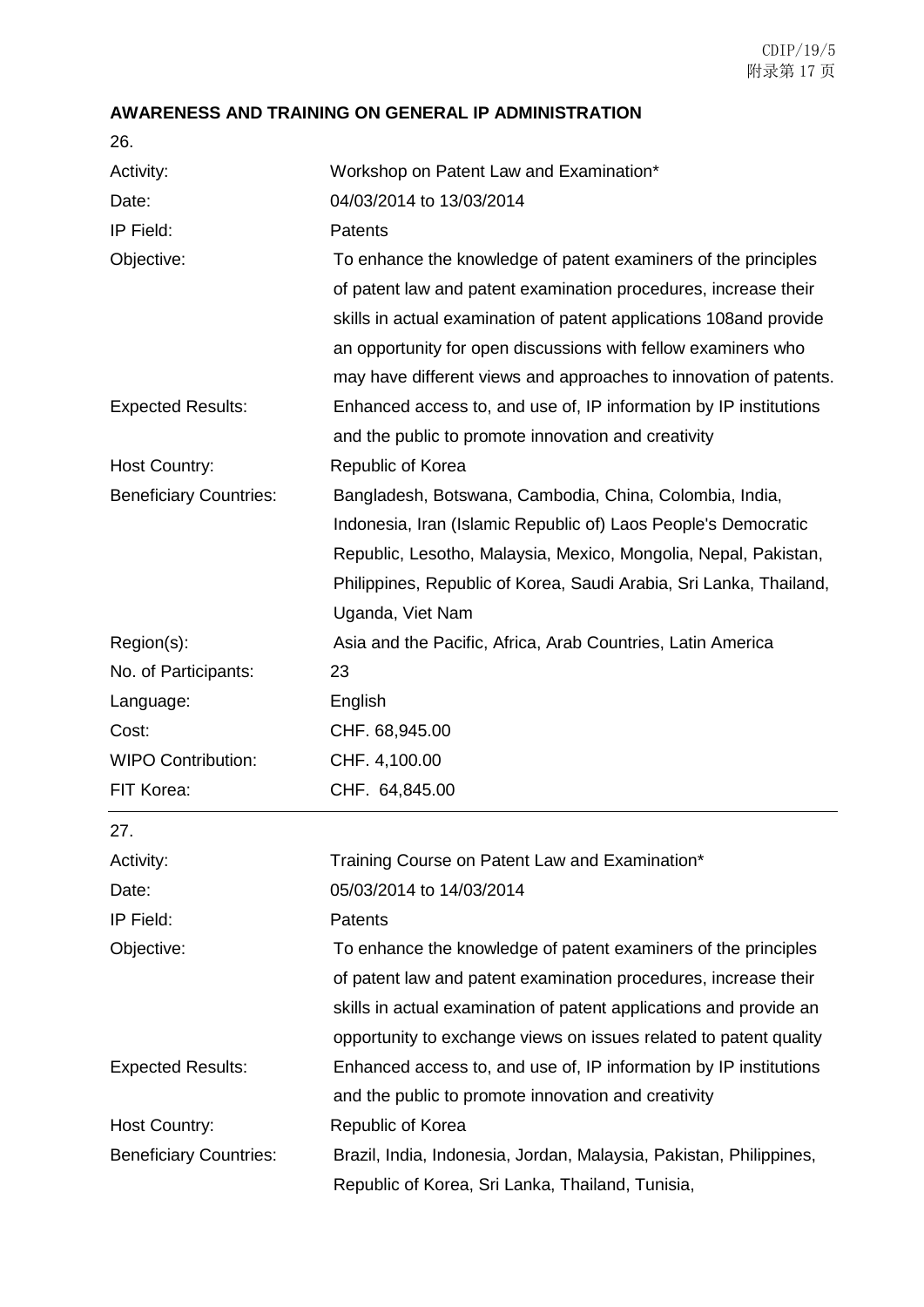| Region(s):                    | Latin America, Asia and the Pacific, Arab Countries                                                                          |
|-------------------------------|------------------------------------------------------------------------------------------------------------------------------|
| No. of Participants:          | 19                                                                                                                           |
| Language:                     | English, Korean                                                                                                              |
| Cost:                         | CHF. 110,200.00                                                                                                              |
| <b>WIPO Contribution:</b>     | CHF. 4.100                                                                                                                   |
| FIT Korea:                    | CHF. 106,000.00                                                                                                              |
| 28.                           |                                                                                                                              |
| Activity:                     | WIPO Training Course on Patent Search and Examination for                                                                    |
|                               | <b>Latin American Countries</b>                                                                                              |
| Date:                         | 07/04/2014 to 11/04/2014                                                                                                     |
| IP Field:                     | Patents                                                                                                                      |
| Objective:                    | To enhance skills of patent examiners on patent search and<br>examination in the field of pharmaceuticals                    |
| <b>Expected Results:</b>      | Enhanced access to, and use of, IP information by IP institutions<br>and the public to promote innovation and creativity     |
| <b>Host Country:</b>          | Peru                                                                                                                         |
| <b>Beneficiary Countries:</b> | Argentina, Bolivia, Colombia, Costa Rica, Dominican Republic,<br>Ecuador, El Salvador, Guatemala, Honduras, Panama, Paraguay |
| Region(s):                    | Latin America                                                                                                                |
| No. of Participants:          | 12                                                                                                                           |
| Language:                     | Spanish                                                                                                                      |
| Cost:                         | CHF. 40,115.00                                                                                                               |
| 29.                           |                                                                                                                              |
| Activity:                     | Training Program on Collective Management of Copyright and<br><b>Related Rights</b>                                          |
| Date:                         | 14/04/2014 to 25/04/2014                                                                                                     |
| IP Field:                     | Copyright                                                                                                                    |
| Objective:                    | To enhance knowledge of officers from collective management                                                                  |
|                               | organizations (CMO) from the Arab Region.                                                                                    |
| <b>Expected Results:</b>      | Enhanced access to, and use of, IP information by IP                                                                         |
|                               | institutions and the public to promote innovation and creativity                                                             |
| <b>Host Country:</b>          | Algeria                                                                                                                      |
| <b>Beneficiary Countries:</b> | Algeria, Iraq, Kuwait, Morocco, Oman, Qatar, Saudi Arabia,                                                                   |
|                               | Sudan, Yemen                                                                                                                 |
| Region(s):                    | <b>Arab Countries</b>                                                                                                        |
| No. of Participants:          | 29                                                                                                                           |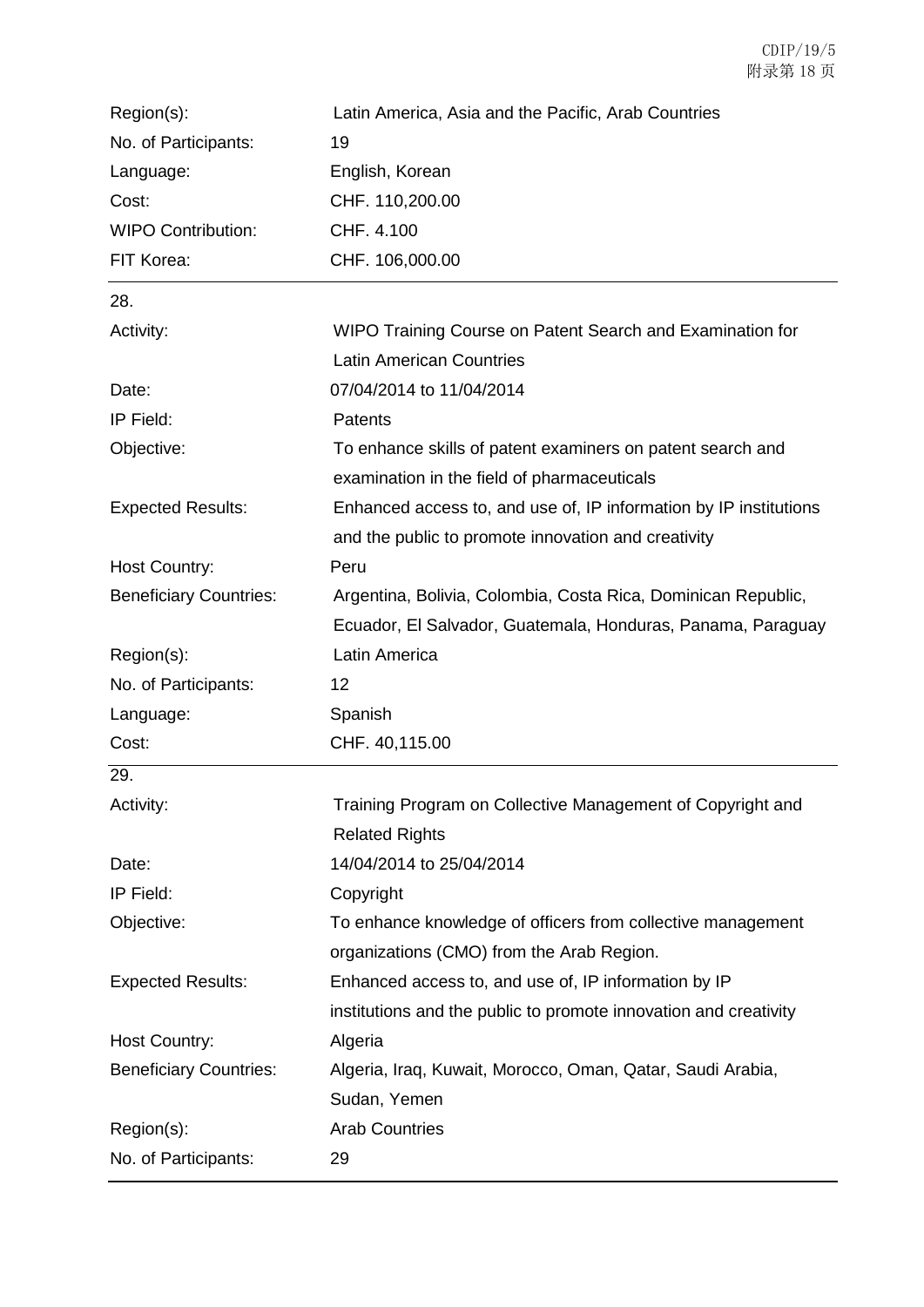| Language:                     | Arabic                                                                         |
|-------------------------------|--------------------------------------------------------------------------------|
| Cost:                         | CHF. 33, 052.00                                                                |
| 30.                           |                                                                                |
| Activity:                     | <b>Regional Seminar on Creative Industries</b>                                 |
| Date:                         | 24/04/2014 to 25/04/2014                                                       |
| IP Field:                     | Copyright                                                                      |
| Objective:                    | To discuss major trends and issues on the impact of creative                   |
|                               | industries to national economies in Asia Pacific and to exchange               |
|                               | views and experiences on effective policies to promote the growth              |
|                               | and competitiveness of these industries.                                       |
| <b>Expected Results:</b>      | Enhanced human resource capacities able to deal with the broad                 |
|                               | range of requirements for the effective use of IP for development              |
|                               | in developing countries, LDC and countries with economies in                   |
|                               | transition                                                                     |
| Host Country:                 | Singapore                                                                      |
| <b>Beneficiary Countries:</b> | Bangladesh, Bhutan, Brunei Darussalam, Cambodia, China,                        |
|                               | Fiji, India, Indonesia, Iran (Islamic Republic of), Laos People's              |
|                               | Democratic Republic, Malaysia, Mongolia, Myanmar, Nepal,                       |
|                               | Pakistan, Papua New Guinea Philippines, Republic of Korea,                     |
|                               | Singapore, Sri Lanka, Thailand, Viet Nam                                       |
| Region(s):                    | Asia and the Pacific                                                           |
| No. of Participants:          | 31                                                                             |
| Language:                     | English                                                                        |
| Cost:                         | CHF. 74,962.00                                                                 |
| 31.                           |                                                                                |
| Activity:                     | <b>WIPO-OMPIC Training Course on Patent Procedures</b>                         |
| Objective:                    | To enhance knowledge of patent examiners from industrial                       |
|                               | property offices from the Arab Region mainly on patent procedural              |
|                               | matters.                                                                       |
| Date:                         | 12/05/2014 to 16/05/2014                                                       |
| IP Field:                     | Patents                                                                        |
| <b>Expected Results:</b>      | Enhanced access to, and use of, IP information by IP institutions              |
|                               | and the public to promote innovation and creativity                            |
| Host Country:                 | Morocco                                                                        |
| <b>Beneficiary Countries:</b> | Algeria, Iraq, Jordan, Lebanon, Morocco, Oman, Qatar, Sudan,<br>Tunisia, Yemen |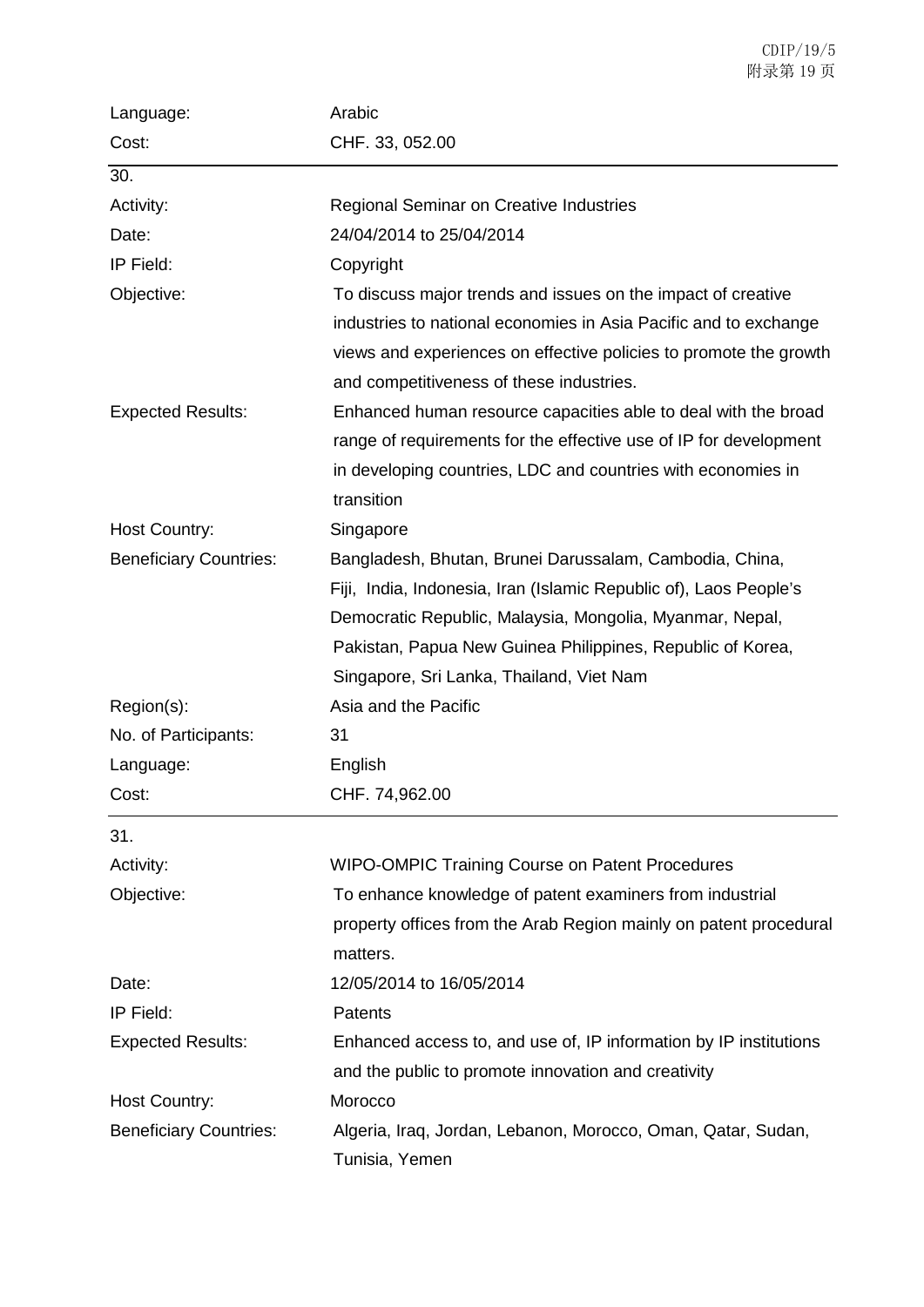| Region(s):                    | <b>Arab Countries</b>                                                                                                                                                                                                                                                                                                |
|-------------------------------|----------------------------------------------------------------------------------------------------------------------------------------------------------------------------------------------------------------------------------------------------------------------------------------------------------------------|
| No. of Participants:          | 10                                                                                                                                                                                                                                                                                                                   |
| Language:                     | Arabic, French                                                                                                                                                                                                                                                                                                       |
| Cost:                         | CHF. 28,908.00                                                                                                                                                                                                                                                                                                       |
| 32.                           |                                                                                                                                                                                                                                                                                                                      |
| Activity:                     | WIPO Follow-up Workshop on Geographical Indications<br>and Branding for CARICOM Countries                                                                                                                                                                                                                            |
| Date:                         | 28/05/2014 to 29/05/2014                                                                                                                                                                                                                                                                                             |
| IP Field:                     | Trademarks/Geographical Indications                                                                                                                                                                                                                                                                                  |
| Objective:                    | To provide follow-up and further training of participants to use GIs<br>and other forms of IP for added value to nationally/locally produced<br>goods and also branding origin linked products in the region.<br>Provide assistance to CARICOM countries in the implementation<br>of IP provisions of CARIFORUM-EPA. |
| <b>Expected Results:</b>      | Enhanced human resource capacities able to deal with the broad<br>range of requirements for the effective use of IP for development in<br>developing countries, LDC and countries with economies in<br>transition                                                                                                    |
| Host Country:                 | Antigua and Barbuda                                                                                                                                                                                                                                                                                                  |
| <b>Beneficiary Countries:</b> | Antigua and Barbuda, Bahamas, Grenada, Jamaica, Trinidad<br>and Tobago                                                                                                                                                                                                                                               |
| Region(s):                    | Caribbean                                                                                                                                                                                                                                                                                                            |
| No. of Participants:          | 5                                                                                                                                                                                                                                                                                                                    |
| Language:                     | English                                                                                                                                                                                                                                                                                                              |
| Cost:                         | CHF. 33,500.00                                                                                                                                                                                                                                                                                                       |
| 33.                           |                                                                                                                                                                                                                                                                                                                      |
| Activity:                     | Study visit to the Moroccan Office of Intellectual Property                                                                                                                                                                                                                                                          |
|                               | (OMPIC), Casablanca                                                                                                                                                                                                                                                                                                  |
| Date:                         | 09/06/2014 to 13/06/2014                                                                                                                                                                                                                                                                                             |
| IP Field:                     | <b>Intellectual Property</b>                                                                                                                                                                                                                                                                                         |
| Objective:                    | The aim of the training is to consolidate the technical and                                                                                                                                                                                                                                                          |
|                               | institutional capacity of the CNPI in relation to management of the                                                                                                                                                                                                                                                  |
|                               | system of Intellectual Property, using the Moroccan experiences,                                                                                                                                                                                                                                                     |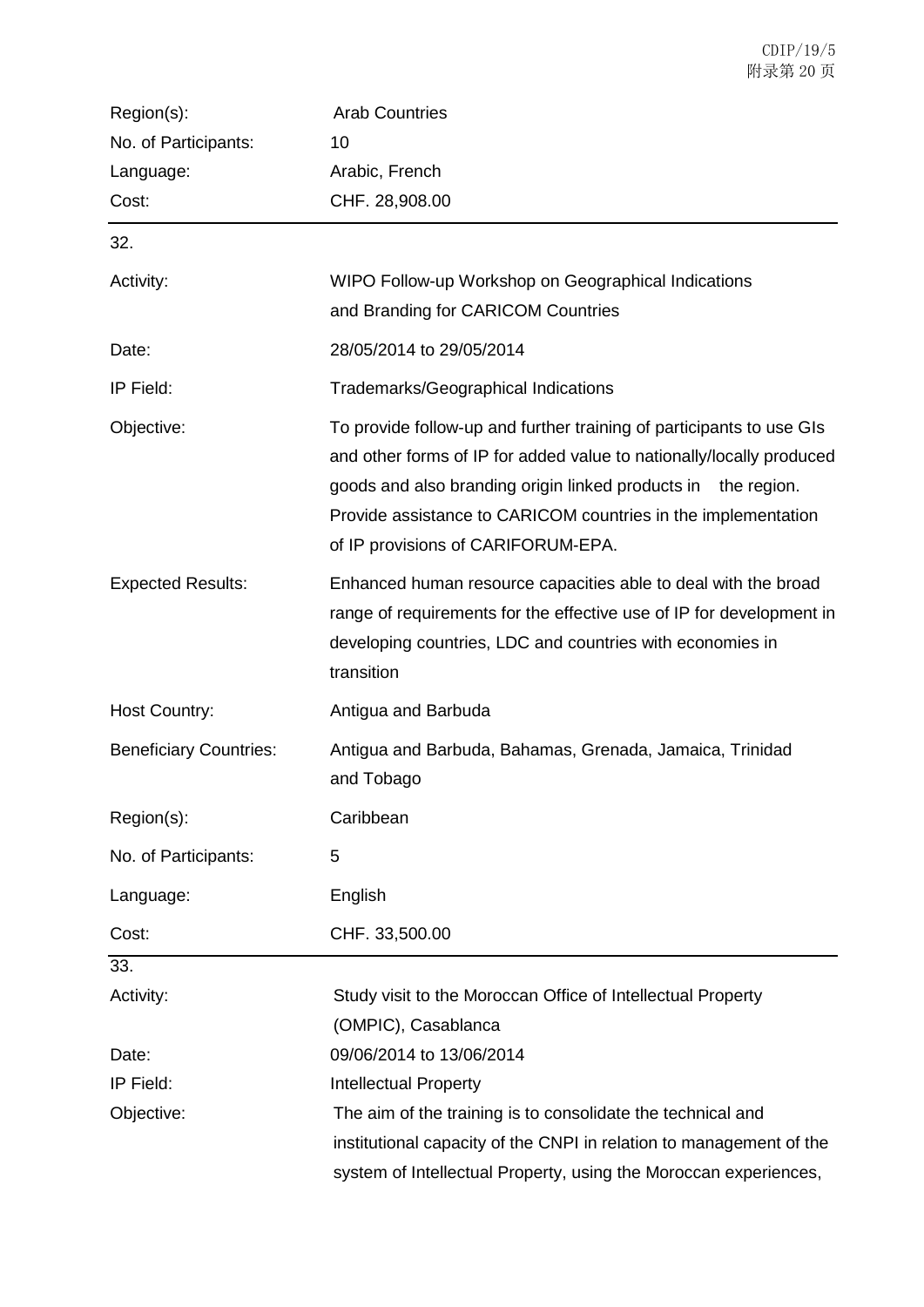|                               | so that this can contribute to the economic development of        |
|-------------------------------|-------------------------------------------------------------------|
|                               | <b>Burkina Faso</b>                                               |
| <b>Expected Results:</b>      | Strengthened cooperation mechanisms and programs tailored to      |
|                               | the needs of developing countries and LDCs                        |
| <b>Host Country:</b>          | Morocco                                                           |
| <b>Beneficiary Countries:</b> | Burkina Faso, Morocco                                             |
| Region(s):                    | Arab Countries, Africa                                            |
| No. of Participants:          | 2                                                                 |
| Language:                     | French                                                            |
| Cost:                         | CHF. 6,392.00                                                     |
| 34.                           |                                                                   |
| Activity:                     | Meeting on Developing National & Regional Approaches to           |
|                               | <b>Technology and Innovation Support</b>                          |
| Date:                         | 11/06/2014 to 13/06/2014                                          |
| IP Field:                     | Patents                                                           |
| Objective:                    | To build on developing national and regional approaches to        |
|                               | enhancing technology and innovation support and                   |
|                               | commercialization of R&D results and patents through networking,  |
|                               | knowledge/sharing, resource/leveraging and exploring              |
|                               | collaborative endeavors                                           |
| <b>Expected Results:</b>      | Enhanced human resource capacities able to deal with the broad    |
|                               | range of requirements for the effective use of IP for development |
|                               | in developing countries, LDC and countries with economies in      |
|                               | transition                                                        |
| Host Country:                 | Morocco                                                           |
| <b>Beneficiary Countries:</b> | Algeria, Egypt, Mauritania, Morocco, Sudan, Tunisia               |
| Region(s):                    | <b>Arab Countries</b>                                             |
| No. of Participants:          | 5                                                                 |
| Language:                     | Arabic, French                                                    |
| Cost:                         | CHF. 27,478.00                                                    |
| 35.                           |                                                                   |
| Activity:                     | Roundtable on IP Product and Branding for CLMV and Sub-           |
|                               | Regional Seminar on IP and Branding of Products with Strong       |
|                               | <b>Geographical Origin for ASEAN Countries</b>                    |
|                               |                                                                   |

Date: 08/09/2014 to 10/09/2014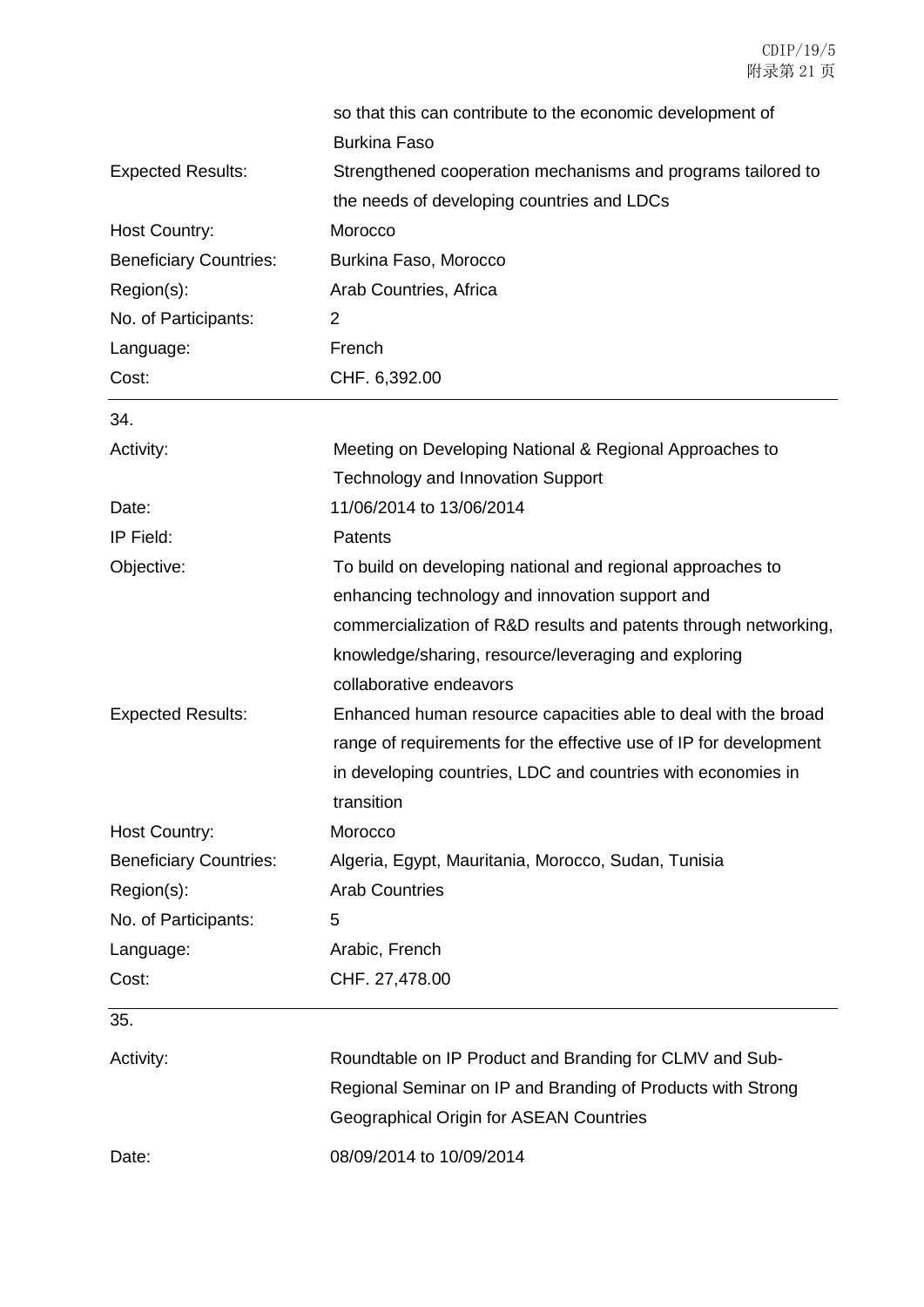| IP Field:                     | Trademark/Geographical Indications/Branding                                                                                                                                                                       |
|-------------------------------|-------------------------------------------------------------------------------------------------------------------------------------------------------------------------------------------------------------------|
| Objective:                    | To enhance the knowledge about the role of IP in branding of local<br>products and exchange national experiences in developing IP and<br>brand strategies.                                                        |
| <b>Expected Results:</b>      | Enhanced human resource capacities able to deal with the broad<br>range of requirements for the effective use of IP for development in<br>developing countries, LDC and countries with economies in<br>transition |
| Host Country:                 | <b>Viet Nam</b>                                                                                                                                                                                                   |
| <b>Beneficiary Countries:</b> | Brunei Darussalam, Viet Nam, Thailand, Singapore, Philippines,<br>Myanmar, Malaysia, Lao People's Democratic Republic, Indonesia,<br>Cambodia                                                                     |
| Region(s):                    | Asia and the Pacific                                                                                                                                                                                              |
| No. of Participants:          | 19                                                                                                                                                                                                                |
| Language:                     | English, French                                                                                                                                                                                                   |
| Cost:                         | CHF. 50,060.00                                                                                                                                                                                                    |
| 36.                           |                                                                                                                                                                                                                   |
| Activity:                     | XXXII Seminar for Officials of IP Offices of Latin American<br>Countries**                                                                                                                                        |
|                               |                                                                                                                                                                                                                   |
| Date:                         | 03/11/2014 to 06/11/2014                                                                                                                                                                                          |
| IP Field:                     | <b>Industrial Property</b>                                                                                                                                                                                        |
| Objective:                    | To initiate discussions of different fields of interest of IP<br>Institutions.                                                                                                                                    |
| <b>Expected Results:</b>      | Enhanced access to, and use of, IP information by IP institutions<br>and the public to promote innovation and creativity                                                                                          |
| <b>Host Country:</b>          | <b>Brazil</b>                                                                                                                                                                                                     |
| <b>Beneficiary Countries:</b> | Argentina, Bolivia, Brazil, Chile, Colombia, Costa Rica, Cuba,<br>Dominican Republic, Ecuador, El Salvador, Guatemala, Honduras,<br>Mexico, Panama, Paraguay, Peru, Uruguay                                       |
| Region(s):                    | Latin America                                                                                                                                                                                                     |
| No. of Participants:          | 18                                                                                                                                                                                                                |
| Language:                     | English, Portuguese                                                                                                                                                                                               |
| Cost:                         | CHF. 82,963.00                                                                                                                                                                                                    |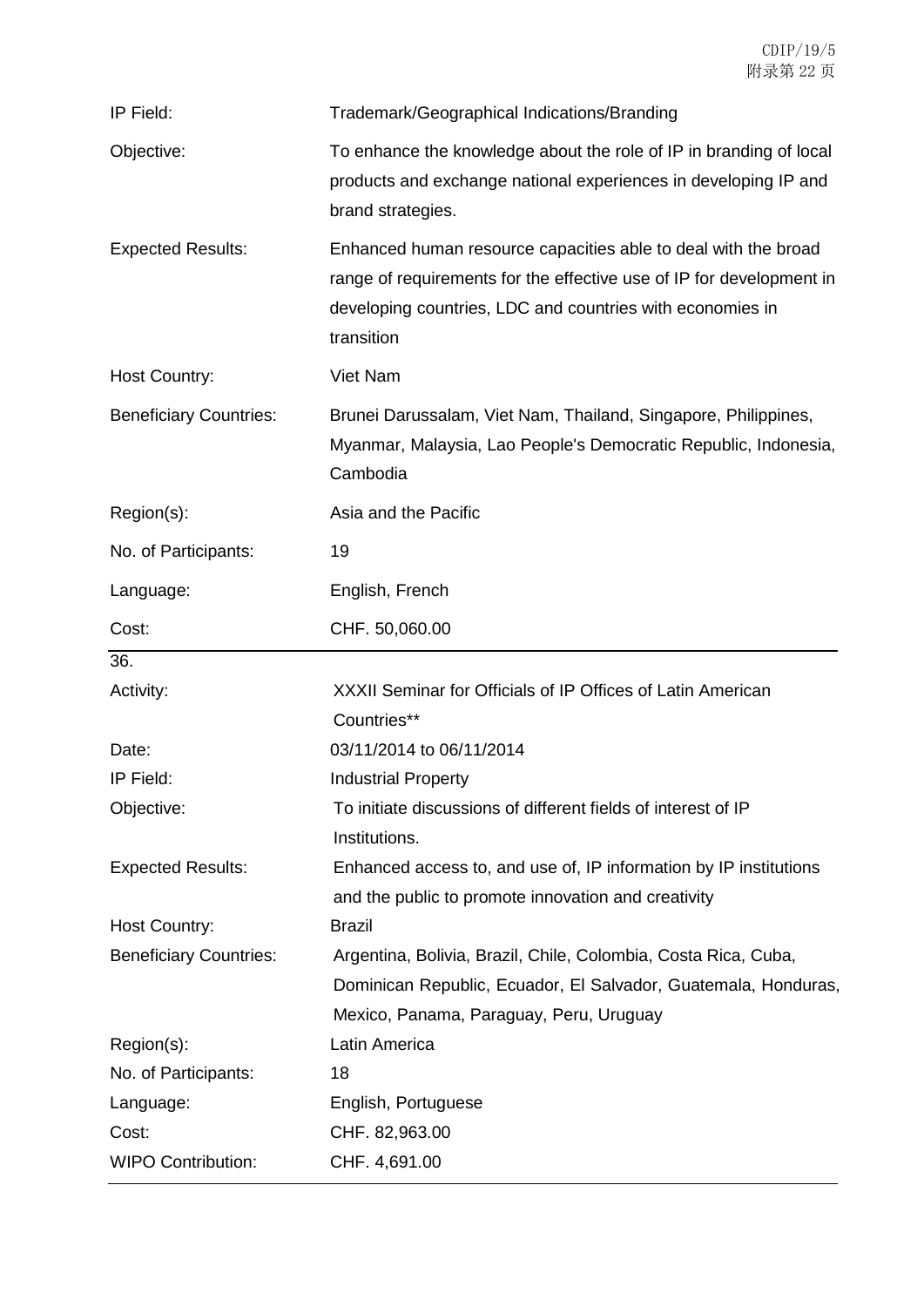| FIT Brazil:                   | CHF. 78,272.00                                                                                     |
|-------------------------------|----------------------------------------------------------------------------------------------------|
| 37.                           |                                                                                                    |
| Activity:                     | WIPO Regional Workshop on International Patent Classification<br>(IPC)                             |
| Date:                         | 24/11/2014 to 26/11/2014                                                                           |
| IP Field:                     | Patents                                                                                            |
| Objective:                    | To meet the need requirements from the Arab Region to be                                           |
|                               | trained in this field and to provide the participants from the region                              |
|                               | with an opportunity to learn about the patent classification systems,<br>including the IPC System. |
| <b>Expected Results:</b>      | Enhanced human resource capacities able to deal with the broad                                     |
|                               | range of requirements for the effective use of IP for development                                  |
|                               | in developing countries, LDC and countries with economies in                                       |
|                               | transition                                                                                         |
| Host Country:                 | Jordan                                                                                             |
| <b>Beneficiary Countries:</b> | Algeria, Bahrain, Djibouti, Egypt, Iraq, , Libyan Arab Jamahiriya,                                 |
|                               | Morocco, Oman, Palestine, Qatar, Saudi Arabia, Sudan, Syrian                                       |
|                               | Arab Republic, Tunisia, United Arab Emirates, Yemen                                                |
| Region(s):                    | <b>Arab Countries</b>                                                                              |
| No. of Participants:          | 38                                                                                                 |
| Language:                     | Arabic, English                                                                                    |
| Cost:                         | CHF. 80,270.00                                                                                     |
| 38.                           |                                                                                                    |
| Activity:                     | Study Visit of the Trademarks Officer from Saint Lucia to the                                      |
|                               | <b>Trinidad and Tobago IP Office</b>                                                               |
| Date:                         | 26/11/2014 to 28/11/2014                                                                           |
| IP Field:                     | <b>Trademarks/Geographical Indications</b>                                                         |
| Objective:                    | To provide the trademark officer with an understanding of the                                      |
|                               | structure and daily operations of the Trademarks Department from                                   |
|                               | processing new applications, reception of documents through to                                     |
|                               | issuance of certificate with emphasis in the use of the IPAS                                       |
|                               | system in the daily activities                                                                     |
| <b>Expected Results:</b>      | Enhanced access to, and use of, IP information by IP institutions                                  |
|                               | and the public to promote innovation and creativity                                                |
| Host Country:                 | <b>Trinidad and Tobago</b>                                                                         |
| <b>Beneficiary Countries:</b> | Saint Lucia, Trinidad and Tobago                                                                   |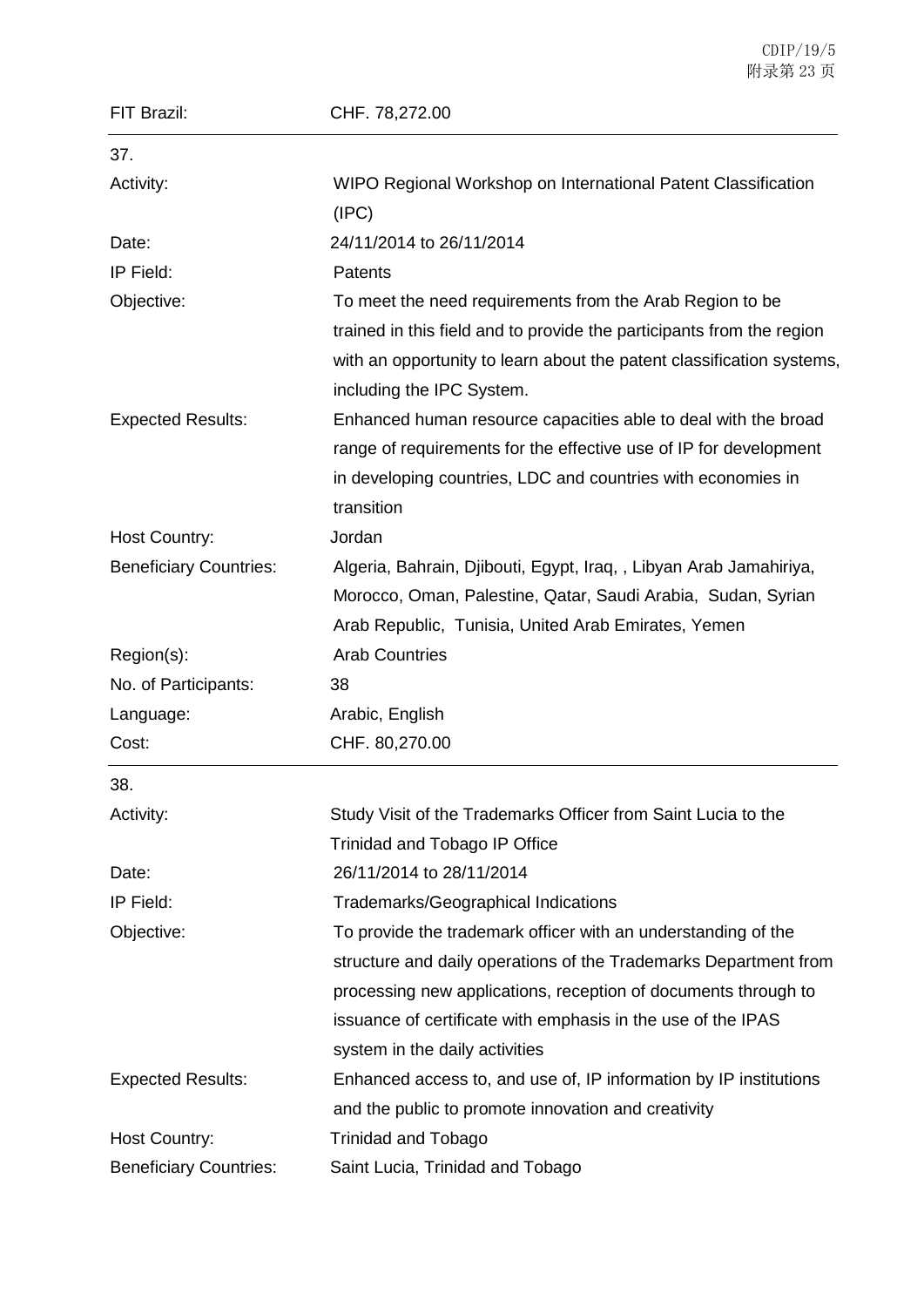| Region(s):                    | Caribbean                                                                                                                                                                                |
|-------------------------------|------------------------------------------------------------------------------------------------------------------------------------------------------------------------------------------|
| No. of Participants:          | $\overline{2}$                                                                                                                                                                           |
| Language:                     | English                                                                                                                                                                                  |
| Cost:                         | CHF. 1,895.00                                                                                                                                                                            |
| 39.                           |                                                                                                                                                                                          |
| Activity:                     | WIPO TISC National Workshop and ASEAN Regional TISC                                                                                                                                      |
|                               | Meeting                                                                                                                                                                                  |
| Date:                         | 02/12/2014 to 05/12/2014                                                                                                                                                                 |
| IP Field:                     | <b>Patents</b>                                                                                                                                                                           |
| Objective:                    | Regional conference on the Technology and Innovation support<br>"Patent Libraries" project developed and agreed on a detailed<br>implementation plan of the project on a regional level. |
| <b>Expected Results:</b>      | Enhanced technical and knowledge infrastructure for IP Offices<br>and other IP institutions leading to better services (cheaper, faster,<br>higher quality) to their stakeholders        |
| <b>Host Country:</b>          | Malaysia                                                                                                                                                                                 |
| <b>Beneficiary Countries:</b> | Brunei Darussalam, Cambodia, Indonesia, Laos People's<br>Democratic Republic, Malaysia, Myanmar, Philippines, Singapore,                                                                 |
|                               | Thailand, Viet Nam                                                                                                                                                                       |
| Region(s):                    | Asia and the Pacific                                                                                                                                                                     |
| No. of Participants:          | 30                                                                                                                                                                                       |
| Language:                     | English                                                                                                                                                                                  |
| Cost:                         | CHF. 62,898.00                                                                                                                                                                           |
| 40.                           |                                                                                                                                                                                          |
| Activity:                     | Study Visit of Pakistan Delegation on Building Effective Linkages                                                                                                                        |
|                               | between Research Institution and Industry*                                                                                                                                               |
| Date:                         | 12/12/2014 to 17/12/2014                                                                                                                                                                 |
| IP Field:                     | Intellectual Property.                                                                                                                                                                   |
| Objective:                    | To increase the understanding of IP mechanisms for promoting                                                                                                                             |
|                               | linkages between research institutions and industry, enhance their                                                                                                                       |
|                               | knowledge of web-based networks for technology transfer and                                                                                                                              |
|                               | strengthen their capacity to foster university industry collaboration                                                                                                                    |
|                               | especially through better matching of the supply and demand                                                                                                                              |
|                               | factors in the innovation ecosystem.                                                                                                                                                     |
| <b>Expected Results:</b>      | National innovation and IP strategies and plans consistent with                                                                                                                          |
|                               | national development objectives                                                                                                                                                          |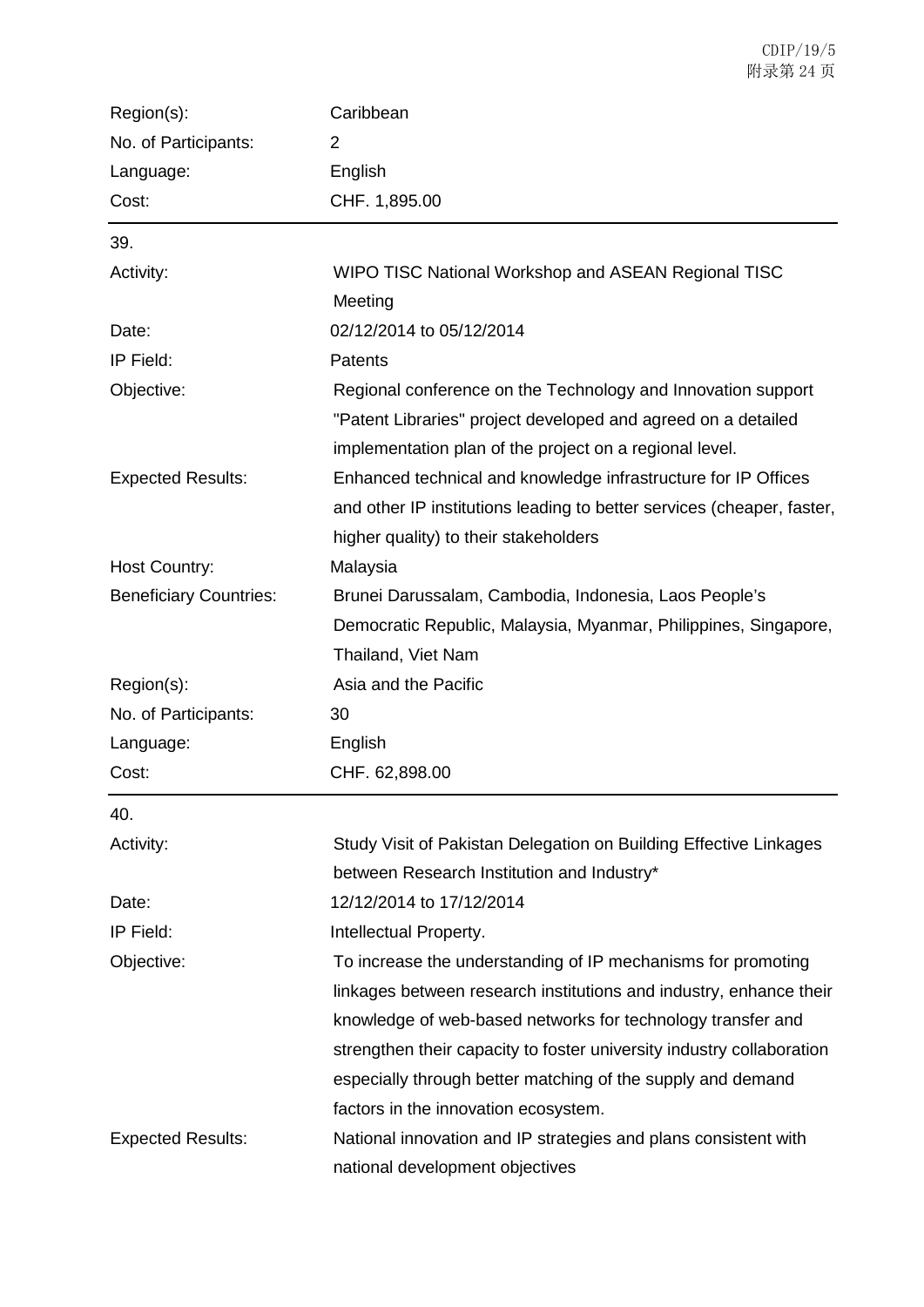| <b>Host Country:</b>          | Republic of Korea                                                                                                                                                                                                                                                                                                                                                                     |
|-------------------------------|---------------------------------------------------------------------------------------------------------------------------------------------------------------------------------------------------------------------------------------------------------------------------------------------------------------------------------------------------------------------------------------|
| <b>Beneficiary Countries:</b> | Pakistan, Republic of Korea                                                                                                                                                                                                                                                                                                                                                           |
| Region(s):                    | Asia and the Pacific                                                                                                                                                                                                                                                                                                                                                                  |
| No. of Participants:          | 8                                                                                                                                                                                                                                                                                                                                                                                     |
| Language:                     | English                                                                                                                                                                                                                                                                                                                                                                               |
| Cost:                         | CHF. 44,390.00                                                                                                                                                                                                                                                                                                                                                                        |
| <b>WIPO Contribution:</b>     | CHF. 3,000.00                                                                                                                                                                                                                                                                                                                                                                         |
| FIT Korea:                    | CHF. 41,390.00                                                                                                                                                                                                                                                                                                                                                                        |
| 41.                           |                                                                                                                                                                                                                                                                                                                                                                                       |
| Activity:                     | <b>WIPO Work Sharing Seminar</b>                                                                                                                                                                                                                                                                                                                                                      |
| Date:                         | 02/02/2015 to 06/02/2015                                                                                                                                                                                                                                                                                                                                                              |
| IP Field:                     | <b>Patents</b>                                                                                                                                                                                                                                                                                                                                                                        |
| Objective:                    | To bring together information technology managers together with<br>business and international cooperation experts from ASEAN<br>members to review the technical requirements to support work<br>sharing and to design mechanisms to facilitate the ASEAN Patent<br>Examination Cooperation (ASPEC) and the event was organized<br>in cooperation with the IPOS and took place in WSO. |
| <b>Expected Results:</b>      | Enhanced access to, and use of, IP information by IP institutions<br>and the public to promote innovation and creativity                                                                                                                                                                                                                                                              |
| <b>Host Country:</b>          | Singapore                                                                                                                                                                                                                                                                                                                                                                             |
| <b>Beneficiary Countries:</b> | Brunei Darussalam, Cambodia, Indonesia, Laos People's<br>Democratic Republic, Malaysia, Myanmar, Philippines, Singapore,<br>Thailand, Viet Nam                                                                                                                                                                                                                                        |
| Region(s):                    | Asia and the Pacific                                                                                                                                                                                                                                                                                                                                                                  |
| No. of Participants:          | 40                                                                                                                                                                                                                                                                                                                                                                                    |
| Language:                     | English                                                                                                                                                                                                                                                                                                                                                                               |
| Cost:                         | CHF. 184,678.00                                                                                                                                                                                                                                                                                                                                                                       |
| 42.                           |                                                                                                                                                                                                                                                                                                                                                                                       |
| Activity:                     | WIPO-ARIPO Sub regional Seminar on the Promotion and the<br>Understanding of Multilateral Treaties in the Field of Patents:<br>Paris Convention, Budapest Treaty and Patent Law Treaty                                                                                                                                                                                                |
| Date:                         | 11/02/2015 to 13/02/2015                                                                                                                                                                                                                                                                                                                                                              |
| IP Field:                     | Patents                                                                                                                                                                                                                                                                                                                                                                               |
| Objective:                    | To understand the legal multilateral framework of patents<br>comprising the topics of "The International Patent System" and the                                                                                                                                                                                                                                                       |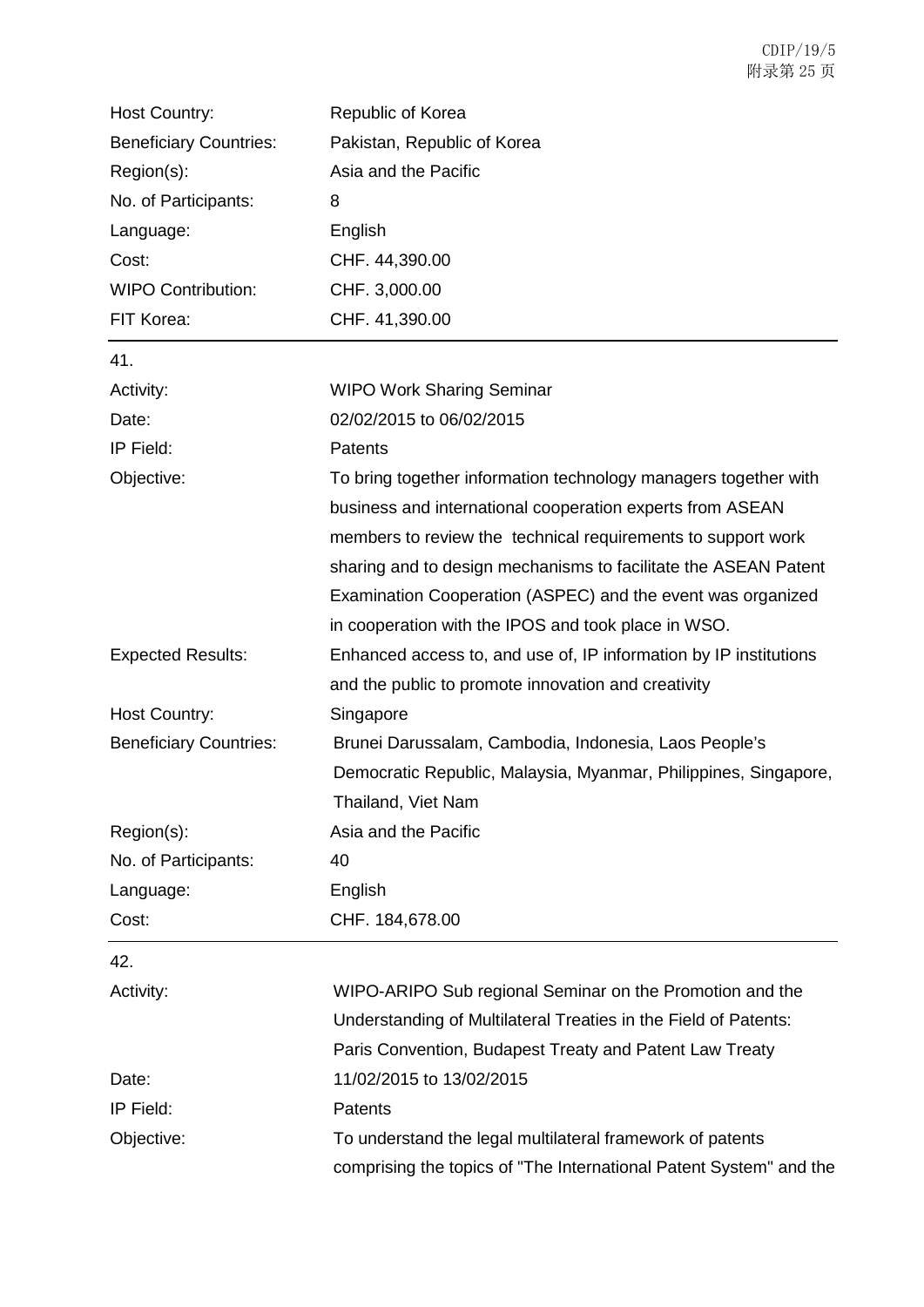|                               | "Budapest Treaty" also the understanding of the Patent Law         |
|-------------------------------|--------------------------------------------------------------------|
|                               | Treaty and Patent Related Flexibilities in the Multilateral Legal  |
|                               | Framework                                                          |
| <b>Expected Results:</b>      | Enhanced human resource capacities able to deal with the broad     |
|                               | range of requirements for the effective use of IP for development  |
|                               | in developing countries, LDC and countries with economies in       |
|                               | transition                                                         |
| Host Country:                 | Zimbabwe                                                           |
| <b>Beneficiary Countries:</b> | Botswana, Ghana, Kenya, Lesotho, Malawi, Mozambique,               |
|                               | Rwanda, Sudan, Swaziland, Uganda, Zambia, Zimbabwe                 |
| Region(s):                    | Africa, Arab Countries                                             |
| No. of Participants:          | 11                                                                 |
| Language:                     | English                                                            |
| Cost:                         | CHF. 59,266.00                                                     |
| 43.                           |                                                                    |
| Activity:                     | Workshop on Patent Law and Examination & On the Job Training       |
|                               | Pilot Program*                                                     |
| Date:                         | 03/03/2015 to 27/03/2015                                           |
| IP Field:                     | Patents                                                            |
| Objective:                    | To enhance the examiners knowledge of the principles of patent     |
|                               | law and patent examination procedures, increase their skills in    |
|                               | actual examination of patent applications and provide an           |
|                               | opportunity for open discussions with fellow examiners who may     |
|                               | have different views and approaches to innovation of patents.      |
| <b>Expected Results:</b>      | Enhanced access to, and use of, IP information by IP institutions  |
|                               | and the public to promote innovation and creativity                |
| Host Country:                 | Republic of Korea                                                  |
| <b>Beneficiary Countries:</b> | Bangladesh, Cambodia, Colombia, Egypt, Ghana, India,               |
|                               | Indonesia, Laos People's Democratic Republic, Malaysia,            |
|                               | Mongolia, Nigeria, Pakistan, Peru, Philippines, Republic of Korea, |
|                               | Sri Lanka, Thailand, Tunisia, Viet Nam                             |
| Region(s):                    | Asia and the Pacific, Latin America, Arab Countries                |
| No. of Participants:          | 25                                                                 |
| Language:                     | English                                                            |
| Cost:                         | CHF. 80,480.00                                                     |
| <b>WIPO Contribution:</b>     | CHF. 4,100.00                                                      |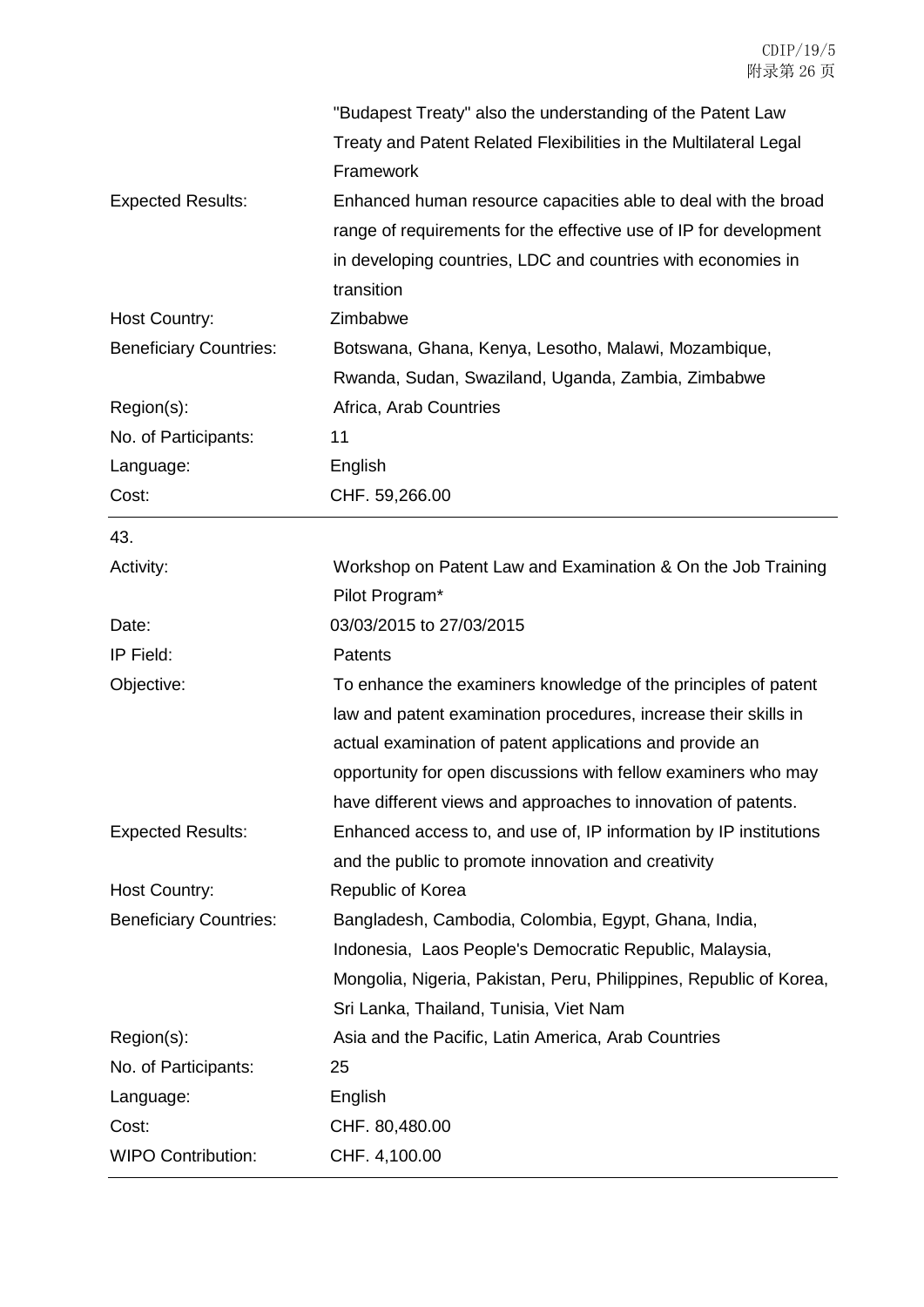| FIT Korea:                                           | CHF. 76,380.00                                                     |
|------------------------------------------------------|--------------------------------------------------------------------|
| 44.                                                  |                                                                    |
| Activity:                                            | Implementation of procedures & examination criteria                |
|                                                      | established by the Manual on Trademark Examination for             |
|                                                      | Central American Countries and the Dominican Republic              |
| Date:                                                | 13/05/2015 to 15/05/2015                                           |
| IP Field:                                            | Trademarks/Geographical Indications                                |
| Objective:                                           | To provide capacity building on the implementation of the Manual   |
| to the trademarks examiners of the IP Offices (IPOS) | that is one of the key tools to foster                             |
| the process of                                       | harmonization of the management and trademarks examination         |
| in the region.                                       |                                                                    |
| <b>Expected Results:</b>                             | Tailored and balanced IP legislative, regulatory and policy        |
|                                                      | frameworks                                                         |
| <b>Host Country:</b>                                 | Costa Rica                                                         |
| <b>Beneficiary Countries:</b>                        | Costa Rica, El Salvador, Dominican Republic, Guatemala,            |
|                                                      | Nicaragua                                                          |
| Region(s):                                           | Latin America                                                      |
| No. of Participants:                                 | 10                                                                 |
| Language:                                            | Spanish                                                            |
| Cost:                                                | CHF. 19,951.00                                                     |
| 45.                                                  |                                                                    |
| Activity:                                            | WIPO/ONDA Training Program on Collective Management of             |
|                                                      | <b>Copyright and Related Rights</b>                                |
| Date:                                                | 18/05/2015 to 29/05/2015                                           |
| IP Field:                                            | Copyright                                                          |
| Objective:                                           | To enhance skills of officers from collective management           |
|                                                      | organizations (CMO) from the Arab region to better manage works    |
|                                                      | and distribute royalties of the stakeholders using new techniques. |
| <b>Expected Results:</b>                             | Enhanced human resource capacities able to deal with the broad     |
|                                                      | range of requirements for the effective use of IP for development  |
|                                                      | in developing countries, LDC and countries with economies in       |
|                                                      | transition.                                                        |
| Host Country:                                        | Algeria                                                            |
| <b>Beneficiary Countries:</b>                        | Algeria, Jordan, Kuwait, Lebanon, Libyan Arab Jamahiriya,          |
|                                                      | Morocco, Oman, Yemen, Palestine                                    |
| Region(s):                                           | <b>Arab Countries</b>                                              |

CDIP/19/5 附录第 27 页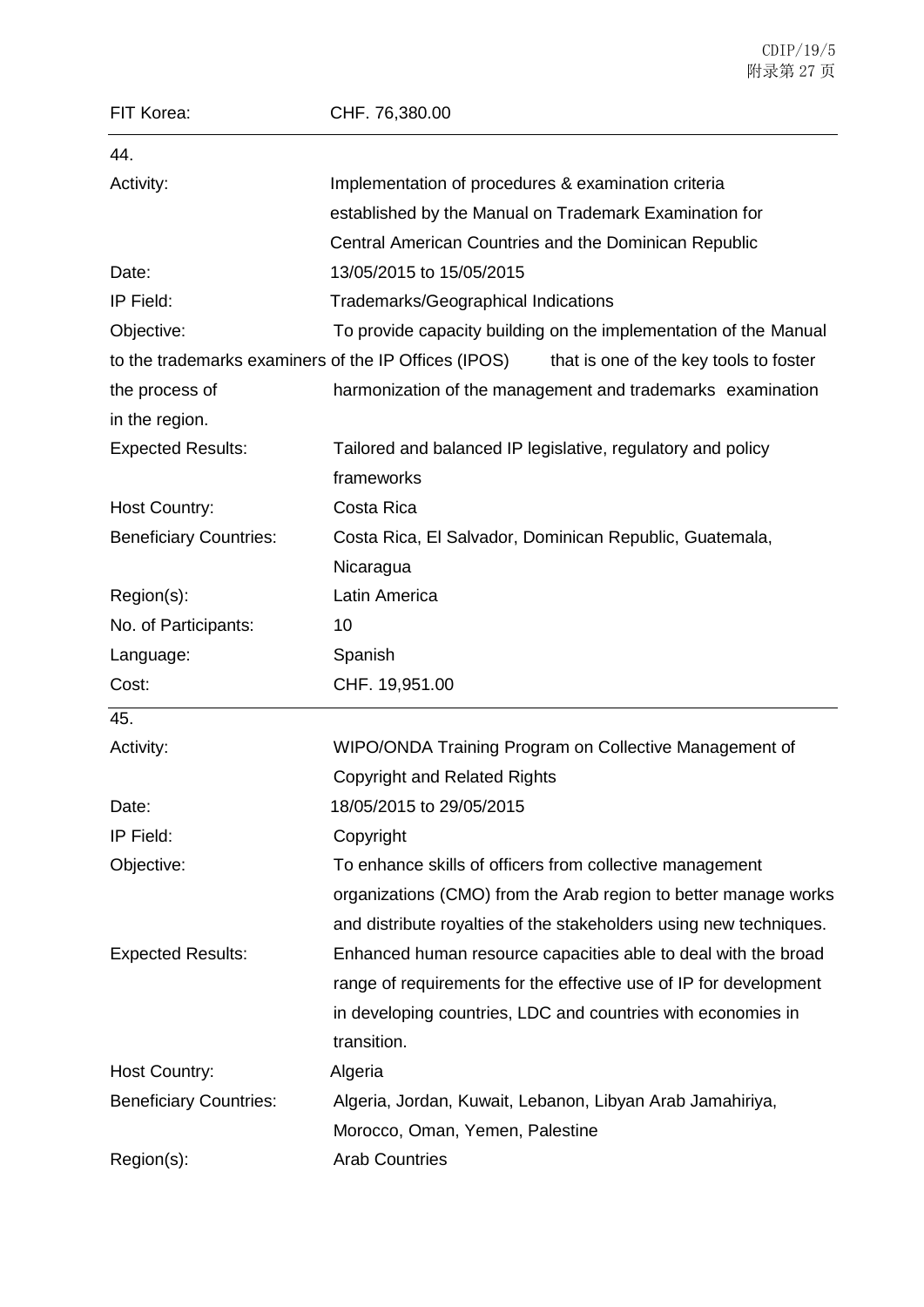| No. of Participants:          | 8                                                                   |
|-------------------------------|---------------------------------------------------------------------|
| Language:                     | Arabic                                                              |
| Cost:                         | CHF. 24,091.00                                                      |
| 46.                           |                                                                     |
| Activity:                     | Training on Receiving Office procedures - Mexican Institute of      |
|                               | Industrial Property (IMPI)                                          |
| Date:                         | 19/05/2015 to 21/05/2015                                            |
| IP Field:                     | <b>Industrial Property</b>                                          |
| Objective:                    | To improve the services of these receiving Offices, training on     |
|                               | receiving Office procedures in the IP quarters of the Mexican       |
|                               | Institute of Industrial Property (IMPI) in Mexico City, since the   |
|                               | practical experience of IMPI can be very relevant and quite useful. |
| <b>Expected Results:</b>      | Enhanced access to, and use of, IP information by IP institutions   |
|                               | and the public to promote innovation and creativity                 |
| <b>Host Country:</b>          | Mexico                                                              |
| <b>Beneficiary Countries:</b> | Costa Rica, Cuba, Dominica Republic, El Salvador, Guatemala,        |
|                               | Honduras, Mexico, Nicaragua, Panama                                 |
| Region(s):                    | Latin America                                                       |
| No. of Participants:          | 9                                                                   |
| Language:                     | Spanish                                                             |
| Cost:                         | CHF. 28,788.00                                                      |
| 47.                           |                                                                     |
| Activity:                     | Workshop on Trademark Law and Examination*                          |
| Date:                         | 20/05/2015 to 27/05/2015                                            |
| IP Field:                     | Trademarks/Geographical Indications                                 |
| Objective:                    | To enhance the knowledge of trademark examiners of the              |
|                               | principles of trademark law and trademark examination               |
|                               | procedures, increase their skills in actual examination of the      |
|                               | trademark applications, provide an opportunity to exchange views    |
|                               | on national trademark systems and challenges in trademark           |
|                               | examination and increase the understanding and utilization of the   |
|                               | Madrid System.                                                      |
| <b>Expected Results:</b>      | Enhanced access to, and use of, IP information by IP institutions   |
|                               | and the public to promote innovation and creativity                 |
| <b>Host Country:</b>          | Republic of Korea                                                   |
| <b>Beneficiary Countries:</b> | Algeria, Bangladesh, Bhutan, Botswana, Cambodia, India,             |
|                               | Indonesia, Jordan, Lao People's Democratic Republic, Mongolia,      |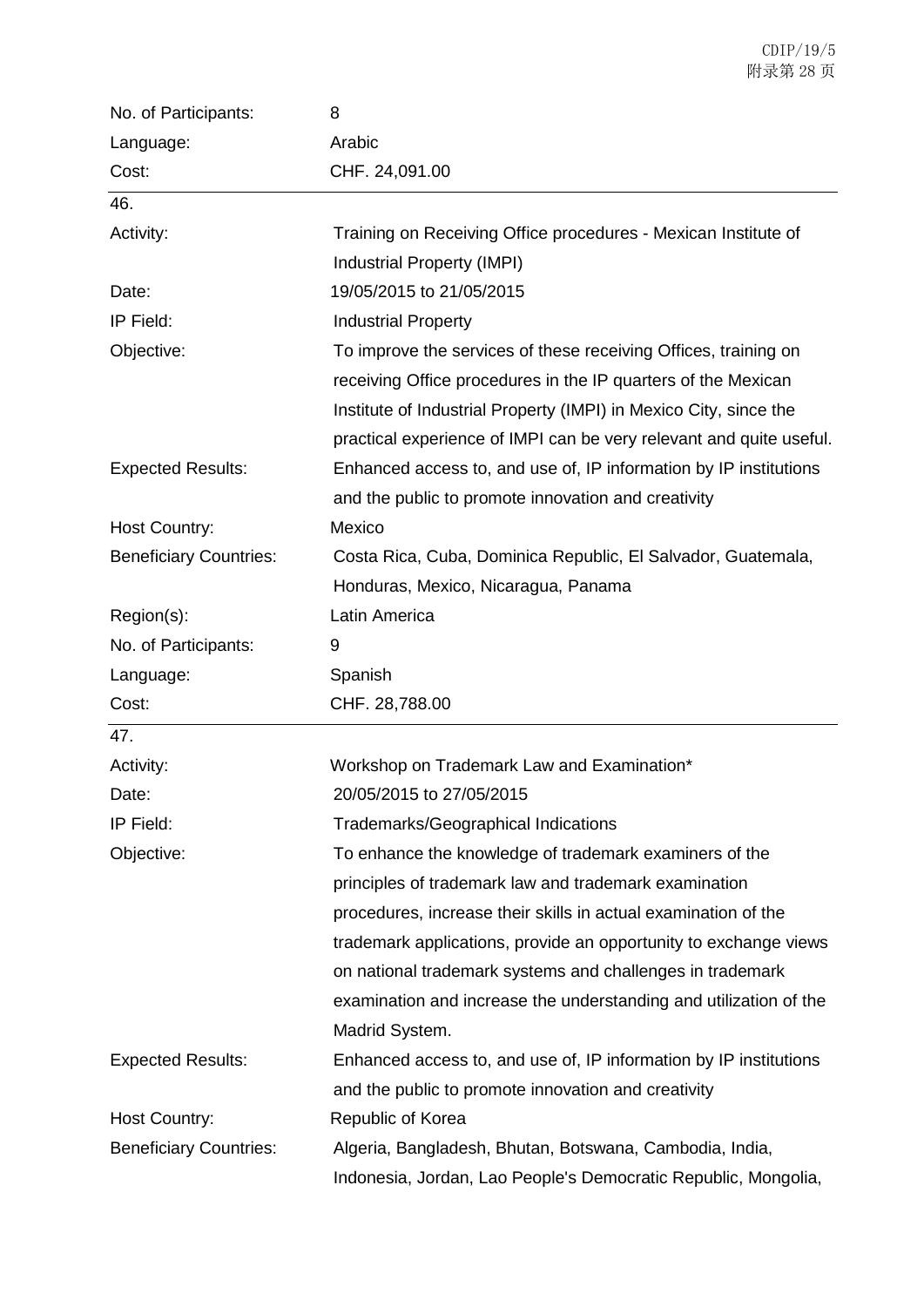|                               | Nepal, Pakistan, Peru, Philippines, Republic of Korea, Sri Lanka, |
|-------------------------------|-------------------------------------------------------------------|
|                               | Thailand, Trinidad and Tobago, Viet Nam, Zimbabwe                 |
| Region(s):                    | Arab Countries, Asia and the Pacific, Africa                      |
| No. of Participants:          | 22                                                                |
| Language:                     | English, Korean                                                   |
| Cost:                         | CHF. 96,034.00                                                    |
| 48.                           |                                                                   |
| Activity:                     | Visit of an Egyptian delegation to Singapore IP Office,           |
|                               | Singapore                                                         |
| Date:                         | 23/08/2015 to 28/08/2015                                          |
| IP Field:                     | Patents                                                           |
| Objective:                    | To further develop the functioning of Egypt Patent Office through |
|                               | exchanging views and sharing experience and best practices with   |
|                               | the IP Office of Singapore on IP issues.                          |
| <b>Expected Results:</b>      | Enhanced human resource capacities able to deal with the broad    |
|                               | range of requirements for the effective use of IP for development |
|                               | in developing countries, LDC and countries with economies in      |
|                               | transition                                                        |
| Host Country:                 | Singapore                                                         |
| <b>Beneficiary Countries:</b> | Egypt, Singapore                                                  |
| Region(s):                    | Arab Countries, Asia and the Pacific                              |
| No. of Participants:          | 3                                                                 |
| Language:                     | English                                                           |
| Cost:                         | CHF. 15,018.00                                                    |
| 49.                           |                                                                   |
| Activity:                     | XXXIII Regional Workshop for IP Offices of Latin America**        |
| Date:                         | 31/08/2015 to 03/09/2015                                          |
| IP Field:                     | <b>Industrial Property</b>                                        |
| Objective:                    | To promote the exchange of experiences among officials of         |
|                               | national IP Offices in selected topics, focusing in particular on |
|                               | international cooperation in IP                                   |
| <b>Expected Results:</b>      | Enhanced human resource capacities able to deal with the broad    |
|                               | range of requirements for the effective use of IP for development |
|                               | in developing countries, LDC and countries with economies in      |
|                               | transition                                                        |
| Host Country:                 | <b>Brazil</b>                                                     |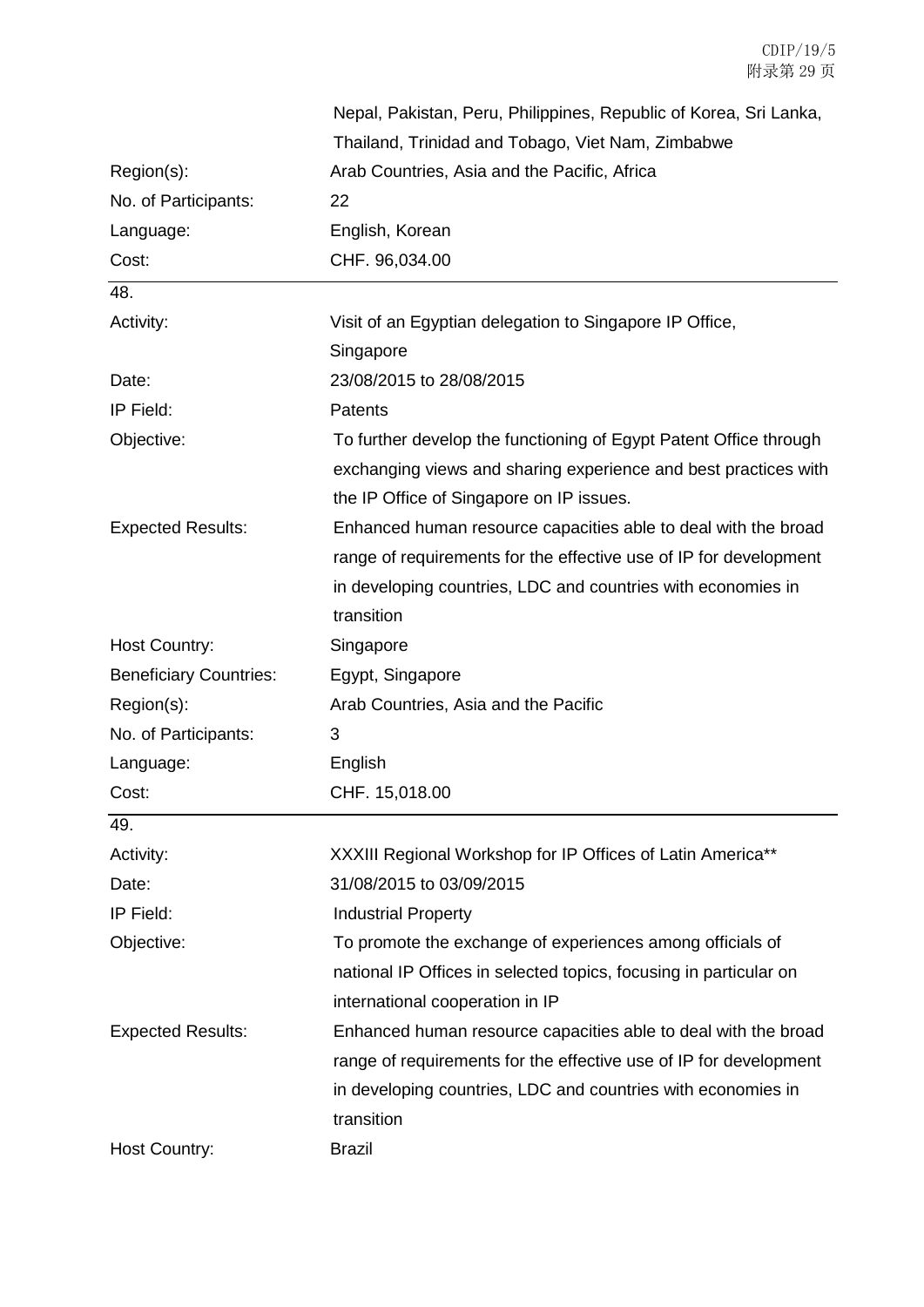| <b>Beneficiary Countries:</b>                     | Argentina, Bolivia, Brazil, Chile, Colombia, Costa Rica, Cuba,         |
|---------------------------------------------------|------------------------------------------------------------------------|
|                                                   | Dominican Republic, Ecuador, El Salvador, Guatemala, Honduras,         |
|                                                   | Mexico, Nicaragua, Panama, Paraguay, Peru, Uruguay and                 |
|                                                   | Venezuela                                                              |
| Region(s):                                        | Latin America                                                          |
| No. of Participants:                              | 18                                                                     |
| Language:                                         | Spanish, Portuguese                                                    |
| Cost:                                             | CHF. 36,948.00                                                         |
| <b>WIPO Contribution:</b>                         | CHF. 31,044.00                                                         |
| FIT Brazil:                                       | CHF. 5,904.00                                                          |
| 50.                                               |                                                                        |
| Activity:                                         | Sub-Regional Workshop on Copyright and Related Rights                  |
| Date:                                             | 02/09/2015 to 04/09/2015                                               |
| IP Field:                                         | Copyright                                                              |
| Objective:                                        | To share information and experience among neighboring                  |
|                                                   | countries regarding the development of copyright policies and          |
| systems and seek further opportunities to enhance | cooperation among those countries in                                   |
| the area of                                       | copyright and related rights.                                          |
| <b>Expected Results:</b>                          | Strengthened cooperation mechanisms and                                |
|                                                   | programs tailored to the needs of developing                           |
|                                                   | countries and LDCs                                                     |
| Host Country:                                     | Cambodia                                                               |
| <b>Beneficiary Countries:</b>                     | Cambodia, Viet Nam, Thailand, Republic of Korea,                       |
|                                                   | Democratic Republic Popular of Lao                                     |
| Region(s):                                        | Asia and the Pacific                                                   |
| No. of Participants:                              | 10                                                                     |
| Language:                                         | English                                                                |
| Cost:                                             | CHF. 47,663.00                                                         |
| 51.                                               |                                                                        |
| Activity:                                         | Sub-Regional Seminar on Patent Law and Policy                          |
| Date:                                             | 07/09/2015 to 08/09/2015                                               |
| IP Field:                                         | Patents                                                                |
| Objective:                                        | To cover the scope of the patent system, the evolution of the          |
|                                                   | patent policy issues, with a particular focus on flexibilities and the |
|                                                   | links between different policies.                                      |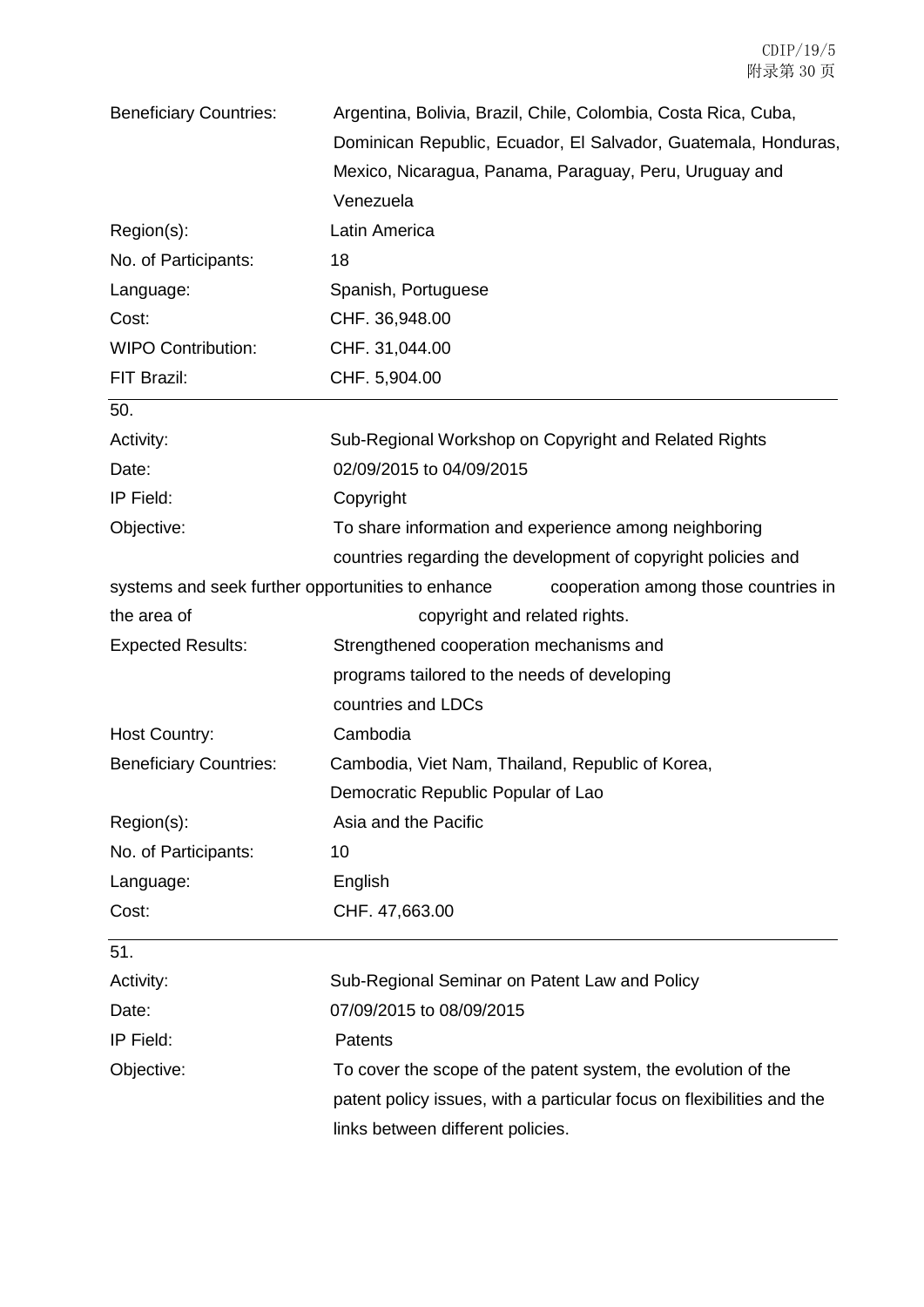| <b>Expected Results:</b>      | Enhanced human resource capacities able to deal with the broad<br>range of requirements for the effective use of IP for development<br>in developing countries, LDC and countries with economies in |
|-------------------------------|-----------------------------------------------------------------------------------------------------------------------------------------------------------------------------------------------------|
|                               | transition                                                                                                                                                                                          |
| Host Country:                 | Costa Rica                                                                                                                                                                                          |
| <b>Beneficiary Countries:</b> | Costa Rica, Dominican Republic, El Salvador, Guatemala,                                                                                                                                             |
|                               | Honduras, Nicaragua, Panama                                                                                                                                                                         |
| Region(s):                    | Latin America                                                                                                                                                                                       |
| No. of Participants:          | 8                                                                                                                                                                                                   |
| Language:                     | Spanish                                                                                                                                                                                             |
| Cost:                         | CHF. 23,922.00                                                                                                                                                                                      |
| 52.                           |                                                                                                                                                                                                     |
| Activity:                     | Sub-Regional Seminar on the Dynamics of Intellectual Property                                                                                                                                       |
|                               | Rights for countries of the Organization of Eastern Caribbean                                                                                                                                       |
|                               | States (OECS)                                                                                                                                                                                       |
| Date:                         | 10/09/2015 to 11/09/2015                                                                                                                                                                            |
| IP Field:                     | <b>Intellectual Property</b>                                                                                                                                                                        |
| Objective:                    | To introduce the role that Intellectual Property (IP) can play in                                                                                                                                   |
|                               | developing various creative sectors in the sub-region.                                                                                                                                              |
| <b>Expected Results:</b>      | Enhanced human resource capacities able to deal with the broad                                                                                                                                      |
|                               | range of requirements for the effective use of IP for development                                                                                                                                   |
|                               | in developing countries, LDC and countries with economies in                                                                                                                                        |
|                               | transition                                                                                                                                                                                          |
| <b>Host Country:</b>          | Grenada                                                                                                                                                                                             |
| <b>Beneficiary Countries:</b> | Antigua and Barbuda, Dominica, Grenada, Saint Kitts and Nevis,                                                                                                                                      |
|                               | Saint Lucia, Saint Vincent, the Grenadines                                                                                                                                                          |
| Region(s):                    | Caribbean                                                                                                                                                                                           |
| No. of Participants:          | 12                                                                                                                                                                                                  |
| Language:                     | English                                                                                                                                                                                             |
| Cost:                         | CHF. 57,202.00                                                                                                                                                                                      |
| 53.                           |                                                                                                                                                                                                     |
| Activity:                     | Study visit of the Director General of the National Centre of                                                                                                                                       |
|                               | Intellectual Property (CNPI)                                                                                                                                                                        |
| Date:                         | 14/09/2015 to 20/09/2015                                                                                                                                                                            |
| IP Field:                     | <b>Intellectual Property</b>                                                                                                                                                                        |
| Objective:                    | Training on the working system of management using a model                                                                                                                                          |
|                               | taken from the OAPI area.                                                                                                                                                                           |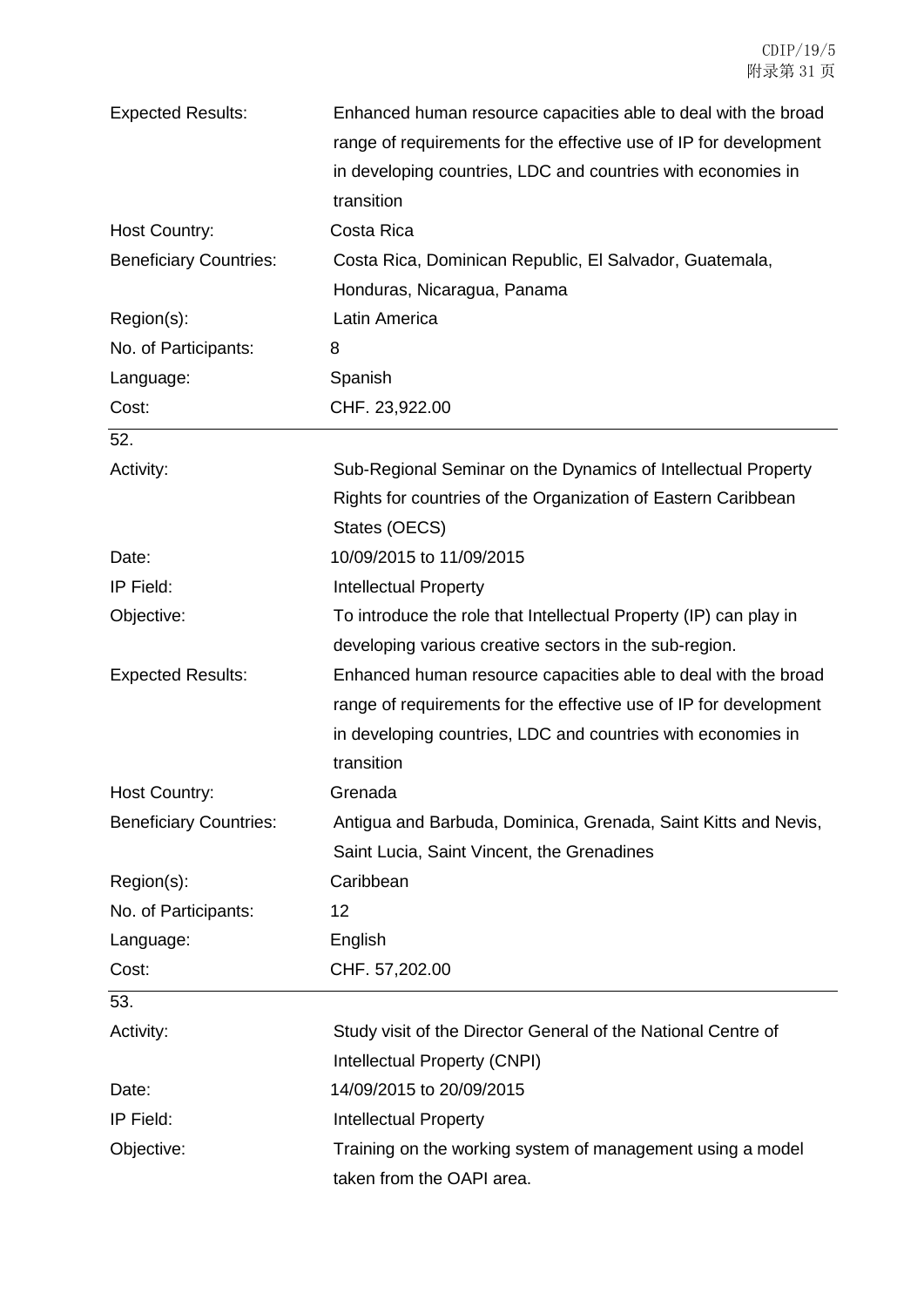| <b>Expected Results:</b>      | Enhanced human resource capacities able to deal with the broad         |
|-------------------------------|------------------------------------------------------------------------|
|                               | range of requirements for the effective use of IP for development      |
|                               | in developing countries, LDC and countries with economies in           |
|                               | transition                                                             |
| Host Country:                 | Senegal                                                                |
| <b>Beneficiary Countries:</b> | Burkina Faso, Senegal                                                  |
| Region(s):                    | Africa                                                                 |
| No. of Participants:          | 3                                                                      |
| Language:                     | French                                                                 |
| Cost:                         | CHF. 3,152.00                                                          |
| 54.                           |                                                                        |
| Activity:                     | Second Practice workshop of WIPO on information and research           |
|                               | of patents and Central American meeting of experts to create a         |
|                               | sub-regional network of TISC's                                         |
| Date:                         | 17/09/2015 to 22/09/2015                                               |
| IP Field:                     | Patents                                                                |
| Objective:                    | To strengthen the capacity to use IP information resources             |
|                               | available in the provision of patent information value added           |
|                               | services by the TISC National Network and provide training on          |
|                               | search strategies and analysis of results thereof to TISC national     |
|                               | network staff                                                          |
| <b>Expected Results:</b>      | Enhanced technical and knowledge infrastructure for IP Offices         |
|                               | and other IP institutions leading to better services (cheaper, faster, |
|                               | higher quality) to their stakeholders                                  |
| Host Country:                 | Costa Rica                                                             |
| <b>Beneficiary Countries:</b> | Costa Rica, Dominican Republic, El Salvador, Guatemala,                |
|                               | Honduras, Nicaragua, Panama                                            |
| Region(s):                    | Latin America                                                          |
| No. of Participants:          | 14                                                                     |
| Language:                     | Spanish                                                                |
| Cost:                         | CHF. 32,981.00                                                         |
| 55.                           |                                                                        |
| Activity:                     | Study Visit to the Kenya Copyright Board for Officials                 |
|                               | from Angola, Botswana                                                  |
| Date:                         | 21/09/2015 to 23/09/215                                                |
| IP Field:                     | Copyright                                                              |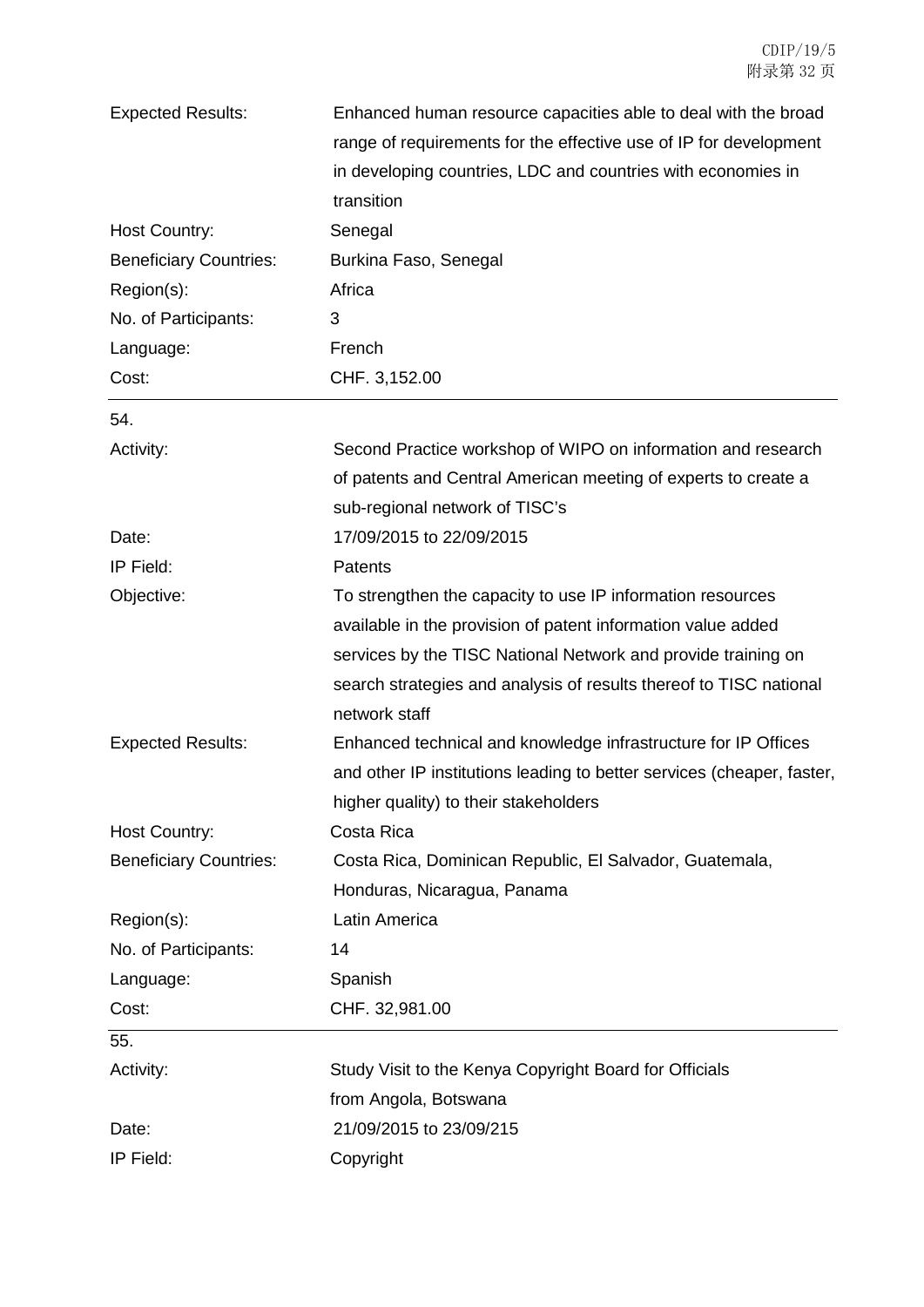| Objective:                    | To review and learn the administrative procedures in<br>place for registering copyrighted works; review<br>the structure and the methods used for the |
|-------------------------------|-------------------------------------------------------------------------------------------------------------------------------------------------------|
|                               | licensing and supervision of the collective                                                                                                           |
|                               | management system, as well as looking at the other                                                                                                    |
|                               | areas dealt with by a Copyright Office.                                                                                                               |
| <b>Expected Results:</b>      | Enhanced human resource capacities able to deal with                                                                                                  |
|                               | the broad range of requirements for the effective use of IP for                                                                                       |
|                               | development in developing countries, LDC and countries with                                                                                           |
|                               | economies in transition                                                                                                                               |
| Host Country:                 | Kenya                                                                                                                                                 |
| <b>Beneficiary Countries:</b> | Angola, South Africa, Kenya, Botswana                                                                                                                 |
| Region (s):                   | Africa                                                                                                                                                |
| No. of Participants:          | 14                                                                                                                                                    |
| Language:                     | English                                                                                                                                               |
| Cost:                         | CHF. 25,641.00                                                                                                                                        |
| 56.                           |                                                                                                                                                       |
| Activity:                     | ASEAN Sub-Regional Study Visit within the framework of the                                                                                            |
|                               | <b>ASEAN TISC Project</b>                                                                                                                             |
| Date:                         | 13/10/2015 to 16/10/2015                                                                                                                              |
| IP Field:                     | Patents                                                                                                                                               |
| Objective:                    | To provide the participants who will be the national focal point                                                                                      |
|                               | contact persons with an opportunity to learn directly about                                                                                           |
|                               | IPOPHL's role as the national coordinator and champion in                                                                                             |
|                               | initiating and developing the ITSO network.                                                                                                           |
| <b>Expected Results:</b>      | Enhanced technical and knowledge infrastructure for IP Offices                                                                                        |
|                               | and other IP institutions leading to better services                                                                                                  |
|                               | (cheaper, faster, higher quality) to their stakeholder                                                                                                |
| Host Country:                 | Philippines                                                                                                                                           |
| <b>Beneficiary Countries:</b> | Brunei Darussalam, Cambodia, Indonesia, Laos People's                                                                                                 |
|                               | Democratic Republic, Malaysia, Myanmar, Philippines, Thailand,                                                                                        |
|                               | Viet Nam                                                                                                                                              |
| Region(s):                    | Asia and the Pacific                                                                                                                                  |
| No. of Participants:          | 10                                                                                                                                                    |
| Language:                     | English                                                                                                                                               |
| Cost:                         | CHF. 19,060.00                                                                                                                                        |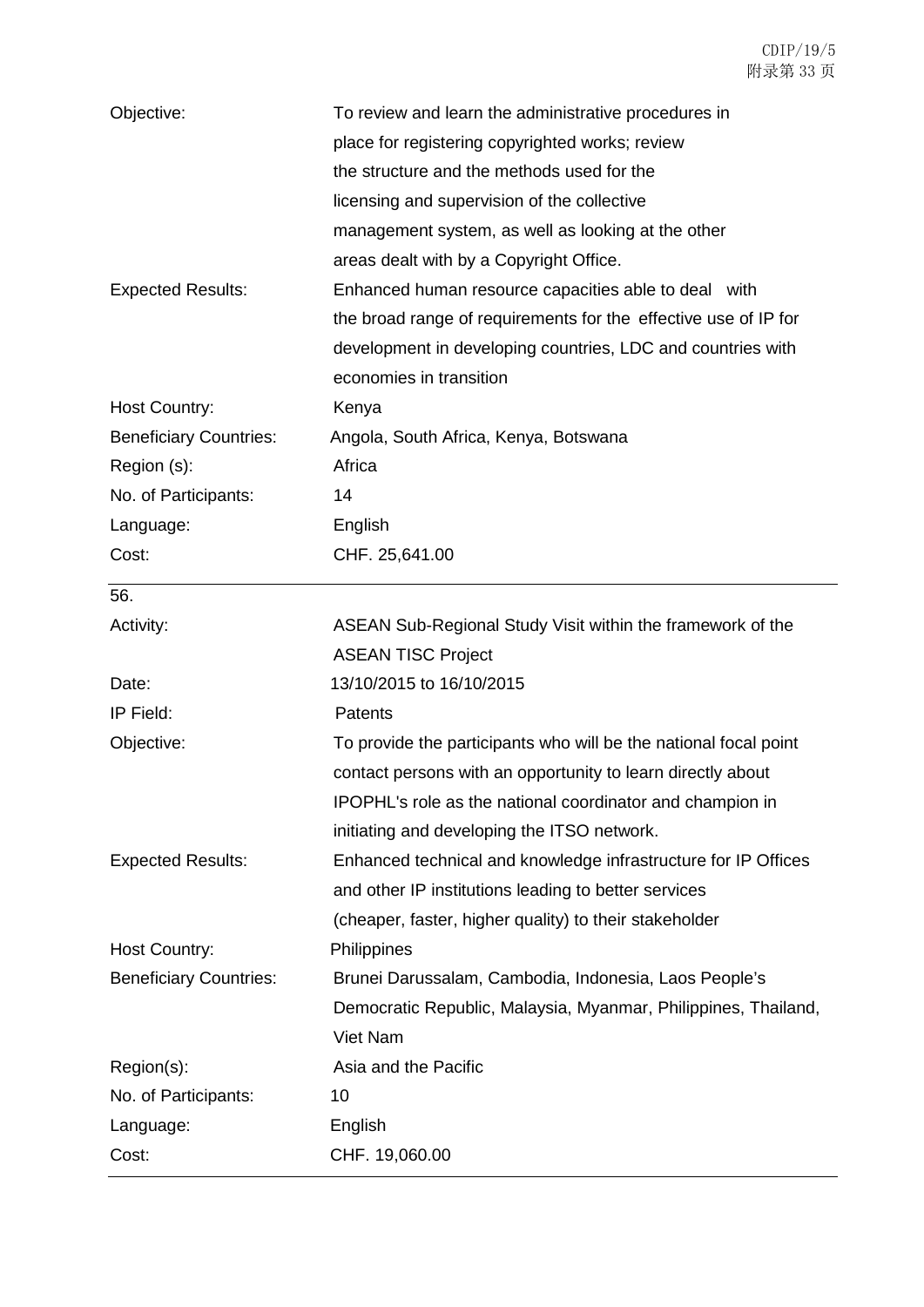| 57.                           |                                                                   |
|-------------------------------|-------------------------------------------------------------------|
| Activity:                     | Study Visit on IP Management in the Innovation Value Chain        |
|                               | for a selected number of African Officials*                       |
| Date:                         | 23/11/2015 to 27/11/2015                                          |
| IP Field:                     | <b>Industrial Property</b>                                        |
| Objective:                    | To focus on institutional IP policies, the mechanisms that are in |
|                               | place to coordinate public policy and strategic support to        |
|                               | promoting innovation for development, IP business valuation,      |
|                               | and most importantly TISC as established and uses in              |
|                               | Morocco.                                                          |
| <b>Expected Results:</b>      | Enhanced human resource capacities able to deal with the          |
|                               | broad range of requirements for the effective use of IP for       |
|                               | development in developing countries, LDC and countries with       |
|                               | economies in transition                                           |
| <b>Host Country:</b>          | Morocco                                                           |
| <b>Beneficiary Countries:</b> | Morocco, Botswana, United Republic of Tanzania, Rwanda            |
|                               | Region(s): Africa, Arab Countries                                 |
| No. of Participants:          | 6                                                                 |
| Language:                     | English, Arabic, French                                           |
| Cost:                         | CHF. 21,700.00                                                    |
| 58.                           |                                                                   |
| Activity:                     | Onsite training of the Director of the Burkinabe Copyright Office |
|                               | (BBDA)                                                            |
| Date:                         | 19/12/2015 to 25/12/2015                                          |
| IP Field:                     | Copyright                                                         |
| Objective:                    | To enhance capacities and management performances in              |
|                               | the collective management in Copyrights field.                    |
| <b>Expected Results:</b>      | Enhanced human resource capacities able to deal with the          |
|                               | broad range of requirements for the effective use of IP for       |
|                               | development in developing countries, LDC and countries with       |
|                               | economies in transition.                                          |
| Host Country:                 | Algeria                                                           |
| <b>Beneficiary Countries:</b> | Algeria, Burkina Faso                                             |
| Region(s):                    | Africa, Arab Countries                                            |
| No. of Participants:          | 2                                                                 |
| Language:                     | French                                                            |
| Cost:                         | CHF. 3,414.00                                                     |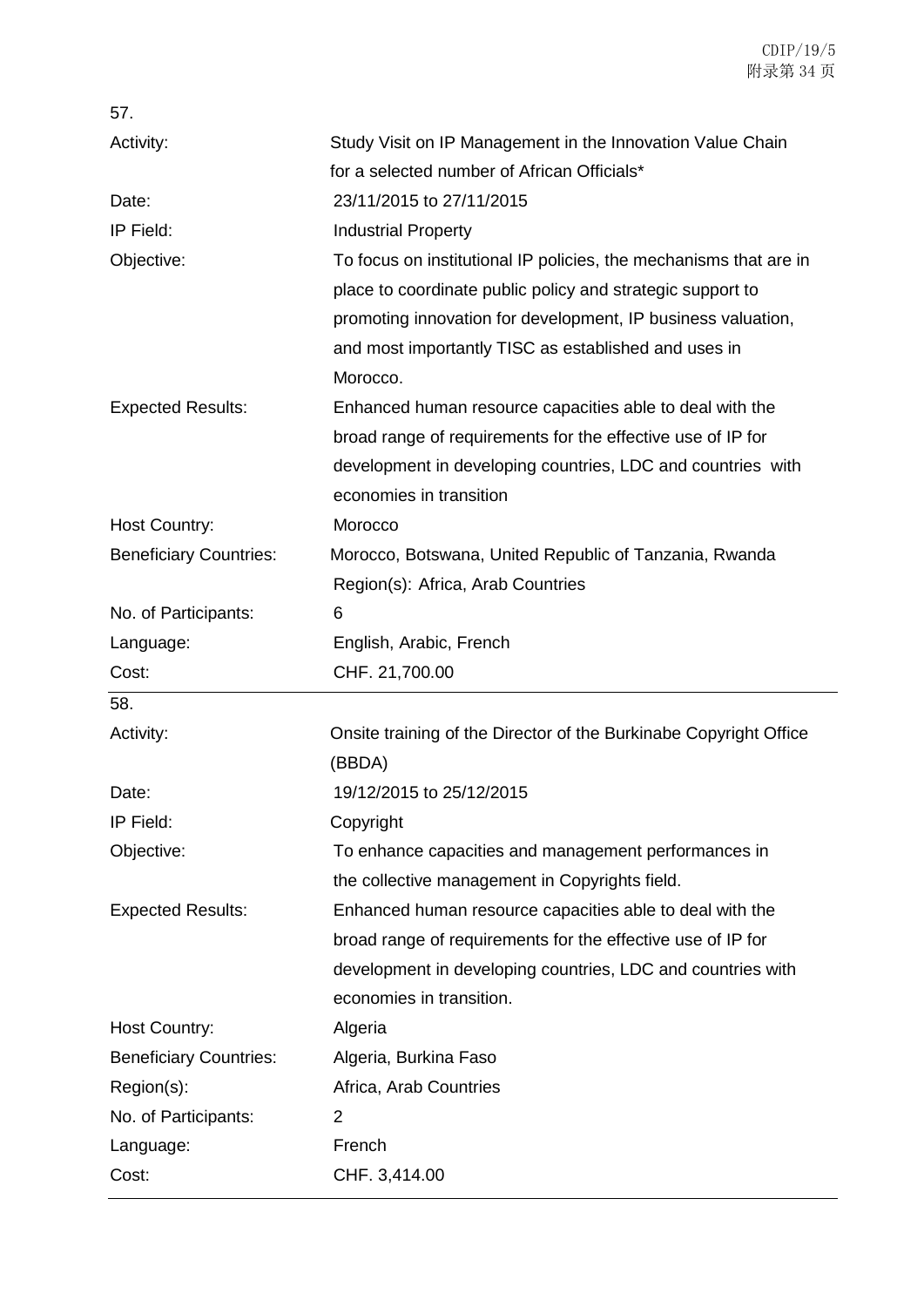| 59.                           |                                                                  |
|-------------------------------|------------------------------------------------------------------|
| Activity:                     | Regional Seminar on Building Awareness of the                    |
|                               | notions and functions of Copyright in Today's Changing           |
|                               | Environment                                                      |
| Date:                         | 27/04/2016 to 29/04/2016                                         |
| IP Field:                     | Copyright                                                        |
| Objective:                    | To observe the impact of digital technology on the copyright     |
|                               | system and provide ways for rights holders to maintain the       |
|                               | intended incentives to create taking into account the interest   |
|                               | public                                                           |
| <b>Expected Results:</b>      | Enhanced human resource capacities able to deal                  |
|                               | with the broad range of requirements for the effective use of IP |
|                               | for development in developing countries, LDC and countries       |
|                               | with economies in transition                                     |
| Host Country:                 | Singapore                                                        |
| <b>Beneficiary Countries:</b> | Bangladesh, Bhutan, Brunei Darussalam, Cambodia, China,          |
|                               | Fiji, India, Indonesia, Laos People's Democratic Republic,       |
|                               | Malaysia, Mongolia, Myanmar, Pakistan, Philippines,              |
|                               | Singapore, Sri Lanka, Thailand, Viet Nam                         |
| Region(s):                    | Asia Pacific                                                     |
| No. of Participants:          | 36                                                               |
| Language:                     | English                                                          |
| Cost:                         | CHF. 61,537.00                                                   |
| 60.                           |                                                                  |
| Activity:                     | Study visit of Ms. Amoussou Ahokin of ANAPI of Benin, to the     |
|                               | <b>ASPIT Senegal</b>                                             |
| Date:                         | 25/04/2016 to 29/04/2016                                         |
| IP Field:                     | <b>Industrial Property</b>                                       |
| Objective:                    | To share experience in the field of management of an office of   |
|                               | Industrial Property.                                             |
| <b>Expected Results:</b>      | Enhanced access to, and use of, IP information by IP             |
|                               | institutions and the public to promote innovation and            |
|                               | creativity                                                       |
| <b>Host Country:</b>          | Senegal                                                          |
| <b>Beneficiary Countries:</b> | Benin, Senegal                                                   |
| Region(s):                    | Africa                                                           |
| No. of Participants:          | $\overline{\mathbf{c}}$                                          |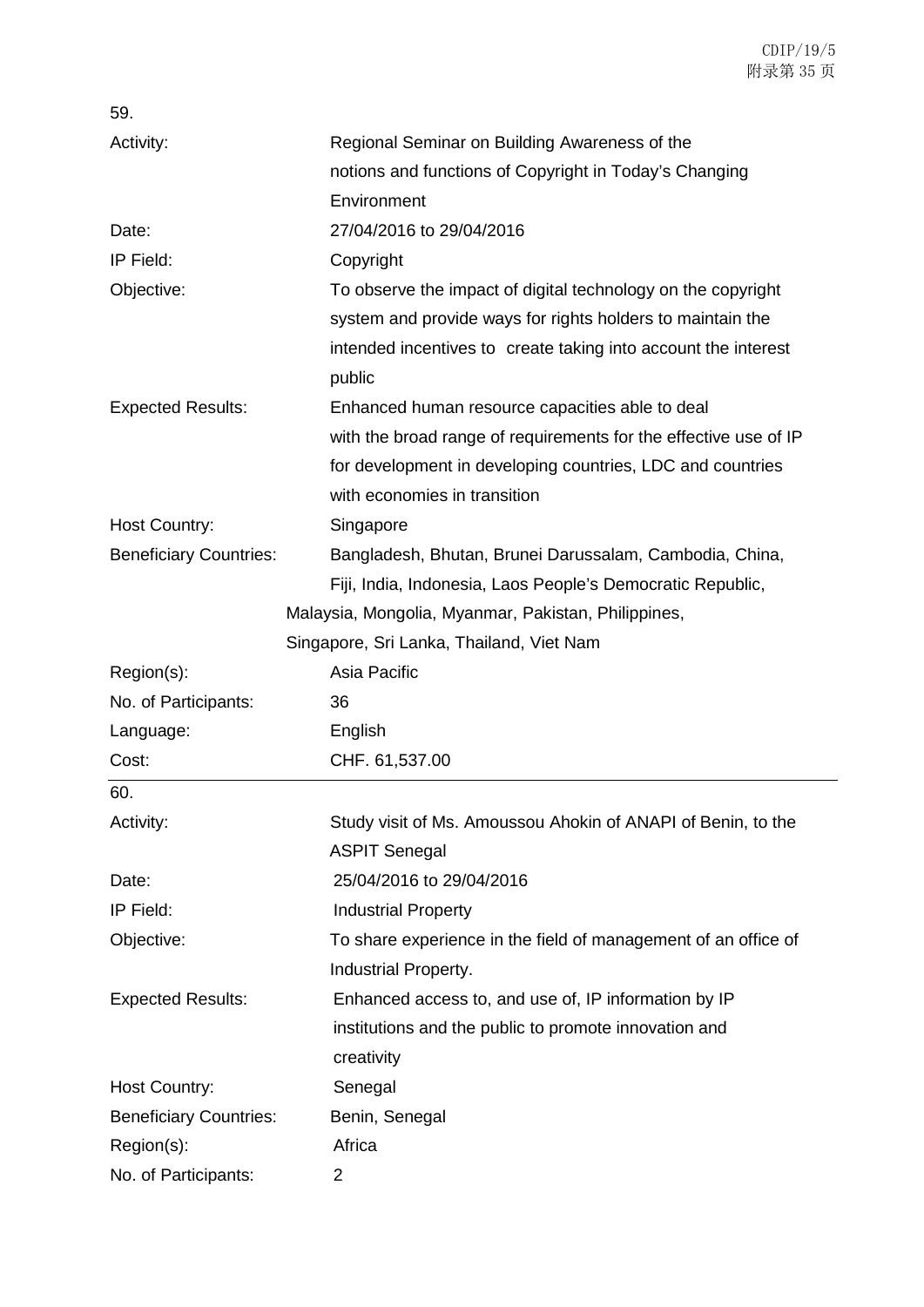| Language:                     | French                                                    |
|-------------------------------|-----------------------------------------------------------|
| Cost:                         | CHF. 2,400.00                                             |
| 61.                           |                                                           |
| Activity:                     | Study Visit for three officials from Mauritania to the    |
|                               | <b>Egyptian Patent Office</b>                             |
| Date:                         | 25/04/2016 to 29/04/2016                                  |
| IP Field:                     | Patents                                                   |
| Objective:                    | To learn about the good experience of this office in the  |
|                               | field of patents and its working methods as well as to    |
|                               | receive a training regarding the description memory of    |
|                               | an invention and practical cases of patent protection     |
| <b>Expected Results:</b>      | Enhanced access to, and use of, IP information by IP      |
|                               | institutions and the public to promote innovation         |
|                               | and creativity                                            |
| Host Country:                 | Egypt                                                     |
| <b>Beneficiary Countries:</b> | Egypt, Mauritania                                         |
| Region(s):                    | <b>Arab Countries</b>                                     |
| No. of Participants:          | 3                                                         |
| Language:                     | Arabic                                                    |
| Cost:                         | CHF. 8,916.00                                             |
| 62.                           |                                                           |
| Activity:                     | Sub-Regional Meeting of Experts on Patents of Central     |
|                               | American Countries and the Dominican Republic             |
| Date:                         | 14/03/2016 to 16/03/2016                                  |
| IP Field:                     | Patents                                                   |
| Objective:                    | To complete the review and update of the Manual that      |
|                               | will harmonize criteria of the Patent Cooperation Treaty  |
|                               | (PCT) applications processing, as well as various annexes |
|                               | associated with the substantive examination of            |
|                               | applications in specific areas of technology such as the  |
|                               | areas polymorphs and biotechnology. The idea is to        |
|                               | complete the review and update of the Manual, and         |
|                               | specially on concluding the annexes containing aspects    |
|                               | related to the analysis of patent applications on         |
|                               | particular areas and/or specifics subjects                |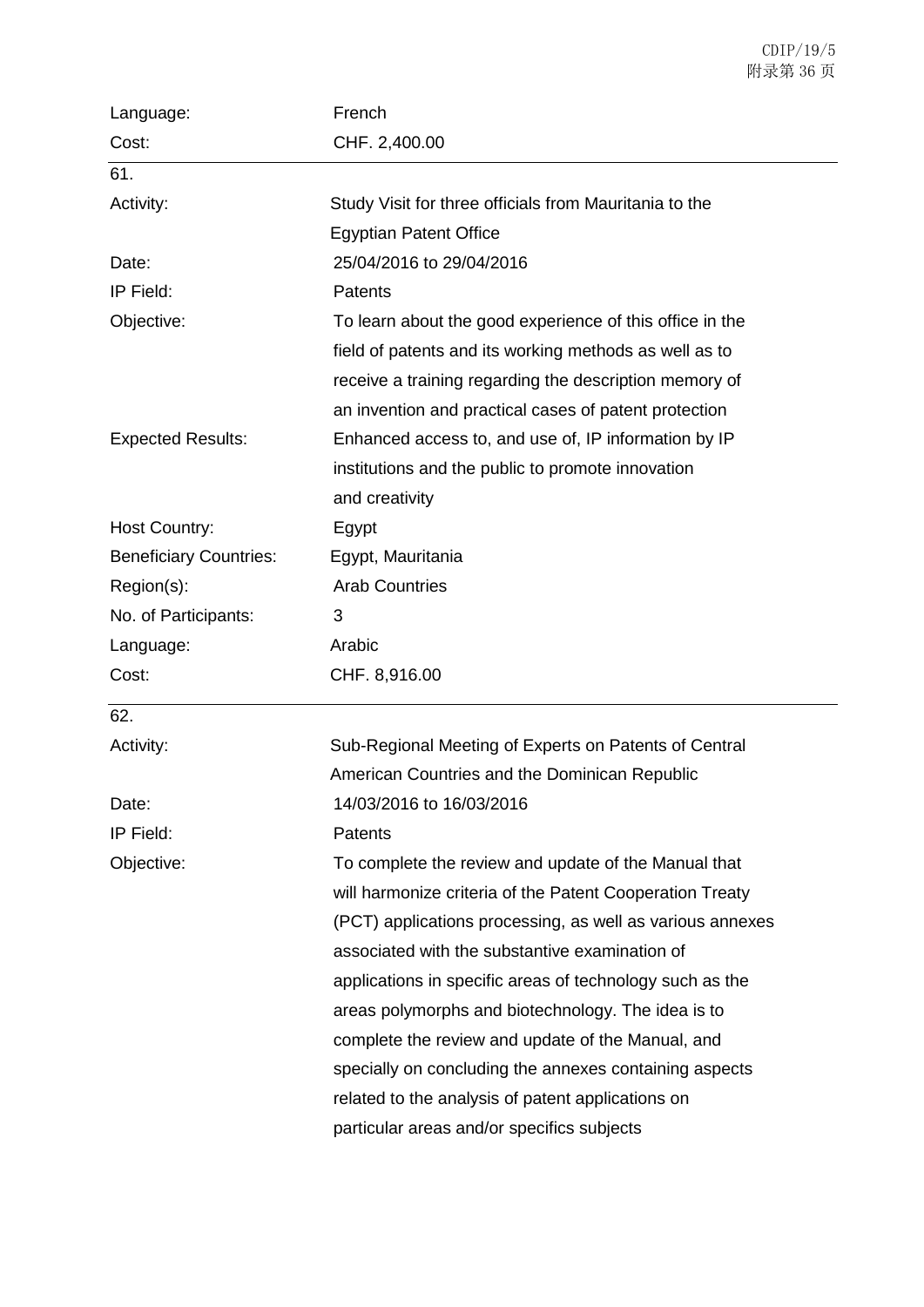| <b>Expected Results:</b>      | Strengthened cooperation mechanisms and                           |
|-------------------------------|-------------------------------------------------------------------|
|                               | programs tailored to the needs of developing                      |
|                               | countries and LDCs                                                |
| Host Country:                 | El Salvador                                                       |
| <b>Beneficiary Countries:</b> | Costa Rica, Panamá, Nicaragua, Honduras, Guatemala, El            |
|                               | Salvador, Dominican Republic                                      |
| Region(s):                    | Latin America                                                     |
| No. of Participants:          | 18                                                                |
| Language:                     | Spanish                                                           |
| Cost:                         | CH. 29,580.00                                                     |
| 63.                           |                                                                   |
| Activity:                     | Study Visit of one senior official from Equatorial Guinea to      |
|                               | OIPI and BURIDA                                                   |
| Date:                         | 28/03/2016 to 06/04/2016                                          |
| IP Field:                     | <b>Intellectual Property</b>                                      |
| Objective:                    | To have a better understanding of IP matters; be exposed          |
|                               | to different aspects of the administration and                    |
|                               | management of an IP Office; understand the need to                |
|                               | develop partnership and cooperation with the users of             |
|                               | the IP system (universities, R&D Institutions and the             |
|                               | private sector) for jobs creation; learn from the                 |
|                               | experience of OIPI in the registration of trade names             |
|                               | and trademarks which represent a high percentage of               |
|                               | the revenues generated by IP Offices of OAPI's Member             |
|                               | States; learn from the experience of the BURIDA in the            |
|                               | administration of copyright and related rights with a             |
|                               | special emphasis on collective management of copyright,           |
|                               | neighboring rights, and the protection of expressions of          |
|                               | traditional cultural heritage national heritage; and take example |
|                               | of the cooperation between OIPI and BURIDA in enhancing           |
|                               | the use of the IP system in Ivory Coast.                          |
| <b>Expected Results:</b>      | Enhanced human resource capacities able to deal with              |
|                               | the broad range of requirements for the effective use of IP for   |
|                               | development in developing countries, LDC and countries with       |
|                               | economies in transition                                           |
| <b>Host Country:</b>          | <b>Ivory Coast</b>                                                |
| <b>Beneficiary Countries:</b> | Ivory Coast, Equatorial Guinea                                    |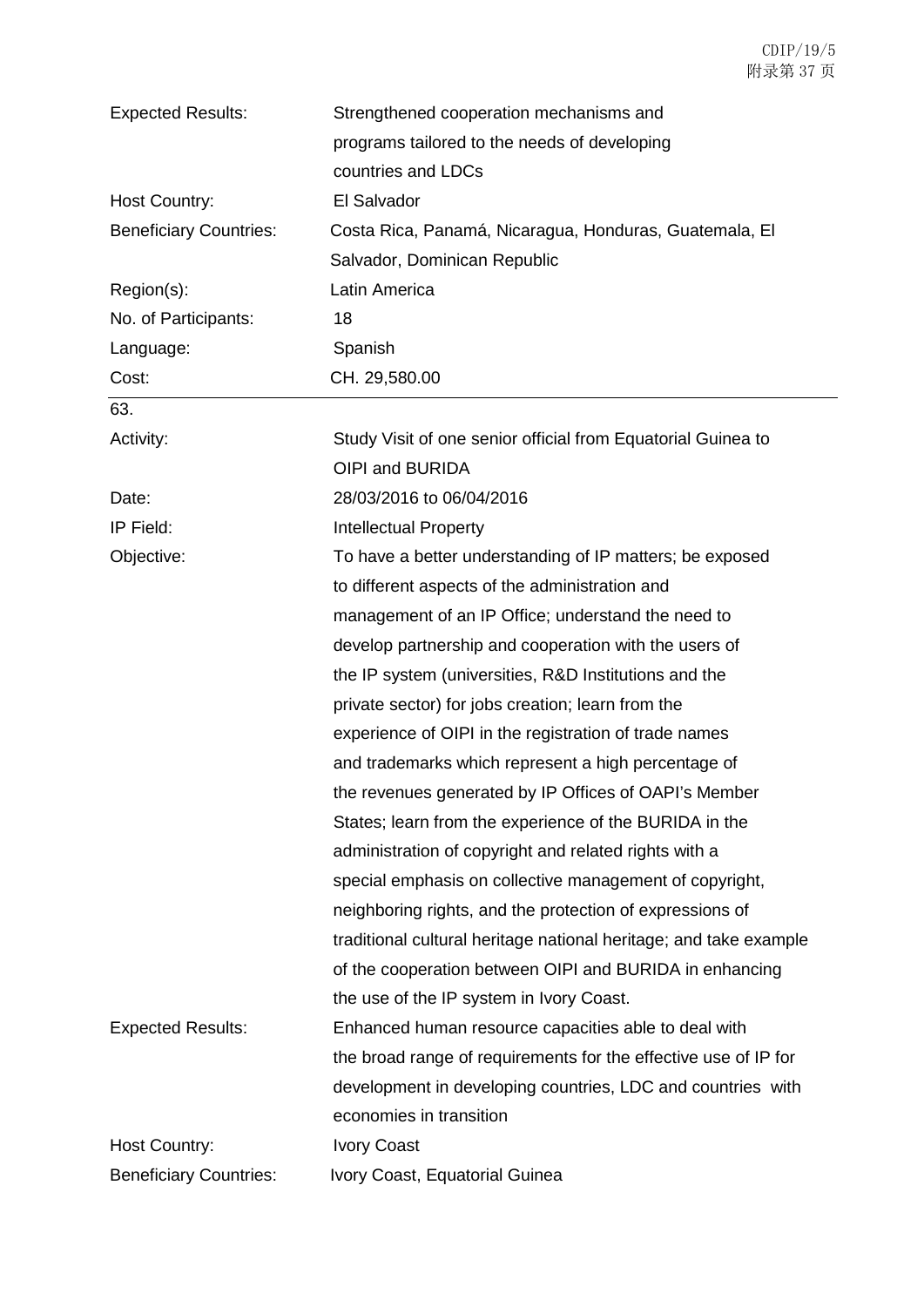| Region(s):                    | Africa                                                           |
|-------------------------------|------------------------------------------------------------------|
| No. of Participants:          | 3                                                                |
| Language:                     | French                                                           |
| Cost:                         | CHF. 3,000.00                                                    |
| 64.                           |                                                                  |
| Activity:                     | Second WIPO/LAS Arab Regional Symposium for the                  |
|                               | Heads of Institutes of Diplomatic Studies                        |
| Date:                         | 17/04/2016 to 19/04/2016                                         |
| IP Field:                     | <b>Intellectual Property</b>                                     |
| Objective:                    | To rise Directors of Arab Diplomatic Institutes' awareness       |
|                               | of the importance of IP issues, particularly as a tool for       |
|                               | economic, social and cultural development through the            |
|                               | following: integrating IP issues in training programs that are   |
|                               | prepared by Diplomatic Institutes for the benefit of diplomats,  |
|                               | particularly, newly recruited ones and; providing diplomats with |
|                               | the needed information to enhance their negotiation skills with  |
|                               | regard to the latest developments of IP issues.                  |
| <b>Expected Results:</b>      | Enhanced human resource capacities able to deal with the         |
|                               | broad range of requirements for the effective use of IP for      |
|                               | development in developing countries, LDC and countries with      |
|                               | economies in transition.                                         |
| <b>Host Country:</b>          | Egypt                                                            |
| <b>Beneficiary Countries:</b> | Algeria, Palestine, Yemen, United Arab Emirates, Tunisia,        |
|                               | Sudan, Somalia, Saudi Arabia, Qatar, Oman, Morocco,              |
|                               | Mauritania, Libyan Arab Jamahiriya, Lebanon, Kuwait,             |
|                               | Jordan, Iraq, Egypt, Djibouti, Comoros, Bahrain                  |
| Region(s):                    | <b>Arab Countries</b>                                            |
| No. of Participants:          | 21                                                               |
| Language:                     | Arabic                                                           |
| Cost:                         | CHF. 49, 656.00                                                  |
| 65.                           |                                                                  |
| Activity:                     | Workshop on Trademark Law and Examination & On-The-Job           |
|                               | Training Pilot Program*                                          |
| Date:                         | 10/05/2016 to 20/05/2016                                         |
| IP Field:                     | <b>Trademarks/Geographical Indications</b>                       |
| Objective:                    | To enhance the knowledge of trademark examiners of the           |
|                               | principles of trademark law and trademark examination            |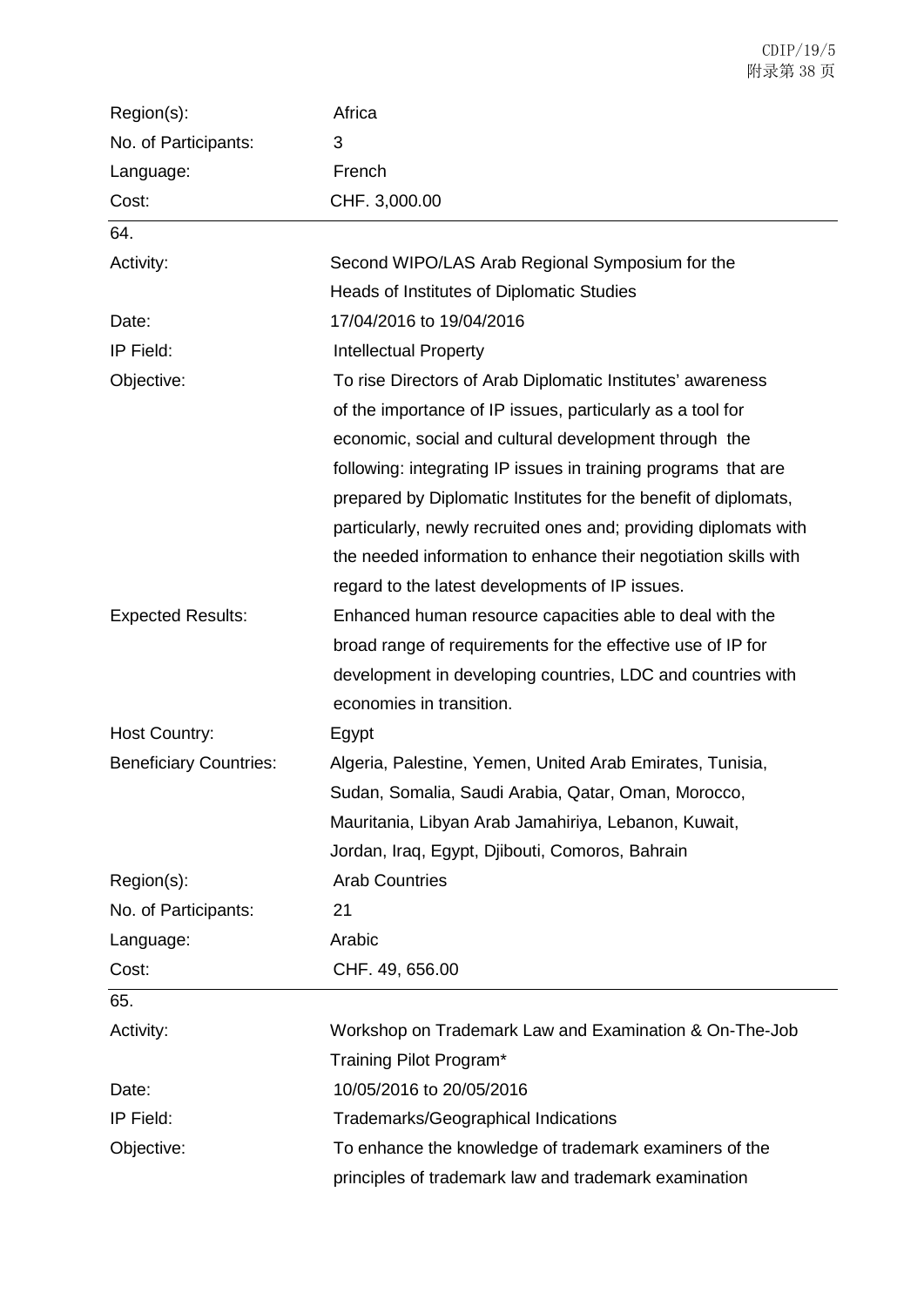|                               | procedures; increase their skills in actual examination of         |
|-------------------------------|--------------------------------------------------------------------|
|                               | trademark applications; provide an opportunity to                  |
|                               | exchange views on national trademark systems and                   |
|                               | challenges in trademark examination; and increase the              |
|                               | understanding and utilization of the Madrid System                 |
| <b>Expected Results:</b>      | Enhanced human resource capacities able to deal with               |
|                               | the broad range of requirements for the effective use of IP for    |
|                               | development in developing countries, LDC and countries with        |
|                               | economies in transition.                                           |
| Host Country:                 | Republic of Korea                                                  |
| <b>Beneficiary Countries:</b> | Jordan, Viet Nam, Uzbekistan, Thailand, Sri Lanka,                 |
|                               | Republic of Korea, Paraguay, Papua New Guinea,                     |
|                               | Mozambique                                                         |
| No. of Participants:          | 22                                                                 |
| Language:                     | English                                                            |
| Cost:                         | CHF. 102,516.00                                                    |
| <b>WIPO Contribution:</b>     | CHF. 12,087.00                                                     |
| FIT Korea:                    | CHF. 90,429.00                                                     |
| 66.                           |                                                                    |
| Activity:                     | Study Visit for three officials from Mauritania to OMPIC           |
| Date:                         | 27/07/2016 to 29/07/2016                                           |
| IP Field:                     | Patents                                                            |
| Objective:                    | To train the officials on trademarks' registration procedures that |
|                               | three intellectual property officials from Mauritania undertake a  |
|                               | Study Visit in the field of trademarks at the Moroccan Industrial  |
|                               | and Commercial Property Office (OMPIC)                             |
| <b>Expected Results:</b>      | Enhanced access to, and use of, IP information by IP               |
|                               | institutions and the public to promote innovation and creativity   |
| Host Country:                 | Morocco                                                            |
| <b>Beneficiary Countries:</b> | Mauritania, Morocco                                                |
| Region(s):                    | <b>Arab Countries</b>                                              |
| No. of Participants:          | 3                                                                  |
| Language:                     | Arabic                                                             |
| Cost:                         | CHF. 4,158.00                                                      |
| 67.                           |                                                                    |
| Activity:                     | Training cum Study Visit on Collective Management in the Field     |
|                               | of Copyright and Related Rights                                    |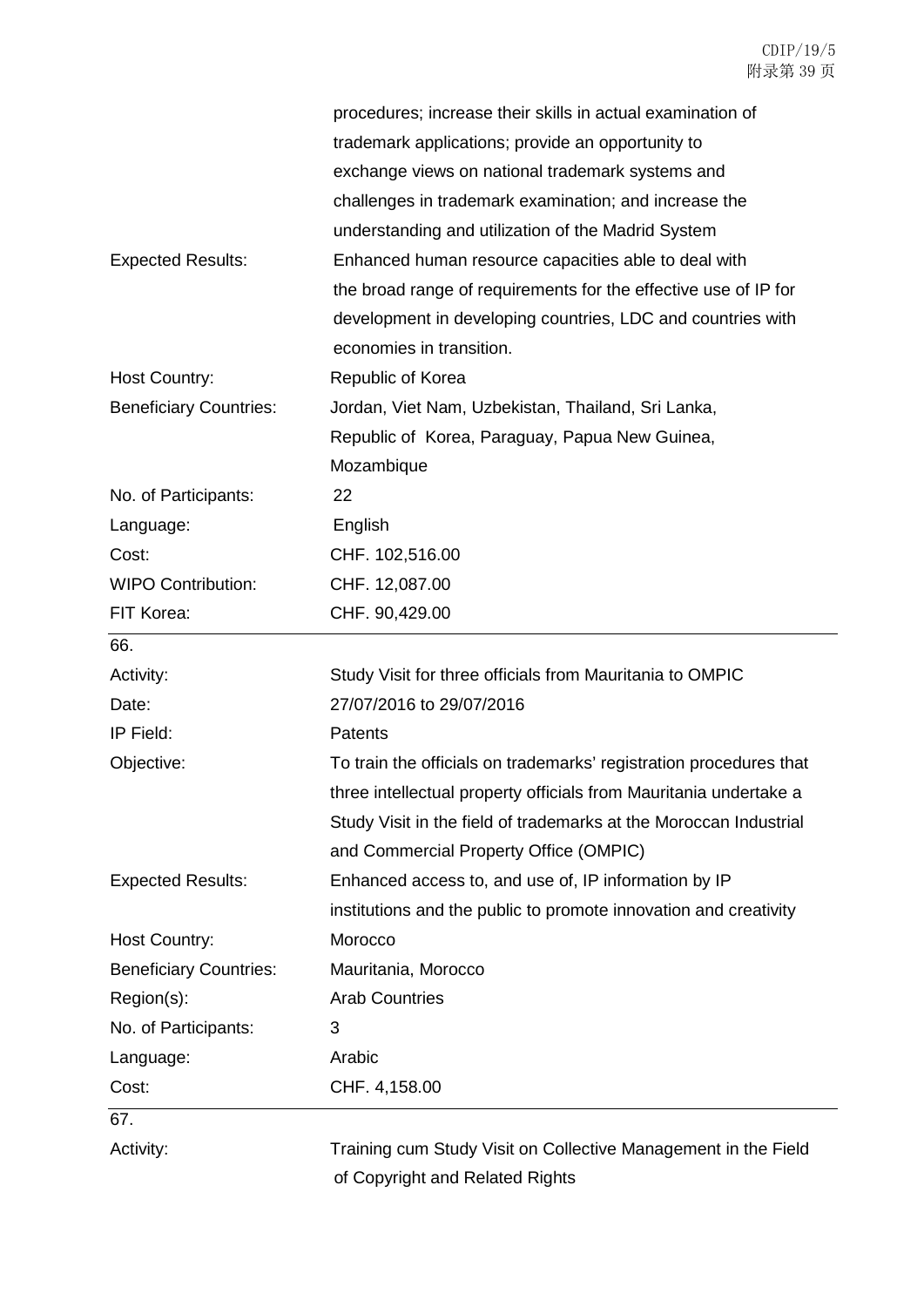| Date:                         | 15/08/2016 to 18/08/2016                                         |
|-------------------------------|------------------------------------------------------------------|
| IP Field:                     | Copyright                                                        |
| Objective:                    | To capacity building on collective management in the field of    |
|                               | <b>Copyright and Related Rights</b>                              |
| <b>Expected Results:</b>      | Enhanced access to, and use of, IP information by IP             |
|                               | institutions and the public to promote innovation and creativity |
| <b>Host Country:</b>          | Malaysia                                                         |
| <b>Beneficiary Countries:</b> | Malaysia, Pakistan                                               |
| Region(s):                    | Asia and the Pacific                                             |
| No. of Participants:          | $\overline{2}$                                                   |
| Language:                     | English                                                          |
| Cost:                         | CHF. 4,923.00                                                    |
| 68.                           |                                                                  |
| Activity:                     | Study Visit to the Kenya Copyright Board for Officials from      |
|                               | ARIPO, Liberia, Namibia, Swaziland, and Uganda                   |
| Date:                         | 29/08/2016 to 01/09/2016                                         |
| IP Field:                     | Copyright                                                        |
| Objective:                    | To review and learn the administrative procedures in place for   |
|                               | registering copyrighted works; review the structure and the      |
|                               | methods used for the licensing and supervision of the collective |
|                               | management system, as well as looking at the other areas dealt   |
|                               | to receive the officials.                                        |
| <b>Expected Results:</b>      | Enhanced access to, and use of, IP information by IP             |
|                               | institutions and the public to promote innovation and creativity |
| <b>Host Country:</b>          | Kenya                                                            |
| <b>Beneficiary Countries:</b> | Kenya, Zimbabwe, Uganda, Swaziland, Namibia, Liberia             |
| Region(s):                    | Africa                                                           |
| No. of Participants:          | 10                                                               |
| Language:                     | English                                                          |
| Cost:                         | CHF. 26,678.00                                                   |
| 69.                           |                                                                  |
| Activity:                     | Study Visit for Copyright Officials from Cape Verde to Brazil    |
| Date:                         | 01/09/2016 to 10/09/2016                                         |
| IP Field:                     | Copyright                                                        |
| Objective:                    | To development of the copyright system as it will set the        |
|                               | enabling platform for the office to perform.                     |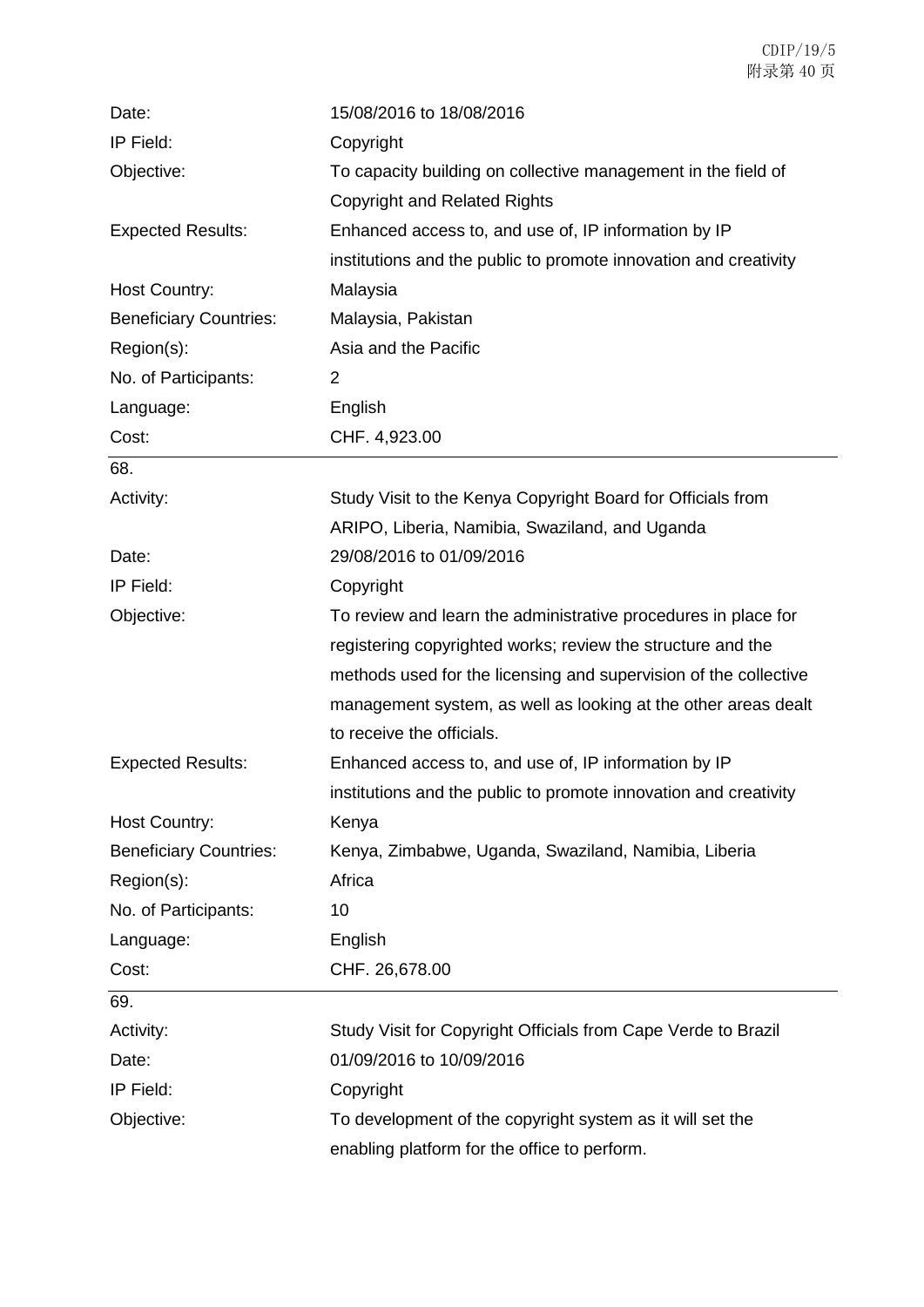| <b>Expected Results:</b>      | Enhanced access to, and use of, IP information by IP               |
|-------------------------------|--------------------------------------------------------------------|
|                               | institutions and the public to promote innovation and creativity   |
| Host Country:                 | <b>Brazil</b>                                                      |
| <b>Beneficiary Countries:</b> | Cape Verde, Brazil                                                 |
| Region(s):                    | Africa, Latin America                                              |
| No. of Participants:          | 4                                                                  |
| Language:                     | Portuguese                                                         |
| Cost:                         | CHF. 12,556.00                                                     |
| 70.                           |                                                                    |
| Activity:                     | Study Visit for Heads of autonomous National IP Offices and        |
|                               | Registries                                                         |
| Date:                         | 06/09/2016 to 08/09/2016                                           |
| IP Field:                     | <b>Intellectual Property</b>                                       |
| Objective:                    | a) To provide participants with relevant information on prevailing |
|                               | issues and challenges in the area of IP administration; b) to      |
|                               | expose participants to different aspects of the administration     |
|                               | strategies for autonomous IP offices; c) to familiarize them with  |
|                               | effective IPR administration strategies for autonomous IP          |
|                               | offices, d) to provide exposure on effective working methods       |
|                               | and procedures for IPR registration under the WIPO office          |
|                               | business solutions; e) to expose participants to other best        |
|                               | practices; and, f) to provide an opportunity for exchange of       |
|                               | information and experiences.                                       |
| <b>Expected Results:</b>      | Enhanced access to, and use of, IP information by IP               |
|                               | institutions and the public to promote innovation and creativity   |
| <b>Host Country:</b>          | Morocco                                                            |
| <b>Beneficiary Countries:</b> | Botswana, Seychelles, Niger, Namibia, Morocco, Mali,               |
|                               | Madagascar, Gambia, Democratic Republic of the Congo,              |
| Region(s):                    | Africa, Arab Countries                                             |
| No. of Participants:          | 8                                                                  |
| Language:                     | English, French                                                    |
| Cost:                         | CHF. 29,440.00                                                     |
| 71.                           |                                                                    |
| Activity:                     | Study Visit to the Korea Copyright Commission (KCC)*               |
| Date:                         | 17/10/2016 to 20/10/2016                                           |
| IP Field:                     | Copyright                                                          |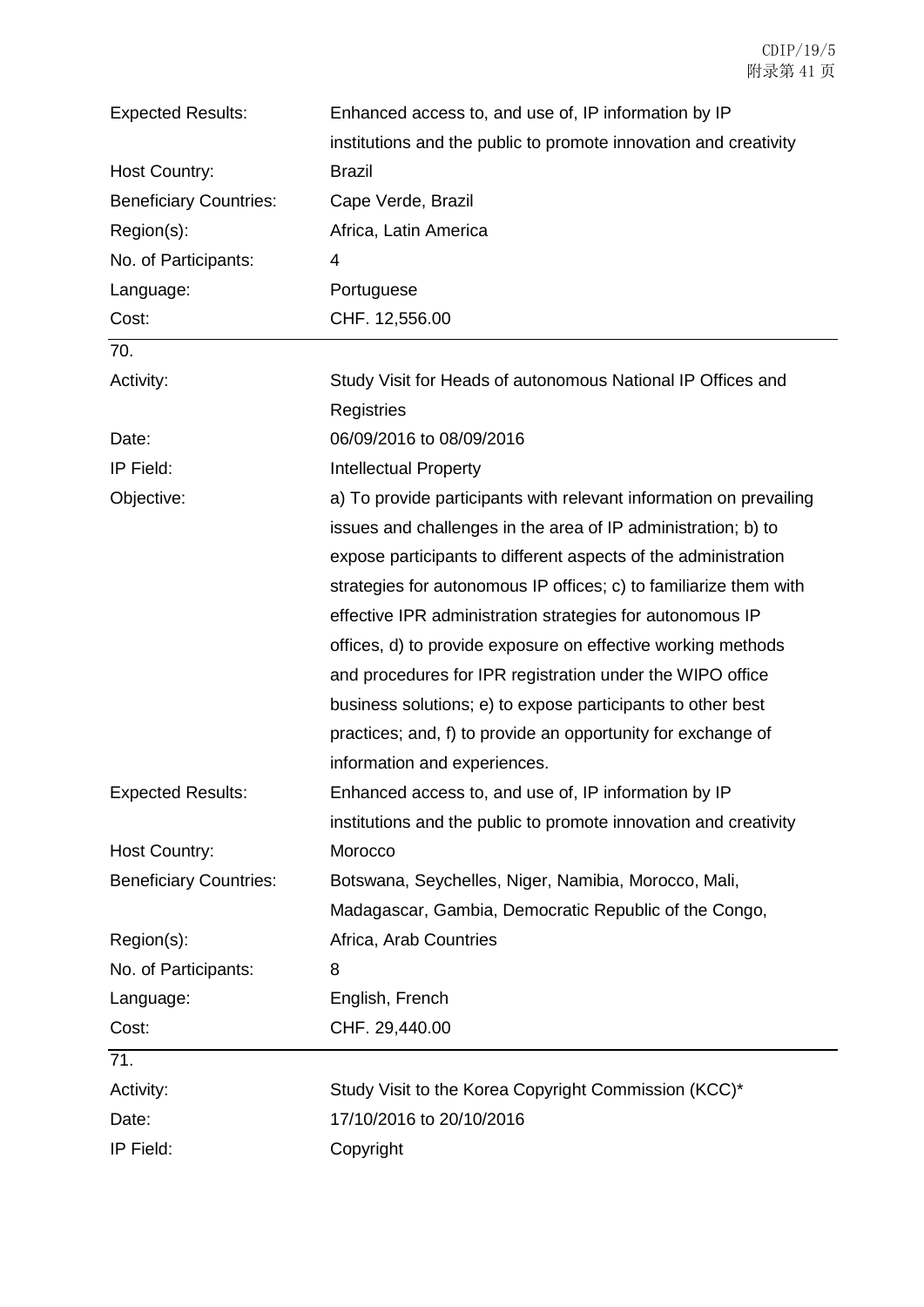| Objective:                    | To provide an opportunity for participants to share the Korean<br>experience in the administration of copyright and related rights<br>which would enable them to strengthen their capacity to<br>formulate copyright policies, modernize legislative and<br>administrative frameworks and improve the functioning of the<br>collective management organizations in their respective<br>countries. |
|-------------------------------|---------------------------------------------------------------------------------------------------------------------------------------------------------------------------------------------------------------------------------------------------------------------------------------------------------------------------------------------------------------------------------------------------|
| <b>Expected Results:</b>      | Enhanced access to, and use of, IP information by IP<br>institutions and the public to promote innovation and creativity                                                                                                                                                                                                                                                                          |
| <b>Host Country:</b>          | Republic of Korea                                                                                                                                                                                                                                                                                                                                                                                 |
| <b>Beneficiary Countries:</b> | Indonesia, Palestine, Viet Nam, United Republic of Tanzania,                                                                                                                                                                                                                                                                                                                                      |
|                               | Thailand, Saint Lucia, Republic of Korea, Nicaragua, Mexico,<br>Malaysia, Laos                                                                                                                                                                                                                                                                                                                    |
| Region(s):                    | Asia and the Pacific, Africa, Latin America, Caribbean                                                                                                                                                                                                                                                                                                                                            |
| No. of Participants:          | 11                                                                                                                                                                                                                                                                                                                                                                                                |
| Language:                     | English                                                                                                                                                                                                                                                                                                                                                                                           |
| Cost:                         | CHF. 74,202.00                                                                                                                                                                                                                                                                                                                                                                                    |
| <b>WIPO Contribution:</b>     | CHF. 7,348.00                                                                                                                                                                                                                                                                                                                                                                                     |
| FIT Korea:                    | CHF. 66,854.00                                                                                                                                                                                                                                                                                                                                                                                    |
| 72.                           |                                                                                                                                                                                                                                                                                                                                                                                                   |
| Activity:                     | WIPO/SIECA Training for Trainers Pilot Program on IP Assets                                                                                                                                                                                                                                                                                                                                       |
|                               | Management by SMEs of Central American Countries and the<br>Dominican Republic                                                                                                                                                                                                                                                                                                                    |
| Date:                         | 17/10/2016 to 21/10/2016                                                                                                                                                                                                                                                                                                                                                                          |
| IP Field:                     | <b>Intellectual Property</b>                                                                                                                                                                                                                                                                                                                                                                      |
| Objective:                    | To develop skills in the IP assets management for a group of                                                                                                                                                                                                                                                                                                                                      |
|                               | professionals dedicated to the management, promotion and                                                                                                                                                                                                                                                                                                                                          |
|                               | support of SMEs and/or entrepreneurs in the Central American                                                                                                                                                                                                                                                                                                                                      |
|                               |                                                                                                                                                                                                                                                                                                                                                                                                   |
|                               | countries and the Dominican Republic                                                                                                                                                                                                                                                                                                                                                              |
| <b>Expected Results:</b>      | Enhanced access to, and use of, IP information by IP                                                                                                                                                                                                                                                                                                                                              |
|                               | institutions and the public to promote innovation and creativity                                                                                                                                                                                                                                                                                                                                  |
| Host Country:                 | Guatemala                                                                                                                                                                                                                                                                                                                                                                                         |
| <b>Beneficiary Countries:</b> | Costa Rica, Panama, Nicaragua, Honduras, Guatemala, El                                                                                                                                                                                                                                                                                                                                            |
|                               | Salvador, Dominican Republic                                                                                                                                                                                                                                                                                                                                                                      |
| Region(s):                    | Latin America                                                                                                                                                                                                                                                                                                                                                                                     |
| No. of Participants:          | 14                                                                                                                                                                                                                                                                                                                                                                                                |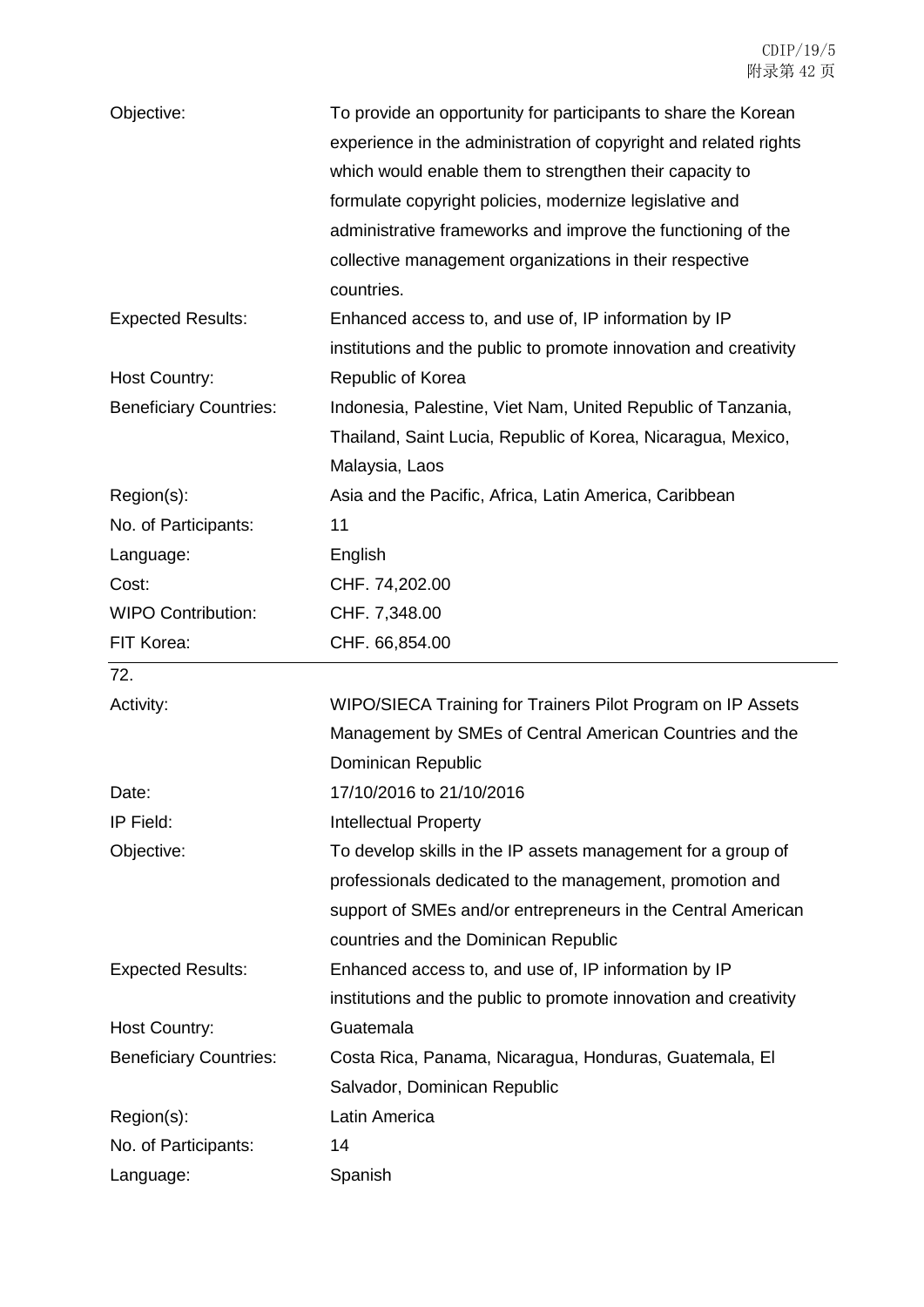| Cost:                         | CHF. 44,684.00                                                   |
|-------------------------------|------------------------------------------------------------------|
| <b>WIPO Contribution:</b>     | CHF. 7,348.00                                                    |
| FIT Korea:                    | CHF. 66,854.00                                                   |
| 73.                           |                                                                  |
| Activity:                     | Study Visit of a Delegation from the Dominican Republic as       |
|                               | follow-up measures of the Appropriate Technologies               |
|                               | Competition (ATC)*                                               |
| Date:                         | 02/11/2016 to 04/11/2016                                         |
| IP Field:                     | Patents                                                          |
| Objective:                    | a) to increase the understanding of policy-makers from the       |
|                               | public and private sectors who are involved in the crafting of a |
|                               | national IP strategy to plan and implement more effectively its  |
|                               | IP strategy, b) enhance their knowledge to promote the           |
|                               | domestic innovation through better access to patent literature;  |
|                               | and, c) provide firsthand knowledge and observe how Korea's      |
|                               | economy, through its key industries, has become IP-intensive     |
| <b>Expected Results:</b>      | Enhanced human resource capacities able to deal with the         |
|                               | broad range of requirements for the effective use of IP for      |
|                               | development in developing countries, LDC and countries with      |
|                               | economies in transition.                                         |
| <b>Host Country:</b>          | Republic of Korea                                                |
| <b>Beneficiary Countries:</b> | Dominican Republic, Republic of Korea                            |
| Region(s):                    | Asia and the Pacific, Latin America                              |
| No. of Participants:          | 8                                                                |
| Language:                     | English                                                          |
| Cost:                         | CHF. 57,969.00                                                   |
| <b>WIPO Contribution:</b>     | CHF. 21,124.00                                                   |
| FIT Korea:                    | CHF. 36,845.00                                                   |
| 74.                           |                                                                  |
| Activity:                     | Sub-Regional Meeting of Experts on Trademarks of Central         |
|                               | American Countries and the Dominican Republic on the             |
|                               | Administration of the Trademark System                           |
| Date:                         | 05/12/2016 to 07/12/2016                                         |
| IP Field:                     | Trademarks/Geographical Indications                              |
| Objective:                    | To improve and harmonize their trademark examination and         |
|                               | registration processes and practices.                            |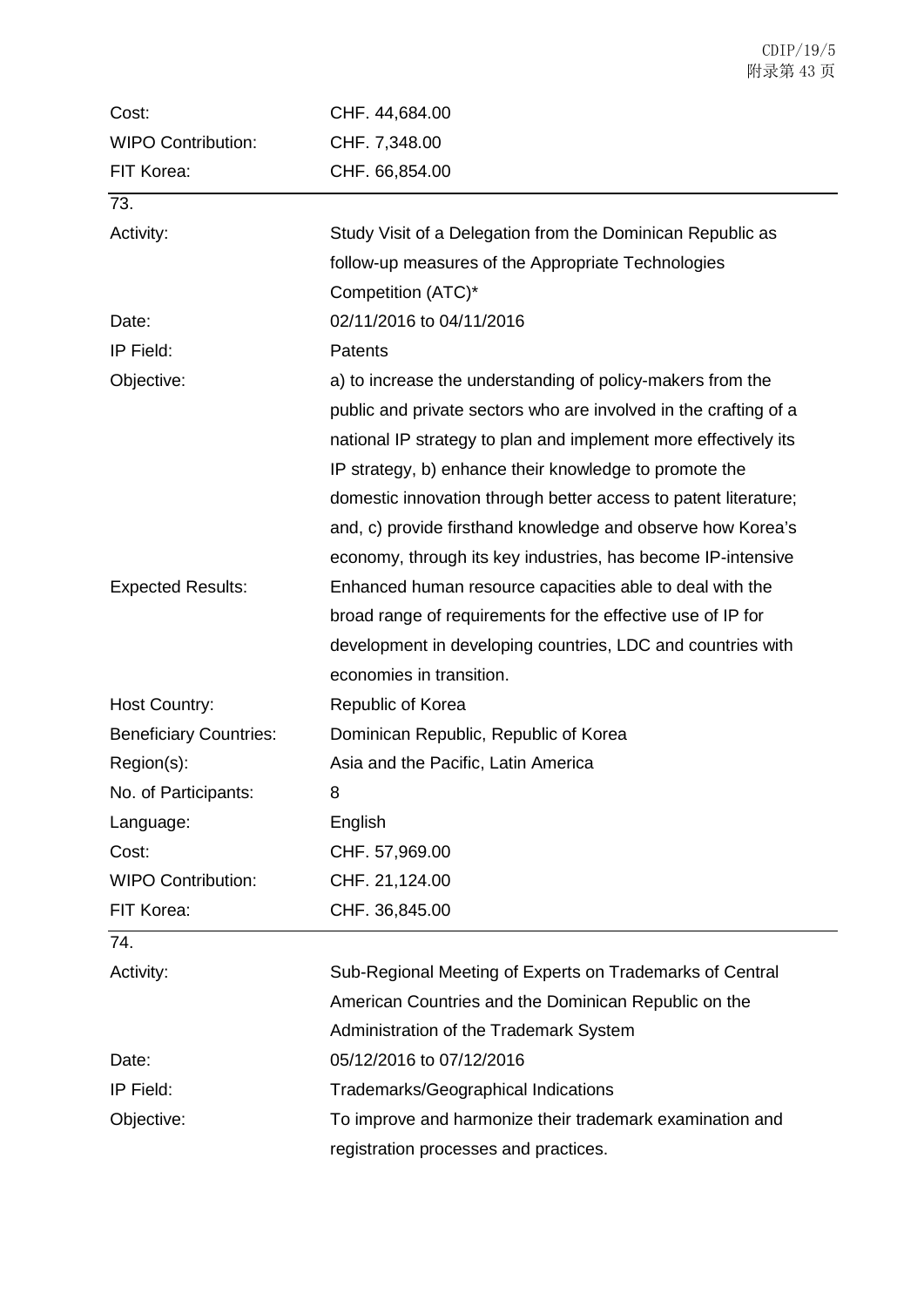| <b>Expected Results:</b>      | Enhanced access to, and use of, IP information by IP             |
|-------------------------------|------------------------------------------------------------------|
|                               | institutions and the public to promote innovation and creativity |
| Host Country:                 | Dominican Republic                                               |
| <b>Beneficiary Countries:</b> | Costa Rica, Panama, Nicaragua, Honduras, Guatemala, El           |
|                               | Salvador, Dominican Republic                                     |
| Region(s):                    | Latin America                                                    |
| No. of Participants:          | 12                                                               |
| Language:                     | Spanish                                                          |
| Cost:                         | CHF. 43,854.00                                                   |
| 75.                           |                                                                  |
| Activity:                     | WIPO Sub-regional Conference on Recent Developments in the       |
|                               | Field of Copyright and Related Rights for Heads of Copyright     |
|                               | <b>Offices</b>                                                   |
| Date:                         | 06/12/2016 to 07/12/2016                                         |
| IP Field:                     | Copyright                                                        |
| Objective:                    | To facilitate of a sub-regional platform for the discussion of   |
|                               | recent developments in the field of copyright and possibly       |
|                               | opportunities availed for the leveling of the international CR   |
|                               | profile of the sub region                                        |
| <b>Expected Results:</b>      | Strengthened cooperation mechanisms and programs                 |
|                               | tailored to the needs of developing countries and LDCs           |
| <b>Host Country:</b>          | Qatar                                                            |
| <b>Beneficiary Countries:</b> | Bahrain, United Arab Emirates, Saudi Arabia, Qatar, Oman,        |
|                               | Kuwait                                                           |
| Region(s):                    | <b>Arab Countries</b>                                            |
| No. of Participants:          | 6                                                                |
| Language:                     | English                                                          |
| Cost:                         | CHF. 34,721.00                                                   |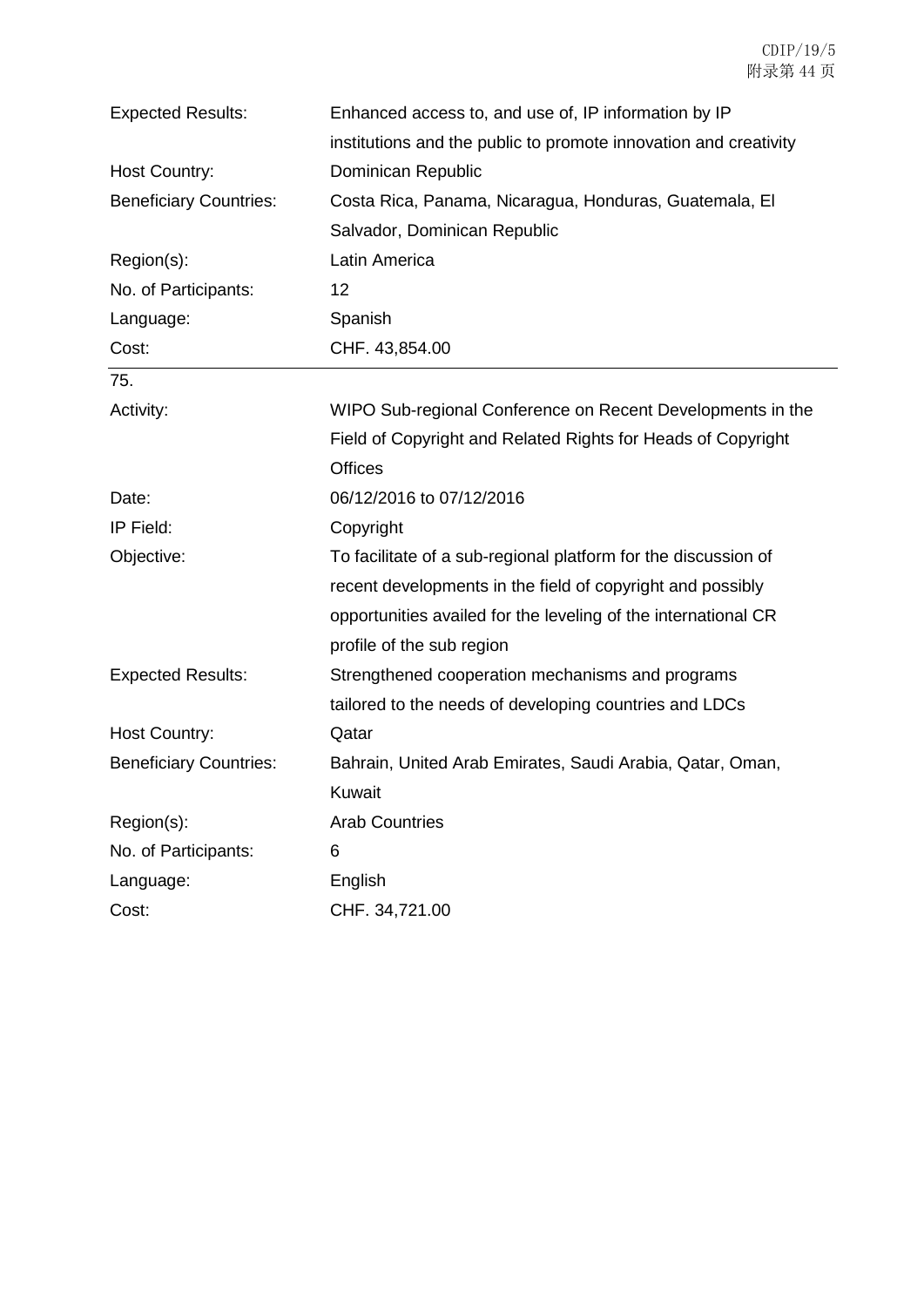## **BUILDING RESPECT ON IP**

76.

| Activity:                     | WIPO Sub-Regional Workshop for Judges in Maghreb Countries                                                                                                                                                                                                                                                                                                                                                                                                                                                                            |
|-------------------------------|---------------------------------------------------------------------------------------------------------------------------------------------------------------------------------------------------------------------------------------------------------------------------------------------------------------------------------------------------------------------------------------------------------------------------------------------------------------------------------------------------------------------------------------|
|                               | on Building Respect for Intellectual Property                                                                                                                                                                                                                                                                                                                                                                                                                                                                                         |
| Date:                         | 17/06/2014 to 18/06/2014                                                                                                                                                                                                                                                                                                                                                                                                                                                                                                              |
| IP Field:                     | <b>Intellectual Property</b>                                                                                                                                                                                                                                                                                                                                                                                                                                                                                                          |
| Objective:                    | To examine the standards and options of Part III of the TRIPS<br>Agreement and national laws on the enforcement of IPR and to<br>discuss topical issues of relevance for judges dealing with the<br>enforcement of IPR's in the relevant countries, such as case-law<br>developments, issues relating to the civil and criminal procedural<br>aspects, the gathering of evidence corrective measures, disposal<br>of infringing goods and other relevant aspects of building respect<br>for IP, including consumer awareness-raising. |
| <b>Expected Results:</b>      | Tailored and balanced IP legislative, regulatory and policy                                                                                                                                                                                                                                                                                                                                                                                                                                                                           |
|                               | frameworks                                                                                                                                                                                                                                                                                                                                                                                                                                                                                                                            |
| <b>Host Country:</b>          | Algeria                                                                                                                                                                                                                                                                                                                                                                                                                                                                                                                               |
| <b>Beneficiary Countries:</b> | Algeria, Libyan Arab Jamahiriya, Mauritania, Morocco, Tunisia                                                                                                                                                                                                                                                                                                                                                                                                                                                                         |
| Region(s):                    | <b>Arab Countries</b>                                                                                                                                                                                                                                                                                                                                                                                                                                                                                                                 |
| No. of Participants:          | 8                                                                                                                                                                                                                                                                                                                                                                                                                                                                                                                                     |
| Language:                     | French, Arabic                                                                                                                                                                                                                                                                                                                                                                                                                                                                                                                        |
| Cost:                         | CHF. 27,446.00                                                                                                                                                                                                                                                                                                                                                                                                                                                                                                                        |
| 77.                           |                                                                                                                                                                                                                                                                                                                                                                                                                                                                                                                                       |
| Activity:                     | WIPO-MCST-KCC Interregional Workshop on Copyright                                                                                                                                                                                                                                                                                                                                                                                                                                                                                     |
|                               | Enforcement*                                                                                                                                                                                                                                                                                                                                                                                                                                                                                                                          |
| Date:                         | 13/10/2014 to 17/10/2014                                                                                                                                                                                                                                                                                                                                                                                                                                                                                                              |
| IP Field:                     | Copyright                                                                                                                                                                                                                                                                                                                                                                                                                                                                                                                             |
| Objective:                    | To consider the value of copyrights and related rights (CR)                                                                                                                                                                                                                                                                                                                                                                                                                                                                           |
|                               | protection and enforcement to the social, economic and cultural                                                                                                                                                                                                                                                                                                                                                                                                                                                                       |
|                               | development of the participating countries. Also to provide basic                                                                                                                                                                                                                                                                                                                                                                                                                                                                     |
|                               | training on remedies and CR enforcement measures with                                                                                                                                                                                                                                                                                                                                                                                                                                                                                 |
|                               | particular focus on the digital environment.                                                                                                                                                                                                                                                                                                                                                                                                                                                                                          |
| <b>Expected Results:</b>      | Enhanced human resource capacities able to deal with the broad                                                                                                                                                                                                                                                                                                                                                                                                                                                                        |
|                               | range of requirements for the effective use of IP for development                                                                                                                                                                                                                                                                                                                                                                                                                                                                     |
|                               | in developing countries, LDC and countries with economies in                                                                                                                                                                                                                                                                                                                                                                                                                                                                          |
|                               | transition                                                                                                                                                                                                                                                                                                                                                                                                                                                                                                                            |
|                               |                                                                                                                                                                                                                                                                                                                                                                                                                                                                                                                                       |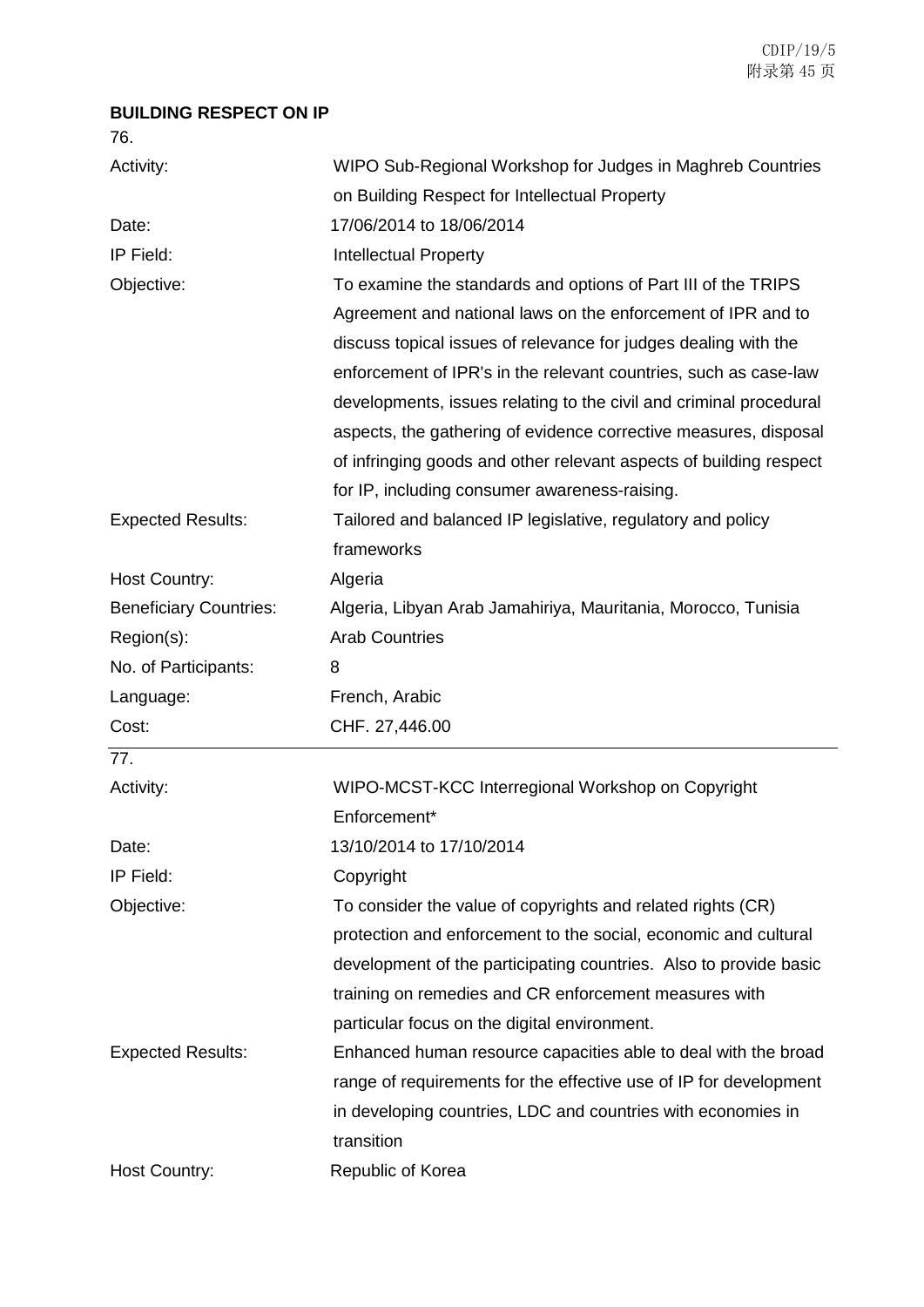| <b>Beneficiary Countries:</b> | China, Indonesia, Kazakhstan, Lao People's Democratic Republic,       |
|-------------------------------|-----------------------------------------------------------------------|
|                               | Malaysia, Mongolia, Nigeria, Republic of Korea, South Africa,         |
|                               | Turkey                                                                |
| Region(s):                    | Asia and the Pacific, Africa                                          |
| No. of Participants:          | 18                                                                    |
| Language:                     | English, Korean                                                       |
| Cost:                         | CHF. 110,983.00                                                       |
| 78.                           |                                                                       |
| Activity:                     | WIPO-LAS Regional Workshop on Building Respect for IP                 |
| Date:                         | 26/05/2015 to 27/05/2015                                              |
| IP Field:                     | <b>Intellectual Property</b>                                          |
| Objective:                    | To equip and encourage national industrial property and copyright     |
|                               | offices in the region to undertake activities to build respect for IP |
|                               | to allow an exchange of ideas information and experiences             |
|                               | relevant to public outreach and other strategies for building         |
|                               | respect for IP.                                                       |
| <b>Expected Results:</b>      | Enhanced human resource capacities able to deal with the broad        |
|                               | range of requirements for the effective use of IP for development     |
|                               | in developing countries, LDC and countries with economies in          |
|                               | transition                                                            |
| <b>Host Country:</b>          | Egypt                                                                 |
| <b>Beneficiary Countries:</b> | Algeria, Bahrain, Djibouti, Egypt, Iraq, Jordan, Kuwait, Lebanon,     |
|                               | Libyan Arab Jamahiriya, Mauritania, Morocco, Oman, Qatar,             |
|                               | Saudi Arabia, Sudan, Syrian Arab Republic, Tunisia, United Arab       |
|                               | Emirates, Yemen, Palestine                                            |
| Region(s):                    | <b>Arab Countries</b>                                                 |
| No. of Participants:          | 38                                                                    |
| Language:                     | Arabic, English                                                       |
| Cost:                         | CHF. 70,367.00                                                        |
| 79.                           |                                                                       |
| Activity:                     | WIPO-CIPC Sub-Regional Workshop on Building Respect for IP            |
|                               | for Prosecutors and Senior Police Officers of Selected                |
|                               | <b>Countries of Southern Africa</b>                                   |
| Date:                         | 15/09/2015 to 16/09/2015                                              |
| IP Field:                     | <b>Intellectual Property</b>                                          |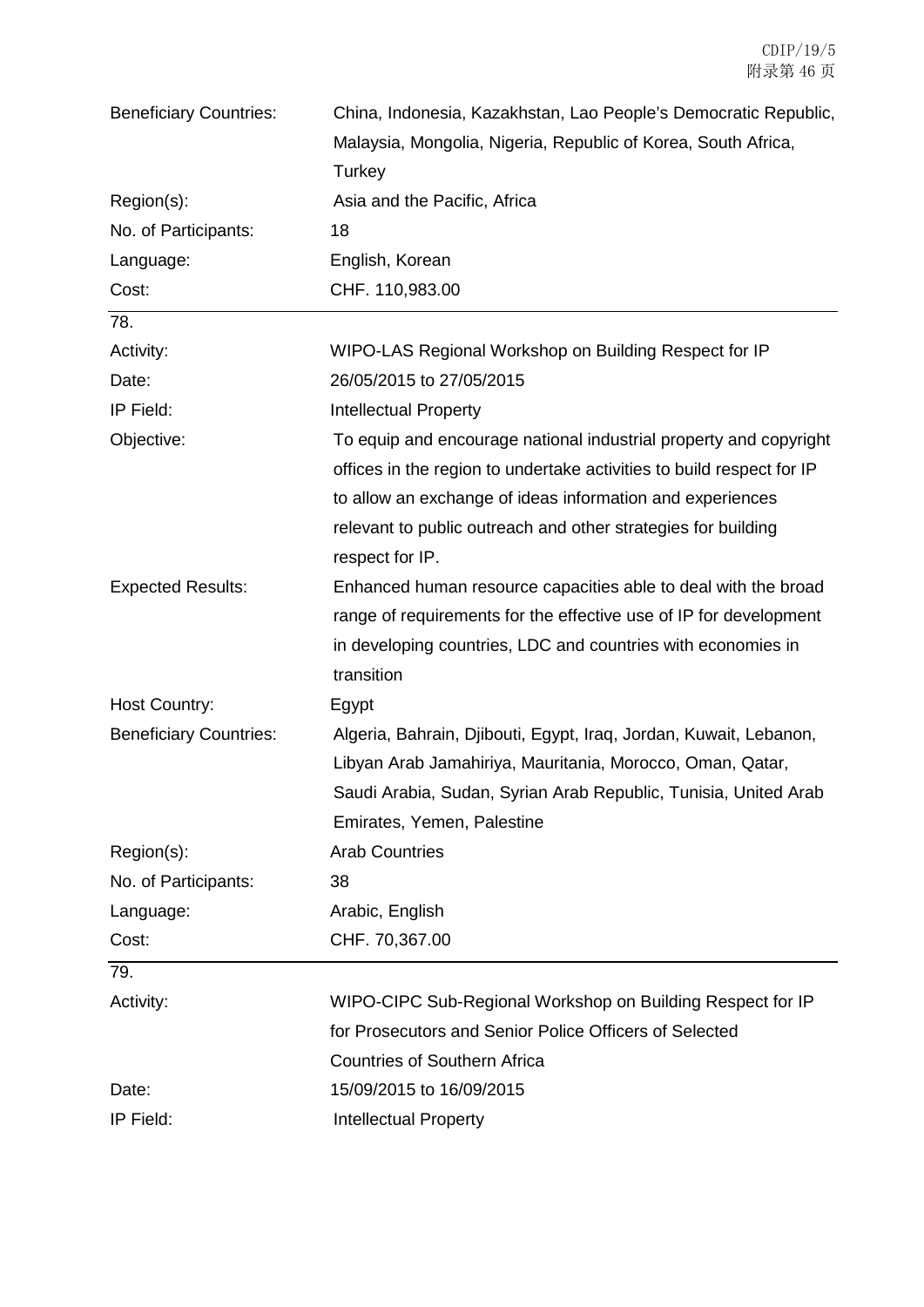| Objective:                    | To sensitize prosecutors and senior investigators to the social and<br>economic impact of counterfeiting and piracy, to present the WIPO<br>training manual on IP Crime Prosecution.                              |
|-------------------------------|-------------------------------------------------------------------------------------------------------------------------------------------------------------------------------------------------------------------|
| <b>Expected Results:</b>      | Enhanced human resource capacities able to deal with the broad<br>range of requirements for the effective use of IP for development<br>in developing countries, LDC and countries with economies in<br>transition |
| Host Country:                 | South Africa                                                                                                                                                                                                      |
| <b>Beneficiary Countries:</b> | Botswana, Lesotho, Malawi, Mozambique, Namibia, South Africa,                                                                                                                                                     |
|                               | Swaziland, United Republic of Tanzania, Zambia, Zimbabwe                                                                                                                                                          |
| Region(s):                    | Africa                                                                                                                                                                                                            |
| No. of Participants:          | 20                                                                                                                                                                                                                |
| Language:                     | English                                                                                                                                                                                                           |
| Cost:                         | CHF. 38,236.00                                                                                                                                                                                                    |
| 80.                           |                                                                                                                                                                                                                   |
| Activity:                     | WIPO-KIPO-DIP Regional Colloquium on Intellectual Property                                                                                                                                                        |
|                               | Enforcement for Judges*                                                                                                                                                                                           |
| Date:                         | 28/10/2015 to 29/10/2015                                                                                                                                                                                          |
| IP Field:                     | <b>Intellectual Property</b>                                                                                                                                                                                      |
| Objective:                    | To enhance knowledge of IP Enforcement and its challenges, to                                                                                                                                                     |
|                               | increase the effectiveness of civil and criminal IP proceedings in<br>the interest of development and consumer protection.                                                                                        |
| <b>Expected Results:</b>      | Enhanced human resource capacities able to deal with the broad                                                                                                                                                    |
|                               | range of requirements for the effective use of IP for development                                                                                                                                                 |
|                               | in developing countries, LDC and countries with economies in                                                                                                                                                      |
|                               | transition                                                                                                                                                                                                        |
| <b>Host Country:</b>          | Thailand                                                                                                                                                                                                          |
| <b>Beneficiary Country:</b>   | Brunei Darussalam, Cambodia, China, Indonesia, Laos People's                                                                                                                                                      |
|                               | Democratic Republic, Malaysia, Myanmar, Philippines, Republic of                                                                                                                                                  |
|                               | Korea, Singapore, Thailand, Viet Nam,                                                                                                                                                                             |
| Region(s):                    | Asia and the Pacific                                                                                                                                                                                              |
| No. of Participants:          | 24                                                                                                                                                                                                                |
| Language:                     | English                                                                                                                                                                                                           |
| Cost:                         | CHF. 50,860.00                                                                                                                                                                                                    |
| <b>WIPO Contribution:</b>     | CHF. 5,000.00                                                                                                                                                                                                     |
| FIT Korea:                    | CHF. 45,860.00                                                                                                                                                                                                    |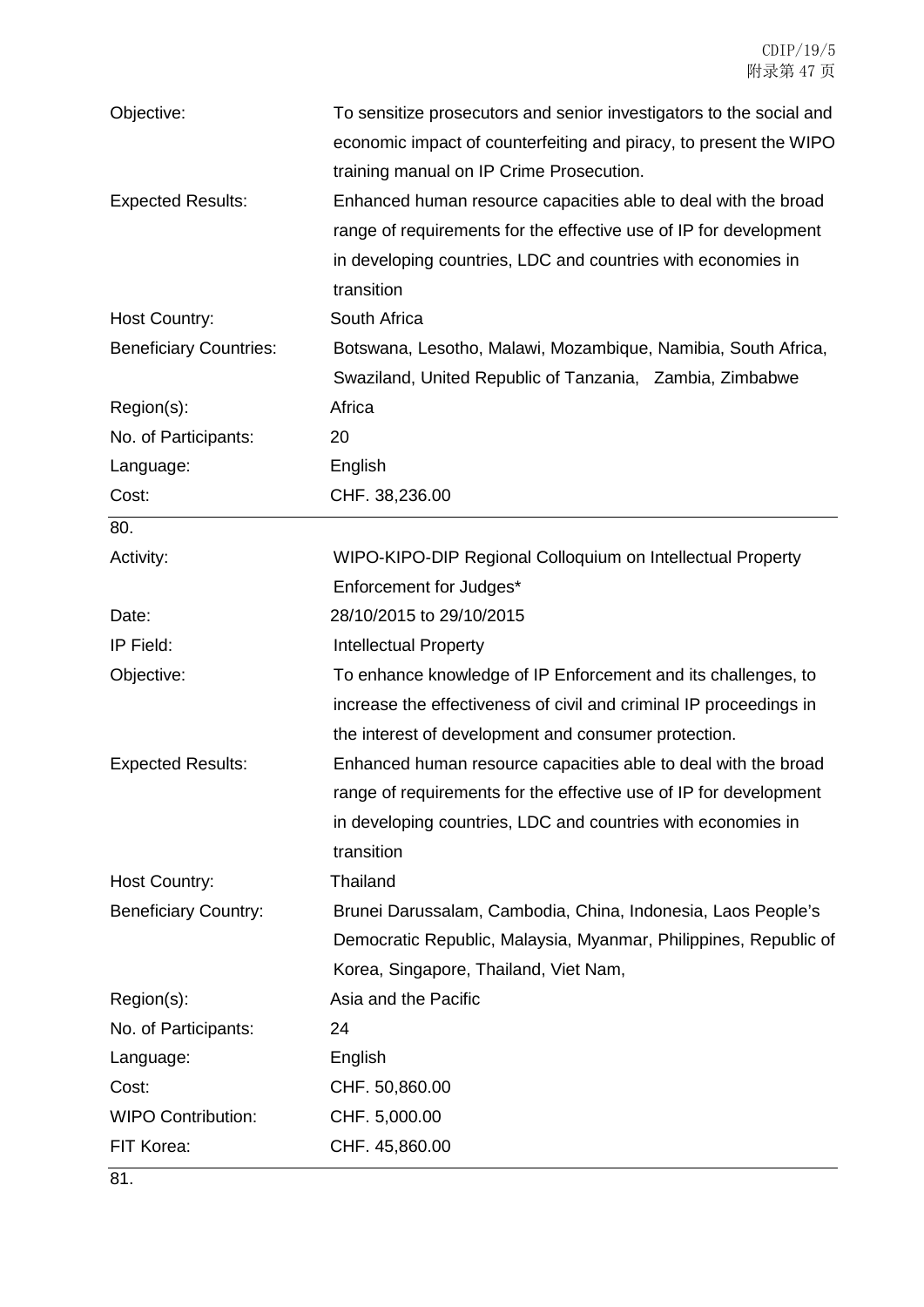| Activity:                     | Sub-Regional Colloquium on building Respect for                  |
|-------------------------------|------------------------------------------------------------------|
|                               | <b>Intellectual Property</b>                                     |
| Date:                         | 21/09/2016 to 22/09/2016                                         |
| IP Field:                     | <b>Intellectual Property</b>                                     |
| Objective:                    | a) To build the capacity of judicial officials on part II of the |
|                               | TRIPS Agreement, bearing in mind the flexibilities provided      |
|                               | thereunder; b) to enhance the understanding of the role of IP    |
|                               | protection and enforcement om socioeconomic development; c)      |
|                               | to discuss topical issues including well-known, marks,           |
|                               | challenges relating to the internet and environmentally friend   |
|                               | destruction; and d) to foster strategic cooperation between      |
|                               | stakeholders from both the public and private sectors.           |
| <b>Expected Results:</b>      | Enhanced human resource capacities able to deal with the         |
|                               | broad range of requirements for the effective use of IP for      |
|                               | development in developing countries, LDC and countries with      |
|                               | economies in transition                                          |
| <b>Host Country:</b>          | Jordan                                                           |
| <b>Beneficiary Countries:</b> | Iraq, Palestine, Yemen, Syrian Arab Republic, Saudi Arabia,      |
|                               | Lebanon, Jordan                                                  |
| Region(s):                    | <b>Arab Countries</b>                                            |
| No. of Participants:          | 12                                                               |
| Language:                     | English, Arabic                                                  |
| Cost:                         | CHF. 35,102.00                                                   |
|                               |                                                                  |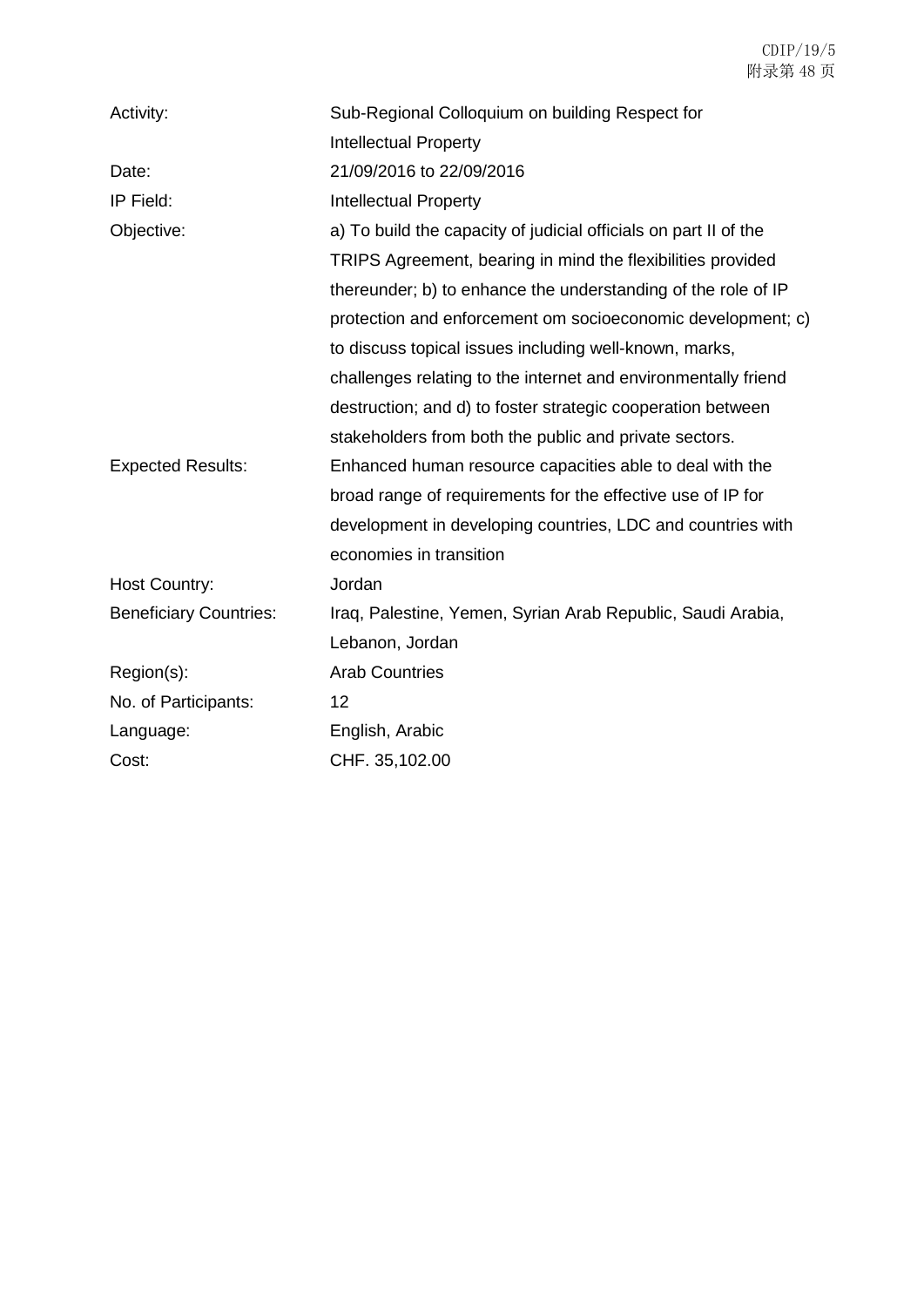## **HIGHER EDUCATION**

82.

| Activity:                     | 2014/15 Regional Master's Program in IP offered jointly by WIPO,   |
|-------------------------------|--------------------------------------------------------------------|
|                               | Austral University and INPI Argentina                              |
| Date:                         | 05/03/2014 to 28/02/2015                                           |
| IP Field:                     | <b>Intellectual Property</b>                                       |
| Objective:                    | To offer IP Education for Master's Degree to participants from the |
|                               | Latin American Region                                              |
| <b>Expected Results:</b>      | Enhanced human resource capacities able to deal with the broad     |
|                               | range of requirements for the effective use of IP for development  |
|                               | in developing countries, LDC and countries with economies in       |
|                               | transition                                                         |
| Host Country:                 | Argentina                                                          |
| <b>Beneficiary Countries:</b> | Argentina, Colombia, Costa Rica, Cuba, Dominican Republic,         |
|                               | Ecuador, El Salvador, Honduras, Mexico Nicaragua, Panama,          |
|                               | Paraguay, Peru, Uruguay, Venezuela                                 |
| Region(s):                    | Latin America                                                      |
| No. of Participants:          | 16                                                                 |
| Language:                     | Spanish                                                            |
|                               |                                                                    |
| Cost:                         | CHF. 205,875.00                                                    |
| 83.                           |                                                                    |
| Activity:                     | WIPO-UNISA Joint intellectual Property Specialization Program      |
| Date:                         | 30/04/2014 to 31/12/2014                                           |
| IP Field:                     | <b>Intellectual Property</b>                                       |
| Objective:                    | To offer IP Education through distance learning program            |
| <b>Expected Results:</b>      | Enhanced human resource capacities able to deal with the broad     |
|                               | range of requirements for the effective use of IP for development  |
|                               | in developing countries, LDC and countries with economies in       |
|                               | transition                                                         |
| <b>Host Country:</b>          | South Africa                                                       |
| <b>Beneficiary Countries:</b> | Egypt, Ghana, India, Iran, Kenya Niger, Pakistan, Philippines,     |
|                               | South Africa, Zambia, Zimbabwe                                     |
| Region(s):                    | Arab Countries, Africa, Asia and the Pacific                       |
| No. of Participants:          | 22                                                                 |
| Language:                     | English                                                            |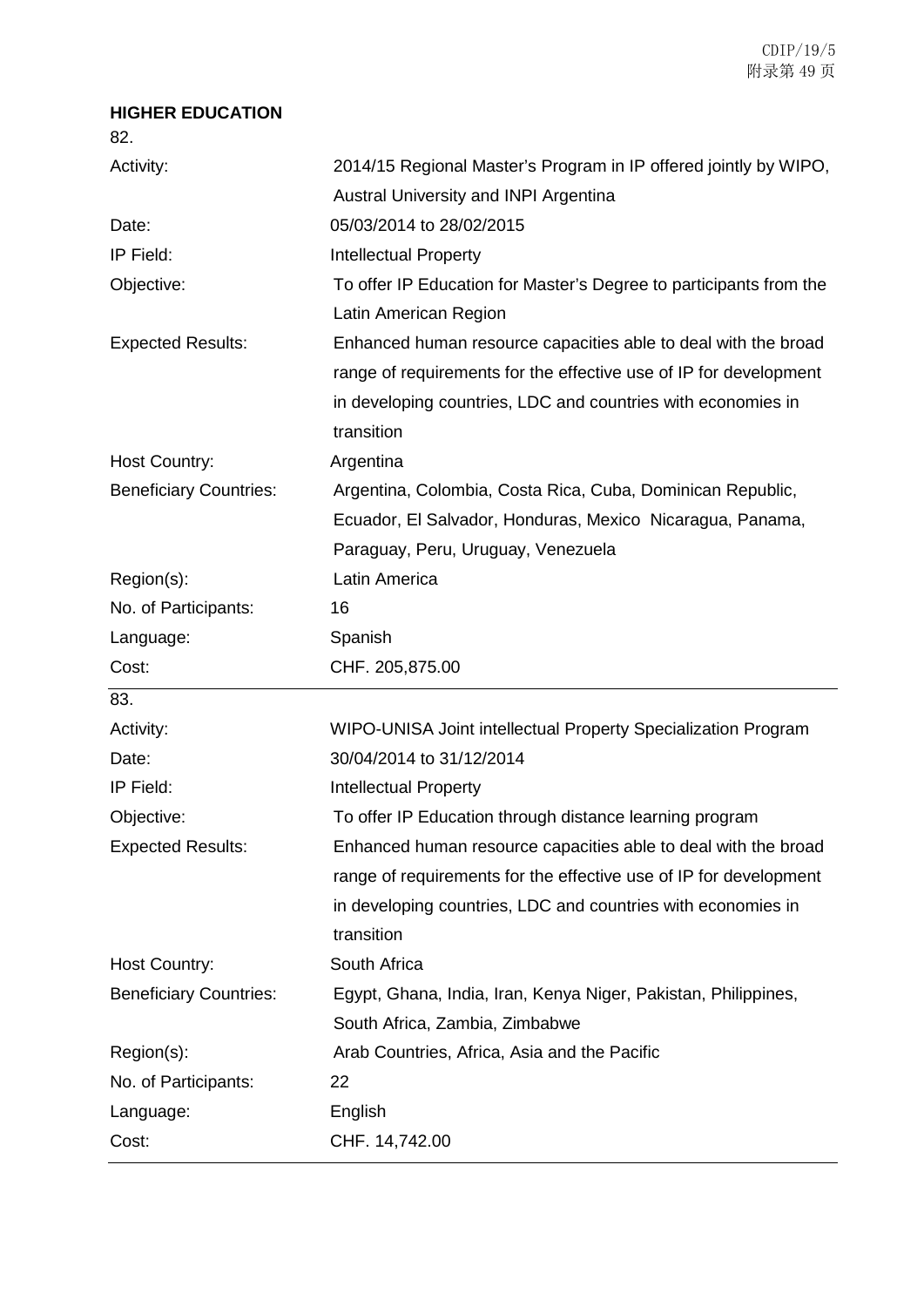| 84.                           |                                                                   |
|-------------------------------|-------------------------------------------------------------------|
| Activity:                     | WIPO meeting on IP Teaching in Central America                    |
| Date:                         | 15/05/2014 to 16/05/2014                                          |
| IP Field:                     | <b>Intellectual Property</b>                                      |
| Objective:                    | To discuss and prepare draft guidelines on IP teaching, with a    |
|                               | particular focus on Management of IP Assets. The draft would be   |
|                               | submitted to the next Ministerial Meeting of Central American     |
|                               | Countries.                                                        |
| <b>Expected Results:</b>      | Enhanced access to, and use of, IP information by IP institutions |
|                               | and the public to promote innovation and creativity               |
| Host Country:                 | Costa Rica                                                        |
| <b>Beneficiary Countries:</b> | Costa Rica, Dominican Republic, El Salvador, Guatemala,           |
|                               | Honduras, Nicaragua, Panama                                       |
| Region(s):                    | Latin America                                                     |
| No. of Participants:          | 12                                                                |
| Language:                     | Spanish                                                           |
| Cost:                         | CHF. 24,657.00                                                    |
| 85.                           |                                                                   |
| Activity:                     | Master's Degree in Intellectual Property with Africa University   |
|                               | and ARIPO                                                         |
| Date:                         | 04/08/2014 to 05/012/2014                                         |
| IP Field:                     | <b>Intellectual Property</b>                                      |
| Objective:                    | To award a Master's Degree in IP to the participants who          |
|                               | successfully completed all the requirements.                      |
| <b>Expected Results:</b>      | Enhanced human resource capacities able to deal with the          |
|                               | broad range of requirements for the effective use of IP for       |
|                               | development in developing countries, LDC and countries with       |
|                               | economies in transition                                           |
| Host Country:                 | Zimbabwe                                                          |
| <b>Beneficiary Countries:</b> | Botswana, Zimbabwe, Zambia, United Republic of Tanzania,          |
|                               | Uganda, Swaziland, Sudan, South Africa, Sierra Leone,             |
|                               | Rwanda, Namibia, Mozambique, Mauritius, Malawi, Liberia,          |
|                               | Lesotho, Gambia, Ethiopia, Burundi                                |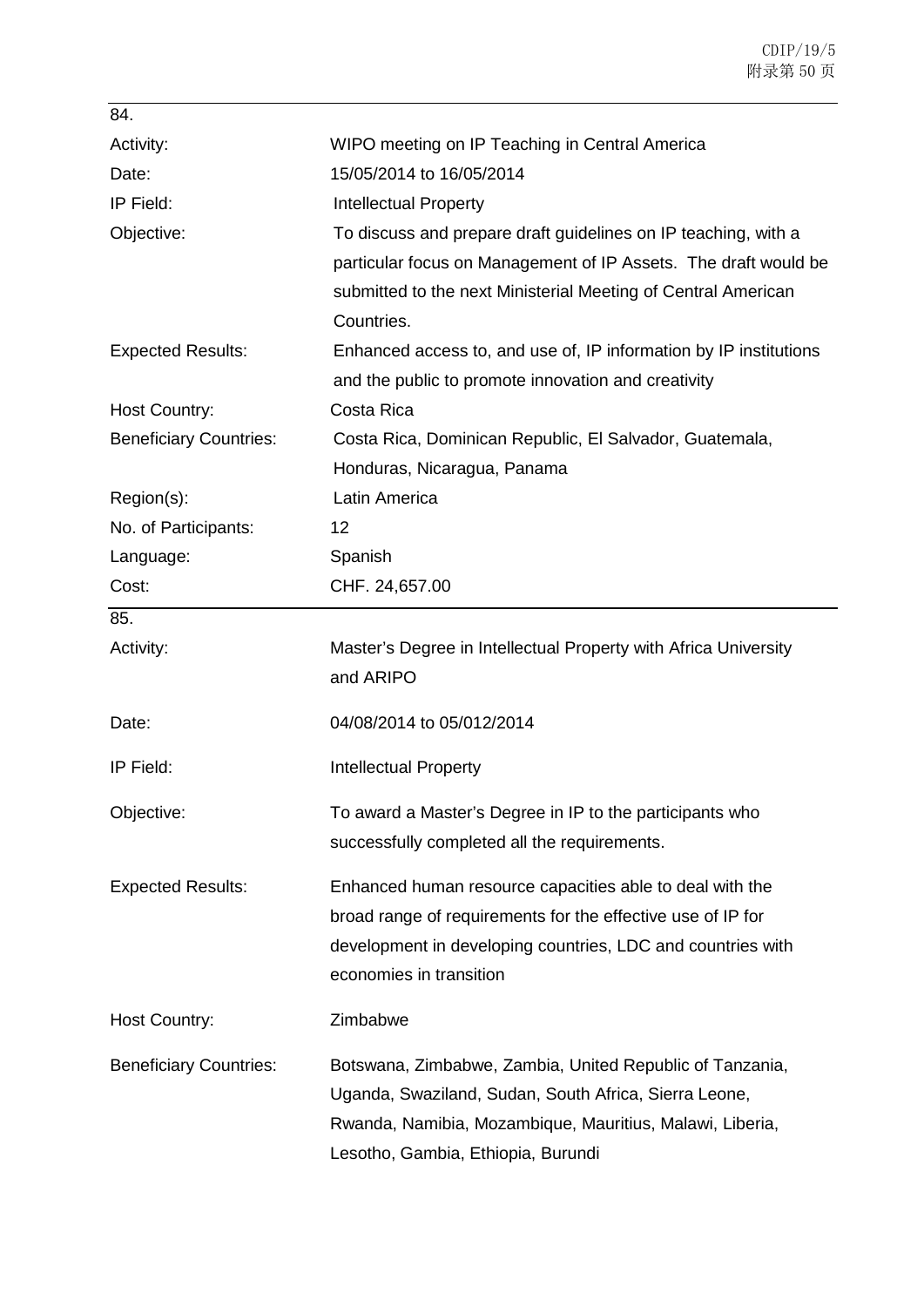| Region(s):                    | Africa, Arab Countries                                                                                                                                                                                            |
|-------------------------------|-------------------------------------------------------------------------------------------------------------------------------------------------------------------------------------------------------------------|
| No. of Participants:          | 20                                                                                                                                                                                                                |
| Language:                     | English                                                                                                                                                                                                           |
| Cost:                         | CHF. 109,739.00                                                                                                                                                                                                   |
| 86.                           |                                                                                                                                                                                                                   |
| Activity:                     | Cooperation with Tunisia: assistance in the establishment of<br>curriculum and horizontal cooperation: Brands in the<br>pharmaceutical field: how to choose them and how to protect them                          |
| Date:                         | 17/12/2014 to 18/12/2014                                                                                                                                                                                          |
| IP Field:                     | Patents                                                                                                                                                                                                           |
| Objective:                    | To assist Tunisian and Egyptian trainers in the development of<br>teaching materials on the use of IP for the promotion of a fair<br>balance between IP protection and public interest.                           |
| <b>Expected Results:</b>      | Enhanced human resource capacities able to deal with the broad<br>range of requirements for the effective use of IP for development<br>in developing countries, LDC and countries with economies in<br>transition |
| <b>Host Country:</b>          | Tunisia                                                                                                                                                                                                           |
| <b>Beneficiary Countries:</b> | Egypt, Tunisia                                                                                                                                                                                                    |
| Region(s):                    | <b>Arab Countries</b>                                                                                                                                                                                             |
| No. of Participants:          | 2                                                                                                                                                                                                                 |
| Language:                     | Arabic, English                                                                                                                                                                                                   |
| Cost:                         | CHF. 4,703.00                                                                                                                                                                                                     |
| 87.                           |                                                                                                                                                                                                                   |
| Activity:                     | WIPO-OAPI University of Yaoundé Master's Degree                                                                                                                                                                   |
| Date:                         | 05/01/2015 to 27/06/2015                                                                                                                                                                                          |
| IP Field:                     | <b>Intellectual Property</b>                                                                                                                                                                                      |
| Objective:                    | To award a Master's Degree in IP to the participants who will                                                                                                                                                     |
|                               | successfully complete all the requirements                                                                                                                                                                        |
| <b>Expected Results:</b>      | Enhanced human resource capacities able to deal with the broad                                                                                                                                                    |
|                               | range of requirements for the effective use of IP for development                                                                                                                                                 |
|                               | in developing countries, LDC and countries with economies in                                                                                                                                                      |
|                               | transition                                                                                                                                                                                                        |
| Host Country:                 | Cameroon                                                                                                                                                                                                          |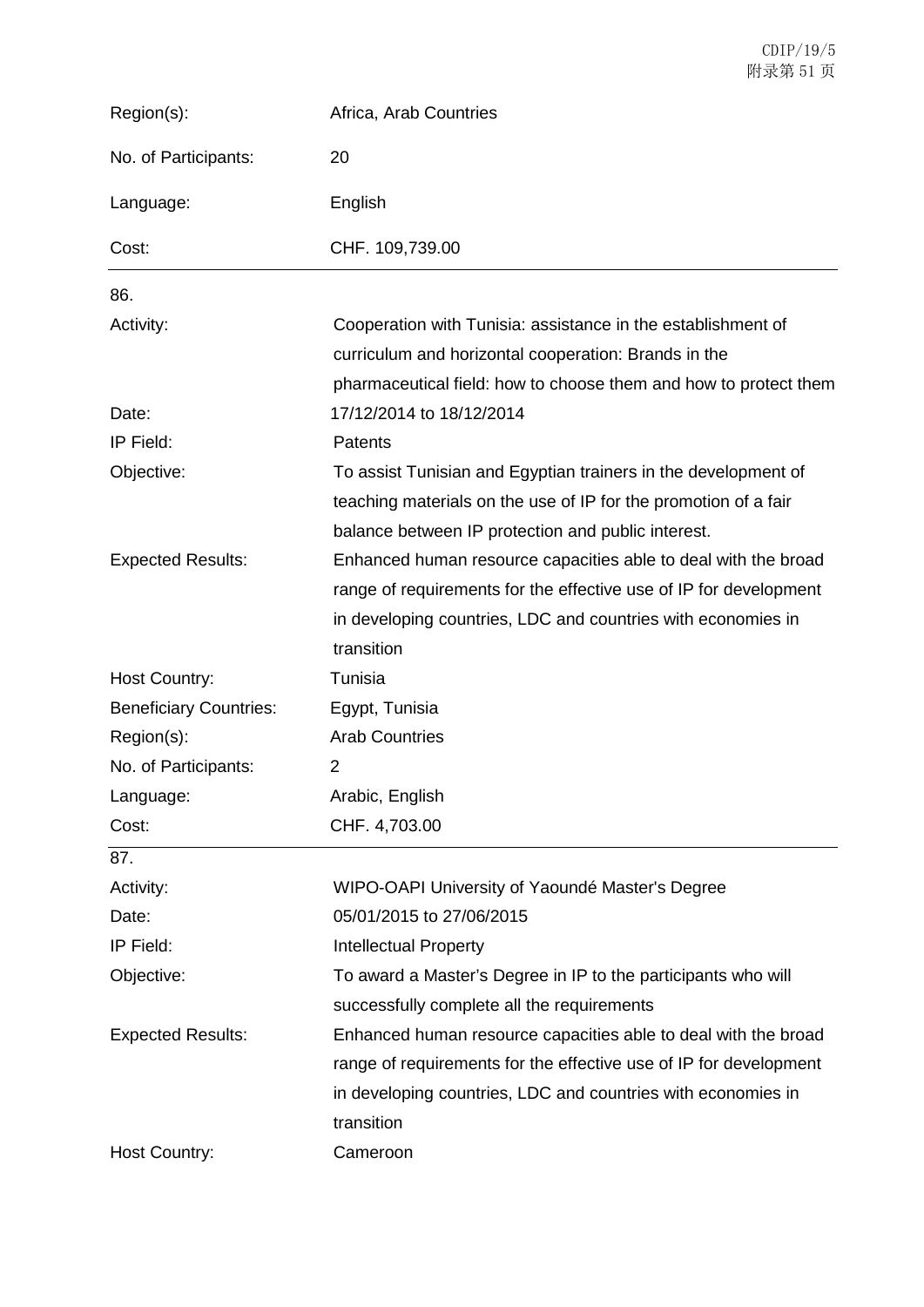| <b>Beneficiary Countries:</b> | Benin, Burkina Faso, Cameroon, Central African Republic, Congo,    |
|-------------------------------|--------------------------------------------------------------------|
|                               | Ivory Coast, Gabon, Madagascar Mali, Niger, Senegal, Togo,         |
|                               | Tunisia                                                            |
| Region(s):                    | Africa, Arab Countries                                             |
| No. of Participants:          | 32                                                                 |
| Language:                     | Spanish                                                            |
| Cost:                         | CHF. 122,942.00                                                    |
| 88.                           |                                                                    |
| Activity:                     | Regional MIP Program jointly offered by WIPO, Austral University   |
|                               | and INPI of Argentina                                              |
| Date:                         | 03/03/2015 to 30/10/2015                                           |
| IP Field:                     | Intellectual Property.                                             |
| Objective:                    | To offer IP Education for Master's Degree to participants from the |
|                               | Latin American Region                                              |
| <b>Expected Results:</b>      | Enhanced human resource capacities able to deal with the broad     |
|                               | range of requirements for the effective use of IP for development  |
|                               | in developing countries, LDC and countries with economies in       |
|                               | transition                                                         |
| Host Country:                 | Argentina                                                          |
| <b>Beneficiary Countries:</b> | Argentina, Colombia Costa Rica, Cuba, Ecuador El Salvador,         |
|                               | Honduras Mexico, Panama, Paraguay, Peru,                           |
| Region(s):                    | Latin America                                                      |
| No. of Participants:          | 23                                                                 |
| Language:                     | Spanish                                                            |
| Cost:                         | CHF. 215,006.00                                                    |
| 89.                           |                                                                    |
| Activity:                     | WIPO-OAPI University of Yaoundé II                                 |
| Date:                         | 04/01/2016 to 30/06/2016                                           |
| IP Field:                     | <b>Intellectual Property</b>                                       |
| Objective:                    | To award a Master's Degree in IP to the participants who           |
|                               | successfully completed all the requirements.                       |
| <b>Expected Results:</b>      | Enhanced human resource capacities able to deal with the           |
|                               | broad range of requirements for the effective use of IP for        |
|                               | development in developing countries, LDC and countries with        |
|                               | economies in transition                                            |
| <b>Host Country:</b>          | Cameroon                                                           |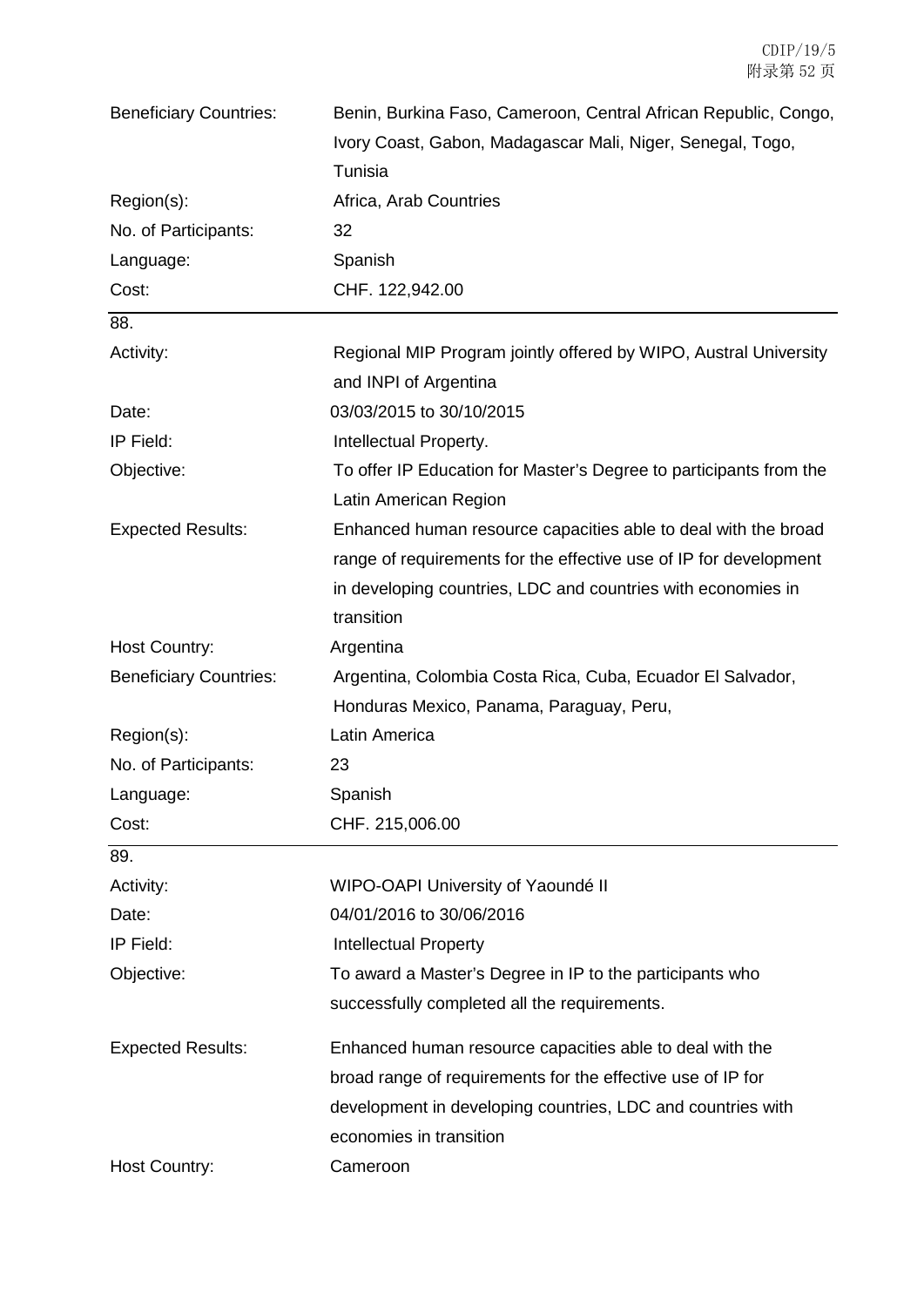| <b>Beneficiary Countries:</b> | Benin, Burkina Faso, Cameroon, Comoros, Ivory Coast,,             |
|-------------------------------|-------------------------------------------------------------------|
|                               | Gabon, Guinea, Madagascar, Mali, Niger, Central African           |
|                               | Republic, Democratic Republic of Congo, Senegal, Togo             |
| Region(s):                    | Africa                                                            |
| No. of Participants:          | 20                                                                |
| Language:                     | English                                                           |
| Cost:                         | CHF. 128,500.00                                                   |
| 90.                           |                                                                   |
| Activity:                     | WIPO-ARIPO Regional Conference: IP and Innovation in Africa       |
| Date:                         | 08/12/2016 to 09/12/2016                                          |
| IP Field:                     | <b>Intellectual Property</b>                                      |
| Objective:                    | To complement the program studies in the Master's Degree in       |
|                               | IP with Africa University and ARIPO with experience sharing so    |
|                               | that the students can benefit from the presence of the policy     |
|                               | makers, Heads of IP Offices and other key players in the field of |
|                               | IP in the continent, in practical terms of how IP System can be   |
|                               | used for innovation and creativity and wealth creation.           |
| <b>Expected Results:</b>      | Enhanced human resource capacities able to deal with the          |
|                               | broad range of requirements for the effective use of IP for       |
|                               | development in developing countries, LDC and countries with       |
|                               | economies in transition                                           |
| <b>Host Country:</b>          | Zimbabwe                                                          |
| <b>Beneficiary Countries:</b> | Zimbabwe, Liberia, Rwanda, Sudan, Ghana, United Republic of       |
|                               | Tanzania, Sierra Leone, Kenya, Uganda, Malawi, Botswana,          |
|                               | Lesotho, Mozambique, Burundi, Nigeria, Sao Tome and               |
|                               | Principe                                                          |
| Region(s):                    | Africa                                                            |
| No. of Participants:          | 50                                                                |
| Language:                     | English                                                           |
| Cost:                         | CHF. 22,100.00                                                    |
| 91.                           |                                                                   |
| Activity:                     | Joint Master's Degree in IP with Africa University and            |
|                               | <b>ARIPO</b>                                                      |
| Date:                         | 08/01/2016 to 12/09/2016                                          |
| IP Field:                     | <b>Industrial Property</b>                                        |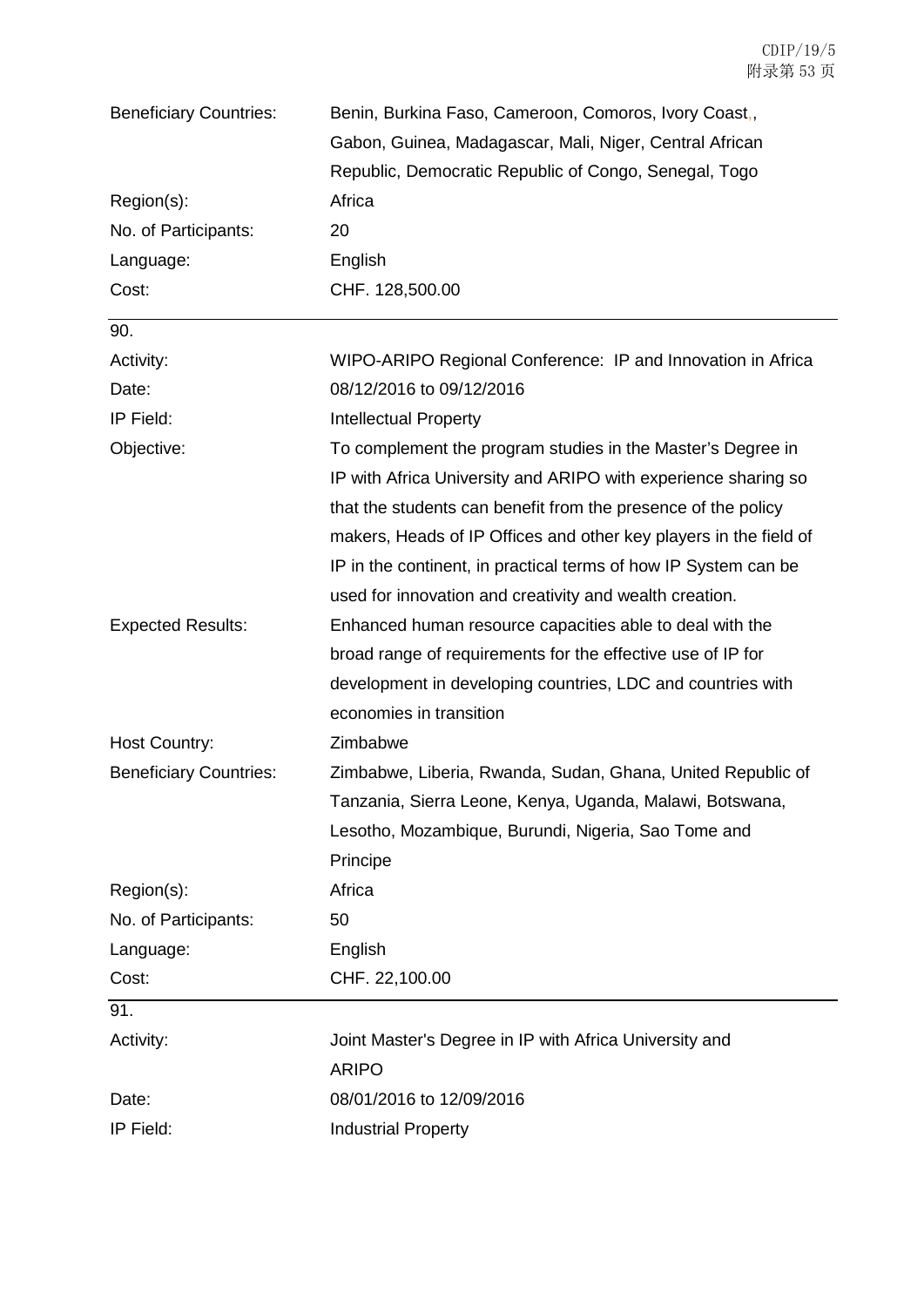| Objective:                    | To award a Master's Degree in IP to the participants who    |
|-------------------------------|-------------------------------------------------------------|
|                               | successfully completed all the requirements.                |
| <b>Expected Results:</b>      | Enhanced human resource capacities able to deal with the    |
|                               | broad range of requirements for the effective use of IP for |
|                               | development in developing countries, LDC and countries with |
|                               | economies in transition                                     |
| <b>Host Country:</b>          | Zimbabwe                                                    |
| <b>Beneficiary Countries:</b> | Zimbabwe, Liberia, Rwanda, Sudan, Ghana, United Republic of |
|                               | Tanzania, Sierra Leone, Kenya, Uganda, Malawi, Botswana,    |
|                               | Lesotho, Mozambique, Burundi, Nigeria, Sao Tome and         |
|                               | Principe                                                    |
| Region(s):                    | Africa                                                      |
| No. of Participants:          | 20                                                          |
| Language:                     | English                                                     |
| Cost:                         | CHF. 100,582.00                                             |
| 92.                           |                                                             |
| Activity:                     | Regional MIP Program jointly offered by WIPO, Austral       |
|                               |                                                             |
|                               | University and INPI of Argentina                            |
| Date:                         | 23/05/2016 to 28/10/2016                                    |
| IP Field:                     | <b>Intellectual Property</b>                                |
| Objective:                    | To offer IP Education for Master's Degree to participants   |
|                               | from the Latin American Region                              |
| <b>Expected Results:</b>      | Enhanced human resource capacities able to deal with        |
|                               | the broad range of requirements for the effective use of    |
|                               | IP for development in developing countries, LDC and         |
|                               | countries with economies in transition                      |
| Host Country:                 | Argentina                                                   |
| <b>Beneficiary Countries:</b> | Chile, Paraguay, Mexico, Honduras, El Salvador, Ecuador,    |
|                               | Cuba, Colombia                                              |
| Region(s):                    | Latin America                                               |
| No. of Participants:          | 8                                                           |
| Language:                     | Spanish                                                     |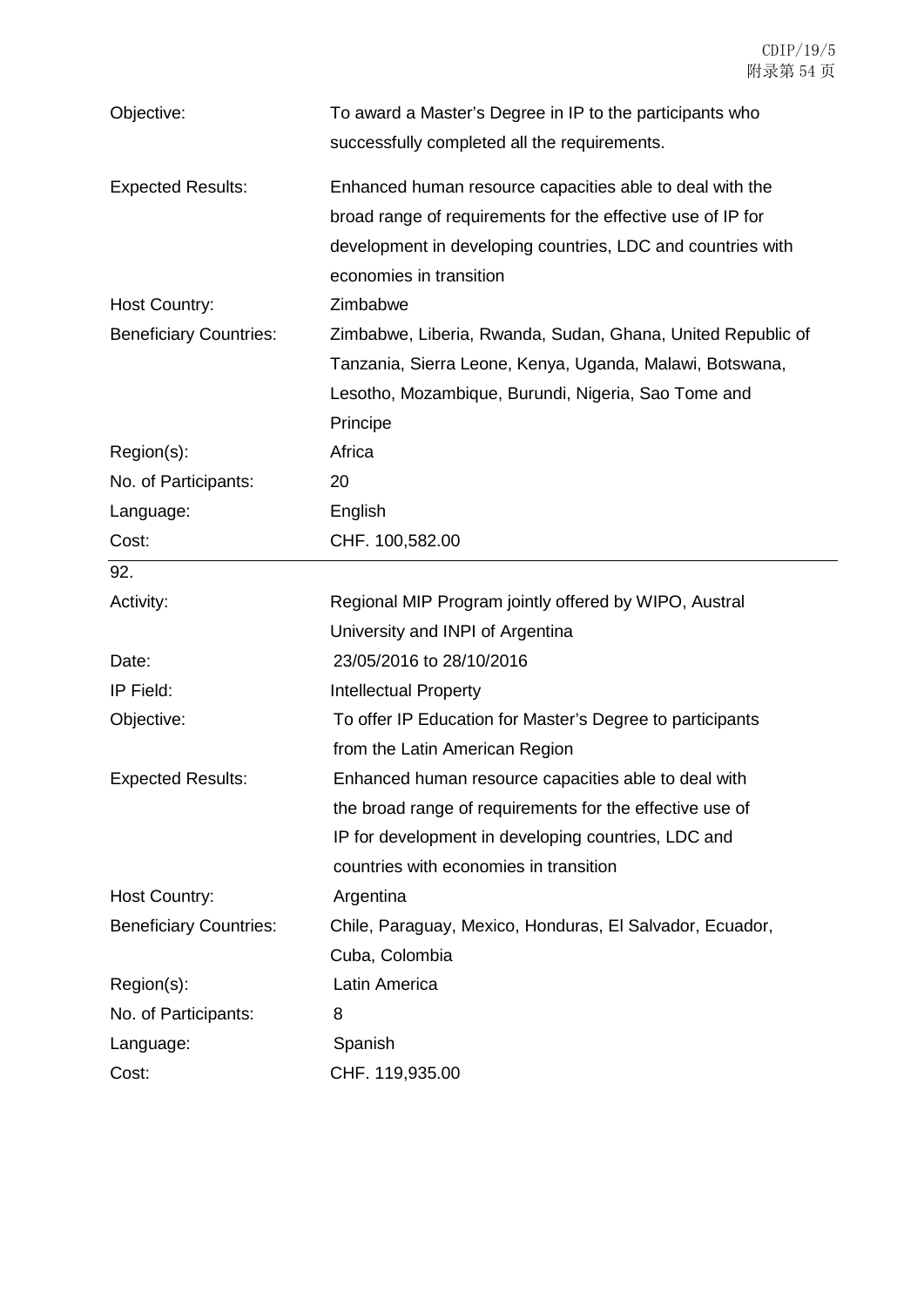## **TRAINING ON IP MANAGEMENT**

| Activity:                     | WIPO-Chile Summer School on Intellectual Property                                                                                                                                                                                 |
|-------------------------------|-----------------------------------------------------------------------------------------------------------------------------------------------------------------------------------------------------------------------------------|
| Date:                         | 20/01/2014 to 31/01/2014                                                                                                                                                                                                          |
| IP Field:                     | <b>Intellectual Property</b>                                                                                                                                                                                                      |
| Objective:                    | To provide opportunity for senior students and young<br>professionals to acquire greater knowledge on IP issues, gain<br>an appreciation of trademarks as a tool for economic, social,<br>cultural and technological development. |
| <b>Expected Results:</b>      | Enhanced human resource capacities able to deal with the<br>broad range of requirements for the effective use of IP for<br>development in developing countries, LDC and countries with<br>economies in transition                 |
| <b>Host Country:</b>          | Chile                                                                                                                                                                                                                             |
| <b>Beneficiary Countries:</b> | Argentina, Brazil, Chile, Colombia, Peru, Dominican Republic                                                                                                                                                                      |
| Region(s):                    | Latin America                                                                                                                                                                                                                     |
| No. of Participants:          | 55                                                                                                                                                                                                                                |
| Language:                     | Spanish                                                                                                                                                                                                                           |
| Cost:                         | CHF. 18,616.00                                                                                                                                                                                                                    |
| 94.                           |                                                                                                                                                                                                                                   |
| Activity:                     | WIPO-Mexico Summer School on Intellectual Property                                                                                                                                                                                |
| Date:                         | 01/06/2014 to 12/06/2014                                                                                                                                                                                                          |
| IP Field:                     | <b>Intellectual Property</b>                                                                                                                                                                                                      |
| Objective:                    | To provide opportunity for senior students and young                                                                                                                                                                              |
|                               | professionals to acquire greater knowledge on IP issues, gain an                                                                                                                                                                  |
|                               | appreciation of IP as a tool for development and an understanding                                                                                                                                                                 |
|                               | of the role and functions of WIPO.                                                                                                                                                                                                |
| <b>Expected Results:</b>      | Enhanced human resource capacities able to deal with the broad                                                                                                                                                                    |
|                               | range of requirements for the effective use of IP for development                                                                                                                                                                 |
|                               | in developing countries, LDC and countries with Economies in<br>transition                                                                                                                                                        |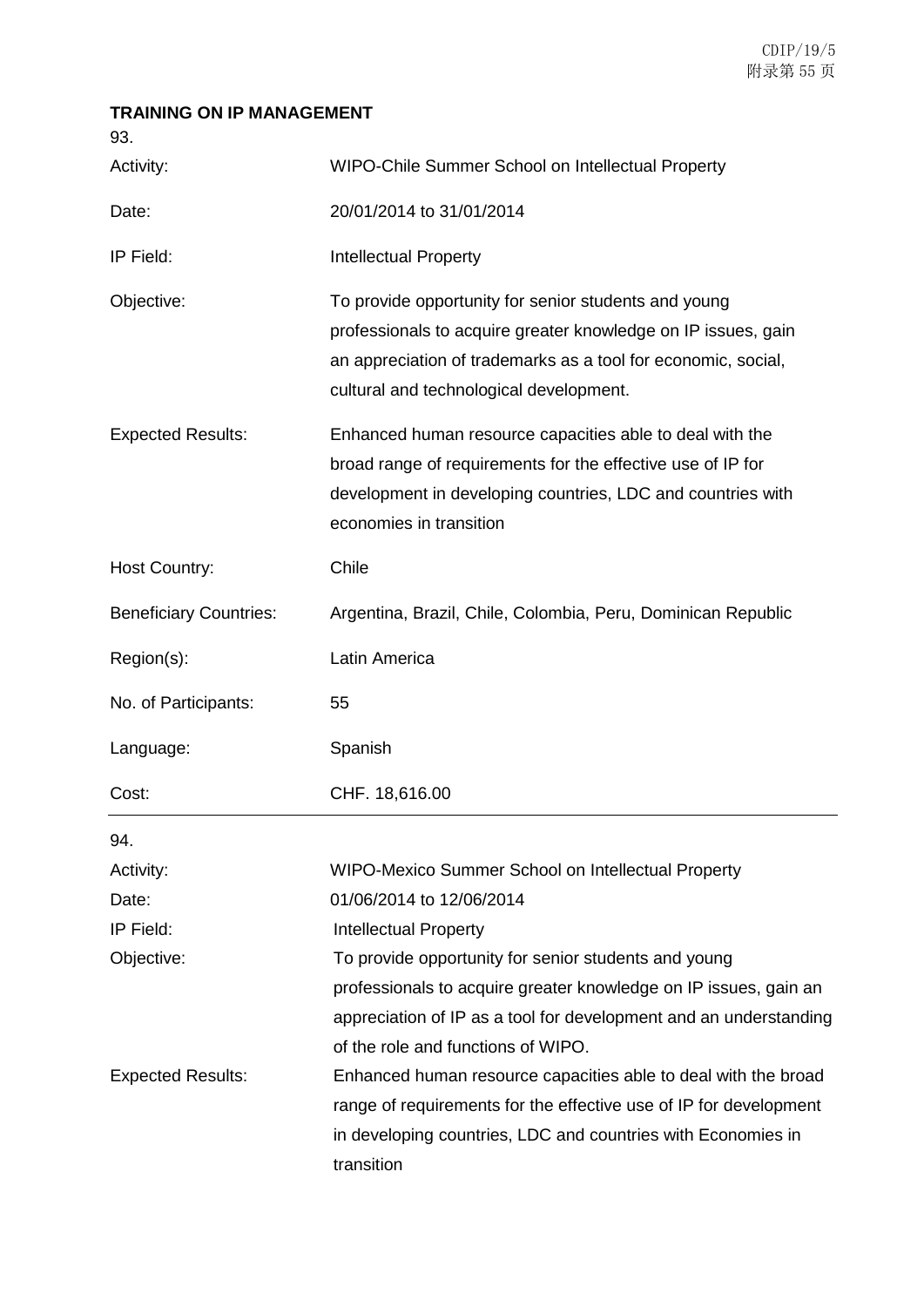| Host Country:                 | Mexico                                                            |
|-------------------------------|-------------------------------------------------------------------|
| <b>Beneficiary Countries:</b> | Bolivia, Colombia, Cuba, Mexico, Peru                             |
| Region(s):                    | Latin America                                                     |
| No. of Participants:          | 31                                                                |
| Language:                     | Spanish                                                           |
| Cost:                         | CHF. 6,552.00                                                     |
| 95.                           |                                                                   |
| Activity:                     | WIPO-Jamaica Summer School on IP                                  |
| Date:                         | 09/06/2014 to 20/06/2014                                          |
| IP Field:                     | <b>Intellectual Property</b>                                      |
| Objective:                    | To provide opportunity for senior students and young              |
|                               | professionals to acquire greater knowledge on IP issues, gain an  |
|                               | appreciation of IP as a tool for development and an understanding |
|                               | of the role and functions of WIPO.                                |
| <b>Expected Results:</b>      | Enhanced human resource capacities able to deal with the broad    |
|                               | range of requirements for the effective use of IP for development |
|                               | in developing countries, LDC and countries with economies in      |
|                               | transition                                                        |
| Host Country:                 | Jamaica                                                           |
| <b>Beneficiary Countries:</b> | Belize, Jamaica                                                   |
| Region(s):                    | Caribbean                                                         |
| No. of Participants:          | 25                                                                |
| Language:                     | English                                                           |
| Cost:                         | CHF. 13,852.00                                                    |
| 96.                           |                                                                   |
| Activity:                     | WIPO-Singapore Summer School on IP                                |
| Date:                         | 09/06/2014 to 20/06/2014                                          |
| IP Field:                     | <b>Intellectual Property</b>                                      |
| Objective:                    | To provide opportunity for senior students and young              |
|                               | professionals to acquire greater knowledge on IP issues, gain an  |
|                               | appreciation of IP as a tool for development and an understanding |
|                               | of the role and functions of WIPO.                                |
| <b>Expected Results:</b>      | Enhanced human resource capacities able to deal with the broad    |
|                               | range of requirements for the effective use of IP for development |
|                               | in developing countries, LDC and countries with economies in      |
|                               | transition                                                        |
| Host Country:                 | Singapore                                                         |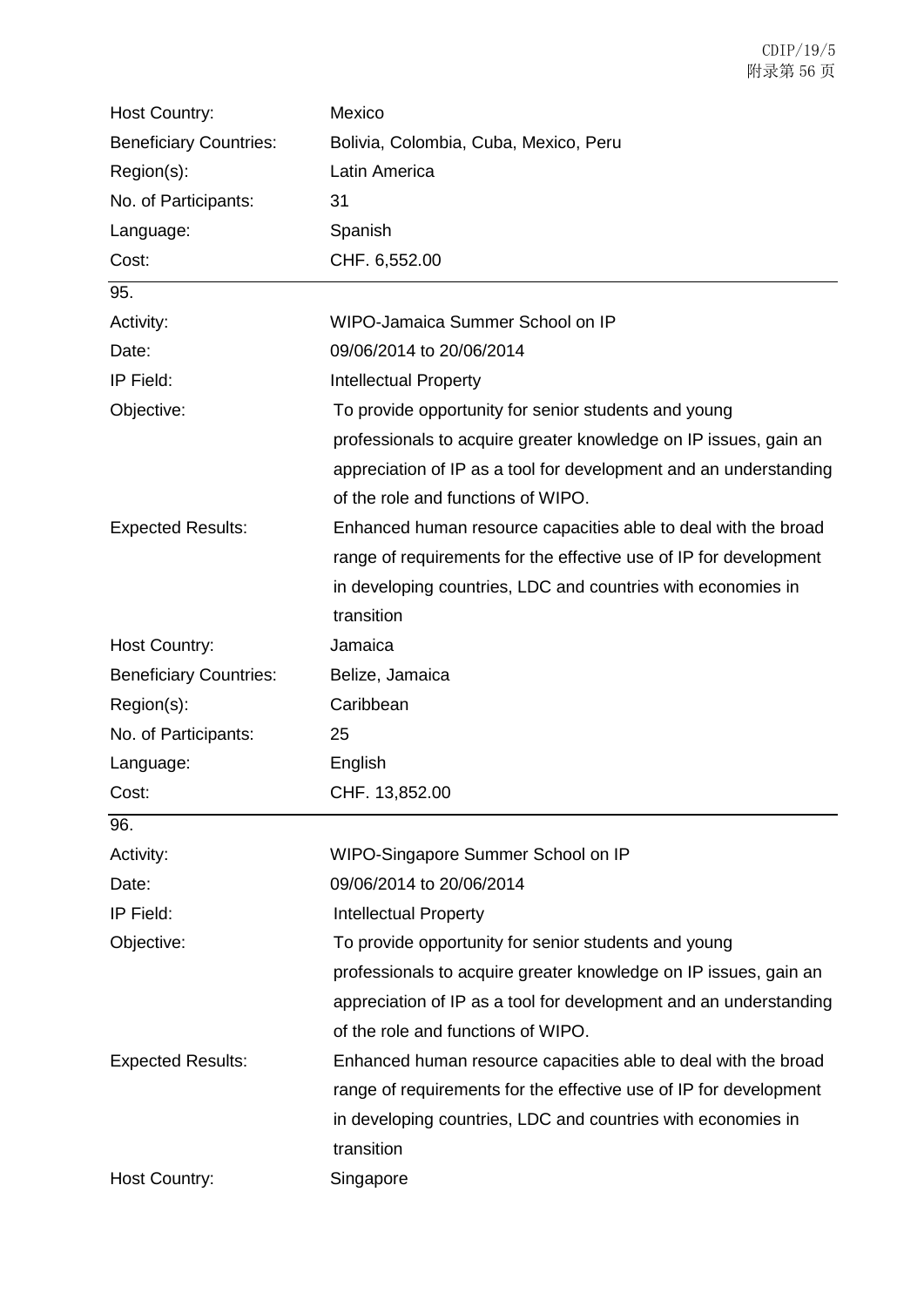| <b>Beneficiary Countries:</b> | China, India, Malaysia, Mongolia, Oman, Philippines, Saudi Arabia, |
|-------------------------------|--------------------------------------------------------------------|
|                               | Singapore                                                          |
| Region(s):                    | Asia Pacific, Arab Countries                                       |
| No. of Participants:          | 35                                                                 |
| Language:                     | English                                                            |
| Cost:                         | CHF. 8,171.00                                                      |
| 97.                           |                                                                    |
| Activity:                     | WIPO-Korea Summer School on Intellectual Property*                 |
| Date:                         | 14/07/2014 to 25/07/2014                                           |
| IP Field:                     | <b>Intellectual Property</b>                                       |
| Objective:                    | To provide an opportunity for senior students and young            |
|                               | professionals to acquire greater knowledge on IP, enable senior    |
|                               | students and young professionals to gain an appreciation of        |
|                               | trademarks as a tool for economic, social, cultural and            |
|                               | technological development.                                         |
| <b>Expected Results:</b>      | Enhanced access to, and use of, IP information by IP institutions  |
|                               | and the public to promote innovation and creativity                |
| Host Country:                 | Republic of Korea                                                  |
| <b>Beneficiary Countries:</b> | Bangladesh, Cameroon, Egypt, Lesotho, Malaysia, Mongolia,          |
|                               | Republic of Korea, Viet Nam, Zambia, Zimbabwe                      |
| Region (s):                   | Asia and the Pacific/Arab Countries/Africa                         |
| No. of Participants:          | 12                                                                 |
| Language:                     | English                                                            |
| Cost:                         | CHF. 23,246                                                        |
| <b>WIPO Contribution:</b>     | CHF. 6,385.31                                                      |
| FIT Korea:                    | CHF. 16,861.27                                                     |
| 98.                           |                                                                    |
| Activity:                     | VII ENAPID (Encontro Acadêmico de Propriedade Intelectual,         |
|                               | Inovação e Desenvolvimento) - Academic Meeting on Intellectual     |
|                               | Property, Innovation and Development**                             |
| Date:                         | 08/09/2014 to 11/09/2014                                           |
| IP Field:                     | Patents                                                            |
| Objective:                    | To enhance the knowledge about the role of Intellectual Property   |
|                               | in Innovation and Development.                                     |
| <b>Expected Results:</b>      | Enhanced access to, and use of, IP information by IP institutions  |
|                               | and the public to promote innovation and creativity                |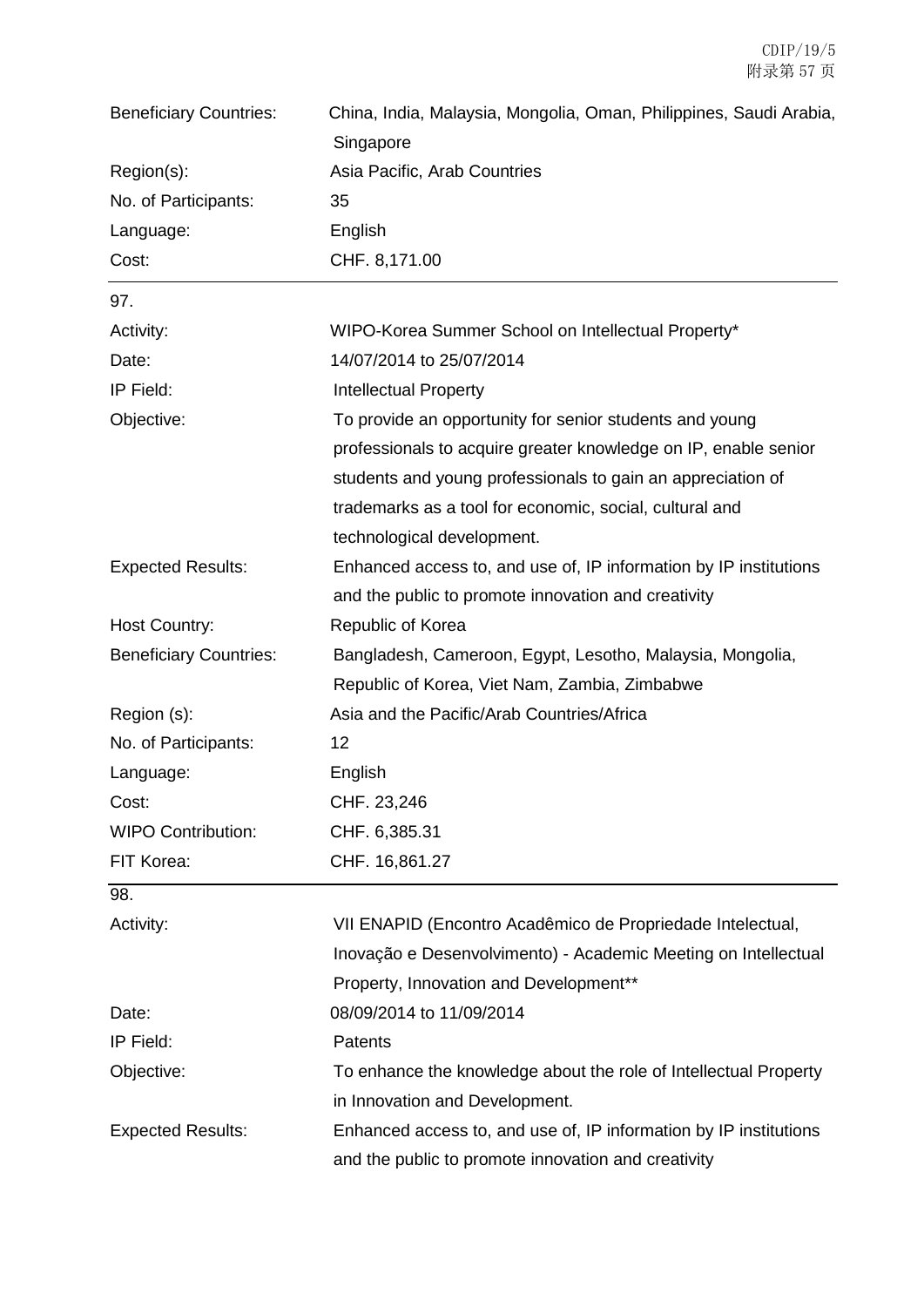| Host Country:                 | <b>Brazil</b>                                                     |
|-------------------------------|-------------------------------------------------------------------|
| <b>Beneficiary Countries:</b> | Argentina, Brazil, Colombia, Mexico, Peru, Uruguay                |
| Region(s):                    | Latin America                                                     |
| Participants:                 | 5                                                                 |
| Language:                     | Spanish, Portuguese                                               |
| Cost:                         | CHF. 27,478.00                                                    |
| 99.                           |                                                                   |
| Activity:                     | Start-up Academies-cooperation with Tunisia: Workshop on          |
|                               | development of distance learning courses                          |
| Date:                         | 08/10/2014 to 09/10/2014                                          |
| IP Field:                     | <b>Industrial Property</b>                                        |
| Objective:                    | To establish a final version of the WIPO General Course of IP-    |
|                               | DL101 customized to the Tunisian scenario. Tunisian trainers      |
|                               | have been assigned chapters of the DL101 and should submit a      |
|                               | customized version before the workshop                            |
| <b>Expected Results:</b>      | Enhanced human resource capacities able to deal with the broad    |
|                               | range of requirements for the effective use of IP for development |
|                               | in developing countries, LDC and countries with economies in      |
|                               | transition                                                        |
| Host Country:                 | Tunisia                                                           |
| <b>Beneficiary Countries:</b> | Egypt, Morocco, Tunisia                                           |
| Region(s):                    | <b>Arab Countries</b>                                             |
| No. of Participants:          | 10                                                                |
| Language:                     | Arabic, French                                                    |
| Cost:                         | CHF. 7,782.00                                                     |
| 100.                          |                                                                   |
| Activity:                     | Capacity Building Workshop for Cooperatives and Farmers           |
|                               | Associations on Geographical Indications/Origin Linked Products   |
|                               | and Branding                                                      |
| Date:                         | 15/10/2014 to 17/10/2014                                          |
| IP Field:                     | Trademarks/Geographical Indications                               |
|                               |                                                                   |
| Objective:                    | To build capacity of cooperatives and farmers associations using  |
|                               | WIPO developed training materials on the use of IP tools for the  |
|                               | identification promotion and protection of GI's and origin linked |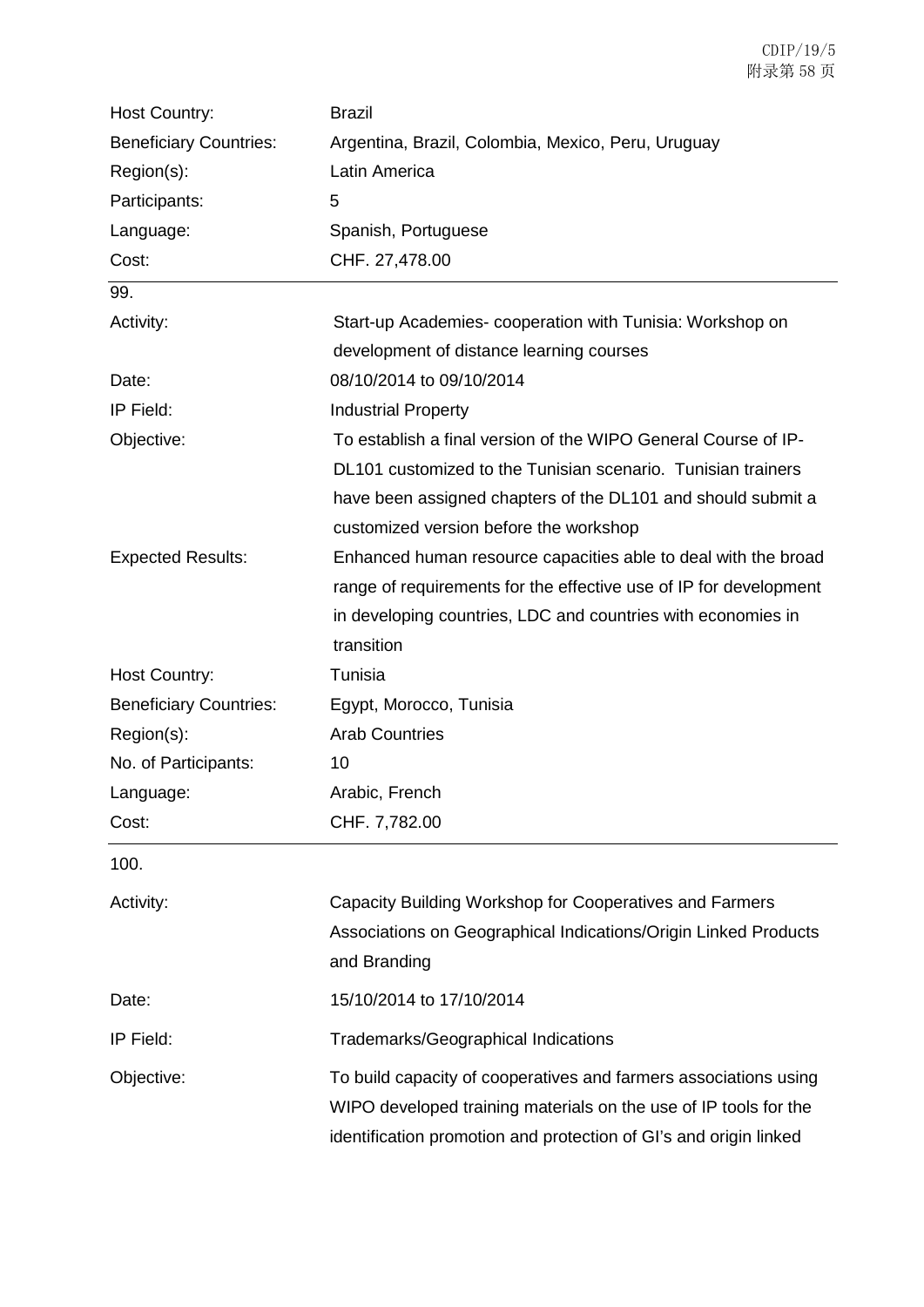|                               | products. To provide training on the codes of practice and the<br>setting up of regulatory bodies                        |
|-------------------------------|--------------------------------------------------------------------------------------------------------------------------|
| <b>Expected Results:</b>      | Enhanced access to, and use of, IP information by IP institutions<br>and the public to promote innovation and creativity |
| Host Country:                 | <b>Trinidad and Tobago</b>                                                                                               |
| <b>Beneficiary Countries:</b> | Antigua and Barbuda, Grenada, Jamaica, Trinidad and Tobago                                                               |
| Region(s):                    | Caribbean                                                                                                                |
| No. of Participants:          | 4                                                                                                                        |
| Language:                     | English                                                                                                                  |
| Cost:                         | CHF. 20,104.00                                                                                                           |
| 101.                          |                                                                                                                          |
| Activity:                     | WIPO Contribution to the VII World Congress of Scientific Youth                                                          |
| Date:                         | 04/11/2014 to 08/11/2014                                                                                                 |
| IP Field:                     | <b>Intellectual Property</b>                                                                                             |
| Objective:                    | To provide training of trainers program on effective intellectual                                                        |
|                               | property asset management by small and medium sized<br>enterprises.                                                      |
| <b>Expected Results:</b>      | Enhanced human resource capacities able to deal with the broad                                                           |
|                               | range of requirements for the effective use of IP for development                                                        |
|                               | in developing countries, LDC and countries with economies in                                                             |
|                               | transition                                                                                                               |
| Host Country:                 | Argentina                                                                                                                |
| <b>Beneficiary Countries:</b> | Argentina, Dominican Republic                                                                                            |
| Region(s):                    | Latin America                                                                                                            |
| No. of Participants:          | 4                                                                                                                        |
| Language:                     | Spanish                                                                                                                  |
| Cost:                         | CHF. 1,238.00                                                                                                            |
| 102.                          |                                                                                                                          |
| Activity:                     | Sub-Regional Seminar on International Technology Transfer and                                                            |
|                               | Open Innovation for a Few Countries from SAARC & Bilateral                                                               |
|                               | Consultations                                                                                                            |
| Date:                         | 17/11/2014 to 20/11/2014                                                                                                 |
| IP Field:                     | <b>Industrial Property</b>                                                                                               |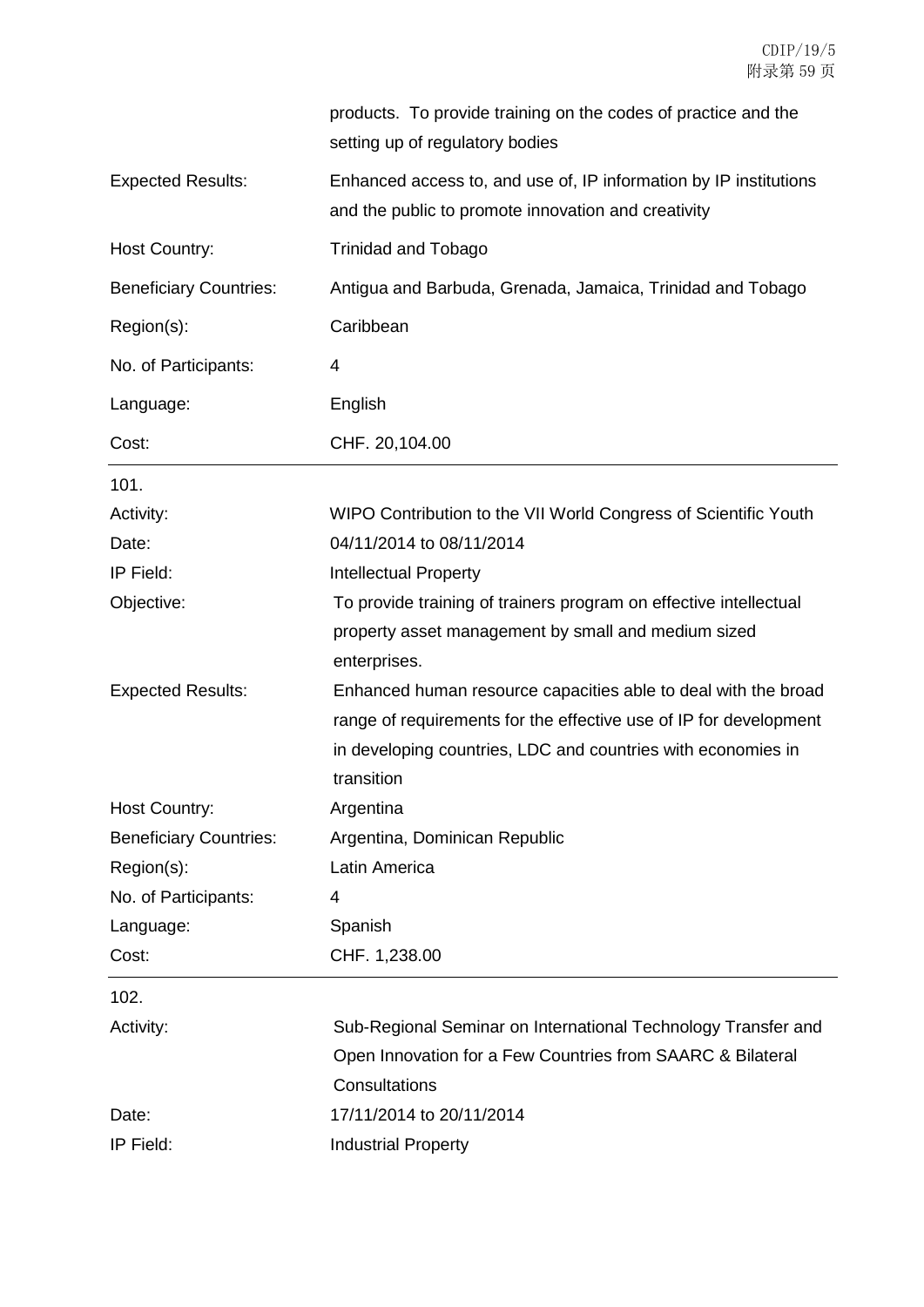| Objective:                    | To strengthen the knowledge and develop skills of the participants |
|-------------------------------|--------------------------------------------------------------------|
|                               | on the management and commercialization process of IP Assets,      |
|                               | discuss challenges and opportunities of IP based collaboration     |
|                               | and international technology transfer, promote awareness on open   |
|                               | innovation.                                                        |
| <b>Expected Results:</b>      | Enhanced human resource capacities able to deal with the broad     |
|                               | range of requirements for the effective use of IP for development  |
|                               | in developing countries, LDC and countries with economies in       |
|                               | transition.                                                        |
| Host Country:                 | Nepal                                                              |
| <b>Beneficiary Countries:</b> | Afghanistan, Bangladesh, Bhutan, Nepal                             |
| Region(s):                    | Asia and the Pacific                                               |
| No. of Participants:          | 6                                                                  |
| Language:                     | English                                                            |
| Cost:                         | CHF. 31, 716.00                                                    |
| 103.                          |                                                                    |
| Activity:                     | WIPO-South Africa Advanced Summer School on IP and TT              |
| Date:                         | 24/11/2014 to 05/12/2014                                           |
| Objective:                    | To provide an opportunity for senior students and young            |
|                               | professionals to acquire deeper knowledge on intellectual property |
|                               | and transfer of technology.                                        |
| IP Field:                     | <b>Industrial Property</b>                                         |
| <b>Expected Results:</b>      | Enhanced human resource capacities able to deal with the broad     |
|                               | range of requirements for the effective use of IP for development  |
|                               | in developing countries, LDC and countries with economies in       |
|                               | transition                                                         |
| <b>Host Country:</b>          | South Africa                                                       |
| <b>Beneficiary Countries:</b> | Botswana, Brazil, Cameroon, Chile, China, Ethiopia, Ghana Iran,    |
|                               | Kenya, Nigeria, South Africa, Tanzania, Uganda, Zimbabwe           |
| Region(s):                    | Africa, Latin America, Asia and the Pacific                        |
| No. of Participants:          | 48                                                                 |
| Language:                     | English                                                            |
| Cost:                         | CHF. 14,434.00                                                     |
| 104.                          |                                                                    |
| Activity:                     | Regional Workshop on the Transfer of Technology                    |
| Date:                         | 10/12/2014 to 12/12/2014                                           |
|                               |                                                                    |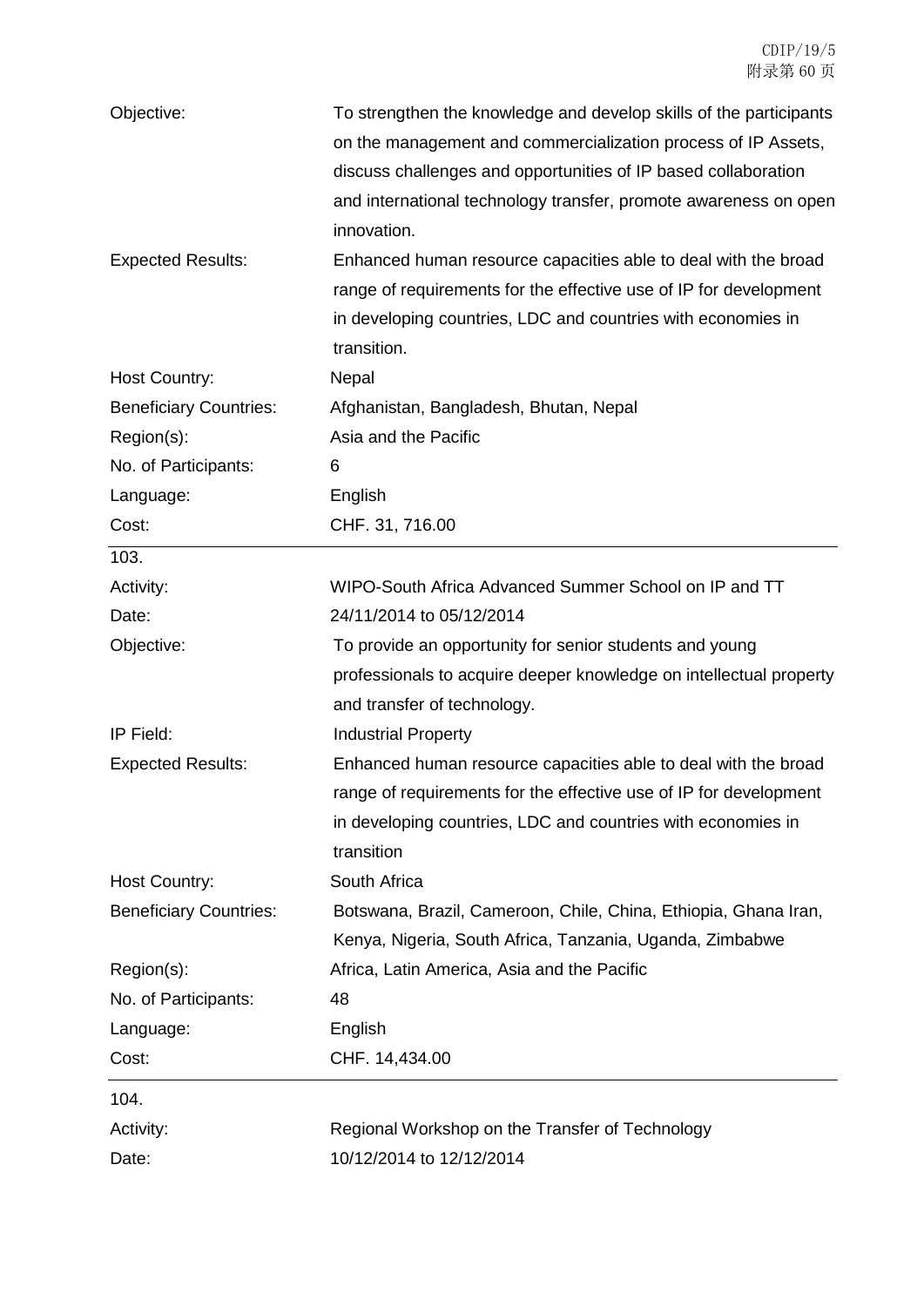| IP Field:                     | Industrial property                                               |
|-------------------------------|-------------------------------------------------------------------|
| Objective:                    | To discuss about aspects related to the establishment of          |
|                               | technology transfer policies and about strategic models to foster |
|                               | innovation                                                        |
| <b>Expected Results:</b>      | National innovation and IP strategies and plans consistent with   |
|                               | national development objectives                                   |
| <b>Host Country:</b>          | Uruguay                                                           |
| <b>Beneficiary Countries:</b> | Argentina, Chile, Paraguay, Uruguay, Venezuela                    |
| Region(s):                    | Latin America                                                     |
| No. of Participants:          | 6                                                                 |
| Language:                     | English, Portuguese, Spanish                                      |
| Cost:                         | CHF. 24,012.00                                                    |
| 105.                          |                                                                   |
| Activity:                     | WIPO-Chile Summer School on Intellectual Property                 |
| Date:                         | 19/01/2015 to 30/01/2015                                          |
| IP Field:                     | <b>Intellectual Property</b>                                      |
| Objective:                    | To provide opportunity for senior students and young              |
|                               | professionals to acquire greater knowledge on IP issues, gain an  |
|                               | appreciation of IP as a tool for development and an understanding |
|                               | of the role and functions of WIPO.                                |
| <b>Expected Results:</b>      | Enhanced human resource capacities able to deal with the broad    |
|                               | range of requirements for the effective use of IP for development |
|                               | in developing countries, LDC and countries with economies in      |
|                               | transition                                                        |
| Host Country:                 | Chile                                                             |
| <b>Beneficiary Countries:</b> | Argentina, Brazil, Chile, Colombia, Paraguay, Peru, Uruguay       |
| Region(s):                    | Latin America                                                     |
| No. of Participants:          | 40                                                                |
| Language:                     | Spanish                                                           |
| Cost:                         | CHF. 11,775.00                                                    |
| 106.                          |                                                                   |
| Activity:                     | WIPO-OAPI Sub-Regional Seminar on the Protection and              |
|                               | Valuation of Research Findings for Teachers and Researchers       |
|                               | from Central Africa                                               |
| Date:                         | 21/01/2015 to 23/01/2015                                          |
| IP Field:                     | Patents                                                           |
|                               |                                                                   |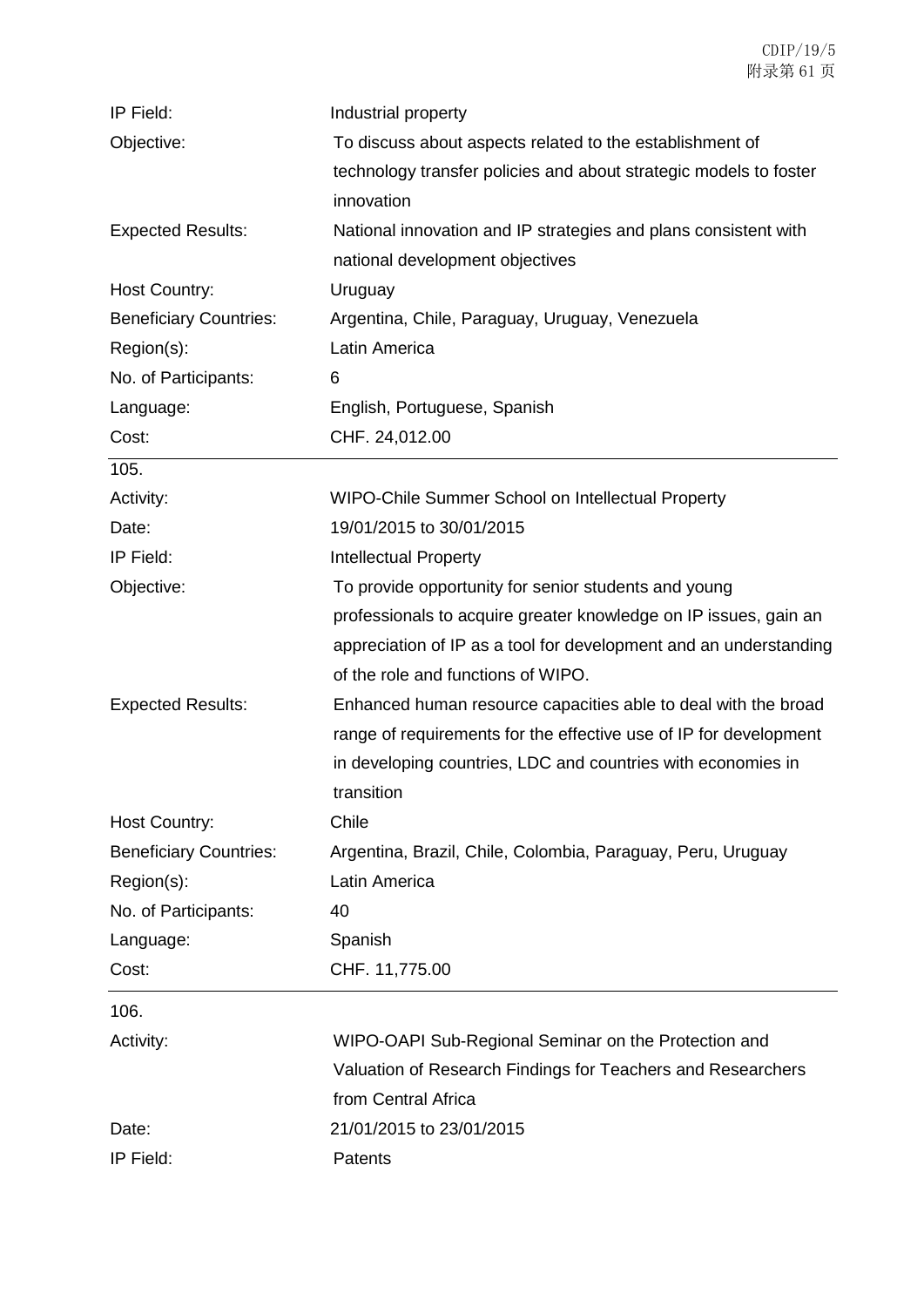| Objective:<br><b>Expected Results:</b> | To enhance knowledge and skills of teachers and researchers<br>from universities and research and development institutions to<br>properly value and protect the findings of their research through<br>the IP system.<br>Enhanced human resource capacities able to deal with the broad                                     |
|----------------------------------------|----------------------------------------------------------------------------------------------------------------------------------------------------------------------------------------------------------------------------------------------------------------------------------------------------------------------------|
|                                        | range of requirements for the effective use of IP for development<br>in developing countries, LDC and countries with economies in<br>transition                                                                                                                                                                            |
| Host Country:                          | Cameroon                                                                                                                                                                                                                                                                                                                   |
| <b>Beneficiary Countries:</b>          | Burundi, Cameroon, Central African Republic, Chad, Comoros,<br>Congo, Democratic Republic of the Congo, Equatorial Guinea,<br>Gabon, Rwanda                                                                                                                                                                                |
| Region(s):                             | Africa                                                                                                                                                                                                                                                                                                                     |
| No. of Participants:                   | 10                                                                                                                                                                                                                                                                                                                         |
| Language:                              | French                                                                                                                                                                                                                                                                                                                     |
| Cost:                                  | CHF. 33,946.00                                                                                                                                                                                                                                                                                                             |
| 107.                                   |                                                                                                                                                                                                                                                                                                                            |
| Activity:                              | Study Visit on IP Management in the Innovation Value Chain for a<br>selected number of African Officials*                                                                                                                                                                                                                  |
| Date:                                  | 06/02/2015 to 06/05/2015                                                                                                                                                                                                                                                                                                   |
| IP Field:                              | <b>Industrial Property</b>                                                                                                                                                                                                                                                                                                 |
| Objective:                             | Study visit for professionals from Research Institutions directly<br>involved in technology transfer, intellectual property (IP)<br>management or institutional policy development and officials from<br>the Ministries overseeing science, technology and innovation from<br>the three African countries mentioned below. |
| <b>Expected Results:</b>               | Enhanced technical and knowledge infrastructure for IP Offices<br>and other IP institutions leading to better services (cheaper, faster,<br>higher quality) to their stakeholders                                                                                                                                          |
| Host Country:                          | Republic of Korea                                                                                                                                                                                                                                                                                                          |
| <b>Beneficiary Countries:</b>          | Botswana, Republic of Korea, Rwanda, United Republic of<br>Tanzania                                                                                                                                                                                                                                                        |
| Region(s):                             | Africa, Asia and the Pacific                                                                                                                                                                                                                                                                                               |
| No. of Participants:                   | 8                                                                                                                                                                                                                                                                                                                          |
| Language:                              | English                                                                                                                                                                                                                                                                                                                    |
| Cost:                                  | CHF. 31,543.00                                                                                                                                                                                                                                                                                                             |
| <b>WIPO Contribution:</b>              | CHF. 5,879.00                                                                                                                                                                                                                                                                                                              |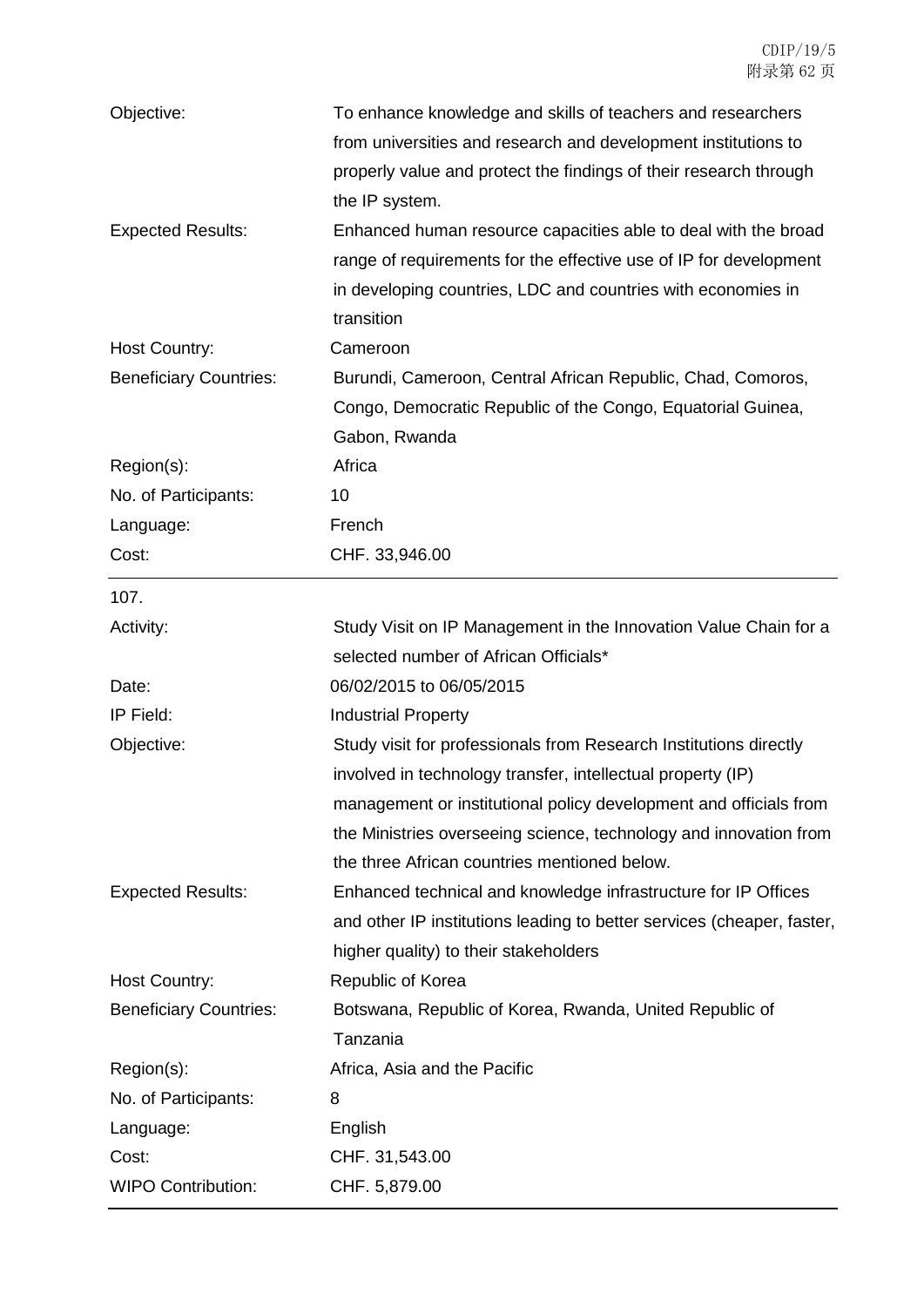|                               | 附录第 63页                                                                                                                                                                                       |
|-------------------------------|-----------------------------------------------------------------------------------------------------------------------------------------------------------------------------------------------|
| FIT Korea:                    | CHF. 25,664.00                                                                                                                                                                                |
| 108.                          |                                                                                                                                                                                               |
| Activity:                     | Sub-Regional Meeting for the Establishment of Mechanisms for                                                                                                                                  |
|                               | Collaboration in the Constitution and Functioning of Technology                                                                                                                               |
|                               | Transfer Offices (TTOs) in Central American Countries and the                                                                                                                                 |
|                               | Dominican Republic                                                                                                                                                                            |
| Date:                         | 04/03/2015 to 05/03/2015                                                                                                                                                                      |
| IP Field:                     | <b>Industrial Property</b>                                                                                                                                                                    |
| Objective:                    | To prepare depending on the situation and strategic policies on<br>innovation and IP Management of each country a proposal of<br>guidelines and work plan to support the establishment and/or |
|                               | strengthening of TTOs in the region as well as a plan of possible                                                                                                                             |
|                               | sub regional collaboration actions on short and medium terms in                                                                                                                               |
|                               | respect. These proposals for guidelines and roadmap will be                                                                                                                                   |
|                               | analyzed on the next meeting of Ministers of Central American                                                                                                                                 |
|                               | countries.                                                                                                                                                                                    |
| <b>Expected Results:</b>      | Enhanced technical and knowledge infrastructure for IP Offices                                                                                                                                |
|                               | and other IP institutions leading to better services (cheaper, faster,                                                                                                                        |
|                               | higher quality) to their stakeholders                                                                                                                                                         |
| Host Country:                 | Panama                                                                                                                                                                                        |
| <b>Beneficiary Countries:</b> | Costa Rica, Dominican Republic, El Salvador, Guatemala,                                                                                                                                       |
|                               | Honduras, Nicaragua, Panama                                                                                                                                                                   |
| Region(s):                    | Latin America                                                                                                                                                                                 |
| No. of Participants:          | 12                                                                                                                                                                                            |
| Language:                     | Spanish                                                                                                                                                                                       |
| Cost:                         | CHF. 33,708.00                                                                                                                                                                                |
| 109.                          |                                                                                                                                                                                               |
| Activity:                     | Towards Sustainable Development: Partnership for Innovation                                                                                                                                   |
|                               | and Technological Capacity Building in the Least Developed                                                                                                                                    |
|                               | Countries of Asia and the Pacific and the Pacific Region                                                                                                                                      |
| Date:                         | 28/04/2015 to 29/04/2015                                                                                                                                                                      |
| IP Field:                     | <b>Industrial Property</b>                                                                                                                                                                    |

Objective: To discuss the innovation and technology capacity issues of the LDCs of the region and present how the capacity building and development of the innovation system can be used for addressing their national development challenges.

÷.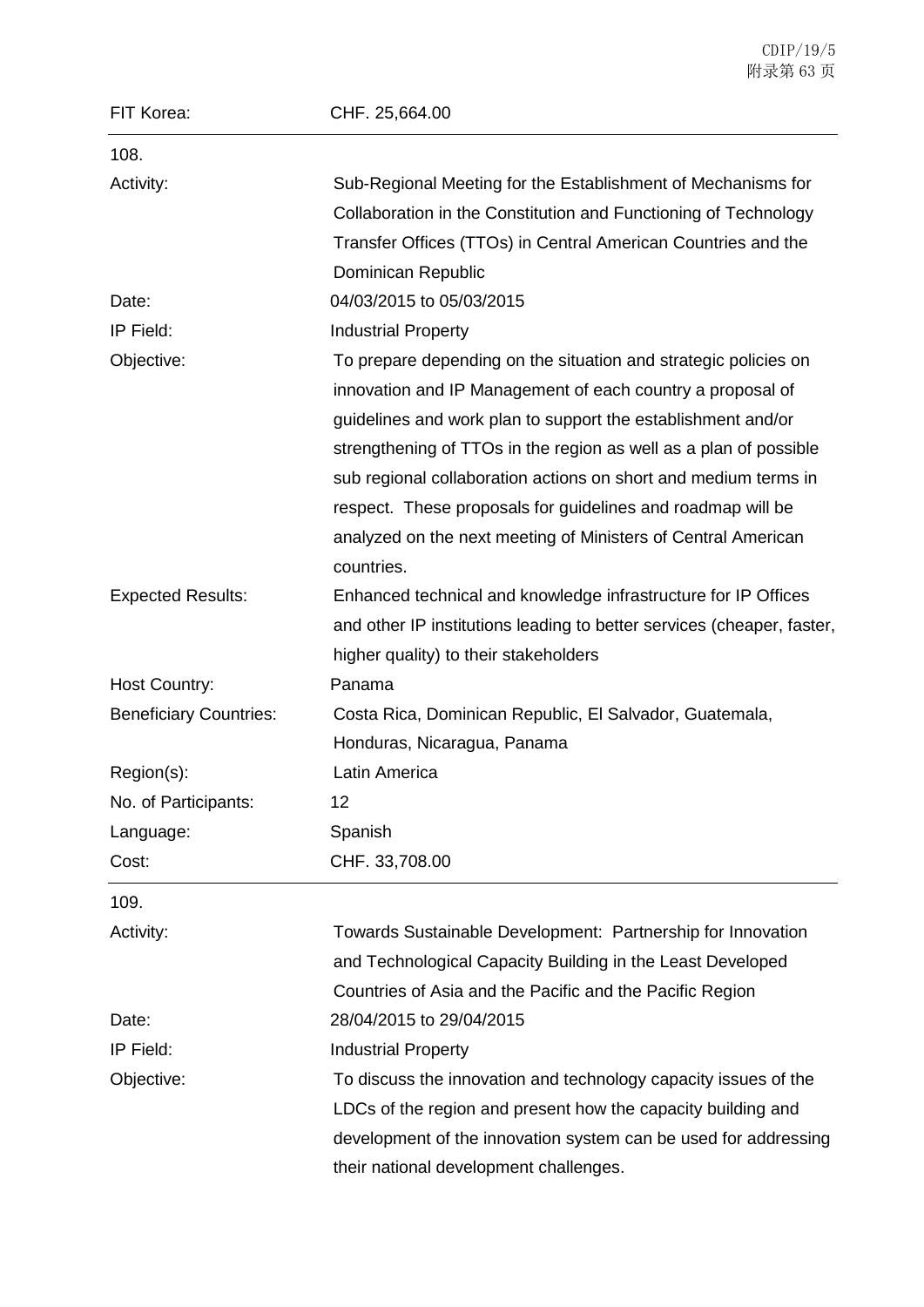| <b>Expected Results:</b>      | Enhanced access to, and use of, IP information by IP institutions |
|-------------------------------|-------------------------------------------------------------------|
| Host Country:                 | and the public to promote innovation and creativity<br>Thailand   |
| <b>Beneficiary Countries:</b> | Afghanistan, Bangladesh, Bhutan, Cambodia, Laos People's          |
|                               | Democratic Republic, Myanmar, Nepal, Solomon Islands,             |
|                               | Thailand, East Timor.                                             |
| Region(s):                    | Asia and the Pacific                                              |
| No. of Participants:          | 27                                                                |
| Language:                     | English                                                           |
| Cost:                         | CHF. 85,650.00                                                    |
| 110.                          |                                                                   |
| Activity:                     | Regional Seminar on the Dissemination of Appropriate              |
|                               | Technology Inventions*                                            |
| Date                          | 29/04/2015 to 30/04/2015                                          |
| IP Field:                     | <b>Patents</b>                                                    |
| Objective:                    | To enhance the capacities of WIPO Member States through a         |
|                               | better understanding on how IP-utilized appropriate technology    |
|                               | can help boost their economies. Provide a platform to share       |
|                               | experience and knowledge regarding the enhancement of             |
|                               | appropriate technology through IP information.                    |
| <b>Expected Results:</b>      | Enhanced access to, and use of, IP information by IP institutions |
|                               | and the public to promote innovation and creativity               |
| <b>Host Country:</b>          | Republic of Korea                                                 |
| <b>Beneficiary Countries:</b> | Bangladesh, Bhutan, Cambodia, Chad, Ethiopia, Ghana,              |
|                               | Guatemala, Indonesia, Laos People's Democratic Republic,          |
|                               | Malaysia, Mongolia, Nepal, Papua New Guinea, Philippines,         |
|                               | Republic of Korea, Sri Lanka, Thailand, Viet Nam, Zambia.         |
| Region(s):                    | Asia and the Pacific, Africa, Latin America                       |
| No. of Participants:          | 30                                                                |
| Language:                     | English                                                           |
| Cost:                         | CHF. 125,579.00                                                   |
| 111.                          |                                                                   |
| Activity:                     | II Regional Workshop on Intellectual Property and Transfer of     |
|                               | Technology**                                                      |
| Date:                         | 07/05/2015 to 08/05/2015                                          |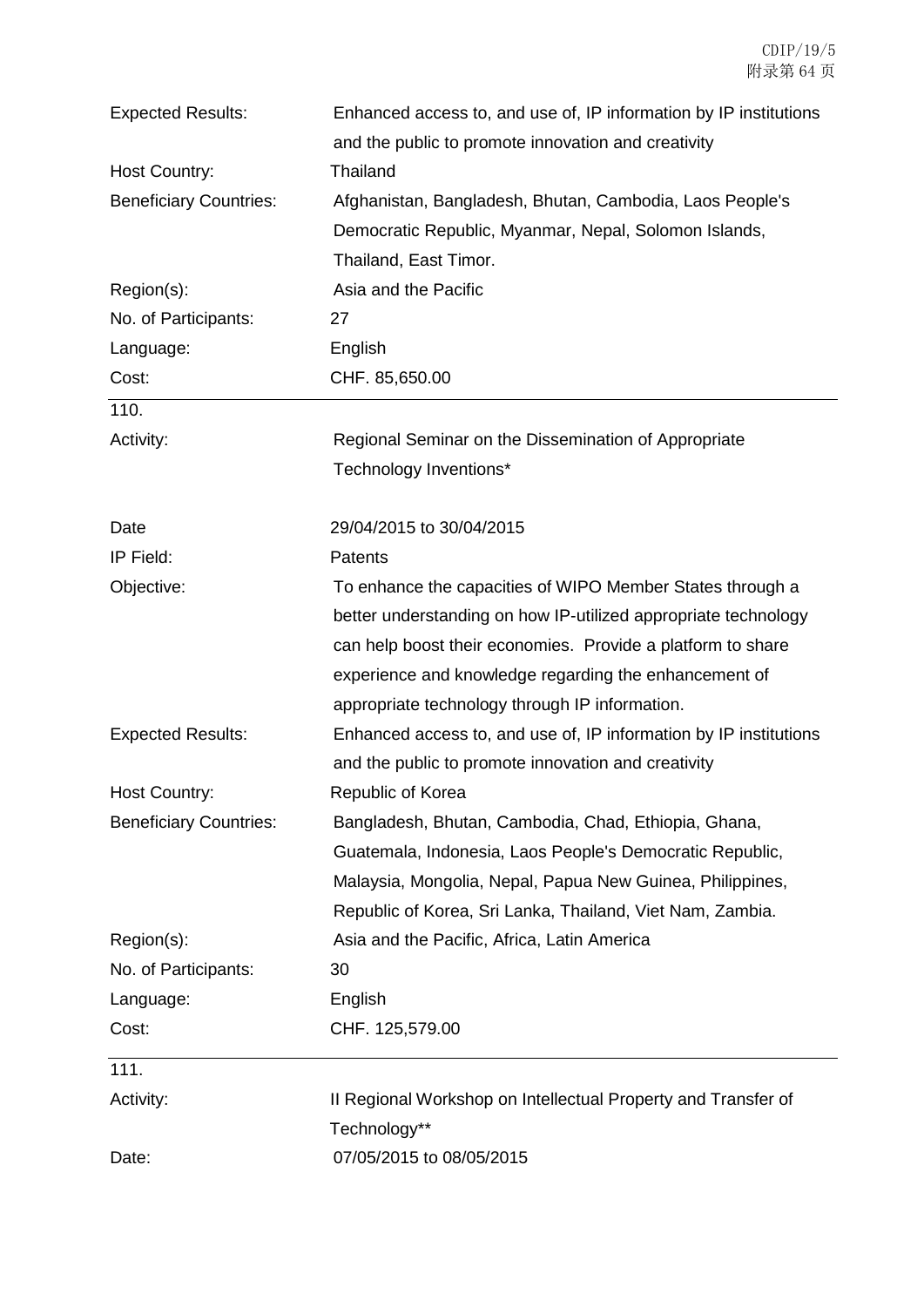| IP Field:                     | Patents                                                           |
|-------------------------------|-------------------------------------------------------------------|
| Objective:                    | To discuss aspects related to the establishment of technology     |
|                               | transfer policies and practices and strategic models to foster    |
|                               | innovation.                                                       |
| <b>Expected Results:</b>      | National innovation and IP strategies and plans consistent        |
|                               | with national development objectives                              |
| <b>Host Country:</b>          | Peru                                                              |
| <b>Beneficiary Countries:</b> | Costa Rica, Panama, Nicaragua, Honduras, Guatemala,               |
|                               | El Salvador, Dominican Republic                                   |
| Region(s):                    | Latin America                                                     |
| No. of Participants:          | 6                                                                 |
| Language:                     | Spanish, Portuguese                                               |
| Cost:                         | CHF. 22,135.00                                                    |
| <b>WIPO Contribution:</b>     | CHF. 5,000.00                                                     |
| FIT Brazil:                   | CHF. 17,135.00                                                    |
| 112.                          |                                                                   |
| Activity:                     | WIPO-Singapore Summer School on Intellectual Property             |
| Date:                         | 18/05/2015 to 29/05/2015                                          |
| IP Field:                     | <b>Intellectual Property</b>                                      |
| Objective:                    | To provide opportunity for senior students and young              |
|                               | professionals to acquire greater knowledge on IP issues, gain an  |
|                               | appreciation of IP as a tool for development and an understanding |
|                               | of the role and functions of WIPO.                                |
| <b>Expected Results:</b>      | Enhanced human resource capacities able to deal with the broad    |
|                               | range of requirements for the effective use of IP for development |
|                               | in developing countries, LDC and countries with economies in      |
|                               | transition                                                        |
| Host Country:                 | Singapore                                                         |
| <b>Beneficiary Countries:</b> | India, Indonesia, Kuwait, Malaysia, Pakistan, Singapore, Saudi    |
|                               | Arabia, Viet Nam                                                  |
| Region(s):                    | Asia and the Pacific, Arab Countries                              |
| No. of Participants:          | 22                                                                |
| Language:                     | English                                                           |
| Cost:                         | CHF. 5,969.00                                                     |
| 113.                          |                                                                   |
| Activity:                     | WIPO-Mexico Summer School on Intellectual Property                |
| Date:                         | 01/06/2015 to 12/06/2015                                          |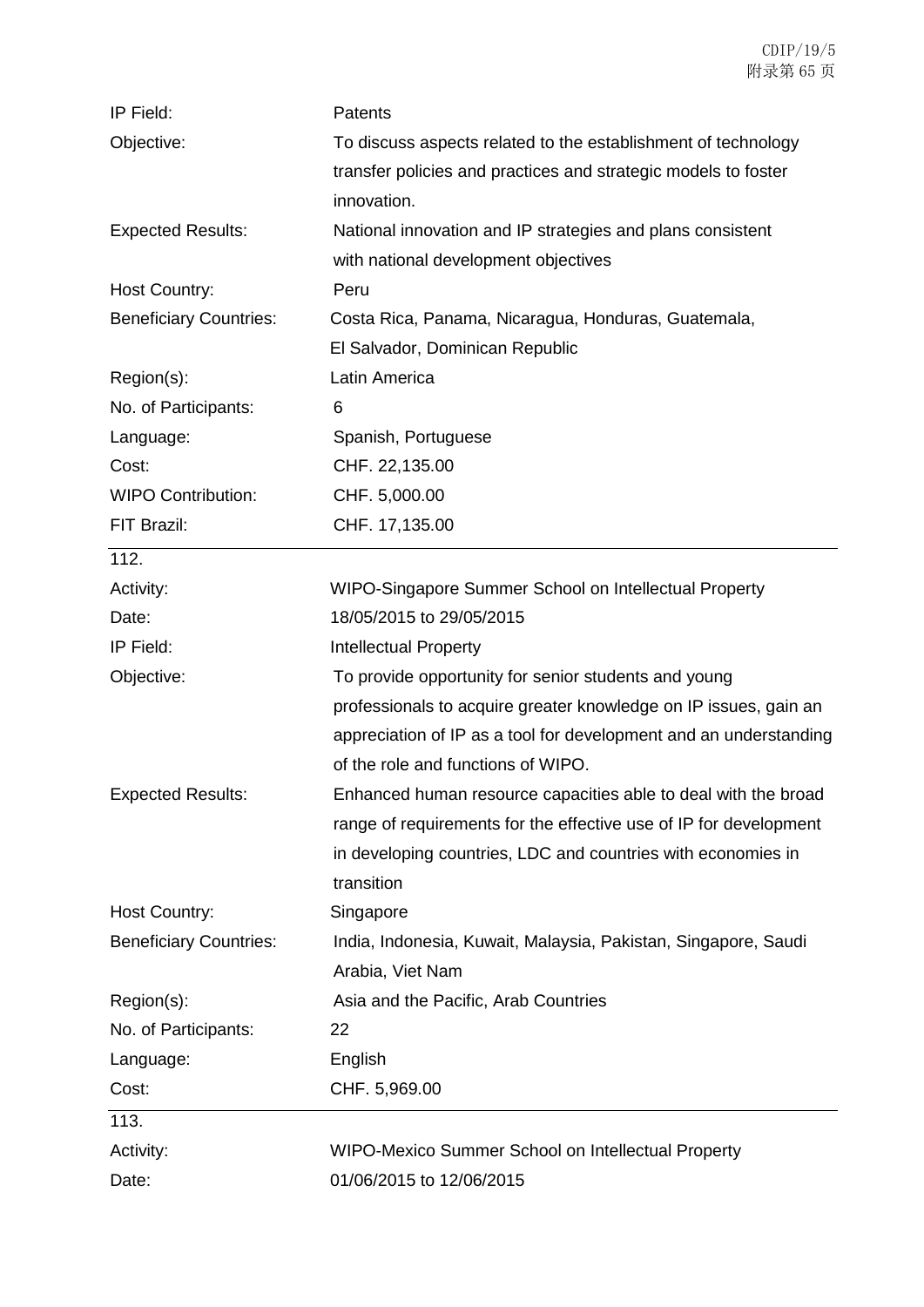| Objective:<br>To provide opportunity for senior students and young<br>professionals to acquire greater knowledge on IP issues, gain an<br>appreciation of IP as a tool for development and an understanding<br>of the role and functions of WIPO.<br><b>Expected Results:</b><br>Enhanced human resource capacities able to deal with the broad<br>range of requirements for the effective use of IP for development<br>in developing countries, LDC and countries with economies in<br>transition<br>Mexico<br>Host Country:<br><b>Beneficiary Countries:</b><br>Bolivia, Colombia, Cuba, Mexico, Peru<br>Latin America<br>No. of Participants:<br>30<br>Spanish<br>Language:<br>Cost:<br>CHF. 9,761.00<br>114.<br>Sub-regional Forum to Promote the Use of Industrial Property as a<br>Activity:<br>Strategic Tool to Increase Competitiveness. The Vision of Central<br><b>American Enterprises</b><br>24/06/2015 to 25/06/2015<br>Date:<br>IP Field:<br>Industrial property<br>Objective:<br>To promote an awareness raising strategy among the<br>entrepreneurial community on the use of IP as a tool for<br>increasing economic competitiveness.<br>Enhanced access to, and use of, IP information by IP institutions<br><b>Expected Results:</b><br>and the public to promote innovation and creativity<br>Guatemala<br><b>Host Country:</b><br><b>Beneficiary Countries:</b><br>Costa Rica, Dominican Republic, El Salvador, Guatemala,<br>Honduras, Nicaragua, Panama<br>Latin America<br>Region(s):<br>No. of Participants:<br>14<br>Spanish<br>Language:<br>CHF. 37,399.00.<br>Cost:<br>115.<br>Joint WIPO/IDB/CEDA/CARICOM Workshops on GIs/OLPs and<br>Activity: | IP Field:  | <b>Intellectual Property</b> |
|--------------------------------------------------------------------------------------------------------------------------------------------------------------------------------------------------------------------------------------------------------------------------------------------------------------------------------------------------------------------------------------------------------------------------------------------------------------------------------------------------------------------------------------------------------------------------------------------------------------------------------------------------------------------------------------------------------------------------------------------------------------------------------------------------------------------------------------------------------------------------------------------------------------------------------------------------------------------------------------------------------------------------------------------------------------------------------------------------------------------------------------------------------------------------------------------------------------------------------------------------------------------------------------------------------------------------------------------------------------------------------------------------------------------------------------------------------------------------------------------------------------------------------------------------------------------------------------------------------------------------------------------------------------------------------|------------|------------------------------|
|                                                                                                                                                                                                                                                                                                                                                                                                                                                                                                                                                                                                                                                                                                                                                                                                                                                                                                                                                                                                                                                                                                                                                                                                                                                                                                                                                                                                                                                                                                                                                                                                                                                                                |            |                              |
|                                                                                                                                                                                                                                                                                                                                                                                                                                                                                                                                                                                                                                                                                                                                                                                                                                                                                                                                                                                                                                                                                                                                                                                                                                                                                                                                                                                                                                                                                                                                                                                                                                                                                |            |                              |
|                                                                                                                                                                                                                                                                                                                                                                                                                                                                                                                                                                                                                                                                                                                                                                                                                                                                                                                                                                                                                                                                                                                                                                                                                                                                                                                                                                                                                                                                                                                                                                                                                                                                                |            |                              |
|                                                                                                                                                                                                                                                                                                                                                                                                                                                                                                                                                                                                                                                                                                                                                                                                                                                                                                                                                                                                                                                                                                                                                                                                                                                                                                                                                                                                                                                                                                                                                                                                                                                                                |            |                              |
|                                                                                                                                                                                                                                                                                                                                                                                                                                                                                                                                                                                                                                                                                                                                                                                                                                                                                                                                                                                                                                                                                                                                                                                                                                                                                                                                                                                                                                                                                                                                                                                                                                                                                |            |                              |
|                                                                                                                                                                                                                                                                                                                                                                                                                                                                                                                                                                                                                                                                                                                                                                                                                                                                                                                                                                                                                                                                                                                                                                                                                                                                                                                                                                                                                                                                                                                                                                                                                                                                                |            |                              |
|                                                                                                                                                                                                                                                                                                                                                                                                                                                                                                                                                                                                                                                                                                                                                                                                                                                                                                                                                                                                                                                                                                                                                                                                                                                                                                                                                                                                                                                                                                                                                                                                                                                                                |            |                              |
|                                                                                                                                                                                                                                                                                                                                                                                                                                                                                                                                                                                                                                                                                                                                                                                                                                                                                                                                                                                                                                                                                                                                                                                                                                                                                                                                                                                                                                                                                                                                                                                                                                                                                |            |                              |
|                                                                                                                                                                                                                                                                                                                                                                                                                                                                                                                                                                                                                                                                                                                                                                                                                                                                                                                                                                                                                                                                                                                                                                                                                                                                                                                                                                                                                                                                                                                                                                                                                                                                                |            |                              |
|                                                                                                                                                                                                                                                                                                                                                                                                                                                                                                                                                                                                                                                                                                                                                                                                                                                                                                                                                                                                                                                                                                                                                                                                                                                                                                                                                                                                                                                                                                                                                                                                                                                                                |            |                              |
|                                                                                                                                                                                                                                                                                                                                                                                                                                                                                                                                                                                                                                                                                                                                                                                                                                                                                                                                                                                                                                                                                                                                                                                                                                                                                                                                                                                                                                                                                                                                                                                                                                                                                | Region(s): |                              |
|                                                                                                                                                                                                                                                                                                                                                                                                                                                                                                                                                                                                                                                                                                                                                                                                                                                                                                                                                                                                                                                                                                                                                                                                                                                                                                                                                                                                                                                                                                                                                                                                                                                                                |            |                              |
|                                                                                                                                                                                                                                                                                                                                                                                                                                                                                                                                                                                                                                                                                                                                                                                                                                                                                                                                                                                                                                                                                                                                                                                                                                                                                                                                                                                                                                                                                                                                                                                                                                                                                |            |                              |
|                                                                                                                                                                                                                                                                                                                                                                                                                                                                                                                                                                                                                                                                                                                                                                                                                                                                                                                                                                                                                                                                                                                                                                                                                                                                                                                                                                                                                                                                                                                                                                                                                                                                                |            |                              |
|                                                                                                                                                                                                                                                                                                                                                                                                                                                                                                                                                                                                                                                                                                                                                                                                                                                                                                                                                                                                                                                                                                                                                                                                                                                                                                                                                                                                                                                                                                                                                                                                                                                                                |            |                              |
|                                                                                                                                                                                                                                                                                                                                                                                                                                                                                                                                                                                                                                                                                                                                                                                                                                                                                                                                                                                                                                                                                                                                                                                                                                                                                                                                                                                                                                                                                                                                                                                                                                                                                |            |                              |
|                                                                                                                                                                                                                                                                                                                                                                                                                                                                                                                                                                                                                                                                                                                                                                                                                                                                                                                                                                                                                                                                                                                                                                                                                                                                                                                                                                                                                                                                                                                                                                                                                                                                                |            |                              |
|                                                                                                                                                                                                                                                                                                                                                                                                                                                                                                                                                                                                                                                                                                                                                                                                                                                                                                                                                                                                                                                                                                                                                                                                                                                                                                                                                                                                                                                                                                                                                                                                                                                                                |            |                              |
|                                                                                                                                                                                                                                                                                                                                                                                                                                                                                                                                                                                                                                                                                                                                                                                                                                                                                                                                                                                                                                                                                                                                                                                                                                                                                                                                                                                                                                                                                                                                                                                                                                                                                |            |                              |
|                                                                                                                                                                                                                                                                                                                                                                                                                                                                                                                                                                                                                                                                                                                                                                                                                                                                                                                                                                                                                                                                                                                                                                                                                                                                                                                                                                                                                                                                                                                                                                                                                                                                                |            |                              |
|                                                                                                                                                                                                                                                                                                                                                                                                                                                                                                                                                                                                                                                                                                                                                                                                                                                                                                                                                                                                                                                                                                                                                                                                                                                                                                                                                                                                                                                                                                                                                                                                                                                                                |            |                              |
|                                                                                                                                                                                                                                                                                                                                                                                                                                                                                                                                                                                                                                                                                                                                                                                                                                                                                                                                                                                                                                                                                                                                                                                                                                                                                                                                                                                                                                                                                                                                                                                                                                                                                |            |                              |
|                                                                                                                                                                                                                                                                                                                                                                                                                                                                                                                                                                                                                                                                                                                                                                                                                                                                                                                                                                                                                                                                                                                                                                                                                                                                                                                                                                                                                                                                                                                                                                                                                                                                                |            |                              |
|                                                                                                                                                                                                                                                                                                                                                                                                                                                                                                                                                                                                                                                                                                                                                                                                                                                                                                                                                                                                                                                                                                                                                                                                                                                                                                                                                                                                                                                                                                                                                                                                                                                                                |            |                              |
|                                                                                                                                                                                                                                                                                                                                                                                                                                                                                                                                                                                                                                                                                                                                                                                                                                                                                                                                                                                                                                                                                                                                                                                                                                                                                                                                                                                                                                                                                                                                                                                                                                                                                |            |                              |
|                                                                                                                                                                                                                                                                                                                                                                                                                                                                                                                                                                                                                                                                                                                                                                                                                                                                                                                                                                                                                                                                                                                                                                                                                                                                                                                                                                                                                                                                                                                                                                                                                                                                                |            |                              |
|                                                                                                                                                                                                                                                                                                                                                                                                                                                                                                                                                                                                                                                                                                                                                                                                                                                                                                                                                                                                                                                                                                                                                                                                                                                                                                                                                                                                                                                                                                                                                                                                                                                                                |            |                              |
|                                                                                                                                                                                                                                                                                                                                                                                                                                                                                                                                                                                                                                                                                                                                                                                                                                                                                                                                                                                                                                                                                                                                                                                                                                                                                                                                                                                                                                                                                                                                                                                                                                                                                |            |                              |
|                                                                                                                                                                                                                                                                                                                                                                                                                                                                                                                                                                                                                                                                                                                                                                                                                                                                                                                                                                                                                                                                                                                                                                                                                                                                                                                                                                                                                                                                                                                                                                                                                                                                                |            |                              |
|                                                                                                                                                                                                                                                                                                                                                                                                                                                                                                                                                                                                                                                                                                                                                                                                                                                                                                                                                                                                                                                                                                                                                                                                                                                                                                                                                                                                                                                                                                                                                                                                                                                                                |            |                              |
|                                                                                                                                                                                                                                                                                                                                                                                                                                                                                                                                                                                                                                                                                                                                                                                                                                                                                                                                                                                                                                                                                                                                                                                                                                                                                                                                                                                                                                                                                                                                                                                                                                                                                |            |                              |
|                                                                                                                                                                                                                                                                                                                                                                                                                                                                                                                                                                                                                                                                                                                                                                                                                                                                                                                                                                                                                                                                                                                                                                                                                                                                                                                                                                                                                                                                                                                                                                                                                                                                                |            |                              |
|                                                                                                                                                                                                                                                                                                                                                                                                                                                                                                                                                                                                                                                                                                                                                                                                                                                                                                                                                                                                                                                                                                                                                                                                                                                                                                                                                                                                                                                                                                                                                                                                                                                                                |            |                              |
|                                                                                                                                                                                                                                                                                                                                                                                                                                                                                                                                                                                                                                                                                                                                                                                                                                                                                                                                                                                                                                                                                                                                                                                                                                                                                                                                                                                                                                                                                                                                                                                                                                                                                |            |                              |

Branding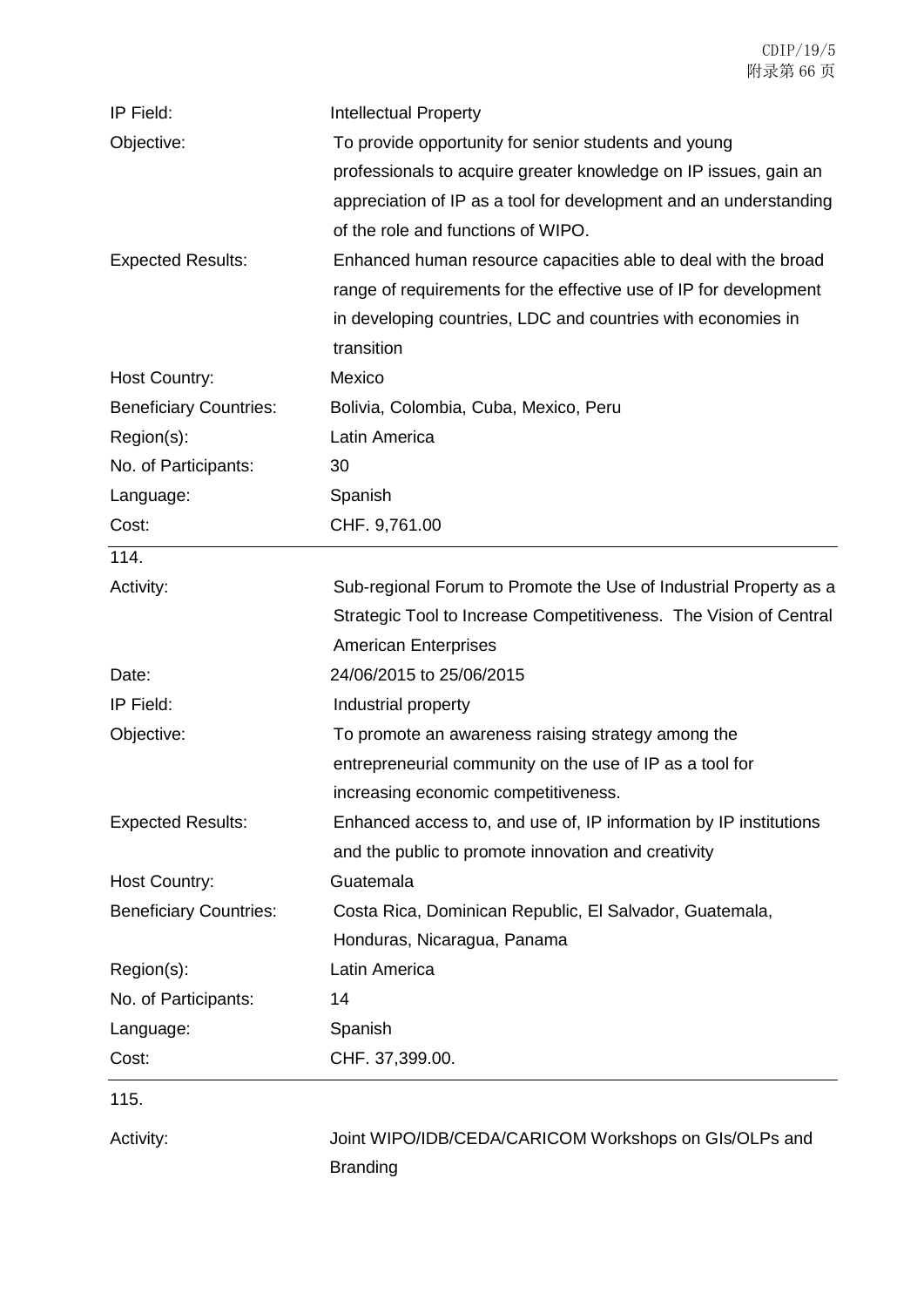| Date:                                       | 29/06/2015 to 30/06/2015                                                                                                                                                                                                   |
|---------------------------------------------|----------------------------------------------------------------------------------------------------------------------------------------------------------------------------------------------------------------------------|
| IP Field:                                   | <b>Trademarks/Geographical Indications</b>                                                                                                                                                                                 |
| Objective:                                  | To provide advanced training to producer groups in the strategic<br>use of IP, supply chain development and marketing in the<br>agricultural sector. Obtain feedback and assessment from<br>producer groups on the project |
| <b>Expected Results:</b>                    | Enhanced human resource capacities able to deal with the broad<br>range of requirements for the effective use of IP for development in<br>developing countries, LDC and countries with economies in<br>transition          |
| <b>Host Country:</b>                        | Jamaica                                                                                                                                                                                                                    |
| <b>Beneficiary Countries:</b>               | Antigua and Barbuda, Trinidad and Tobago, Suriname, Saint Lucia,<br>Jamaica, Grenada, Dominica, Belize, Barbados                                                                                                           |
| Region(s):                                  | Caribbean                                                                                                                                                                                                                  |
| No. of Participants:                        | 13                                                                                                                                                                                                                         |
| Language:                                   | English                                                                                                                                                                                                                    |
|                                             |                                                                                                                                                                                                                            |
| Cost:                                       | CHF. 24,500.00                                                                                                                                                                                                             |
| 116.                                        |                                                                                                                                                                                                                            |
| Activity:                                   | Seminar with INPI Brazil and Brazilian Franchising Association on<br>Franchising and Alternative Dispute Resolution**                                                                                                      |
| Date:                                       | 02/09/2015 to 04/09/2015                                                                                                                                                                                                   |
| IP Field:                                   | <b>Industrial Property</b>                                                                                                                                                                                                 |
| Objective:                                  | To explore potential collaboration in the area of ADR with<br>representatives of IP Offices attending the meeting and encourage<br>the development model R&D agreements including ADR Clauses                              |
| <b>Expected Results:</b>                    | Enhanced human resource capacities able to deal with the broad<br>range of requirements for the effective use of IP for development<br>in developing countries, LDC and countries with economies in<br>transition          |
| Host Country:                               | <b>Brazil</b>                                                                                                                                                                                                              |
| <b>Beneficiary Countries:</b><br>Region(s): | Argentina, Bolivia, Chile, Colombia, Costa Rica, Cuba, Dominican<br>Republic, Ecuador, El Salvador, Guatemala, Honduras, Mexico,<br>Nicaragua, Panama, Paraguay, Peru, Uruguay and Venezuela<br>Latin America              |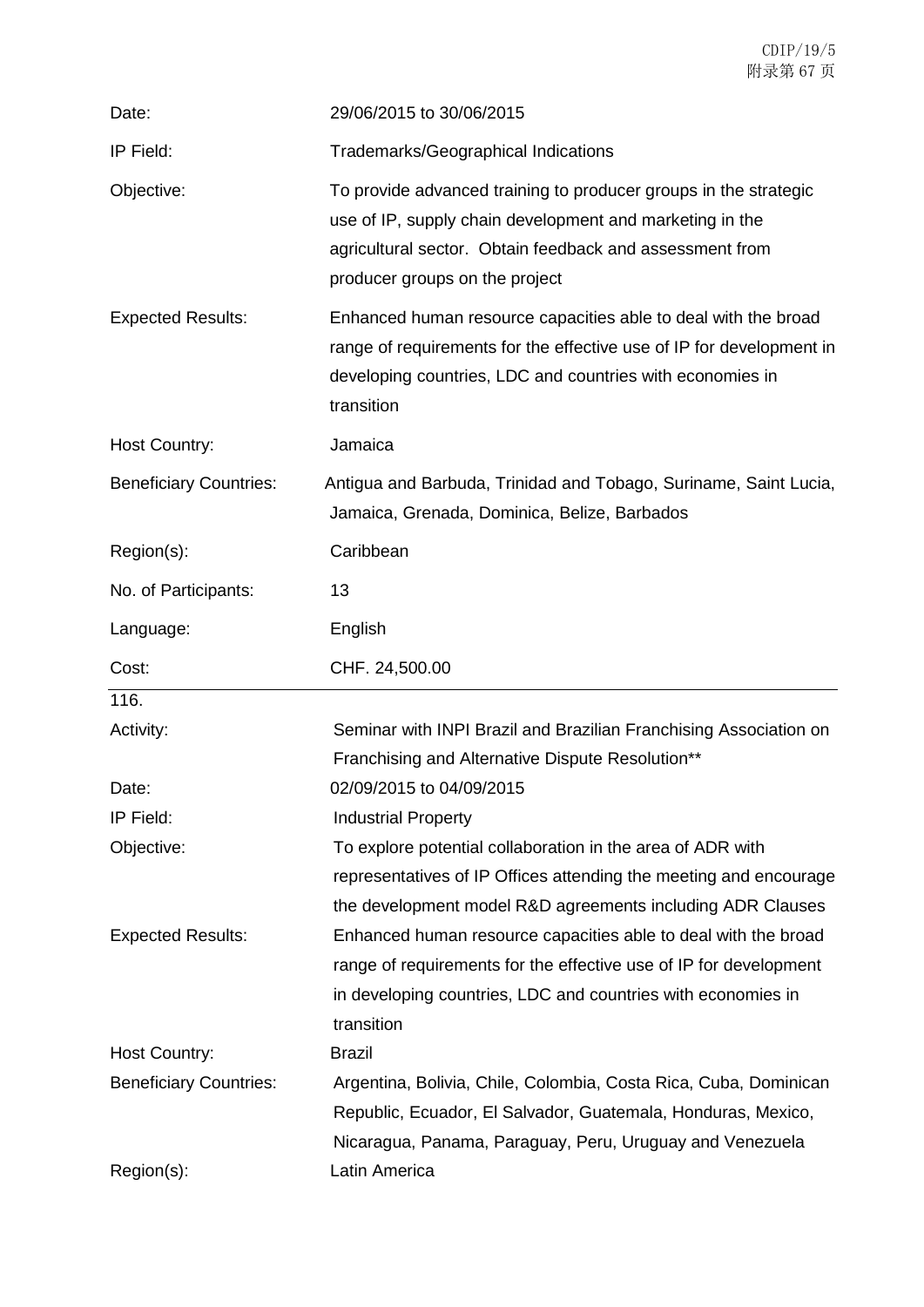| No. of Participants:          | 18                                                            |
|-------------------------------|---------------------------------------------------------------|
| Language:                     | English, Portuguese, Spanish                                  |
| Cost:                         | CHF. 20,374.00                                                |
| <b>WIPO Contribution:</b>     | CHF. 13,401.20                                                |
| FIT Brazil:                   | CHF. 6,972.80                                                 |
| 117.                          |                                                               |
| Activity:                     | III Workshop on Intellectual Property and technology transfer |
| Date:                         | 18/11/2015 to 20/11/2015                                      |
| IP Field:                     | <b>Industrial Property</b>                                    |
| Objective:                    | To focus on several aspects related to public policies on IP  |
|                               | and technology management, as well as on practices and        |
|                               | experiences on the establishment of agreements and            |
|                               | partnerships between academic institutions and industry.      |
| <b>Expected Results:</b>      | National innovation and IP strategies and plans consistent    |
|                               | with national development objectives                          |
| Host Country:                 | <b>Brazil</b>                                                 |
| <b>Beneficiary Countries:</b> | Brazil, Peru, Panamá, El Salvador, Cuba, Colombia             |
| Region(s):                    | Latin America                                                 |
| No. of Participants:          | $\overline{7}$                                                |
| Language:                     | English, Portuguese                                           |
| Cost:                         | CHF. 29,861.00                                                |
| 118.                          |                                                               |
| Activity:                     | Expert Mission on Development of a Capacity Building          |
|                               | Workshop on Technology Transfer and Information Analysis in   |
|                               | the Framework of WIPO TISC Program                            |
| Date:                         | 30/11/2015 to 04/12/2015                                      |
| IP Field:                     | Patents                                                       |
| Objective:                    | To use technological information in the technology transfer   |
|                               | management and information analysis.                          |
| <b>Expected Results:</b>      | Enhanced access to, and use of, IP information by IP          |
|                               | institutions and the public to promote innovation and         |
|                               | creativity                                                    |
| Host Country:                 | Costa Rica                                                    |
| <b>Beneficiary Countries:</b> | Costa Rica, Cuba                                              |
| Region(s):                    | Latin America                                                 |
| No. of Participants:          | 2                                                             |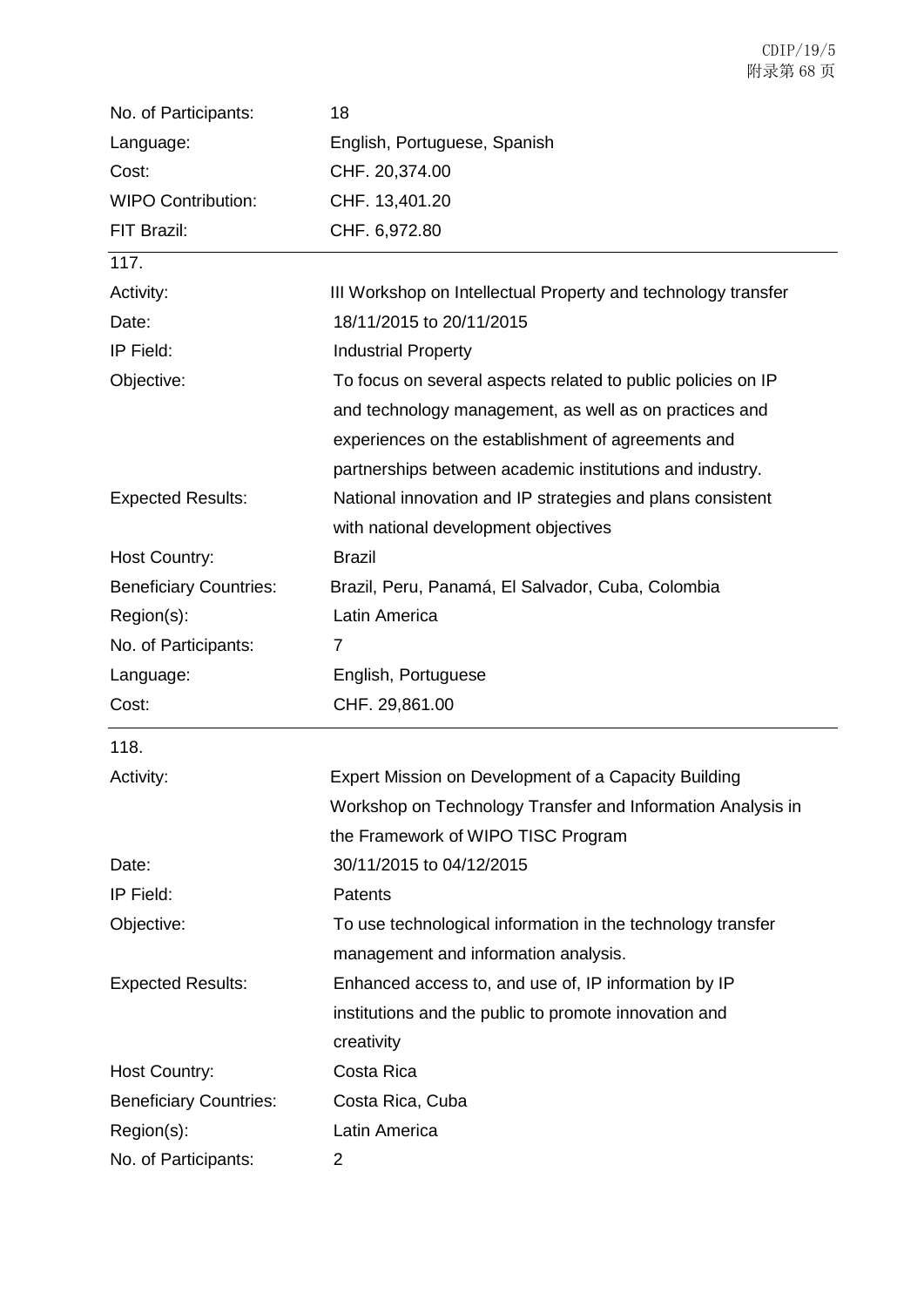| Language:                     | Spanish                                                       |
|-------------------------------|---------------------------------------------------------------|
| Cost:                         | CHF. 2,599.00                                                 |
| 119.                          |                                                               |
| Activity:                     | WIPO-South Africa Advanced Summer School on Intellectual      |
|                               | Property and Transfer of Technology, at the University of     |
|                               | KwaZulu Natal, Durban                                         |
| Date:                         | 30/11/2015 to 30/12/2015                                      |
| IP Field:                     | <b>Industrial Property</b>                                    |
| Objective:                    | To provide an opportunity for senior students (graduates and  |
|                               | post graduates) and young professionals: a) to acquire deeper |
|                               | knowledge on the interface between intellectual property (IP) |
|                               | and transfer of technology; and b) to discuss IP issues       |
|                               | pertaining to licensing negotiations through case studies and |
|                               | simulation exercises.                                         |
| <b>Expected Results:</b>      | Enhanced human resource capacities able to deal with the      |
|                               | broad range of requirements for the effective use of IP for   |
|                               | development in developing countries, LDC and countries with   |
|                               | economies in transition                                       |
| <b>Host Country:</b>          | South Africa                                                  |
| <b>Beneficiary Countries:</b> | Botswana, Cameroon, Ethiopia, Ghana, Kenya, Nigeria, South    |
|                               | Africa, Tanzania, Uganda, Zimbabwe                            |
| Region(s):                    | Africa                                                        |
| No. of Participants:          | 46                                                            |
| Language:                     | Spanish                                                       |
| Cost:                         | CHF. 15,217.00                                                |
| 120.                          |                                                               |
| Activity:                     | WIPO-Chile Summer School on intellectual Property             |
| Date:                         | 25/01/2016 to 05/02/2016                                      |
| IP Field:                     | <b>Intellectual Property</b>                                  |
| Objective:                    | To target and provide opportunities for senior students       |
|                               | and young professionals to: 1) acquire an appreciation of     |
|                               | intellectual property issues; 2) gain an appreciation of      |
|                               | intellectual property as a tool for development; and 3)       |
|                               | teach students about the role and functions of WIPO           |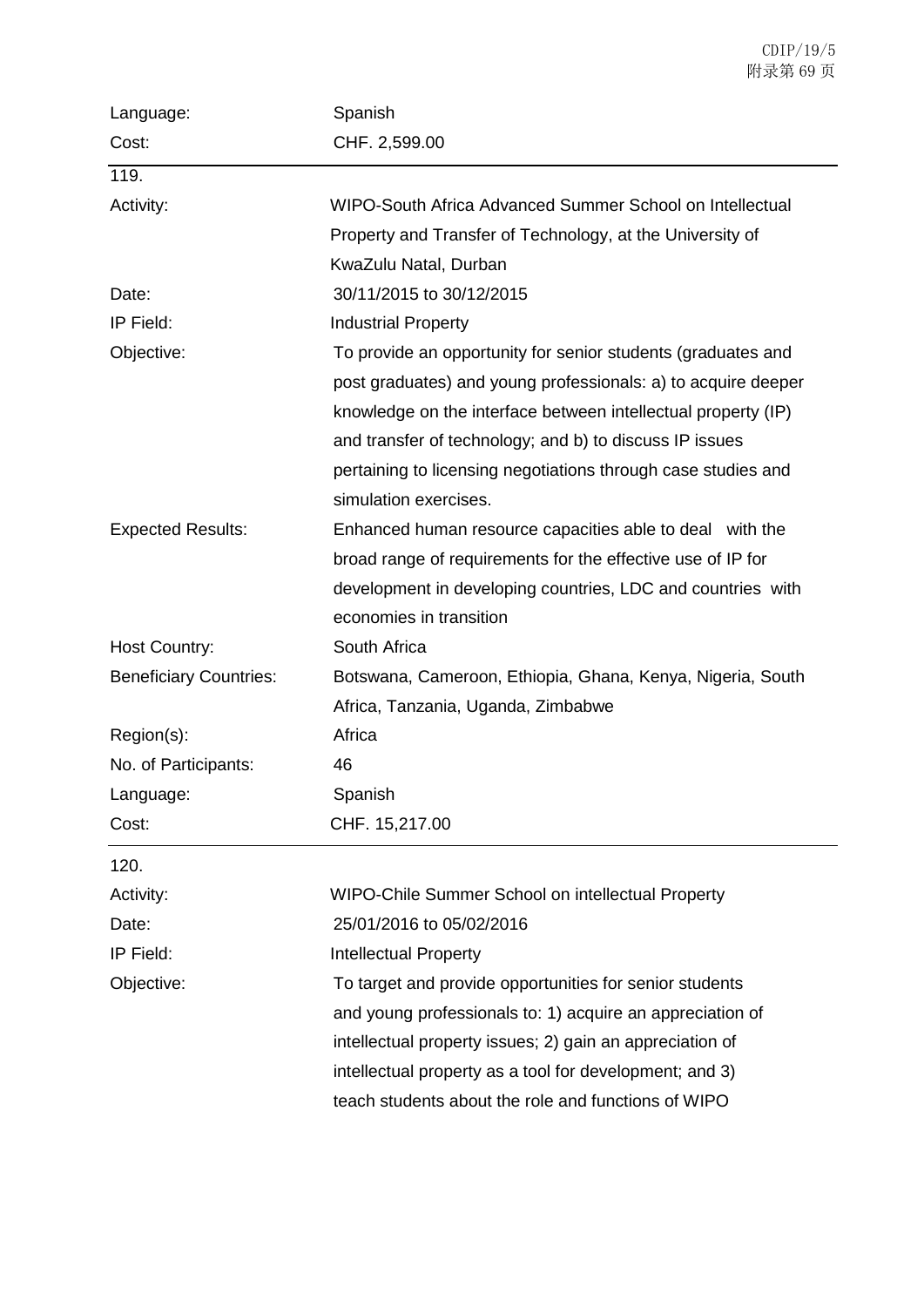| <b>Expected Results:</b>                              | Enhanced human resource capacities able to deal with the          |
|-------------------------------------------------------|-------------------------------------------------------------------|
|                                                       | broad range of requirements for the effective use of IP for       |
|                                                       | development in developing countries, LDC and countries            |
|                                                       | with economies in transition                                      |
| Host Country:                                         | Chile                                                             |
| <b>Beneficiary Countries:</b>                         | Chile, Colombia, México, Peru                                     |
| Region(s):                                            | Latin America                                                     |
| No. of Participants:                                  | 50                                                                |
| Language:                                             | Spanish                                                           |
| Cost:                                                 | CHF. 11,294.00                                                    |
| 121.                                                  |                                                                   |
| Activity:                                             | The Seed Project: International Education Program on              |
|                                                       | Ideas, Invention, Innovation and Intellectual Property*           |
| Date:                                                 | 16/05/2016 to 20/05/2016                                          |
| IP Field:                                             | Patents                                                           |
| Objective:                                            | To increase participants' knowledge on the inventing              |
|                                                       | process, protection of inventions and management of               |
|                                                       | IPRs; to pass on the know-how of a teaching method that the       |
| Republic of Korea has gained through various projects | and educational programs in order to                              |
| enable participants                                   |                                                                   |
|                                                       | to share the received knowledge and skills at the national level. |
| <b>Expected Results:</b>                              | Strengthened cooperation mechanisms and                           |
|                                                       | programs tailored to the needs of developing                      |
|                                                       | countries and LDCs                                                |
| Host Country:                                         | Republic of Korea                                                 |
| <b>Beneficiary Countries:</b>                         | Malaysia, Viet Nam, Republic of Korea, Philippines,               |
|                                                       | Mongolia, Republic of Korea, Turkey                               |
| Region(s):                                            | Asia and the Pacific                                              |
| No. of Participants:                                  | 17                                                                |
| Language:                                             | English                                                           |
| Cost:                                                 | CHF. 64,771.00                                                    |
| <b>WIPO Contribution:</b>                             | CHF. 4,900.00                                                     |
| FIT Korea:                                            | CHF. 59,871.00                                                    |
| 122.                                                  |                                                                   |
| Activity:                                             | WIPO-Mexico Summer School on Intellectual Property                |
| Date:                                                 | 30/05/2016 to 10/06/2016                                          |
| IP Field:                                             | <b>Intellectual Property</b>                                      |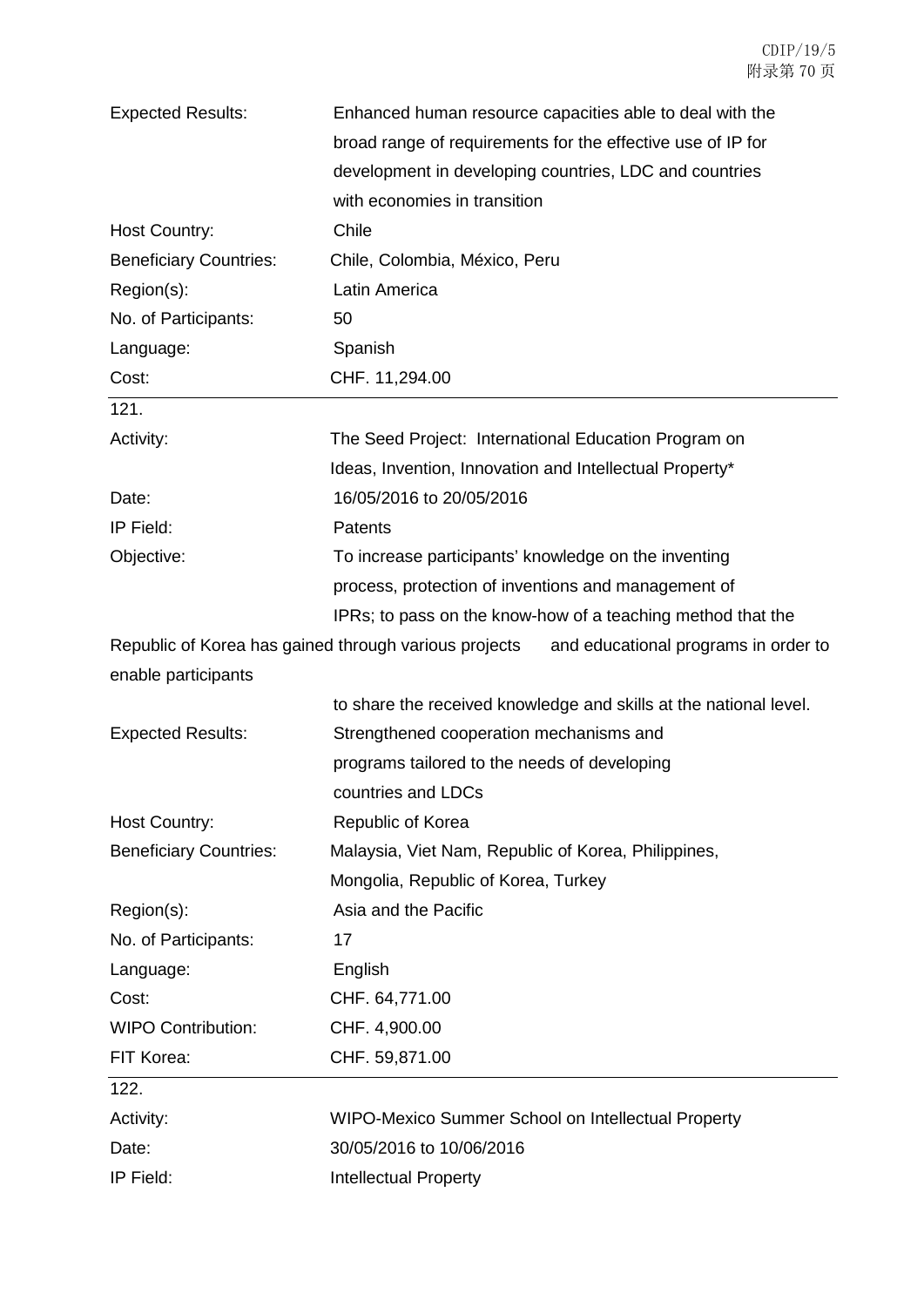| Objective:                    | To provide opportunity for senior students and young           |
|-------------------------------|----------------------------------------------------------------|
|                               | professionals to acquire greater knowledge on IP as a tool for |
|                               | development and teach students about the role and functions of |
|                               | <b>WIPO</b>                                                    |
| <b>Expected Results:</b>      | Enhanced access to, and use of, IP information by IP           |
|                               | institutions and the public to promote innovation and          |
|                               | creativity                                                     |
| Host Country:                 | Mexico                                                         |
| <b>Beneficiary Countries:</b> | Bolivia, Colombia, Cuba, Mexico, Peru, Costa Rica, Uruguay     |
| Region(s):                    | Latin America                                                  |
| No. of Participants:          | 50                                                             |
| Language:                     | Spanish                                                        |
| Cost:                         | CHF. 18,785.00                                                 |
| 123.                          |                                                                |
| Activity:                     | WIPO-Korea Summer School on Intellectual Property              |
| Date:                         | 11/07/2016 to 22/07/2016                                       |
| IP Field:                     | <b>Intellectual Property</b>                                   |
| Objective:                    | To provide an opportunity for senior students, graduates and   |
|                               | post-graduates and young professionals to acquire deeper       |
|                               | knowledge on IP issues, gain understanding and tools for IP    |
|                               | management, and knowledge on the role and functions of         |
|                               | <b>WIPO</b>                                                    |
| <b>Expected Results:</b>      | Enhanced human resource capacities able to deal with the       |
|                               | broad range of requirements for the effective use of IP for    |
|                               | development in developing countries, LDC and countries         |
|                               | with economies in transition.                                  |
| <b>Host Country:</b>          | Republic of Korea                                              |
| <b>Beneficiary Countries:</b> | Cameroon, Brazil, Malawi, Nepal, Indonesia, Lesotho, India     |
| Region(s):                    | Asia Pacific, Latin America, Africa                            |
| No. of Participants:          | 7                                                              |
| Language:                     | English                                                        |
| Cost:                         | CHF. 28,846.00                                                 |
| <b>WIPO Contribution:</b>     | CHF. 11,846.00                                                 |
| FIT Korea:                    | CHF. 15,000.00                                                 |
| 124.                          |                                                                |
| Activity:                     | IV Regional Workshop on Industrial Property and Technology     |
|                               | Transfer**                                                     |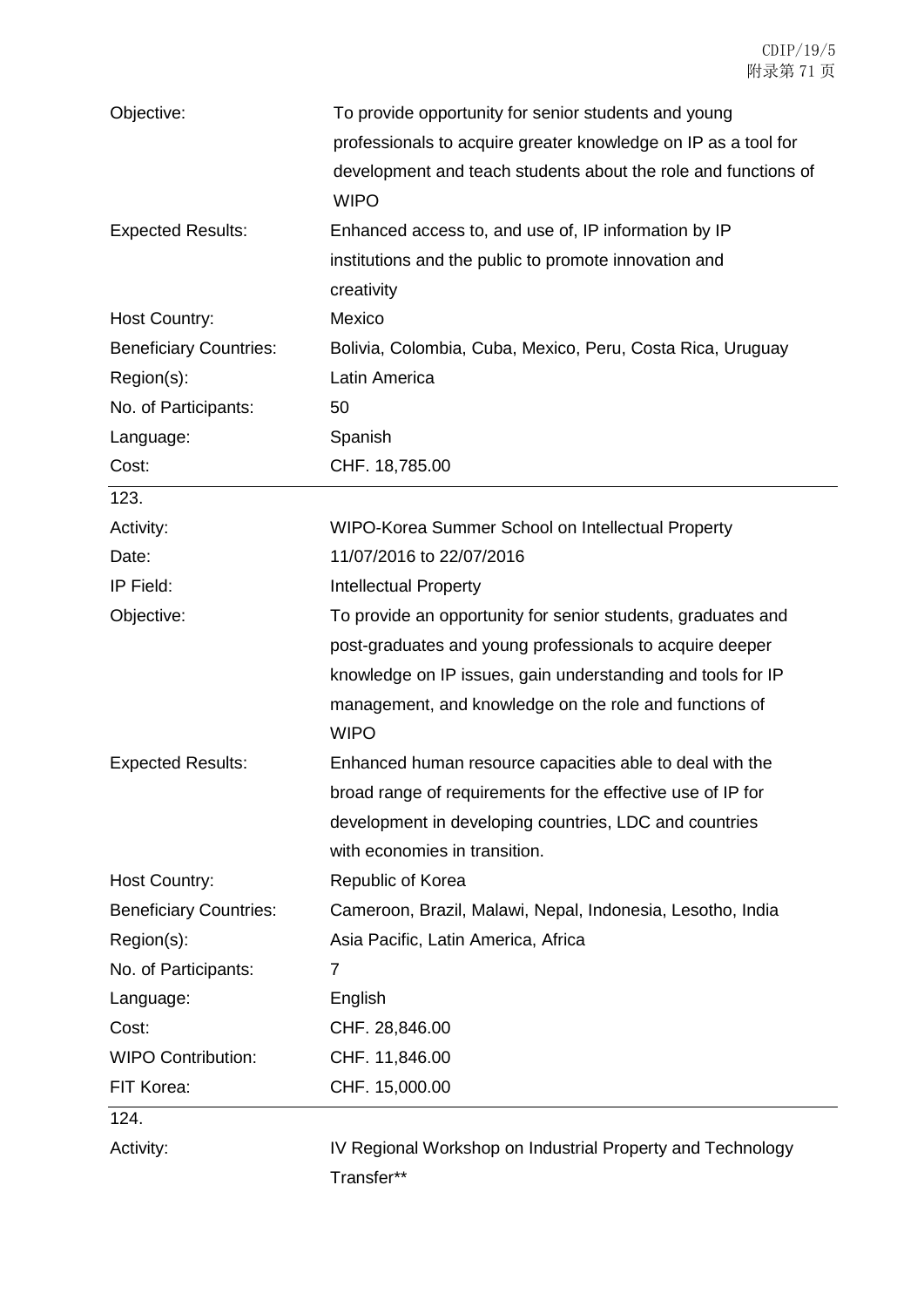| Date:                         | 07/09/2016 to 09/09/2016                                         |
|-------------------------------|------------------------------------------------------------------|
| IP Field:                     | Patents                                                          |
| Objective:                    | To discuss the establishment of technology transfer policies and |
|                               | to present practical aspects related to the negotiation and      |
|                               | drafting of technology agreements                                |
| <b>Expected Results:</b>      |                                                                  |
| <b>Host Country:</b>          | El Salvador                                                      |
| <b>Beneficiary Countries:</b> | Colombia, Nicaragua, Mexico, Guatemala, El Salvador,             |
|                               | Ecuador, Dominican Republic, Costa Rica                          |
| Region(s):                    | Latin America                                                    |
| No. of Participants:          | $\overline{7}$                                                   |
| Language:                     | Spanish                                                          |
| Cost:                         | CHF. 31,180.00                                                   |
| 125.                          |                                                                  |
| Activity:                     | IX ENAPID - Academic Meeting on IP, Innovation and               |
|                               | Development**                                                    |
| Date:                         | 23/11/2016 to 25/11/2016                                         |
| IP Field:                     | <b>Patents</b>                                                   |
| Objective:                    | To join together research institutions, industry and government, |
|                               | in order to analyze open innovation. Some main issues will be    |
|                               | R&D providing services; Licenses from IP rights; and             |
|                               | technology transfer and also to discuss the challenges and       |
|                               | opportunities for the IP Academies.                              |
| <b>Expected Results:</b>      | Enhanced access to, and use of, IP information by IP             |
|                               | institutions and the public to promote innovation and creativity |
| <b>Host Country:</b>          | <b>Brazil</b>                                                    |
| <b>Beneficiary Countries:</b> | Argentina, Venezuela, Uruguay, Peru, Paraguay, Panama,           |
|                               | Nicaragua, Mexico, Guatemala, El Salvador, Ecuador,              |
|                               | Dominican Republic, Cuba, Costa Rica, Colombia, Chile, Brazil    |
| Region(s):                    | Latin America                                                    |
| No. of Participants:          | 15                                                               |
| Language:                     | English, Portuguese, Spanish                                     |
| Cost:                         | CHF. 42,857.00                                                   |
| <b>WIPO Contribution:</b>     | CHF. 3,804.00                                                    |
| FIT Brazil:                   | CHF. 39,053.00                                                   |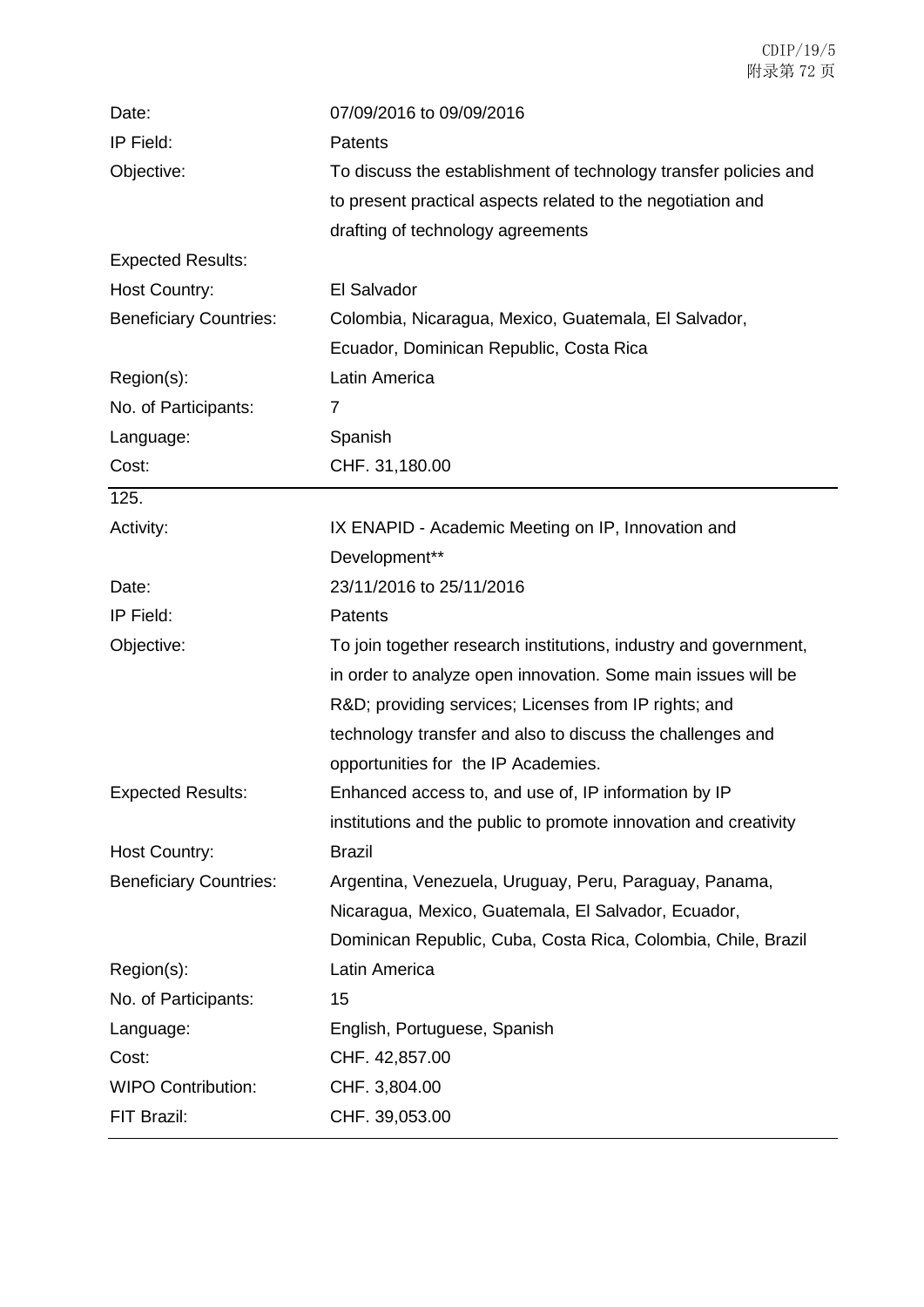| 126.                          |                                                               |
|-------------------------------|---------------------------------------------------------------|
| Activity:                     | WIPO-South Africa Summer School on Intellectual Property and  |
|                               | <b>Transfer of Technology</b>                                 |
| Date:                         | 05/12/2016 to 15/12/2016                                      |
| IP Field:                     | <b>Intellectual Property</b>                                  |
| Objective:                    | To provide an opportunity for senior students (graduates and  |
|                               | post graduates) and young professionals: a) to acquire deeper |
|                               | knowledge on the interface between intellectual property (IP) |
|                               | and transfer of technology; and; b) to discuss IP issues      |
|                               | pertaining to licensing negotiations through case studies and |
|                               | simulation exercises.                                         |
| <b>Expected Results:</b>      | Enhanced human resource capacities able to deal with the      |
|                               | broad range of requirements for the effective use of IP for   |
|                               | development in developing countries, LDC and countries with   |
|                               | economies in transition.                                      |
| <b>Host Country:</b>          | South Africa                                                  |
| <b>Beneficiary Countries:</b> | Algeria, Uganda, Swaziland, South Africa, Nigeria, Namibia,   |
|                               | Malawi, Kenya, Cameroon                                       |
| Region(s):                    | Africa                                                        |
| No. of Participants:          | 9                                                             |
| Language:                     | English                                                       |
| Cost:                         | CHF. 27,601.00                                                |
|                               |                                                               |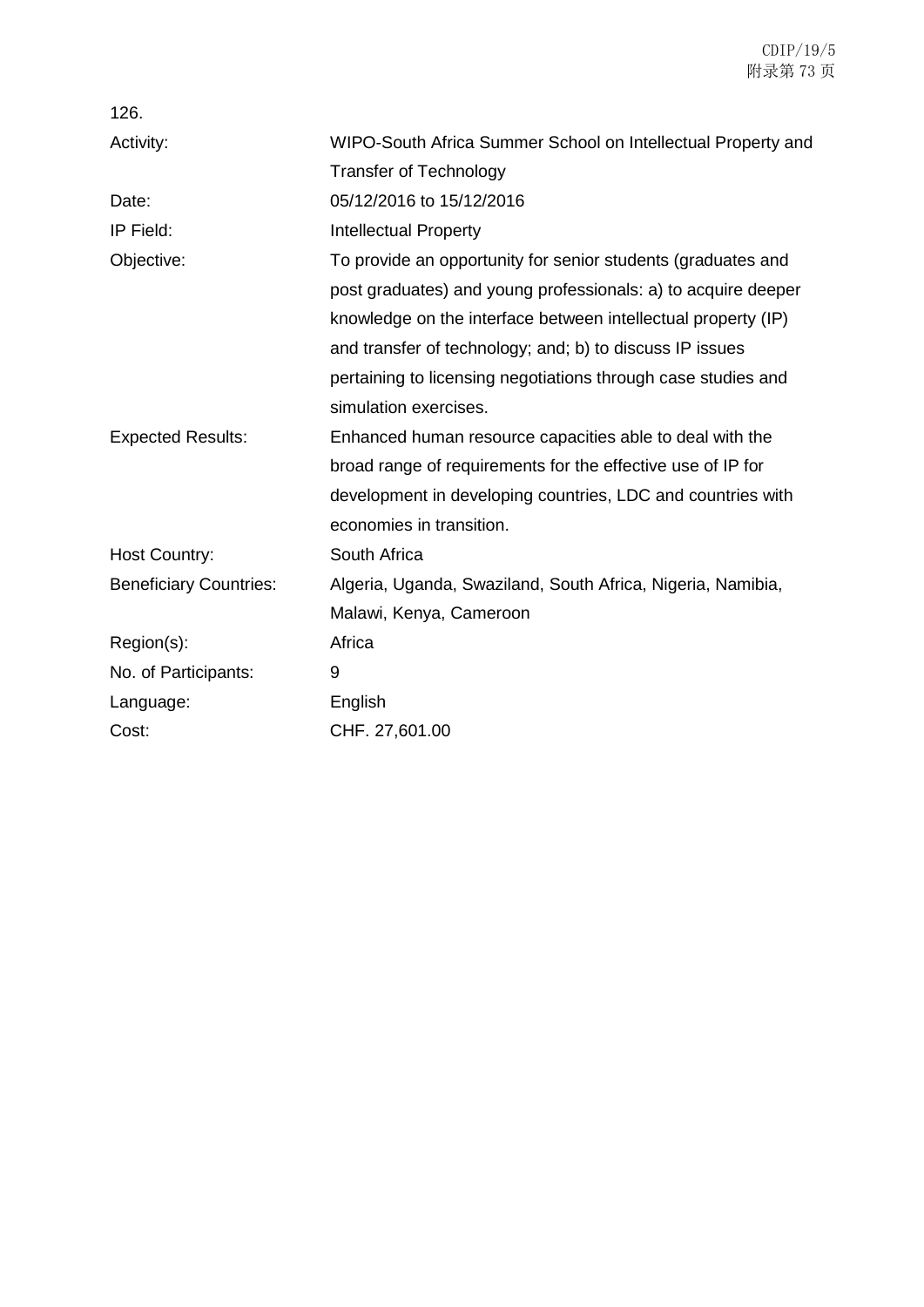## **AUTOMATION SYSTEMS FOR IP RIGHTS ADMINISTRATIONS**

| 127.                          |                                                                             |
|-------------------------------|-----------------------------------------------------------------------------|
| Activity:                     | IT Management and Support Workshop                                          |
| Date:                         | 11/02/2014 to 12/02/2014                                                    |
| IP Field:                     | <b>Industrial Property</b>                                                  |
| Objective:                    | To share knowledge and experience of IPAS deployments,                      |
|                               | presentation and discussion on the future management support                |
|                               | model and on a regional support structure. Develop an                       |
|                               | agreement on future regional cooperation model for technical<br>assistance. |
| <b>Expected Results:</b>      | Enhanced technical and knowledge infrastructure for IP Offices              |
|                               | and other IP institutions leading to better services (cheaper, faster,      |
|                               | higher quality) to their stakeholders and strengthened cooperation          |
|                               | mechanisms and programs tailored to the needs of developing                 |
|                               | countries and LDCs                                                          |
| <b>Host Country:</b>          | Costa Rica                                                                  |
| <b>Beneficiary Countries:</b> | Brazil, Chile, Colombia, Costa Rica, Dominican Republic, Ecuador,           |
|                               | Honduras, Mexico, Nicaragua, Paraguay, Peru, Uruguay                        |
| Region(s):                    | Latin America                                                               |
| No. of Participants:          | 12                                                                          |
| Language:                     | English, Spanish                                                            |
| Cost:                         | CHF. 41,986.00                                                              |
| 128.                          |                                                                             |
| Activity:                     | Study visit on the implementation and operation of IPAS to the              |
|                               | IPO Office of Botswana                                                      |
| Date:                         | 17/02/2014 to 21/02/2014                                                    |
| IP Field:                     | <b>Industrial Property</b>                                                  |
| Objective:                    | To Build knowledge on the functioning and management of the                 |
|                               | IPAS and the WIPO Scan software.                                            |
| <b>Expected Results:</b>      | Enhanced technical and knowledge infrastructure for IP Offices              |
|                               | and other IP institutions leading to better services (cheaper, faster,      |
|                               | higher quality) to their stakeholders                                       |
| Host Country:                 | <b>Botswana</b>                                                             |
| <b>Beneficiary Countries:</b> | Swaziland, Botswana                                                         |
| Region(s):                    | Africa                                                                      |
| No. of Participants:          | 2                                                                           |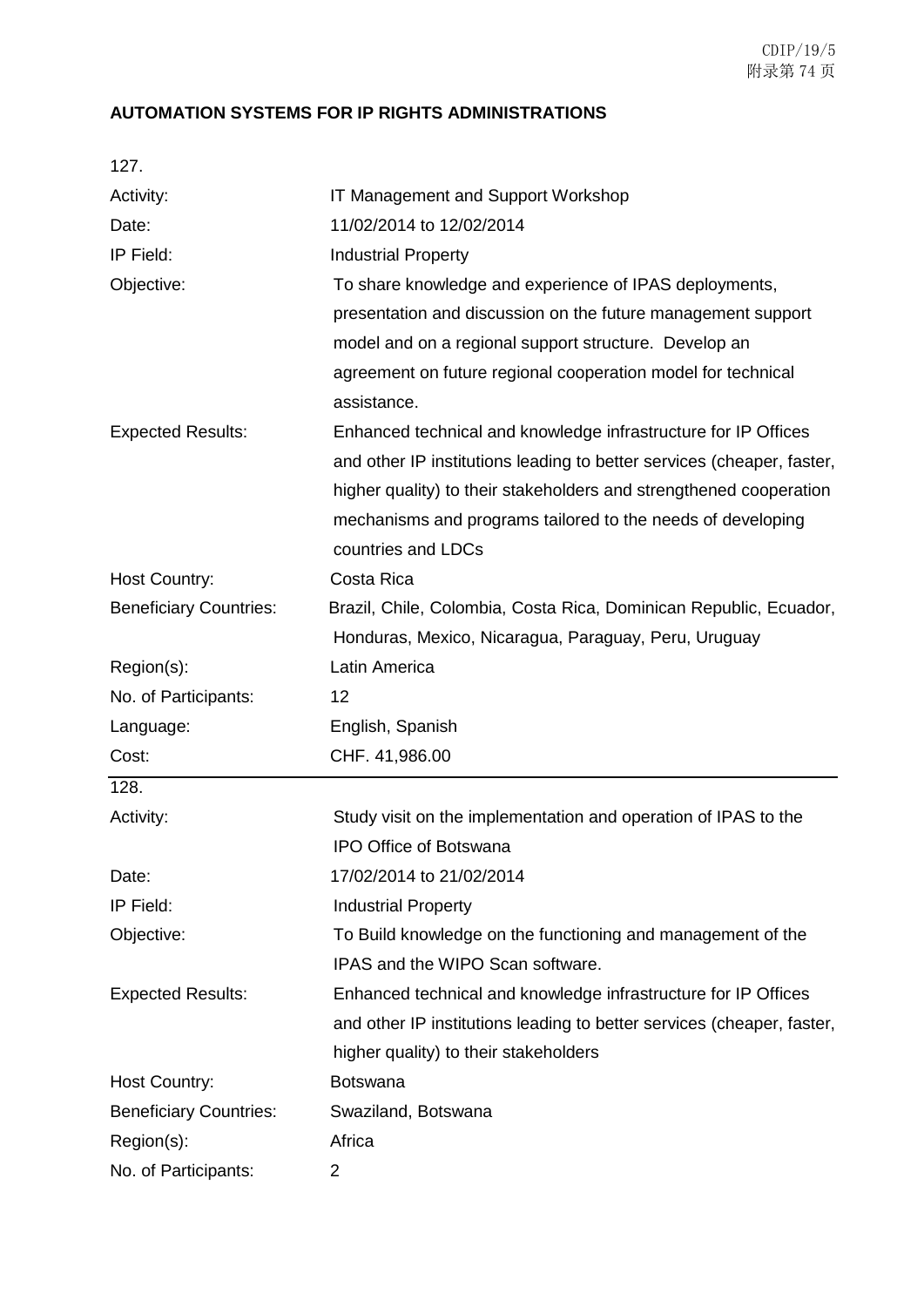| Language:                     | English                                                                |
|-------------------------------|------------------------------------------------------------------------|
| Cost:                         | CHF. 4,569.00                                                          |
| 129.                          |                                                                        |
| Activity:                     | Regional IT Workshop for Industrial Property offices in the Arab       |
|                               | Region                                                                 |
| Date:                         | 10/03/2014 to 13/03/2014                                               |
| IP Field:                     | Industrial property                                                    |
| Objective:                    | To update the IP Offices in the Arab Region on emerging IT             |
|                               | systems, services and technologies, demonstrating WIPO's               |
|                               | approach for the deployment of its solutions and share                 |
|                               | experiences and challenges from offices in the region, by              |
|                               | highlighting those that already made advances in their ICT             |
|                               | infrastructure. Also help with proper preparation planning and         |
|                               | support of systems deployments and operation and maximize their        |
|                               | impact on IP Office business services.                                 |
| <b>Expected Results:</b>      | Enhanced technical and knowledge infrastructure for IP Offices         |
|                               | and other IP institutions leading to better services (cheaper, faster, |
|                               | higher quality) to their stakeholders                                  |
| Host Country:                 | Morocco                                                                |
| <b>Beneficiary Countries:</b> | Algeria, Bahrain, Egypt, Iraq, Jordan, Kuwait, Lebanon, Libyan         |
|                               | Arab Jamahiriya, Morocco, Oman, Palestine, Qatar, Saudi Arabia,        |
|                               | Sudan, Tunisia, United Arab emirates, Yemen,                           |
| Region(s):                    | <b>Arab Countries</b>                                                  |
| No. of Participants:          | 42                                                                     |
| Language:                     | Arabic, English                                                        |
| Cost:                         | CHF. 130,122.00                                                        |
| 130.                          |                                                                        |
| Activity:                     | Sub-Regional Seminar on Maximizing the Value of Patent-related         |
|                               | Platforms, Tools and Services for ASEAN                                |
| Date:                         | 25/08/2014 to 26/08/2014                                               |
| IP Fields:                    | Patents                                                                |
| Objective:                    | To increase the awareness and understanding of ASEAN                   |
|                               | innovators and patent professionals of the variety of platforms,       |
|                               | tools and services that will assist them to enhance the innovative     |
|                               | capability in their country and to carry out their work more           |
|                               | effectively.                                                           |
|                               |                                                                        |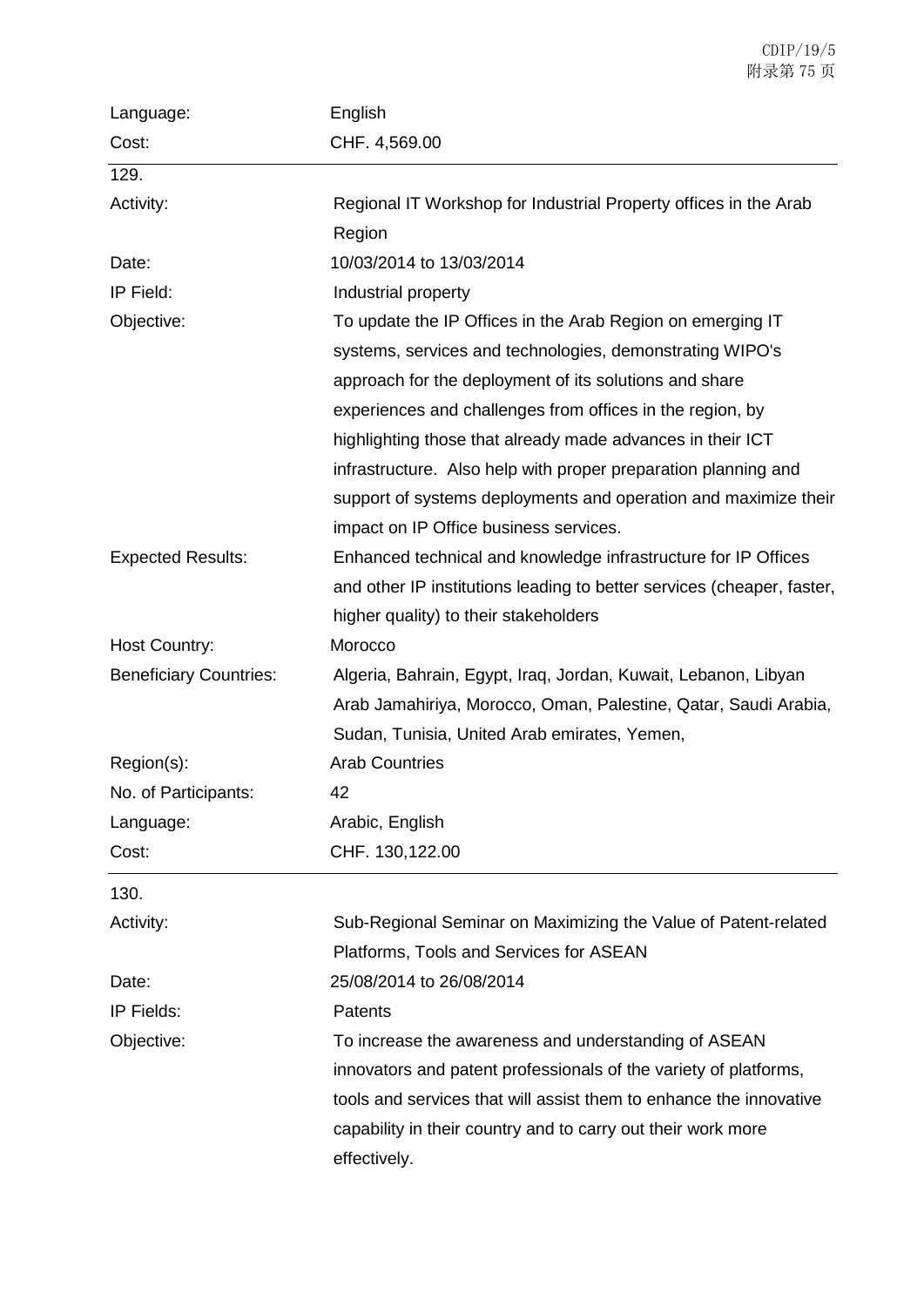| <b>Expected Results:</b>      | Enhanced human resource capacities able to deal with the broad         |
|-------------------------------|------------------------------------------------------------------------|
|                               | range of requirements for the effective use of IP for development      |
|                               | in developing countries, LDC and countries with economies in           |
|                               | transition                                                             |
| Host Country:                 | Singapore                                                              |
| <b>Beneficiary Countries:</b> | Brunei Darussalam, Cambodia, Indonesia, Laos People's                  |
|                               | Democratic Republic, Myanmar, Philippines, Singapore, Thailand,        |
|                               | Viet Nam                                                               |
| Region(s):                    | Asia and the Pacific                                                   |
| No. of Participants:          | 29                                                                     |
| Language:                     | English                                                                |
| Cost:                         | CHF. 31,460.00                                                         |
| 131.                          |                                                                        |
| Activity:                     | Workshop for IPAS Administrators                                       |
| Date:                         | 08/09/2014 to 12/09/2014                                               |
| IP Field:                     | <b>Industrial Property</b>                                             |
| Objective:                    | To focus on building the technical skills of those local Information   |
|                               | Technology (IT) experts who are supporting the WIPO supplied           |
|                               | technical systems (IPAS, EDMS, WIPO Scan and WIPO                      |
|                               | Publication Server in the Latin American and Caribbean Region          |
| <b>Expected Results:</b>      | Enhanced technical and knowledge infrastructure for IP Offices         |
|                               | and other IP institutions leading to better services (cheaper, faster, |
|                               | higher quality) to their stakeholder                                   |
| <b>Host Country:</b>          | Costa Rica                                                             |
| <b>Beneficiary Countries:</b> | Brazil, Chile, Costa Rica, Cuba, Dominican Republic, Honduras,         |
|                               | Nicaragua, Paraguay, Peru                                              |
| Region(s):                    | Latin America                                                          |
| No. of Participants:          | 16                                                                     |
| Language:                     | English, Spanish                                                       |
| Cost:                         | CHF. 35,662.00                                                         |
| 132.                          |                                                                        |
| Activity:                     | IPAS training workshop for the Caribbean Countries                     |
| Date:                         | 04/05/2015 to 08/05/2015                                               |
| IP Field:                     | <b>Industrial Property</b>                                             |
| Objective:                    | To review in detail the configuration and administration of the        |
|                               | IPAS System. Train the participants on the new Java Version of         |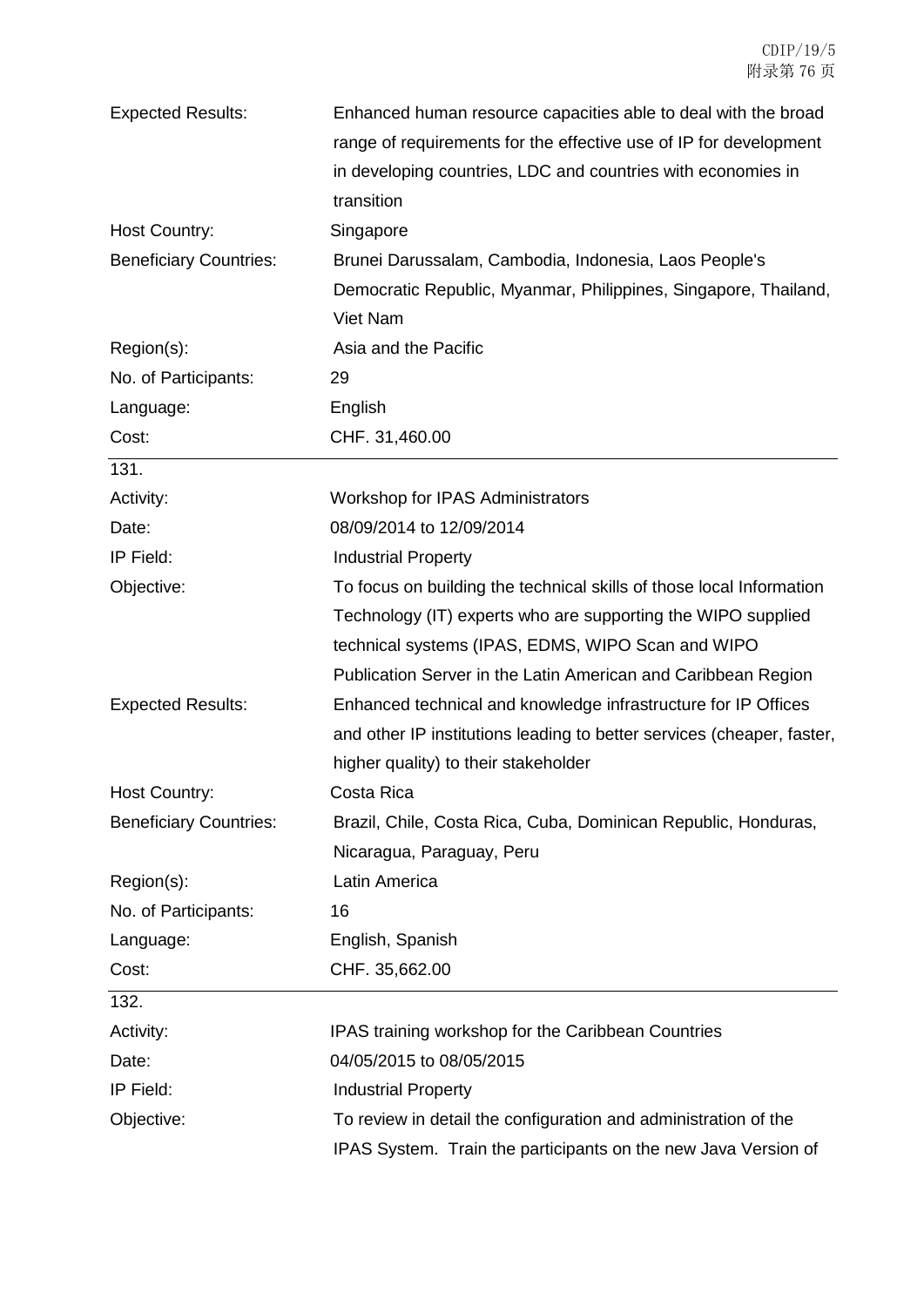|                               | the IPAS system and its different components and also how to           |
|-------------------------------|------------------------------------------------------------------------|
|                               | upgrade to the latest IPAS Java release.                               |
| <b>Expected Results:</b>      | Enhanced technical and knowledge infrastructure for IP Offices         |
|                               | and other IP institutions leading to better services (cheaper, faster, |
|                               | higher quality) to their stakeholder                                   |
| Host Country:                 | Saint Lucia                                                            |
| <b>Beneficiary Countries:</b> | Antigua and Barbuda, Bahamas, Barbados, Belize, Dominica,              |
|                               | Grenada, Guyana, Haiti, Jamaica, Saint Kitts and Nevis, Saint          |
|                               | Lucia, Saint Vincent and the Grenadines, Suriname, Trinidad and        |
|                               | Tobago                                                                 |
| Region(s):                    | Caribbean                                                              |
| No. of Participants:          | 14                                                                     |
| Language:                     | English                                                                |
| Cost:                         | CHF. 54,858.00                                                         |
| 133.                          |                                                                        |
| Activity:                     | Study visit of the Director General of the National Agency of the      |
|                               | AN2PI of Niger to the OMPIC                                            |
| Date:                         | 27/07/2015 to 31/07/2015                                               |
| IP Field:                     | <b>Industrial Property</b>                                             |
| Objective:                    | In relation to the activities of cooperation on the management of      |
|                               | an industrial property office and the training of a library agent on   |
|                               | access to technical information in the database.                       |
| <b>Expected Results:</b>      | Enhanced human resource capacities able to deal with the broad         |
|                               | range of requirements for the effective use of IP for development      |
|                               | in developing countries, LDC and countries with economies in           |
|                               | transition                                                             |
| Host Country:                 | Morocco                                                                |
| <b>Beneficiary Countries:</b> | Niger, Morocco                                                         |
| Region(s):                    | Arab Countries, Africa                                                 |
| No. of Participants:          | 3                                                                      |
| Language:                     | French                                                                 |
| Cost:                         | CHF. 2,028.00                                                          |
| 134.                          |                                                                        |
| Activity:                     | Regional IT Training Workshop for Arab IP Offices                      |
| Date:                         | 09/08/2015 to 13/08/2015                                               |
| IP Field:                     | <b>Industrial Property</b>                                             |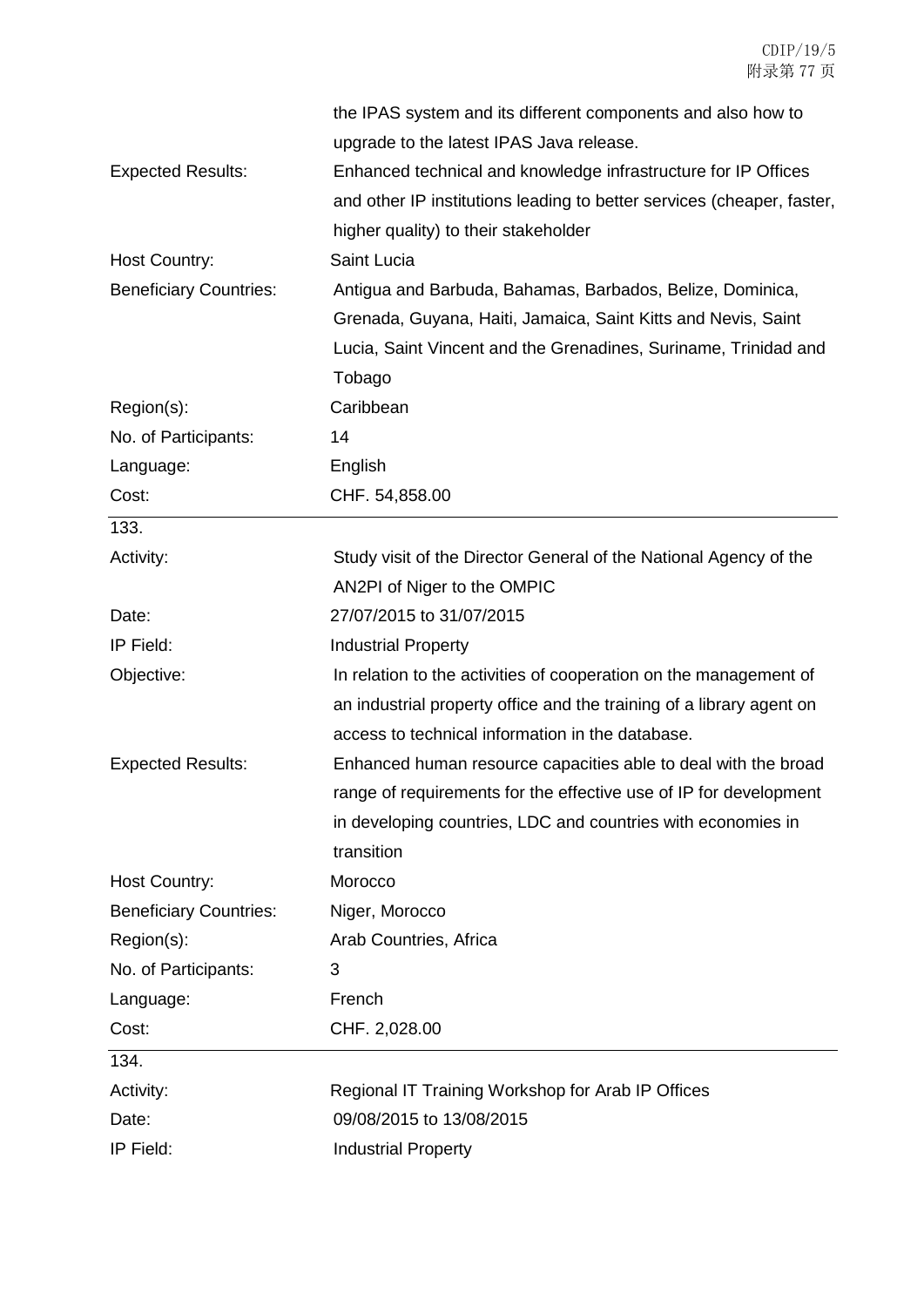| Objective:                    | To provide information technology (IT) training on the              |
|-------------------------------|---------------------------------------------------------------------|
|                               | deployment, customization and administration of the WIPO            |
|                               | IPAS and its supporting modules                                     |
| <b>Expected Results:</b>      | Enhanced technical and knowledge infrastructure for IP              |
|                               | Offices and other IP institutions leading to better services        |
|                               | (cheaper, faster, higher quality) to their stakeholders             |
| Host Country:                 | Egypt                                                               |
| <b>Beneficiary Countries:</b> | Algeria, Palestine, Yemen, United Arab Emirates, Tunisia, Syrian    |
|                               | Arab Republic, Sudan, Saudi Arabia, Qatar, Oman, Morocco,           |
|                               | Libyan Arab Jamahiriya, Kuwait, Jordan, Iraq, Egypt, Djibouti,      |
|                               | <b>Bahrain</b>                                                      |
| Region(s):                    | <b>Arab Countries</b>                                               |
| No. of Participants:          | 20                                                                  |
| Language:                     | English, Arabic                                                     |
| Cost:                         | CHF. 59,112.00                                                      |
| 135.                          |                                                                     |
| Activity:                     | WIPO Regional Workshop on Free and Open Source Tools for            |
|                               | Patent Analysis**                                                   |
| Date:                         | 27/08/2015 to 28/08/2015                                            |
| IP Field:                     | Patents                                                             |
| Objective:                    | To bring together representatives from research and development     |
|                               | institutions and universities in Brazil as well as representatives  |
|                               | from selected IP Offices in Latin America providing patent analytic |
|                               | services. It also served as a platform for discussion and feedback  |
|                               | to the Manual on Open Source Patent Analytics Tools which is        |
|                               | currently under preparation                                         |
| <b>Expected Results:</b>      | Enhanced access to, and use of, IP information by IP institutions   |
|                               | and the public to promote innovation and creativity                 |
| Host Country:                 | <b>Brazil</b>                                                       |
| <b>Beneficiary Countries:</b> | Brazil, Chile, Colombia, Cuba, Mexico and Uruguay                   |
| Region(s):                    | Latin America                                                       |
| No. of Participants:          | 50                                                                  |
| Language:                     | Spanish                                                             |
| Cost:                         | CHF. 38,848.00                                                      |
| <b>WIPO Contribution:</b>     | CHF. 32,492.00                                                      |
| FIT Brazil:                   | CHF. 6,356.00                                                       |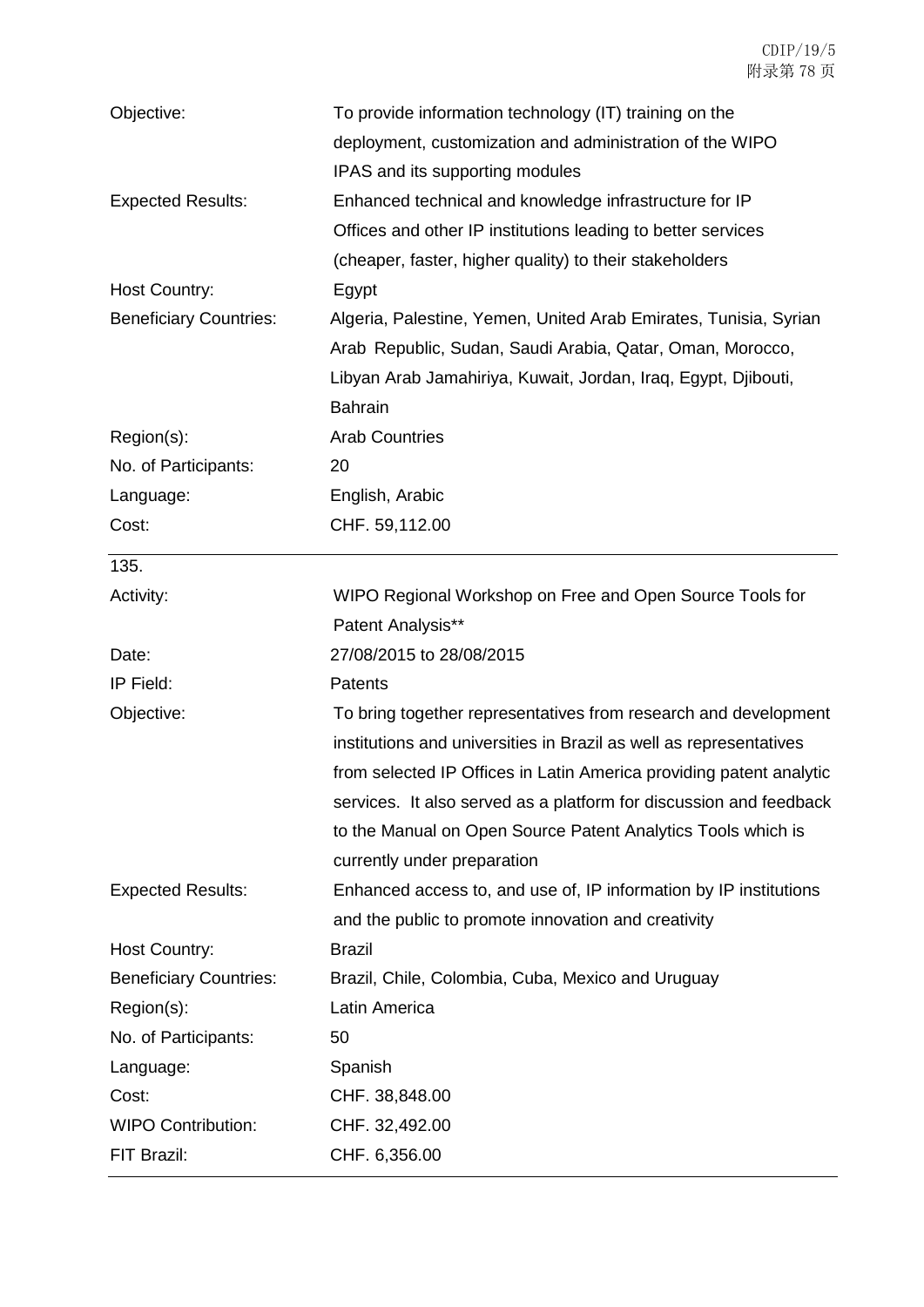| Study visit of Cuba and Costa Rica delegations to ONAPI in       |
|------------------------------------------------------------------|
| Dominican Republic***                                            |
| 14/09/2015 to 25/09/2015                                         |
| <b>Industrial Property</b>                                       |
| Technical Training for IPAS administrators from national         |
| intellectual property (IP) offices of Cuba, Costa Rica and       |
| Dominican Republic.                                              |
| Enhanced technical and knowledge infrastructure for IP           |
| Offices and other IP institutions leading to better services     |
| (cheaper, faster, higher quality) to their stakeholders          |
| Dominican Republic                                               |
| Costa Rica, Cuba, Dominican Republic                             |
| Latin America                                                    |
| 5                                                                |
| Spanish                                                          |
| CHF. 19,871.00                                                   |
| CHF. 15,488.00                                                   |
| CHF. 4,383.00                                                    |
|                                                                  |
| Study Visit by INPI, Argentina, to INDECOPI, Peru                |
| 27/07/2016 to 29/07/2016                                         |
| <b>Industrial Property</b>                                       |
| a) to share the knowledge gained by INDECOPI for the             |
| organization and execution of their IPAS project; and, b) to     |
| promote future collaboration between the two offices in this     |
|                                                                  |
| Enhanced access to, and use of, IP information by IP             |
| institutions and the public to promote innovation and creativity |
| Peru                                                             |
| Argentina, Peru                                                  |
| Latin America                                                    |
| 2                                                                |
| Spanish                                                          |
|                                                                  |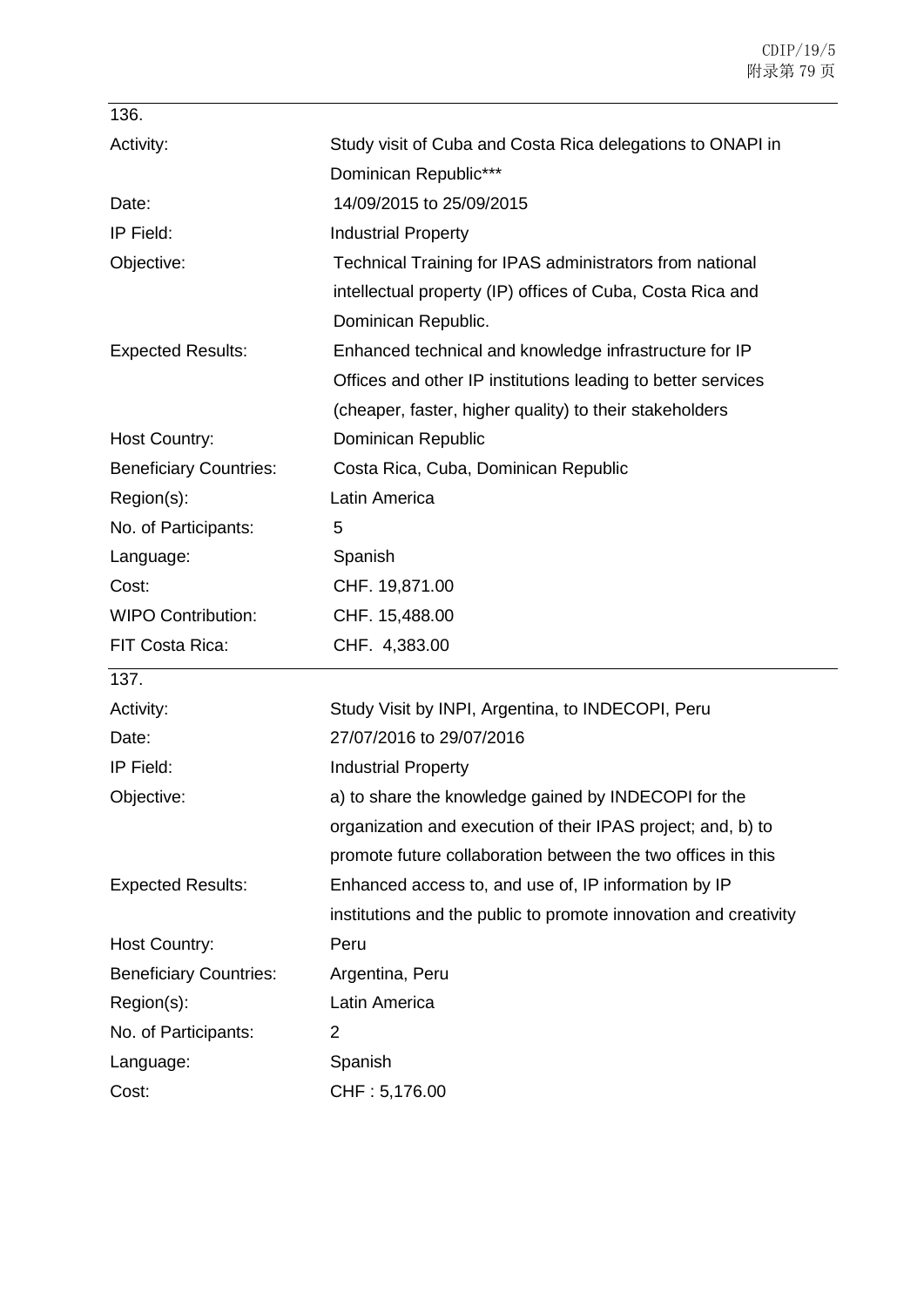**IP POLICIES & PROJECTS FOR CERTAIN ECONOMIC/PRODUCTIVE SECTORS** 138.

| Activity:                     | A Strategic Use of the Intellectual Property System and           |
|-------------------------------|-------------------------------------------------------------------|
|                               | Product Brand Techniques for Value Addition and                   |
|                               | Improved Performance of the Zanzibar Clove Industry -             |
|                               | Study Visit to successful agro-based Jamaican brands              |
| Date:                         | 23/06/2014 to 27/06/2014                                          |
| <b>IP Field</b>               | <b>Trademarks/Geographical Indications</b>                        |
| Objective:                    | To study the regulatory and institutional framework in            |
|                               | support of brands and Jamaica being a developing                  |
|                               | country, also to provide technical and advisory support to        |
|                               | formulate brand certification standards and guidelines.           |
| <b>Expected Results:</b>      | Enhanced human resource capacities able to deal with the broad    |
|                               | range of requirements for the effective use of IP for development |
|                               | in developing countries, LDC and countries with economies in      |
|                               | transition                                                        |
| <b>Host Country:</b>          | Jamaica                                                           |
| <b>Beneficiary Countries:</b> | Jamaica, Zanzibar, Saint Vincent and the                          |
|                               | Grenadines                                                        |
| Region(s):                    | Caribbean, Africa                                                 |
| No. of Participants:          | 4                                                                 |
| Language:                     | English                                                           |
| Cost:                         | CHF. 23,272.00                                                    |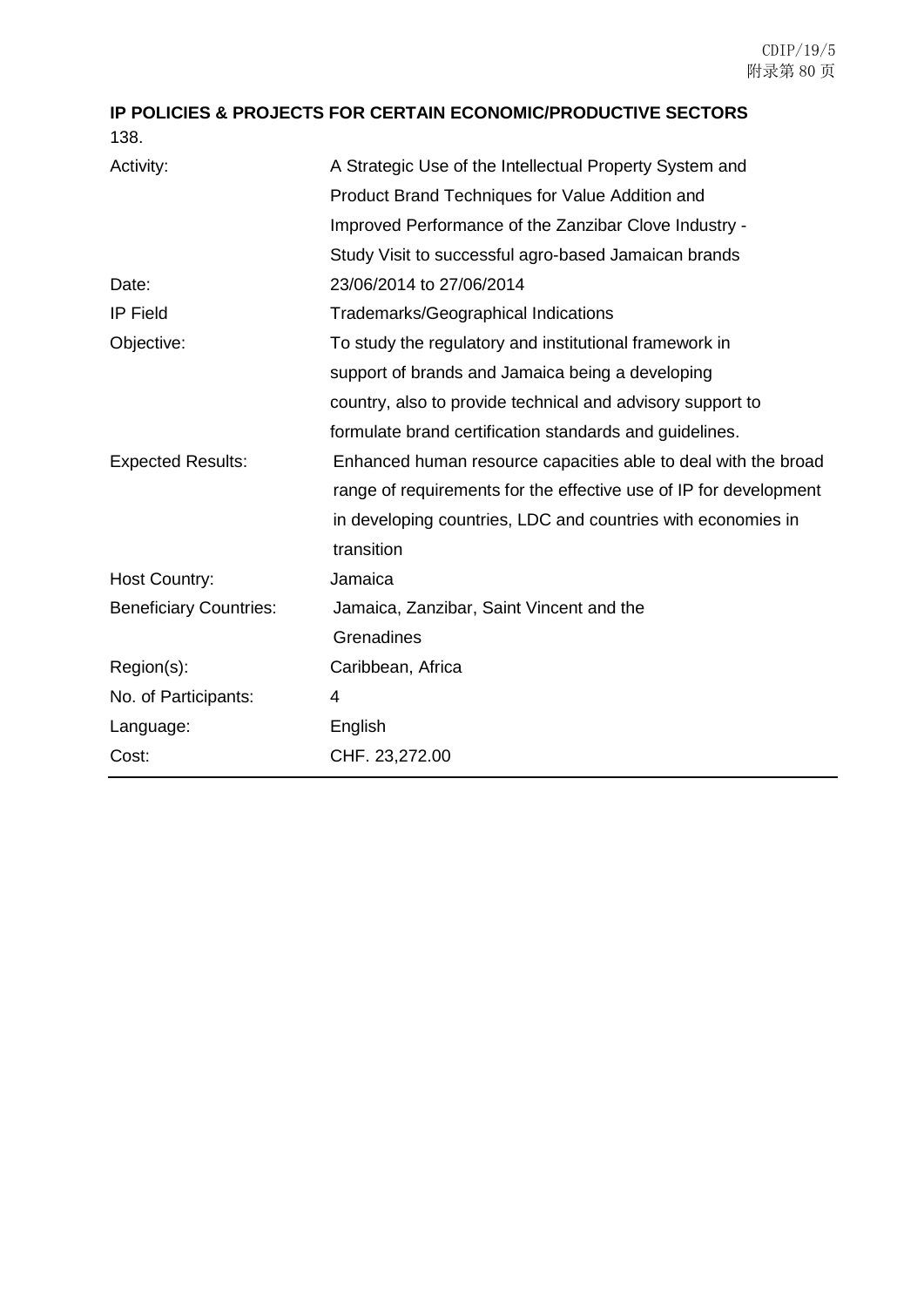## **GLOBAL REGISTRATION SYSTEMS**

139.

| Activity:                     | Sub-regional seminar on: (i) the Lisbon System for the Protection<br>of Geographical Indications and Appellations of Origin; (ii) the<br>Management of Geographical Indications; and 2. Excursion to the<br>production area of Penja Pepper |
|-------------------------------|---------------------------------------------------------------------------------------------------------------------------------------------------------------------------------------------------------------------------------------------|
| Date:                         | 28/04/2014 to 30/04/2014                                                                                                                                                                                                                    |
| IP Field:                     | Trademarks/Geographical Indication                                                                                                                                                                                                          |
| Objective:                    | To promote the Lisbon system for the protection and international<br>registration of GI's and AO's. Also share best practices for the<br>practical management and protection of GI's and AO's.                                              |
| <b>Expected Results:</b>      | Enhanced access to, and use of, IP information by IP institutions<br>and the public to promote innovation and creativity                                                                                                                    |
| Host Country:                 | Cameroon                                                                                                                                                                                                                                    |
| <b>Beneficiary Countries:</b> | Benin, Burkina Faso, Cameroon, Central African Republic, Chad,<br>Comoros, Congo, Ivory Coast, Equatorial Guinea, Gabon, Guinea,<br>Guinea-Bissau, Mali, Mauritania, Niger, Senegal, Togo                                                   |
| Region(s):                    | Africa, Arab Countries                                                                                                                                                                                                                      |
| No. of Participants:          | 16                                                                                                                                                                                                                                          |
| Language:                     | English, French                                                                                                                                                                                                                             |
| Cost:                         | CHF. 36,821.00                                                                                                                                                                                                                              |
| 140.                          |                                                                                                                                                                                                                                             |
| Activity:                     | Study Visit of four Government Officials from the African                                                                                                                                                                                   |
|                               | Intellectual Property Organization (OAPI) to the Moroccan                                                                                                                                                                                   |
|                               | Industrial and Commercial Office (OMPIC)                                                                                                                                                                                                    |
| Date:                         | 15/07/2014 to 17/07/2014                                                                                                                                                                                                                    |
| IP Field:                     | <b>Trademark/Geographical Indications</b>                                                                                                                                                                                                   |
| Objective:                    | To ensure that OAPI staff will get first-hand experience of                                                                                                                                                                                 |
|                               | operating the Madrid System at office level prior to accession of                                                                                                                                                                           |
|                               | OAPI to the Madrid Protocol.                                                                                                                                                                                                                |
| <b>Expected Results:</b>      | Enhanced human resource capacities able to deal with the broad                                                                                                                                                                              |
|                               | range of requirements for the effective use of IP for development                                                                                                                                                                           |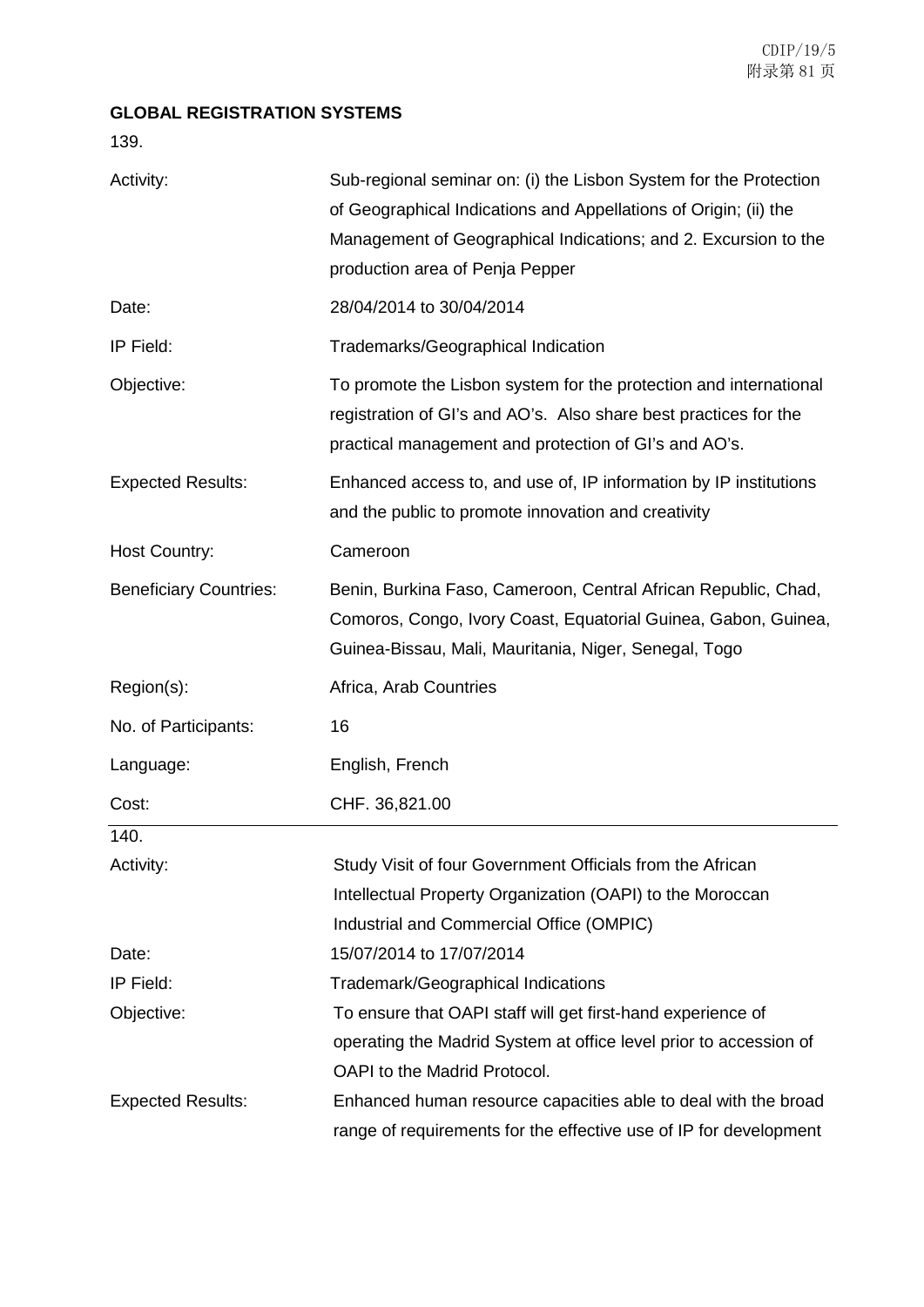|                               | in developing countries, LDC and countries with economies in        |
|-------------------------------|---------------------------------------------------------------------|
|                               | transition                                                          |
| Host Country:                 | Morocco                                                             |
| <b>Beneficiary Countries:</b> | Cameroon, Morocco                                                   |
| Region(s):                    | <b>Africa/Arab Countries</b>                                        |
| No. of Participants:          | 4                                                                   |
| Language:                     | French                                                              |
| Cost:                         | CHF. 12,592.00                                                      |
| 141.                          |                                                                     |
| Activity:                     | Regional Seminar on the Patent Cooperation Treaty for               |
|                               | <b>Lusophone African Countries</b>                                  |
| Date:                         | 06/10/2014 to 08/10/2014                                            |
| IP Field:                     | <b>Patents</b>                                                      |
| Objective:                    | To reinforce the capacity of the invited national offices to better |
|                               | process the PCT applications and encourage the use of PCT           |
|                               | amongst their national applicants as well as promote discussion     |
|                               | about PCT and its implementation in the region.                     |
| <b>Expected Results:</b>      | Enhanced access to, and use of, IP information by IP institutions   |
|                               | and the public to promote innovation and creativity                 |
| Host Country:                 | Sao Tome and Principe                                               |
| <b>Beneficiary Countries:</b> | Angola, Cape Verde, Mozambique, Sao Tome and Principe               |
| Region(s):                    | Africa                                                              |
| No. of Participants:          | 8                                                                   |
| Language:                     | English                                                             |
| Cost:                         | CHF. 20,252.00                                                      |
| 142.                          |                                                                     |
| Activity:                     | PCT Regional Seminar and ISA/IPEA-related activities                |
| Date:                         | 22/10/2014 to 24/10/2014                                            |
| IP Fields:                    | <b>Patents</b>                                                      |
| Objective:                    | To understand the experiences of universities and research          |
|                               | institutions in the PCT system. Also understand the experiences     |
|                               | of national offices in designing policies to promote the use of the |
|                               | PCT in universities and research institutions.                      |
| <b>Expected Results:</b>      | Enhanced access to, and use of, IP information by IP institutions   |
|                               | and the public to promote innovation and creativity                 |
| <b>Host Country:</b>          | Chile                                                               |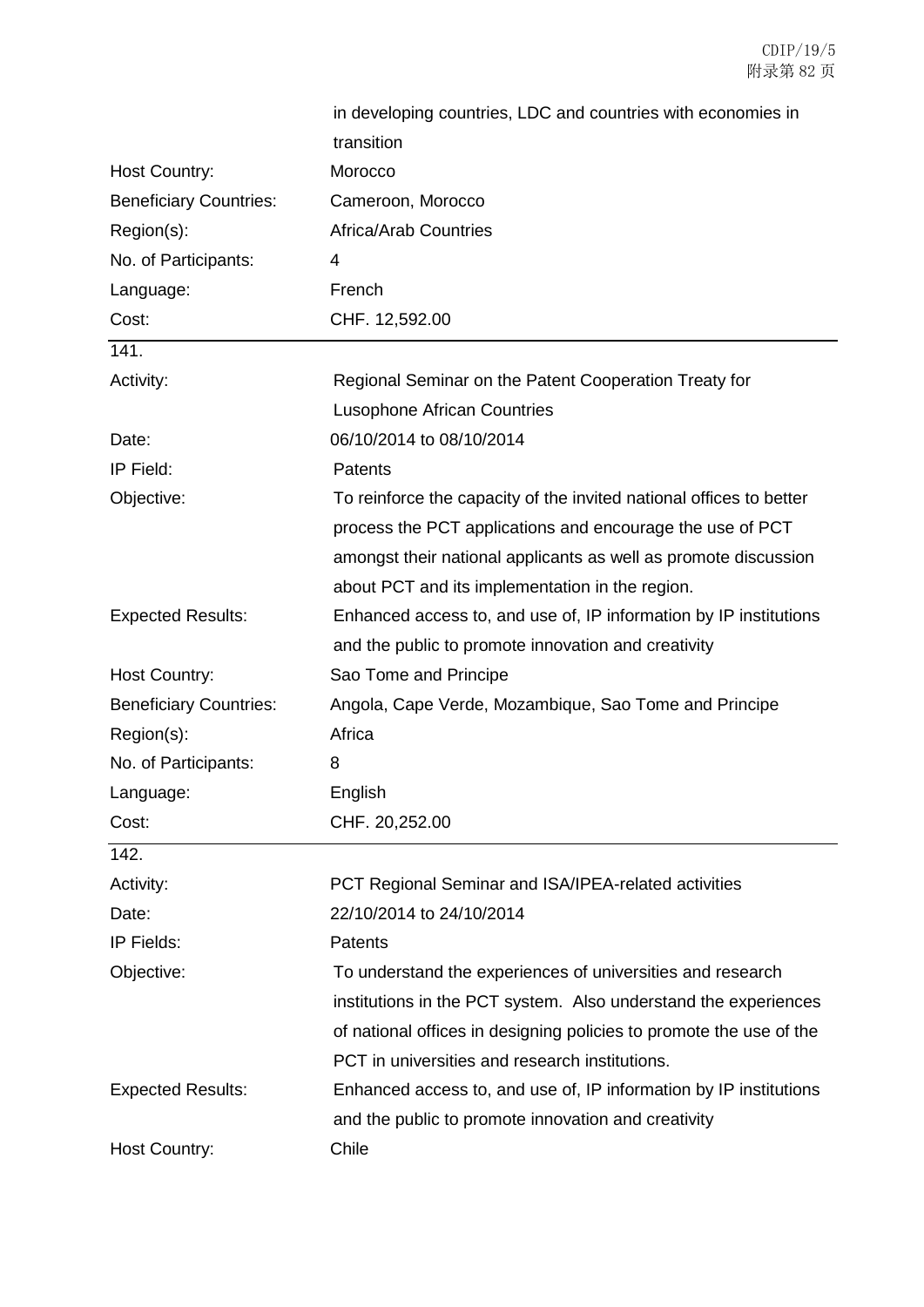| <b>Beneficiary Countries:</b> | Brazil, Chile, Colombia, Costa Rica, Cuba, Dominica Republic,        |
|-------------------------------|----------------------------------------------------------------------|
|                               | El Salvador, Guatemala, Honduras, Mexico, Nicaragua, Panama,         |
|                               | Peru,                                                                |
| Region(s):                    | Latin America                                                        |
| No. of Participants:          | 37                                                                   |
| Language:                     | Spanish                                                              |
| Cost:                         | CHF. 19,028.00                                                       |
| 143.                          |                                                                      |
| Activity:                     | Sub-Regional Meeting of Experts on Trademarks of Central             |
|                               | American Countries and the Dominican Republic on Continued           |
|                               | Collaboration in the Administration of Trademark Systems and on      |
|                               | the Madrid Protocol                                                  |
| Date:                         | 09/09/2015 to 11/09/2015                                             |
| IP Field:                     | Trademarks/Geographical Indications                                  |
| Objective:                    | To discuss the legal implications of the Madrid Protocol and its     |
|                               | regulations, to have an overview of its legal procedures, to discuss |
|                               | possible considerations and a roadmap for its implementation and     |
|                               | to review the implementation of the trademark examination            |
|                               | manual.                                                              |
| <b>Expected Results:</b>      | Tailored and balanced IP legislative, regulatory and policy          |
|                               | frameworks                                                           |
| <b>Host Country:</b>          | Honduras                                                             |
| <b>Beneficiary Countries:</b> | Costa Rica, Dominican Republic, El Salvador, Guatemala,              |
|                               | Honduras, Nicaragua, Panama                                          |
| Region(s):                    | Latin America                                                        |
| No. of Participants:          | 11                                                                   |
| Language:                     | Spanish                                                              |
| 144.                          |                                                                      |
| Activity:                     | Sub-Regional Training on Madrid Protocol for IP Attorneys and        |
|                               | <b>Trademark Examiners from ASEAN IP Offices</b>                     |
| Date:                         | 12/05/2015 to 14/05/2015                                             |
| IP Field:                     | <b>Trademarks and Geographical Indications</b>                       |
| Objective:                    | To ensure that Trademark Examiners are able to perform their         |
|                               | responsibilities as members of the Trademark Unit in their           |
|                               | respective countries.                                                |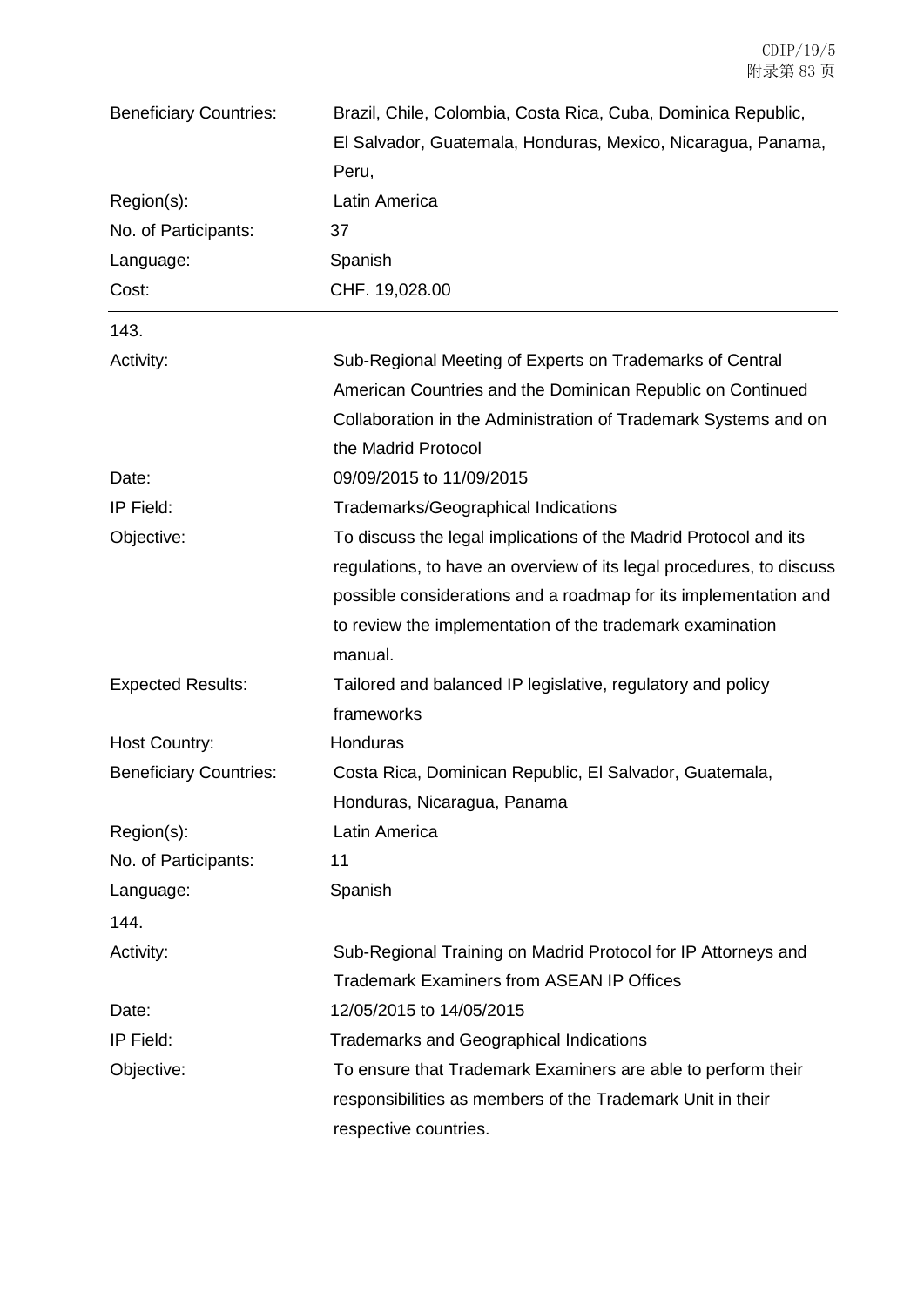| <b>Expected Results:</b>      | Enhanced human resource capacities able to deal with the broad      |
|-------------------------------|---------------------------------------------------------------------|
|                               | range of requirements for the effective use of IP for development   |
|                               | in developing countries, LDC and countries with economies in        |
|                               | transition                                                          |
| Host Country:                 | Philippines                                                         |
| <b>Beneficiary Countries:</b> | Brunei Darussalam, Philippines                                      |
| Region(s):                    | Asia and the Pacific                                                |
| No. of Participants:          | 2                                                                   |
| Language:                     | English                                                             |
| Cost:                         | CHF. 26,044.00                                                      |
| 145.                          |                                                                     |
| Activity:                     | Advance Sub-Regional Training on Madrid Protocol Operations for     |
|                               | <b>Madrid Examiners and Future Madrid Examiners</b>                 |
| Date:                         | 27/05/2015 to 29/05/2015                                            |
| IP Field:                     | <b>Trademarks/Geographical Indications</b>                          |
| Objective:                    | To ensure that Madrid Examiners are able to perform their           |
|                               | responsibilities as members of the Madrid Unite in their respective |
|                               | countries.                                                          |
| <b>Expected Results:</b>      | Enhanced human resource capacities able to deal with the broad      |
|                               | range of requirements for the effective use of IP for development   |
|                               | in developing countries, LDC and countries with economies in        |
|                               | transition                                                          |
| <b>Host Country:</b>          | Cambodia                                                            |
| <b>Beneficiary Countries:</b> | Brunei Darussalam, Philippines, Cambodia                            |
| Region(s):                    | Asia and the Pacific                                                |
| No. of Participants:          | 4                                                                   |
| Language:                     | English                                                             |
| Cost:                         | CHF. 6,168.00                                                       |
| 146.                          |                                                                     |
| Activity:                     | PCT and Budapest Treaty Regional Seminar for Latin American         |
|                               | Countries                                                           |
| Date:                         | 28/07/2015 to 31/07/2015                                            |
| IP Field:                     | Patents                                                             |
| Objective:                    | To share experiences and keep national offices updated about the    |
|                               | latest development in the PCT system.                               |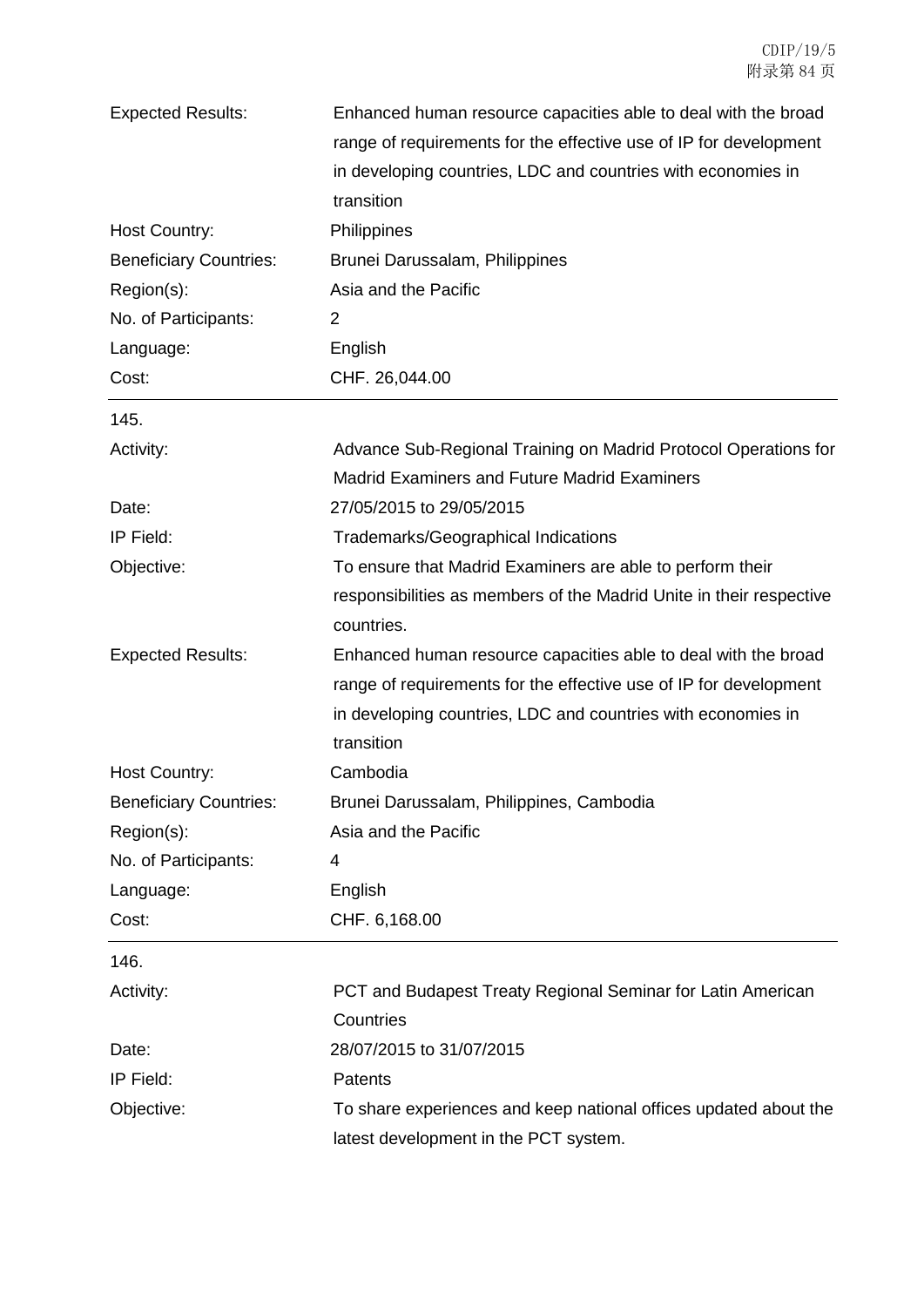| <b>Expected Results:</b>      | Enhanced access to, and use of, IP information by IP institutions<br>and the public to promote innovation and creativity                   |
|-------------------------------|--------------------------------------------------------------------------------------------------------------------------------------------|
| Host Country:                 | Ecuador                                                                                                                                    |
| <b>Beneficiary Countries:</b> | Brazil, Chile, Colombia, Costa Rica, Dominican Republic, Ecuador,<br>El Salvador, Guatemala, Honduras, Mexico, Nicaragua, Panama,<br>Peru, |
| Region(s):                    | Latin America                                                                                                                              |
| No. of Participants:          | 13                                                                                                                                         |
| Language:                     | Spanish                                                                                                                                    |
| Cost:                         | CHF. 79,547.00                                                                                                                             |
| 147.                          |                                                                                                                                            |
| Activity:                     | WIPO Regional PCT Workshop for all Arab states                                                                                             |
| Date:                         | 03/11/2015 to 05/11/2015                                                                                                                   |
| IP Field:                     | <b>Patents</b>                                                                                                                             |
| Objective:                    | To organize a regional workshop activity on the PCT for all Arab                                                                           |
|                               | States with the primary objective of promoting EG as ISA/IPEA                                                                              |
| <b>Expected Results:</b>      | Enhanced access to, and use of, IP information by IP institutions                                                                          |
|                               | and the public to promote innovation and creativity                                                                                        |
| Host Country:                 | Egypt                                                                                                                                      |
| <b>Beneficiary Countries:</b> | Algeria, Bahrain, Comoros, Djibouti, Egypt, Iraq, Jordan, Kuwait,                                                                          |
|                               | Lebanon, Libyan Arab Jamahiriya, Mauritania, Morocco, Oman,                                                                                |
|                               | Palestine, Saudi Arabia, Somalia, Sudan, Syrian Arab Republic,                                                                             |
|                               | Tunisia, United Arab Emirates, Yemen                                                                                                       |
| Region(s):                    | <b>Arab Countries</b>                                                                                                                      |
| No. of Participants:          | 23                                                                                                                                         |
| Language:                     | Arabic, English                                                                                                                            |
| Cost:                         | CHF. 4,810.00                                                                                                                              |
| 148.                          |                                                                                                                                            |
| Activity:                     | International Congress on Patents and Invention; Budapest                                                                                  |
|                               | Treaty Seminar, PCT Workshop and related activities                                                                                        |
| Date:                         | 23/11/2015 to 04/12/2015                                                                                                                   |
| IP Field:                     | Patents                                                                                                                                    |
| Objective:                    | To stimulate and encourage a patent culture in Peru. WIPO's                                                                                |
|                               | participation was not limited to the official program but allowed                                                                          |
|                               | interactions and exchanges of experiences with the participants in                                                                         |
|                               | these events.                                                                                                                              |